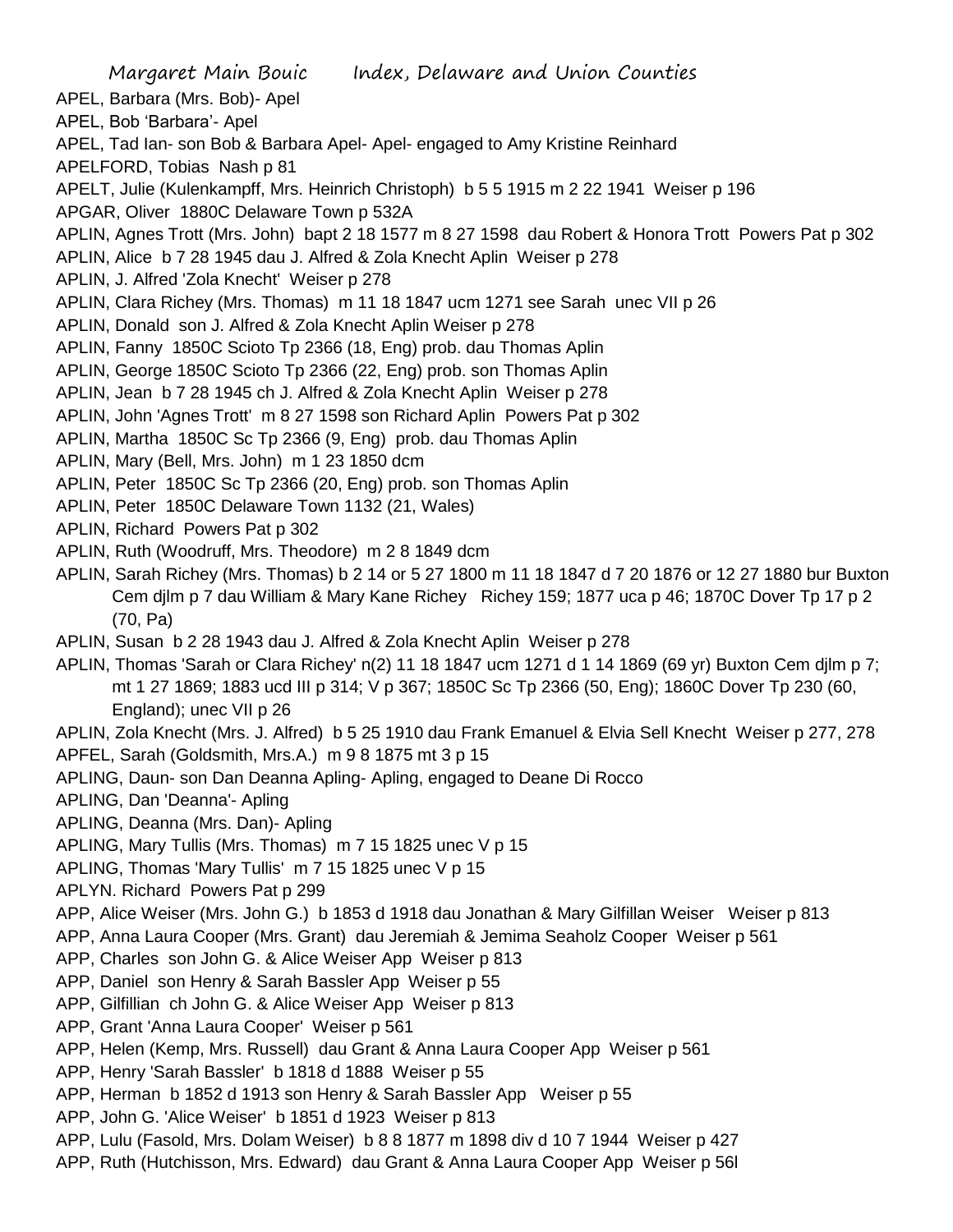- APP,Sarah Bassler (Mrs. Henry) b 1818 d 1888 dau John & Catharine Weiser Bassler Weiser p 55
- APPEL, Carl Brandt 'Mary Nouse' son Carl W. Appel Appel
- APPEL, Carl W. d 10 25 1963 (69) bur Portsmouth, bro. Edgar Appel Appel
- APPEL, Cecelia Kellinghouse (Mrs. Charles)- Appel
- APPEL, Charlene (Taulbee, Mrs. John,Sr.)- b 8-17-1942 Springfield m 9-16-1961 d 4-13-2001 (58) Huntsville Cem- dau Charles V. & Evelyn R. De La Croix Appel- Appel
- APPEL, Charles 'Cecelia Kellinghouse'- Appel
- APPEL, Charles J. 'Nancy'- son Charles V. & Evelyn R. De La Croix Appel- Appel
- APPEL, Charles V. 'Evelyn R. De La Croix'- b 6-10-1910 d 4-11-1994 (83) bur Springfield- son Charles & Cecelia Kellinghouse Appel- Appel
- APPEL, Delores- dau Charles & Cecelia Kellinghouse Appel- Appel
- APPEL, Duane 'Tammy'- son Leon & Suzanne Appel- Appel
- APPEL, Edgar bro. Carl W. Appel d 8 1961 bro in law Geo. Slater Appel
- APPEL, Evelyn R. De La Croix (Mrs. Charles V.)- b 4-28-1912 d 8-22-1993 (81) bur Springfield- dau Joseph & Elberta Price De La Croix- Appel
- APPEL, George Robert son Carl W. Appel Appel
- APPEL, Jacob Aaron- d 11-14-1995, Northlawn Memory Gardens- infant son Duane & Tammy Appel- Appel
- APPEL, E. Jerome- son Charles & Cecelia Kellinghouse Appel- Appel
- APPEL, John 'Judy Jones' son Carl W. Appel Appel
- APPEL, Judy Jones (Mrs. John) Appel
- APPEl, Katie- dau Duane & Tammy Appel- Appel
- APPEL, Leon 'Suzanne'- Appel
- APPEL, Lizzie (Fencel, Mrs. John L.) m 5 27 1869 ucm 4554 mt 6 2 1869
- APPEL, Luella W. (Woolridge, Mrs. Harold James) b 4 20 1919 m 6 14 1941 Weiser p 108
- APPEL, Mark- son Duane & Tammy Appel- Appel
- APPEL, Mary Lynn (Johnson, Mrs. )- dau Charles V. & Evelyn R. De La Croix Appel- Appel
- APPEL, Miriam (Fischer, Mrs. )- dau Charles & Cecelia Kellinghouse Appel- Appel
- APPEL, Sandra G. 1979, 1981, 1983 ucd
- APPEL, Sue (Kelly, Mrs. Dennis)- dau Charles V. & Evelyn R. De La Croix Appel- Appel
- APPEL, Suzanne (Mrs. Leon)- Appel
- APPEL, Tammy (Mrs. Duane)- Appel
- APPEL, Virginia- dau Charles & Cecelia Kellinghouse Appel- Appel
- APPEL, Virginia (Sachs, Mrs. )- dau Charles V. & Evelyn R. De La Croix Appel- Appel
- APPELFELLER, see APPLEFELLER
- APPELL, Kelsey Marie- b 5-3-2000 dau William & Tiffany Appell- Appell
- APPELL, Tiffany (Mrs. William)- parents of Kelsey Marie Appell- Appell
- APPELL, William 'Tiffany'- appell
- APPERSON, Richard 1883 uch V p 161; unec II p 12, 19; 1877 uca p 39, 46
- APPLE, Annie dau Harrison & Mary Apple 1915 uch p 1068
- APPLE, Betsy McKitrick p 192
- APPLE, Caroline Bancroft (Mrs. Lawson) m 11 19 1863 ucm 3494 dau Richard & Mary Graham Bancroft Graham 157; unec XIII p 17
- APPLE, Chalmer S. 'Jessie D. Pontius'- Apple
- APPLE, David Martin 'Katherine Woodward' m 1 28 1983 son James R. & Joanne Cryder Apple 1976 dch p 367, 372
- APPLE, Elisha son Harrison & Mary Apple 1915 uch p 1068; (46 1909) uninf p 14
- APPLE, Elizabeth dau Harrison & Mary Apple 1915 uch p 1068
- APPLE, Harrison 'Mary' 1915 uch p 1068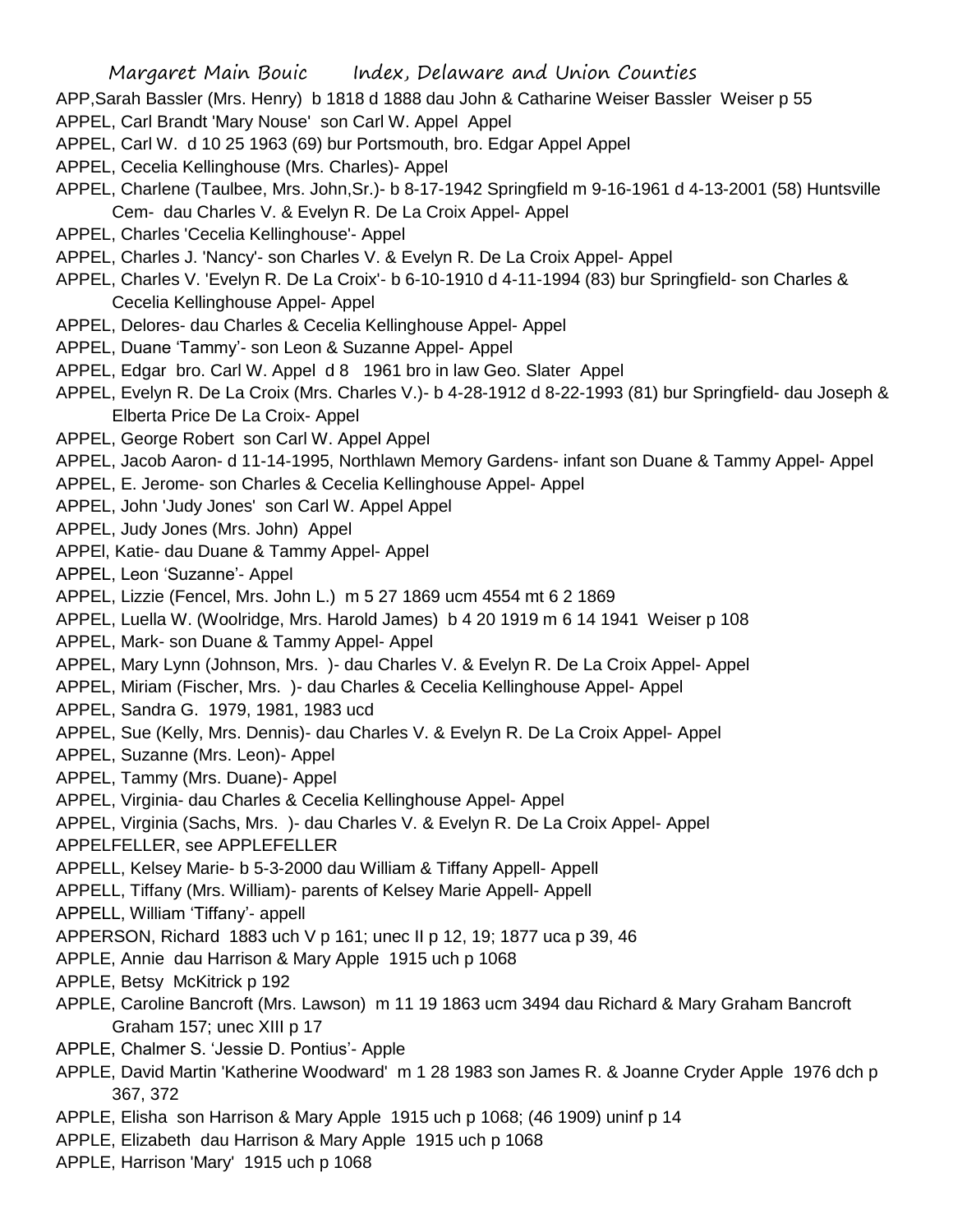- APPLE, Harry (46 1908) Union Tp uninf p 15
- APPLE, Isabel (Underwood, Mrs. John) dau Harrison & Mary Apple 1915 uch p 1068
- APPLE, James R. 'Joanne Cryder' b 4 21 1924 d 10 11 1986 (62) Oak Grove Cem son Chalmer S. & Jessie D. Pointius Apple- Apple; 1976 dch p 367; 1971 dcd
- APPLE, Jennie (Church, Mrs. ) dau Harrison & Mary Apple 1915 uch p 1068
- APPLE, Jessie D. Pontius (Mrs. Charlmer S.)- b 7-29-1900 Ind. D 6-10-2000 (99) Delaware dau Charles & Rose Anderson Pontius- Apple
- APPLE, Joanne Cryder (Mrs. James R.) 1976 dch p 367, 372
- APPLE, John son Harrison & Mary Apple 1915 uch p 1068
- APPLE, Katherine Woodward (Mrs. David M.) m 1 28 1983 367
- APPLE, Lawson (Lancing) 'Caroline Bancroft' m 11 19 1863 ucm 3494 Graham (157); unec VIII p 17
- APPLE, Lindsey (Cain, Mrs. ) dau James R. & Joanne Cryder 1976 dch p 367, 372; Apple
- APPLE, Mary (Mrs. Harrison) 1915 uch p 1068
- APPLE, Mattie (Freeman, Mrs. Frank)(Alden, Mrs. Uriah Stotts) m 1 31 1876 dau Harrison & Mary Apple 1915 uch p 1068; unec XIV p 6; 1880C Milford 12 p 31 (28, Va,Va, Va)
- APPLE, Mary Bell Newhouse (Mrs. Sherman) b 2 17 1869 m 1887 dau William George & Rachel Ellen Montgomery Newhouse Newhouse p 99 15253
- APPLE, Sadie dau Harrison & Mary Apple 1915 uch p 1068
- APPLE, Sherman 'Mary Bell Newhouse' m 1887 Newhouse p 99 (15253)
- APPLE, William son Harrison & Mary Apple 1915 uch p 1068
- APPLE, Zita Kay (Scheiderer, Mrs. David) m 1 14 1989 dau Mr. & Mrs. James McGuire Apple; Scheiderer APPLEBEE, John 'Mary Ellen Denton' ped Arlene F. Hoover Mansfield #146 22 unec IX p 9
- APPLEBEE, Mary Ellen Denton (Mrs. John) b 1827 d 1909 ped Arlene F. Hoover Mansfield #146 23 unec IX p 9
- APPLEBEE, Mary Jane (Boyer, Mrs. Alfred LeRoy) b 1857 d 1944 dau John & Mary Ellen Denton Applebee ped Arlene Hoover Mansfield #146 11 unec IX p 9
- APPLEBY, Aimee delge V p 30
- APPLEBY, Ann May b 11 21 1890 dau William Allen & Caroline Elizabeth Willey Appleby Weiser p 2
- APPLEBY, Caroline Elizabeth Willey (Mrs. William Allen) b 8 2 1862 m 12 21 1882 d 2 21 1935 dau Henry & Caroline Miller Willey Weiser p 22
- APPLEBY, Faith Elizabeth b 3 5 1919 dau William Leonard & Faith Pearson Hall Applebey Mitchell 11283211
- APPLEBY, Faith Pearson Hall (Mrs. William Leonard) dau Albert Heath & Nellie J. Pearson Hall Mitchell 1128321
- APPLEBY, Grace Ellen Bradley (Mrs. Samuel Roy) m 11 24 1951 Weiser p 22
- APPLEBY, Janet Lee b 3 24 1958 dau Samuel Roy & Grace Ellen Bradley Appleby Weiser p 22
- APPLEBY, Joan Hall b 7 11 1926 dau william Leonard & Faith Pearson Hall Appleby Mitchell 11283212
- APPLEBY, Katherine Elizabeth Carlton (Mrs. Samuel Roy) m 8 17 1921 Weiser p 22
- APPLEBY, Laura Idabelle (Dowdell, Mrs. Richard Samford) b 1 7 1902 m 6 23 1926 dau William Allen & Caroline Elizabeth Willey Appleby Weiser p 23
- APPLEBY, Laurie Elizabeth b 7 15 1954 dau Samuel Roy & Grace Ellen Bradley Appleby Weiser p 22
- APPLEBY, Louie Lorena (Farmer, Mrs. William M.) b 12 23 1885 m 12 22 1909 d 5 20 1941 dau William Allen & Caroline Elizabeth Willey Appleby Weiser p 22
- APPLEBY, Mary (O'Hara, Mrs. Allen)(Gauchat, Mrs. )- Appleby
- APPLEBY, Minnie Marvin (Ervin, Mrs. Hibbert C.) b 7 29 1884 m 5 19 1908 d 2 11 1910 dau William Allen & Caroline Elizabeth Willey Appleby Weiser p 22
- APPLEBY, Myrtle Willey (Hoag, Mrs. George S.) b 10 7 1892 m 12 29 1926 d 3 16 1952 dau William Allen & Caroline Elizabeth Willey Appleby 3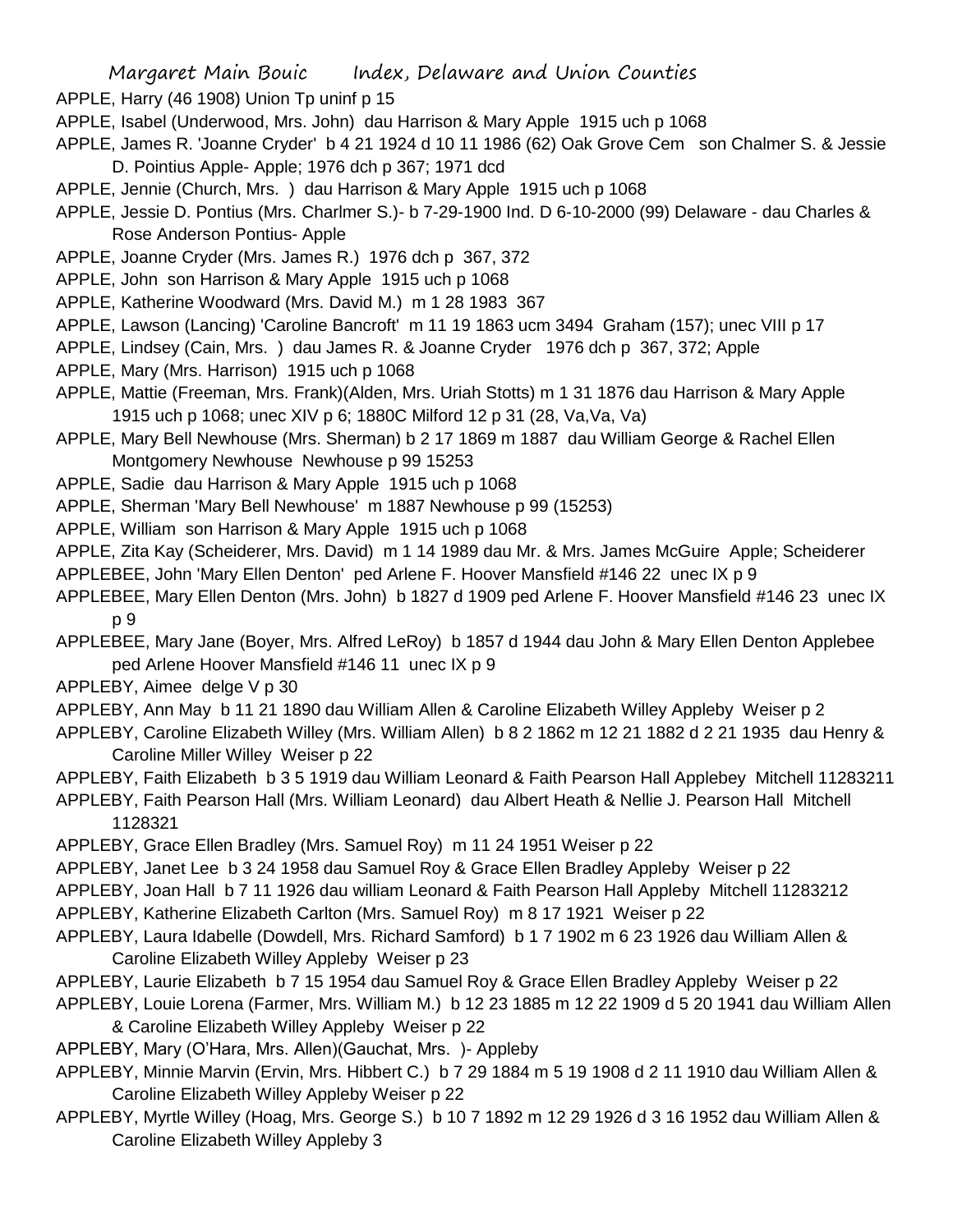- APPLEBY, Samuel Roy 'Katherine Elizabeth Carlton) b 10 16 1888 m 8 17 1921 d 1 13 1959 son William Allen & Caroline Elizabeth Willey Appleby Weiser p 22
- APPLEBY, Samuel Roy 'Grace Ellen Bradley' b 8 19 1924 m 11 24 1951 son Samuel Roy & Katherine Elizabeth Carlton Appleby Weiser p 22
- APPLEBY, Susan Grace b 6 7 1956 dau Samuel roy & Grace Ellen Bradley Appleby Weiser p 22
- APPLEBY, William Allen 'Caroline Elizabeth Willey' b 1 18 1859 m 12 21 1882 d 9 19 1940 Fla Weiser p 22 APPLEBY, William Leonard 'Faith Pearson Hall' Mitchell 1128321
- APPLEFELLER, Anna Martino (Mrs. Frank) d 10 25 1959 Appelfeller
- APPLEFELLER, Becky dau Raymon & June Roux Appelfeller Appelfeller
- APPLEFELLER, Callie b 1855 d 1922 Hopewell Cem djlm p 85- dau Sarah Applefeller- 1900C Marysville 1st ward 356-374 p 13B (45,O,Ger, Md)
- APPLEFELLER, Charles son Christian & Sarah Green Applefeller 1985 uch p 56
- APPLEFELLER, Christian 'Sarah Green' d 3 11 1887 (61 7 22) Hopewell Cem djlm p 85; 1985 uch p 56; 1870C Leesburg Tp 118 123 p 15 (45, Germany); 1880C Taylor Tp 189 191 p 18 (56, Ger,Ger,Ger)
- APPLEFELLER, Corline dau Christian & Sarah Applefeller 1985 uch p 56; 1870C Leesburg Tp 118 123 p 15  $(15,0)$
- APPLEFELLER, Edward(Edwin) 'Ida' b 4-1860 son Christian & Sarah Applefeller 1985 uch p 56; 1870C Leesburg Tp 118 123 p 15 (10,O); 1900C Washibngton Tp 184 p 8B (40,o,O,O) m 17y
- APPLEFELLER, Eva Pearl dau Christian & Sarah Green Applefeller 1985 uch p 56
- APPLEFELLER, Frank 'Anna Martino' b 11-1885 son Edwin & Ida Applefeller- Appelfeller; 1900C Washington Tp 184 p 8B (14,O,O,O)
- APPLEFELLER, Fred- b 9-1896 son Edwin & Ida Applefeller- 1900C Washington Tp 184 p 8B (3,O,O,O)
- APPLEFELLER, Harry- b 12-1889 son Edwin & Ida Applefeller- 1900C Washington Tp 184 p 8B (10,O,O,O) APPLEFELLER, Harry son Frank & Anna Martino Appelfeller Appelfeller
- APPLEFELLER, Ida (Mrs. Edwin)- b 9-1862 1900C Washington Tp 184 p 8B (37,O,Va, Va) m 17y, 6 ch, 5 living
- APPLEFELLER, Janet dau Raymond & June Roux Appelfeller Appelfeller
- APPLEFELLER, Joseph son Frank & Anna Martino Appelfeller Appelfeller
- APPLEFELLER, Julius d 12 23 1869 (3 8 6/11) Hopewell Cem djlm p85 son Christian & Sarah Green Appelfeller 1985 uch p 56
- APPLEFELLER, Laura- b 1-1884 dau Edwin & Ida Applefeller- 1900C Washington Tp 184 p 8B (16,O,O,O)
- APPLEFELLER, Laura (Gaston, Mrs. John C.) m 12 30 1875 ucm 5815 mt 3 p 20; dau Christian & Sarah Applefeller 1870C Leesburg Tp 118 123 p 15 (18,O); 1985 uch p 56
- APPLEFELLER, Lorena b Jan 1870 dau Christian & Sarah Applefeller 1870C Leesburg Tp 118 123 p 15 (4/12,O); 1880C Taylor Tp 189 191 p 19 (10,O,Ger,Md)
- APPLEFELLER, Madge b 1894 d 1895 Asbury Cem lptw p 67
- APPLEFELLER, Mary- b 2-1892 dau Edwin & Ida Applefeller- 1900C Washington Tp 184 p 8B (8,O,O,O)
- APPLEFELLER, (Keller, Mrs. Wilbur) dau Frank & Anna Martino Appelfeller Appelfeller
- APPLEFELLER, (Wagner, Mrs. Walter) dau Frank & Anna Martino Appelfeller Appelfeller
- APPLEFELLER, (Quelette, Mrs. John) dau Frank & Anna Martino Appelfeller Appelfeller
- APPLEFELLER, Paul A. 'Sherril' Appelfeller
- APPLEFELLER, Raymond (Gus)'June Roux' b 9 23 1922 d 12 7 1959 bur. La Rue son Frank & Anna Martino Appelfeller Appelfeller
- APPLEFELLER, Sarah Green (Mrs. Christian) b 1830 d 1912 Hopewell Cem djlm 85; 1985 uch p 56; 1870C Leesburg Tp 118 123 p 15 (40, Ger); 1880C Taylor Tp 189 191 p 18 (50, Md,Md,Md) 7 ch 4 living APPLEFELLER, Sherril (Mrs. Paul A.) Appelfeller
- APPLEFELLER, Tom son Raymond & June Rose Appelfeller Appelfeller
- APPLEFELLER, June Roux (Mrs. Raymond) m 4 6 1947 Appelfeller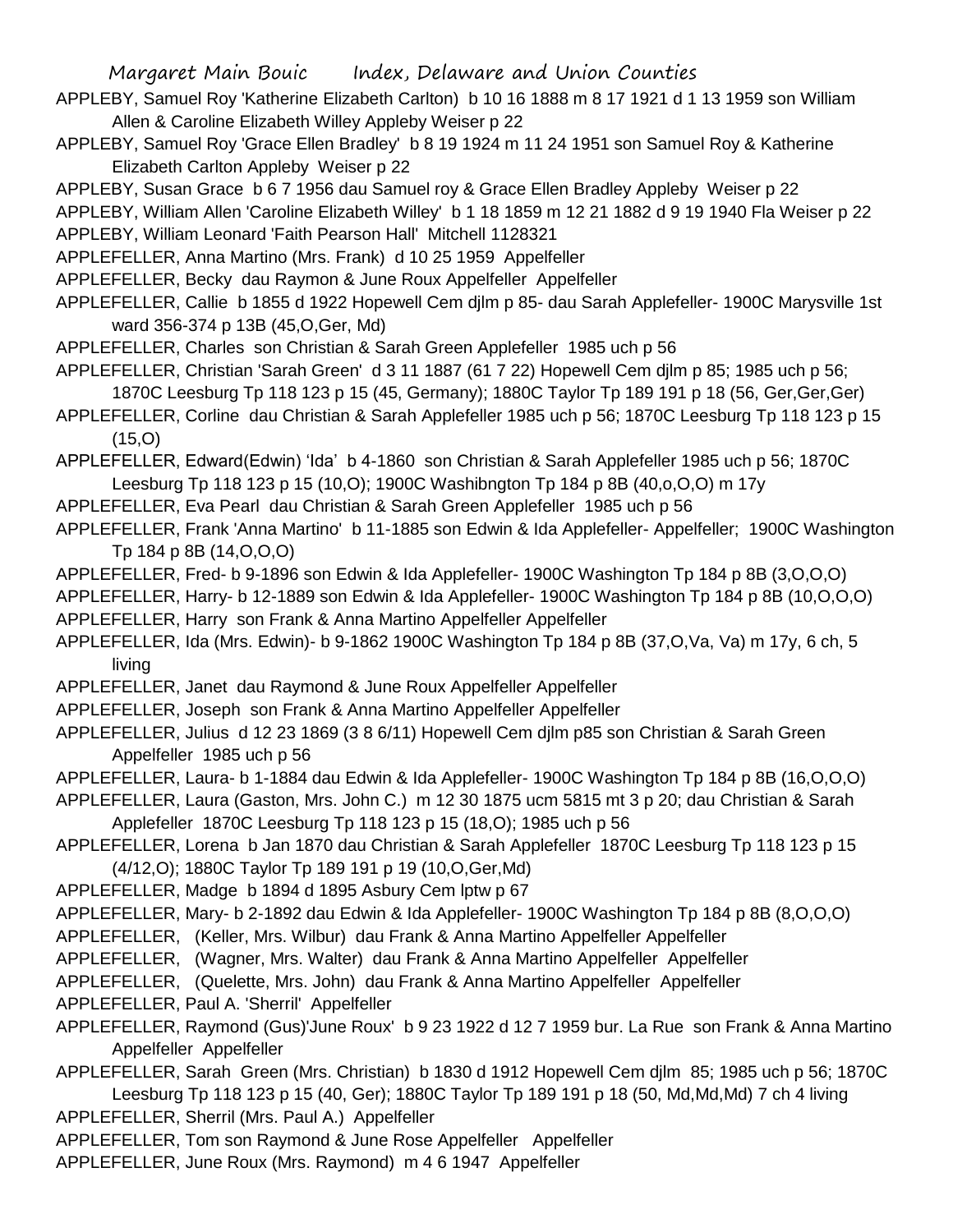- APPLEFELLOW, Christian 1883 uch IV p 477; uca p 79; 1880C Taylor Tp 189 191 (56, Ger,Ger,Ger) p 133A APPLEGARTH, Caroline Cordelia (McKitrick, Mrs. Allen S.) b 8 17 1863 m 12 24 1878 d 1925 McKitrick p 318
- APPLEGATE, Amelia M. Bates (Mrs. Dr. William A.) b 7 3 1859 m 6 23 1881 ucm 6980 d 7 4 1940 dau Asa G. & Oryntha Woodworth Bates 1860C Union Tp 588 592 p 82 (11/12,O); 1880C Union Tp 94 p 16 (20,O,O,O); 1915 uch p 579; Un Co Journal 7-8-1940 p 3
- APPLEGATE, Barbara A.(Ballman, Mrs. David L.) dau Marlyn & Bertha L. Applegate 1959, 1967, 1983 ucd
- APPLEGATE, Bertha Lee Overacker (Mrs. Marlyn) b 2 14 1916 m 6 30 1935 d 2 9 1987 bur Milford dau Arthur & Vernetta Tabor Overacker App1egate; Overacker; 1959, 1967, 1971, 1973, 1975, 1979, 1981, 1983 ucd
- APPLEGATE, Betsey (Coon, Mrs. Jacob Jr.) m 12 25 1828 Madison Co unec V p 39
- APPLEGATE, Amy- dau Richard & Candi Applegate- Applegate
- APPLEGATE, Candi (Mrs. Richard)(Osborne, Mrs. L. Edward,Jr.)- Applegate
- APPLEGATE, Carrie Lynn (Channell, Mrs. William Brian)- m 9-11-1993 dau Richard & Candi Applegate-Applegate
- APPLEGATE, Clark C. 'Edith G. Huffman' b 1 19 1890 m 10 17 1912 d 1960 Milford Cem row 12 Un Al p 45 son Joseph W. & Mary Doty Applegate Applegate
- APPLEGATE, Clark W. 'Elizabeth' son Clark & Edith G. Huffman Applegate Applegate
- APPLEGATE, David b 11 18 1835 d 9 26 1913 (77yr) Oakdale Cem 2592 (charity) I p 12; 1900C Marysville 28-31 p 1B (63,O,O,O) wd
- APPLEGATE, Dr. David 'Dr. Mary Sollinger' son D. Terrence & Marilyn Mahlmeister Applegate Applegate
- APPLEGATE, Donna (Fetters, Mrs. ) dau Clark & Edith G. Huffman Applegate Applegate
- APPLEGATE, Dorothy (Wiley, Mrs. Arnold) m 9-6-1936 d 8-11-1983 dau Clark & Edith G. Huffman Applegate **Applegate**
- APPLEGATE, Edith G. Huffman (Mrs. Clark) b 4 16 1892 m 10 17 1912 d 1978 Milford Cem Row 12 Un Al p 45
- APPLEGATE, George 1980 dcd
- APPLEGATE, Jacob 'Orea Simpkins' m 6 8 1826 Madison Co unec V p 27
- APPLEGATE, James Willard- b 4-5-1996 son Dr. David & Mary Sollinger Applegate- Applegate
- APPLEGATE, Jennifer Marie b 6 30 1991 dau Dr. David & Dr. Mary Sollinger Applegate Applegate
- APPLEGATE, John- (3-1996)- son Dr. David & Dr. Mary Sollinger Applegate- Applegate
- APPLEGATE, Joy (Le Masters, Mrs. R. C.) dau Clark & Edith G. Huffman Applegate Applegate
- APPLEGATE, Katy (Hogenson, Mrs. Belt)- dau D. Terrence & Marilyn Mahlmeister Applegate- Applegate
- APPLEGATE, Lee 'Shirley' son Marlyn & Bertha Lee Overacker Applegate Applegate
- APPLEGATE, Margaret (Stickel, Mrs. William R.) dau Clark & Edith G. Huffman Applegate Applegate
- APPLEGATE, Marilyn Mahlmeister(Mrs. D. Terrence) b 1-8-1936 m 44y d 4-16-2003 (67) dau Elwood R. & Margaret Welsh Mahlmeister- ApplegateApplegate
- APPLEGATE, Marlyn 'Bertha L.' b 2-1-1914 m 6 30 1935 d 6-3-1998 (84) son Clark & Edith G. Huffman Applegate Applegate; Marysville p 22;1985 uch p 136 1959, 1967, 1971, 1973, 1975, 1979, 1981, 1983 ucd
- APPLEGATE, Dr. Mary Sollinger (Mrs. Dr. David) dau Willard & Rosemary Sollinger Applegate
- APPLEGATE, Mildred E. b 1922 d 1923 Milford Center Row 12 Un Al p 45
- APPLEGATE, Olive (Kelly, Mrs ) dau Joseph W. & Mary Doty Applegate Applegate
- APPLEGATE, Orea Simpkins (Mrs. Jaob) m 6 8 1826 Madison Co unec V p 27
- APPLEGATE, Sheila (Mrs. Tony)- Applegate
- APPLEGATE, Sherrie dau Lee & Shirley Applegate Applegate; engaged to Kelly Fahey
- APPLEGATE, Stephen Allen b 1960 d 1970 Milfrod Cem Row 12 Un Al p 45
- APPLEGATE, D. Terrence' Marilyn' Applegate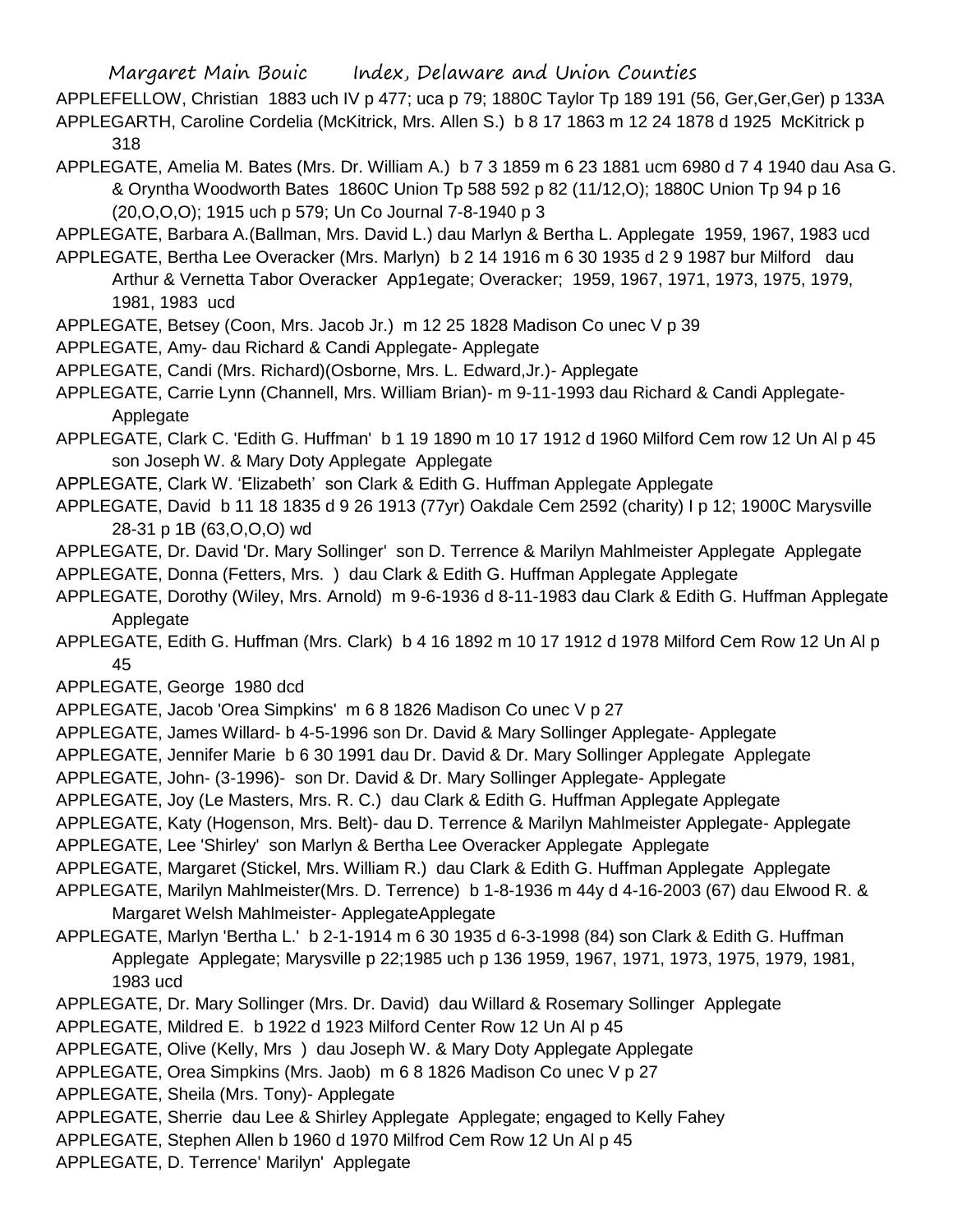APPLEGATE, Terrilynn (Tennis, Mrs. Mike)- dau D. Terrence & Marilyn Mahlmeister Applegate- Applegate APPLEGATE, Tony 'Sheila'- son D. Terrence & Marilyn Mahlmeister Applegate- Applegate

APPLEGATE, Dr. William A. 'Amelia M. Bates' b 1857 m 6 23 1881 ucm 6980 d 1942 Milford Cem Un Al p 70 APPLEMAN, Almeda Pabst O

APPLEMAN, Amanda Pabst O

APPLEMAN, Audrey (Blum,Mrs. ) dau Floyd & Ella Morgan Appleman Appleman

APPLEMAN, Catherine Celestia Smith (Mrs. Thomas E.) m 12 22 1920 d 2 1 1985 (85) bur. Auburn, Ind. dau William P. & Estella Howard Smith Appleman;1961, 1969, 1971 dcd

- APPLEMAN, Edith (Smalley, Mrs. Everett)(Clark, Mrs ) dau Floyd & Ella Morgan Appleman Appleman APPLEMAN, Edsel, Jr. son Thomas E. & Catherine Celestia Smith Appleman
- APPLEMAN, Ella Morgan (Mrs. Floyd) b 10 22 1880 m 1898 d 3 15 1966 bur Maskill Cem lptw p 95 dau Benjamin & Elvira Ralph Morgan Appleman
- APPLEMAN, Ethel G. (Primmer, Mrs. Harry Russell) b 8 29 1899 Vinton Co d 3 1 1987 dau Floyd & Ella Morgan Appleman Appleman

APPLEMAN, Faye Zelma (Cook, Mrs. Arthur) m 1 8 1919 dau Floyd & Ella Morgan Appleman Appleman; Cook

APPLEMAN, S.Floyd 'Ella Morgan' b 1875 m 1898 d 1941 Maskill Cem R12 lptw p 95 brother Howard Appleman Appleman

APPLEMAN, Fred son Lowell Appleman 1949 ucd

- APPLEMAN, Frieda (Coder, Mrs. Marion)(Eby, Mrs. Cecil) dau Floyd & Ella Morgan Appleman Appleman; 1985 uch p 26
- APPLEMAN, Harry son Worley E. & Mary Susan Appleman Appleman
- APPLEMAN, Howard d 2 10 1974 wife died at same time of asphyxiation by gas fumes brother Floyd Appleman Appleman
- APPLEMAN, Ida (Garey, Mrs. Harvey) dau Worthy E. & Mary Susan Appleman Appleman.
- APPLEMAN, Jennie (Wortz, Mrs. Earl) dau Worthy E. & Mary Susan Appleman Appleman

APPLEMAN, Lawrence son Lowell Appleman Appleman

- APPLEMAN, Lottie Leona (Goings, Mrs. Robert) b 11 29 1919 m 1936 d 3 2 1990 dau Floyd & Ella Morgan Appleman Appleman; Goings
- APPLEMAN. Lowell son Ethel G. Appleman Primmer Appleman
- APPLEMAN, Lowell m 2 1961 son Floyd & Ella Morgan Appleman Appleman; 1949 ucd
- APPLEMAN, Mary Evaline Johnson (McIntire, Mrs. Leander)(Mrs. Robert Simpson) b 10 26 1856 m(1) 4 5
- 1876 (2) 1 1 1914 dau John & Nancy Jane Pounds Johnson Pounds 3,4
- APPLEMAN, Mary Susan (Mrs. Worthy E.) d 3 22 1960 (84) bur Zion Cem; 1915 dcd Delaware R4
- APPLEMAN, Minnie (Swearengin, Mrs. Paul) dau Worthy E. & Mary Susan Appleman Appleman

APPLEMAN, Naomi (Rees, Mrs. Le Roy David) m 8-30-1930 dau Floyd & Ella Morgan Appleman Appleman

- APPLEMAN, Orville d 3 20 1971 son Floyd & Ella Morgan Appleman Appleman
- APPLEMAN, Patritia Ann (Pentschler, Mrs. ) dau Lowell Appleman 1949 ucd
- APPLEMAN, Robert Simpson 'Mary Evaline Johnson' Pounds 3,4
- APPLEMAN, Sharo(Gamble, Mrs. ) dau Lowell Appleman Appleman; 1949 ucd
- APPLEMAN, Susie (Rees, Mrs. Leroy\_ dau Floyd & Ella Morgan Appleman Appleman
- APPLEMAN, Thomas E. 'Catherine Celestia Smith' b Perry co d 6 18 1974 (74) bur Auburn, Ind. son Worthy E. & Mary Susan Appleman; 1961 dcd

APPLEMAN, Thomas E. Jr. son Thomas E. & Catherine Celestia Smith Appleman Appleman; 1969, 1971 dcd APPLEMAN, Worthy E. 'Mary Susan' b Morgan Co. d 10 4 1964 (88) bur Zion Cem Appleman; 1915 dcd

Delaware R4; 1961 dcd

APPLEMAN, William d 3 18 1974 bur Reynoldsburg brother Floyd Appleman Appleman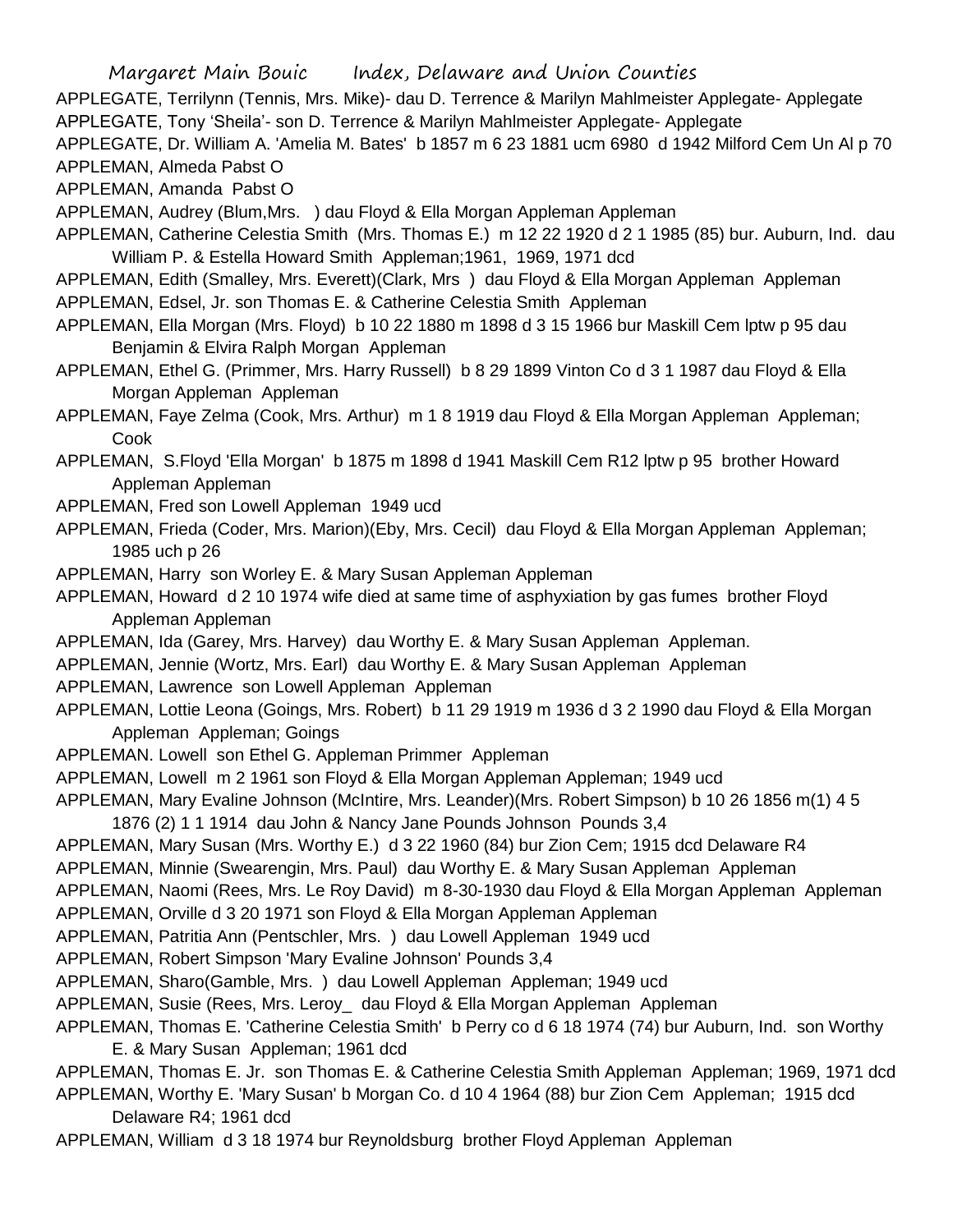- APPLEMAN, Zelma Faye (Cook, Mrs. Charles Arthur) b 9-16-1902 m 1 8 1919 9-15-1995 (92) Maskill Cemdau Floyd & Ella Morgan Appleman Appleman; Cook
- APPLER, Beverly dau Harry & Sarah Bell Appler Appler
- APPLER, Harry A. 'Sarah Bell' d 1976 Appler; 1969, 1971 dcd
- APPLER, Nancy A. (Horan, Mrs. richard A.) dau Harry A. & Sarah Bell Appler Appler
- APPLER, Sarah Bell (Mrs. Harry a.) d 9 27 1983 (81) sister A. Truman Bell 1969, 1971, 1980 dcd; Appler; Pabst 8 p 43
- APPLESEED, Johnny b 9 6 1774 son Nathaniel Chapman see John Chapman Cline p 8; Appleseed; Sunbury p 10; delge V p 55, 56
- APPLETON, Aaron b 1963 son Robert A. & Karen L. Appleton 1980 dcd
- APPLETON, Anna Pettinger (Mrs. James) Freshwater p 96
- APPLETON, Carolyn Thompson (Mrs. Dr. James C.) b 1 21 1923 m 12 19 1944 Freshwater p 96
- APPLETON, Cindy Michelle b 5 30 1958 dau Dr. James C. & Carolyn Thompson Appleton Freshwater p 96
- APPLETON, Harry brother Mary Ida Appleton Garey Appleton
- APPLETON, James Christopher b 12 26 1945 son Dr. James C. & Carolyn Thompson Appleton Freshwater p 96
- APPLETON, Dr. James C. 'Carolyn Thompson' b 4 7 1922 m 12 19 1944 son Royal C. & lulu Blanche Appleton Freshwater p 96
- APPLETON, James 'Ann Pettinger' Freshwater p 96
- APPLETON, Jennie (Wortz, Mrs. ) sister Mary Ida Appleton Garey Appleton
- APPLETON, Karen L. (Mrs. Robert A.) 1980 dcd
- APPLETON, Lulu Blanche freshwater (Mrs. Royal C.) b 10 21 1892 m 2 19 1921 d 10 2 1958 dau Julius Homer & Amanda Freshwater Freshwater Freshwater p 96
- APPLETON, Major Powers Pat p 13
- APPLETON, Martha (Jacobs. Mrs. Richard) Dunlap & Cowles p 37
- APPLETON, Marty Lynn b 8 14 1949 dau Dr. James C. & Carolyn Thompson Appleton Freshwater p 96
- APPLETON, Mary Abigail (Hildreth)(Evans, Mrs. Lew Wallace) unec IV p 9
- APPLETON, Mary Ida (Garey, Mrs. Harvey) d 12 22 1978 (82) Oak Grove Appleton
- APPLETON, Mary Woodbridge (Mrs. Samuel) b c 1652 d 6 9 1712 dau Rev. John & Mercy Dudley Woodbridge Dunlap & Cowles p 129
- APPLETON, Minnie (Swearengine, Mrs. ) sister Mary Ida Appleton Garey Appleton
- APPLETON, Robert A. 'Karen L. 1980 dcd
- APPLETON, Royal C. 'Lulu Blanche' b 2 16 1885 m 2 19 1921 son James & Anna Pettinger Appleton Freshwater p 96
- APPLETON, Samuel 'Mary Woodbridge' D & C p 129
- APPLETON, Sarah (Phillips, Mrs. Rev. Samuel) Dunlap & Cowles p 102
- APPLETON, Thomas Virden b 1 11 1948 son Dr. James C. & Carolyn Thompson Appleton Freshwater p 96
- APPLEY, Judith (Schatz, Mrs. William) dau Lawrence & Ruth Wilson Appley Appley
- APPLEY, Lawrence 'Ruth Wilson' Appley
- APPLEY, Ruth Ann (Cohe, Mrs. Albert) dau Lawrence & Ruth Wilson Appley Appley
- APPLEY, Ruth Wilson (Mrs. Lawrence) d 3 10 1977 Appley
- APPLEY, William Nash p 398
- APPLEYARD, Edward 1850C Marysville Paris Tp 490 499 p 76 (28,O)
- APT, Amber Ann b 10 22 1976 dau Charles Wayne & Vickie Sue La Hugh Apt Apt
- APT, Charles Wayne 'Vicki Sue La Hugh' b 1953 m 7 14 1972 son Robert E. & Eileen Eaton Apt. Apt; 1985 uch p 7; 1959, 1967, 1971, 1973, 1975 ucd
- APT, Margaret Christavelle Stults (Mrs. Eugene) b 9 8 1912 m 5 31 1928 d 11 21 1989 Marion dau Jesse & Inez Trace Stults opc 704; Apt; Stults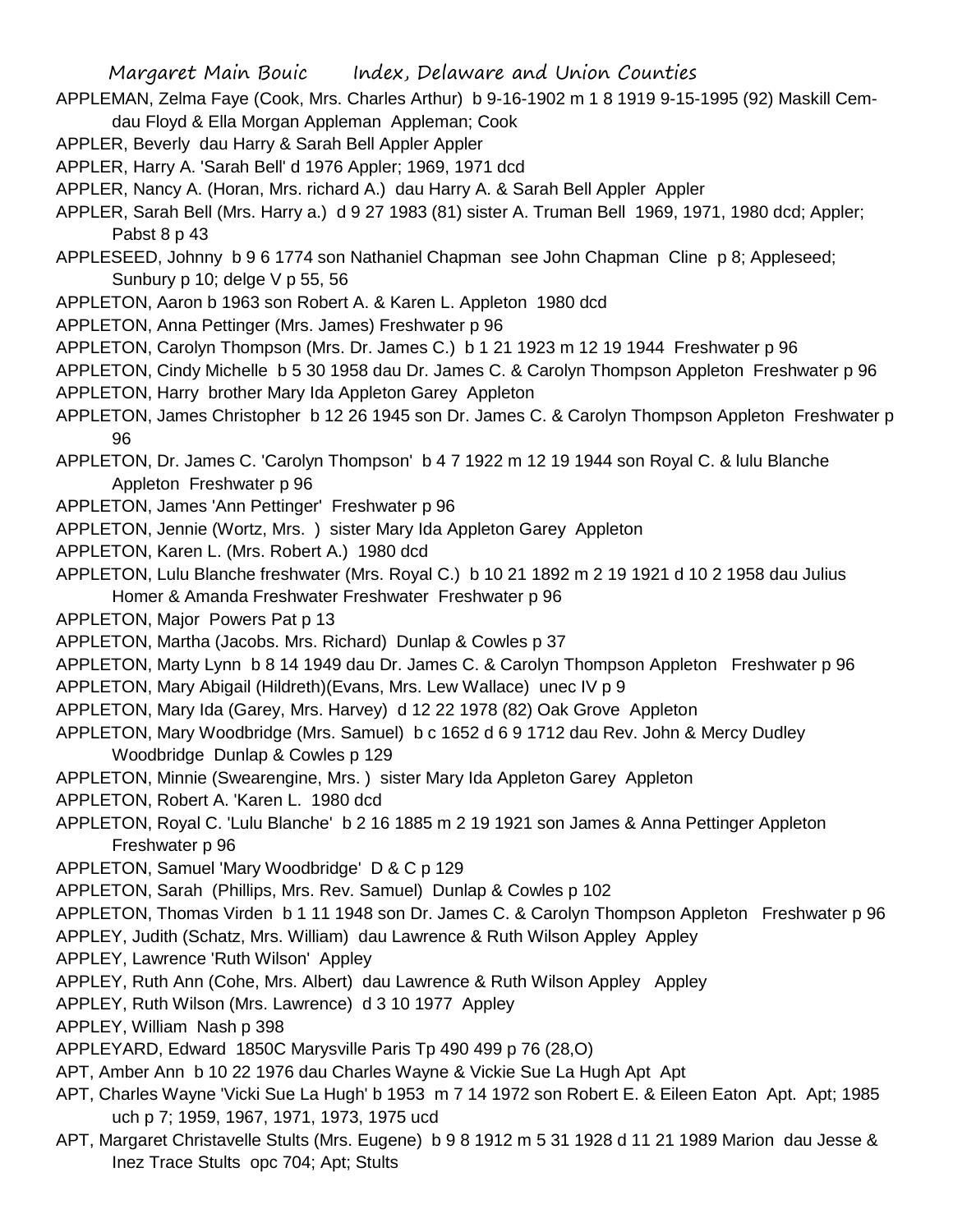- APT, Eileen Eaton (Mrs. Robert E.) m 56y- Apt; 1959, 1967, 1973, 1975, 1979, 1981, 1983, 1991 ucd; 1985 uch p 7
- APT, Elizabeth Jane dau Otto H. & Rilla J. Apt Apt
- APT, Eugene H.' Margaret Christavelle Stults'm 5 31 1928 d 8 24 1983 (73) bur Ostrander son Otto H. & Rilla J. Apt. Apt
- APT, Helen (Lincoln, Mrs. Kenneth) dau Otto H. & Rilla J. Apt Apt
- APT, Jamie b 1972 ch Charles Wayne & Vicki Sue La Hugh Apt 1973, 1975 ucd
- APT, Jennifer Kay b 1974 dau Michael W. & Kristy Ann Reebel Apt 1975, 1979, 1981, 1983 ucd; 1985 uch p 7
- APT, John F. 'Loretta' son Eugene H. & Margaret Christavelle Stults Apt Apt
- APT, Julie Kathleen b 1978 dau Michael W. & Kristy Apt 1985 uch p 7; 1979, 1981, 1983 ucd
- APT, Kristy Ann Reebel (Mrs. Michael W) b 4 24 1954 m 2 14 1971 dau Paul F. & Juanita M. Dempster Reebel 1985 uch p 7; 1973, 1975, 1979, 1981, 1983 ucd
- APT, Loretta (Mrs. John F.)- Apt
- APT, Michael Wynn 'Kristy Ann Reebel' b 11 3 1951 m 2 14 1971 son Robert E. & Eileen Eaton Apt 1985 uch p 7; 1959, 1967, 1971, 1973, 1975, 1979, 1981, 1983 ucd
- APT, Otto H. 'Rilla J. d 1 19 1968 (84) bur. Mt. Gilead Apt
- APT, Patrice "Patty" Eileen (Gray, Mrs. Dr. Dean) b 1966 dau Robert E. & Eileen Eaton Apt mother of Wynter Lane Gray b 1-20-2000; Apt; 1985 uch p 7; 1971, 1973, 1979, 1981, 1983 ucd
- APT, Paul Neel b 1970 son Michael W. & Kristy Ann Rebel Apt 1985 uch p 7;1979, 1981, 1983 ucd
- APT, Phyllis (Donough, Mrs. Melbourne) dau Eugene H. & Margaret Christavelle Stults Apt Apt
- APT, Rilla J. (Mrs. Otto H.) d 9 9 1965 Apt
- APT, Robin Lee (Lenox, Mrs. Stuart) b 1955 ch Robert E. & Eileen Eaton Apt 1985 uch p 7; Apt; 1959, 1971 ucd
- APT, Robert Eugene 'Eileen Eaton' b 1-28-1934 Ashley m 56y d 4-1-2007 (73) Claibourne Cem son Eugene
- H. & Christavelle Stults Apt 1985 uch p 7; 1959, 1967, 1973, 1975, 1979, 1981, 1983, 1991 ucd; Apt
- APT, Stacy Kim b 1971 ch Michael W. & Kristy Ann Reebel Apt 1985 uch p 7; 1973, 1975, 1979, 1981, 1983 ucd
- APT, Vickie Sue La Hugh (Mrs. Charles Wayne) m 7 14 1972 dau Mr. & Mrs. Rex Baldwin Apt 1973, 1975 ucd
- AOT, Wayne- son Robert Eugene & Eileen Eaton Apt- Apt
- APT, Wendy Sue (Schindler, Mrs. Greg) b 1968 dau Robert E. & Eileen Eaton Apt Apt; 1985 uch p 7; 1971, 1973, 1979, 1981, 1983 ucd
- APTHORP, Diana 1971 ucd
- APTHORP, Floyd 'Mary K.' 1971 ucd
- APTHORP, Mary K. (Mrs. Floyd) 1971 ucd
- APTHORP, Sandra 1971 ucd
- APTOWITZ, Dr. Frederick 'Mary Kathryn Lytle' b 12 17 1930 NY m 9 11 1959 Sage letter 15013
- APTOWITZ, Hilary Dawn b 9 27 1966 NY dau Dr. Frederick & Mary Kathryn Lytle Aptowitz Sage letter 15017 APTOWITZ, Jeanne Marie Lanzarone (Mrs. Julian Dov) m 12 21 1985 Sage letter 15015
- APTOWITZ, Julian Dov.'Jeanne Marie Lanzarone' b 8 2 1962 W. Ger. son Dr. Frederick & Mary Kathryn Lytle Aptowitz Sage letter 15014
- APTOWITZ, Mary Kathryn Lytle (Mrs. Dr. Fredrick) b 7 13 1928 Richwood dau Chester Fay & Margaret Alona Hill Lytle Sage letter 15012
- APTOWITZ, Patricia Ann b 7 30 1964 NY dau Dr. Frederick & Mary Kathryn Lytle Aptowitz Sage letter 15016
- APTOWITZ, Sarah Margaret b 3 11 1970 NY dau Dr. Frederick & Mary Kathryn Lytle Aptowitz Sage letter 15018
- AQUIL(L)A, Doris 1961, 1969, 1971 dcd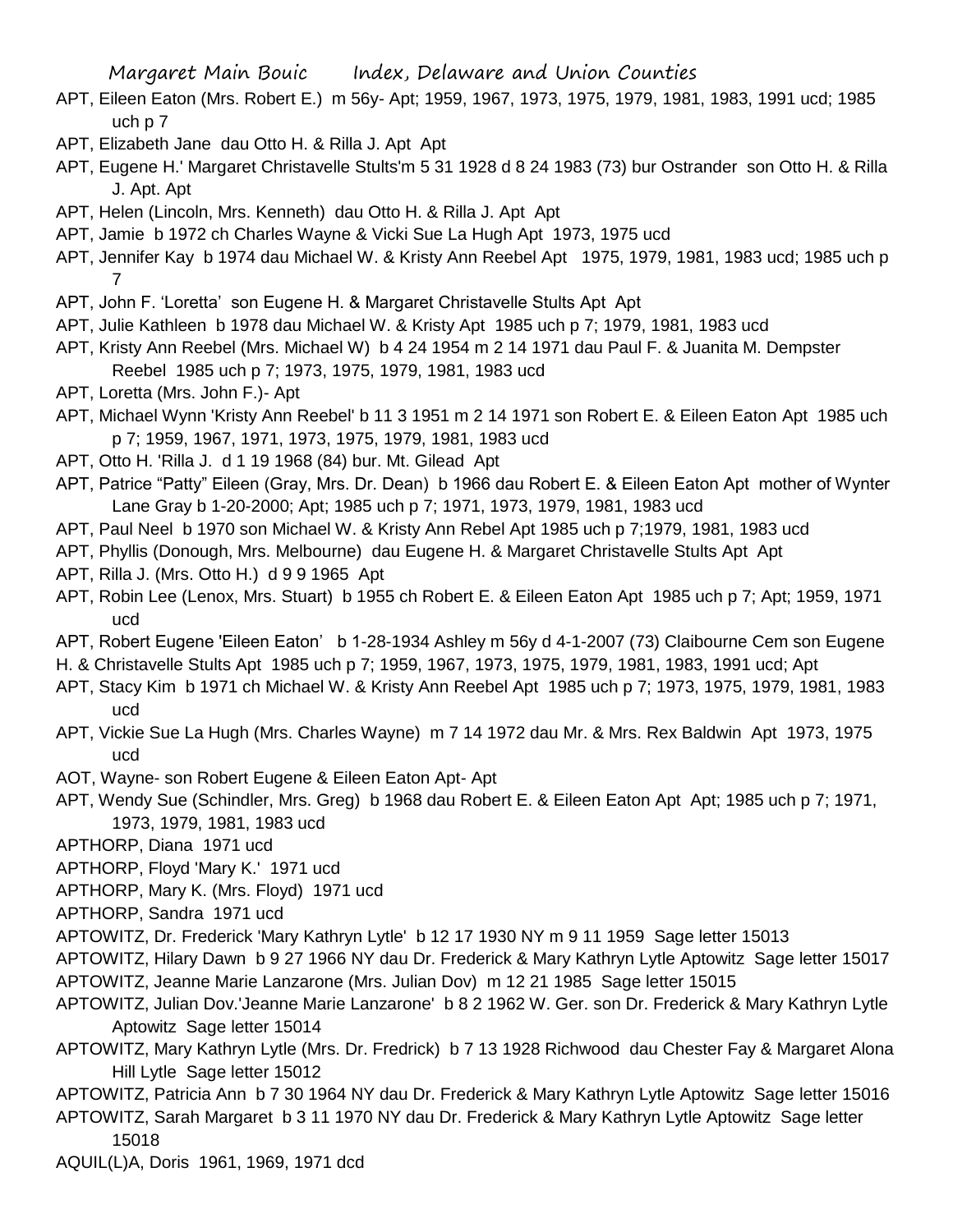Margaret Main Bouic Index, Delaware and Union Counties AQUILA, Navy V. 1961, 1969, 1971 dcd AQUILA, Navy son Navy J. & Doris Aquilla 1961 dcd (11) AQUILA, Toni son Navy & Doris Aquilla 1961 dcd (16) ARABIAN, unec II p 23 ARAHOOD, unec VI p 14, IX p 14, X p 3, XI p 14; Betty Reams family #53 ARAHOOD, Anna Hebbard (Mrs. George) m 7 6 1837 ucm 435 see Orahood ARAHOOD, Caleb'Elizabeth Shirk' 1915 uch p 475; 1883 uch V p 516, 517, 521 ARAHOOD, Eleanor (Blue, Mrs. Michael) b 1802 m 11 20 1820; 1883 uch V p 492 ARAHOOD, Elizabeth Shirk (Mrs. Caleb) 1883 uch V p 517 ARAHOOD. George 'Anna Hebbard' m 7 6 1837 ucm 435 ARAHOOD. Hannah (Moore, Mrs. Jeremiah) d age 49 dumch p 257 see Orahood ARAL, Jacob delge II p 9, III p 25 ARANN, Orpha C.- delge X p 36 ARATA, Amy Denise (Slane, Mrs. Jack Emerson) m 10 18 1986 dau Don & Donna Arata Arata ARATA, Debbie sister Amy Denise Arata Arata ARAUJO, Clara Gonzales (Mrs. Jose)- b 8-12-1905 Peru d 11-14-1995 (90) bur Peru- dau Jose & Virginia Plaza Gonzales- Araujo ARAUJO, Delma (Tong, Mrs. )- dau Jose & Clara Gonzales Araujo- Araujo ARAUJO, Jose 'Clara Gonzales'- d 1979 Araujo ARAUJO. Jose- son Jose & Clara Gonzales- Araujo ARBA, Rev. 1915 uch p 237 ARBAUGH, Gertrude B. 1969, 1971 dcd ARBAUGH, Gregory b 1958 son Gertrude B. Arbuagh 1969, 1971 dcd ARBAUGH, Gwen b 1960 dau Gertrude B. Arbaugh 1969, 1971 dcd ARBEGAS, Rev.- 1845; unec XI p 15 ARBAGAST, Margaret (Curl, Mrs. William Sr.) b 1 14 1808 m 3 1 1827 d 9 9 1889 dau Peter Arbagast dumch p 245 ARBAGAST, Peter dumch p 245 ARBAUGH, James Pabst O ARBEGAS, Rev. 1845; unec XI p 15 ARBEGAST, Chester son Adam & Melissa Dunlap Arbegast Arbegast ARBEGAST, Collette B. Paul (Mrs. Lee Milton) m 11 5 1923 Weiser p 106 ARBEGAST, Elizabeth Ann (Hofmann, Mrs. Ernie) b 6 12 1929 m 5 9 1953 dau Lee Milton & Collette B. Paul Arbegast Weiser p 107 ARBEGAST, Ella Nora Woolridge (Brown, Mrs. Jess) b 11 29 1881,m 10 1901 d 8 29 1922 dau John & Amanda Frances Weiser Woolridge Weiser p 106 ARBEGAST, Eva (Rudsill, Mrs. ) dau Adam Arbegast Arbegast ARBEGAST, Gloria Kamps (Mrs. William John) b 8 3 1927 m 8 3 1947 Weiser p 106 ARBEGAST, Hallie (Smith, Mrs. ) dau Adam Arbegast Arbegast ARBEGAST, Harvey Olen 'Opal Watkins' b 4 5 1886 d 6 16 1965 son Adam & Melissa Dunlap Arbegast Arbegast ARBEGAST, Imolene (Slade, Mrs. Henry) dau Harvey Olen & Opal Watkins Arbegast Arbegast ARBEGAST, Jacke De Vona (Mrs. James Lee) b 1933 m 1955 Weiser p 107 ARBEGAST, James Lee 'Jacke De Vona' b 1 15 1933 m 4 13 1955 son Lee Milton & Collette B. Paul Arbegast Weiser p 107 ARBEGAST, Lee Milton 'Collette B. Paul' b 10 5 1902 m 11 5 1923 son William & Ella Nora Woolridge Argbegast Weiser p 106

ARBEGAST, Lee Milton Jr. b 9 7 1945 son Lee Milton & Collette B. Paul Arbegast Weiser p 107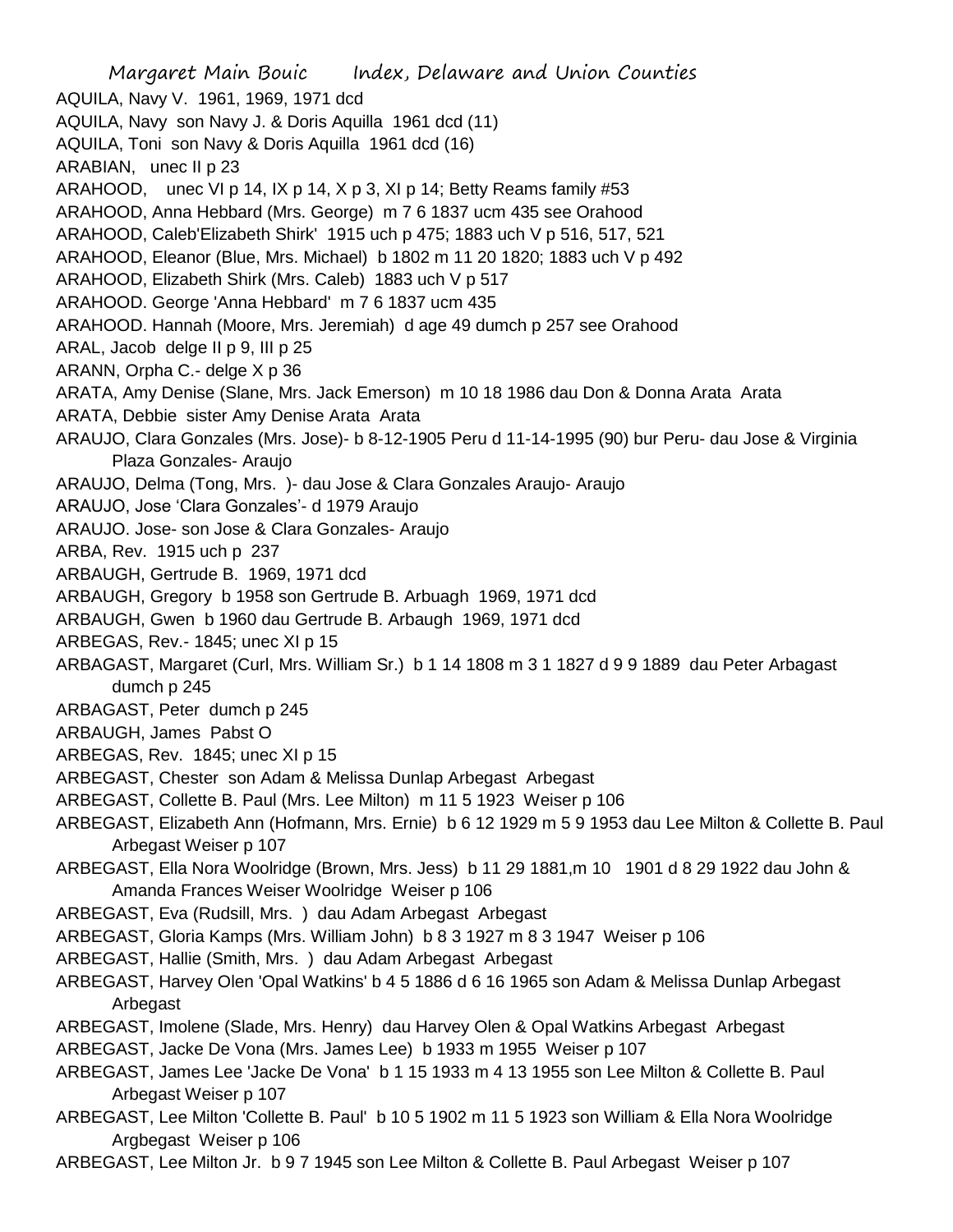- ARBEGAST, Margaret Marie (Malecki, Mrs. Stephen) b 2 22 1925 m 7 19 1945 dau Lee Milton & Collette B. Paul Arbegast Weiser p 106
- ARBEGAST, Opal Watkins (Mrs. Harvey Olen) Arbegast
- ARBEGAST, Pamela b 5 11 1953 dau John & Gloria Kamps Arbegast Weiser p 107
- ARBEGAST, Richard Jesse b 9 7 1945 son Lee Milton & Collette B. Paul Arbegast Weiser p 107
- ARBEGAST, Toni Marie b 4 11 1949 dau John & Gloria Kamps Arbegast Weiser p 107
- ARBEGAST, Virginia Louise (Hatfield, Mrs. Fred R.) b 7 12 1928 m 1948 dau Lee Milton & Colette B. Paul Arbegast Weiser p 107
- ARBEGAST, William 'Ella Nora Woolridge' m 1901 Weiser p 106
- ARBEGAST, William J. b 4 11 1951 son William John & Gloria Kamps Arbegast Weiser p 107
- ARBEGAST, William John 'Gloria Kamps' b 12 9 1926 m 8 3 1947 son Lee Milton & Collette B. Paul Arbegast Weiser p 107
- ARBLASTER, J. E. Sbc p 16
- ARBLASTER, Rev. John Sbc p 31
- ARBLASTER, Olive Sbc p 31
- ARBOGAST, Angeline Koppenheffer, Mrs. Israel) b 9 9 1829 d 4 16 1895 dau Jonathan Mark & Catharine Hepner Koppenheffer Weiser p 298, 303
- ARBOGAST, Anita Mae b 1974 dau Lawrence A. & Marion Arbogast 1975, 1979, 1981, 1983, 1991 ucd; engaged to John Anthony Conrad
- ARBOGAST, Catharine (Jones, Mrs. Robert Willis) b 10 3 1921 m 2 9 1957 Weiser p 142
- ARBOGAST, Charles A. 'Loretta R. Reinhart' b 4 18 1896 d 11 7 1982 son Rush A. & Clara Kingseed Arbogast Arbogast
- ARBOGAST, Clara b 1956 dau Lawrence A. & Marion Arbogast 1959, 1967, 1971, 1973, 1975 ucd
- ARBOGAST, Cody Ann- d 1-20-1996 Oakdale Cem C-27
- ARBOGAST, Daria(Dorea) b 1953 dau Lawrence A. & Marion Arbogast 1959,1967, 1973, 1975 ucd
- ARBOGAST, Dorothy Pauline Lawver (Mrs. Russell) b 1 14 1907 m 4 15 1922
- dau Lewis Ammon & Emma Teats Lawver Weiser p 363
- ARBOGAST, Elmer b 1971 son Lawrence A. & Marion Arbogast 1973, 1975, 1979, 1981, 1983 ucd
- ARBOGAST, Emmaline (Klinger, Mrs. Daniel M.) d 7 27 1919 dau Israel & Angeline Koppenheffer Arbogast Weiser p 306
- ARBOGAST, Eugene son Charles A. & Loretta R. Reinhart Arbogast Arbogast
- ARBOGAST, Faye Evelyn (Hummell, Mrs. Sterryl)(Chinland, Mrs. Robert) b 9 17 1922 m(1) 8 21 1941 (2) 12 5 1958 dau Russell & Dorothy Pauline Lawver Arbogast Weiser p 363
- ARBOGAST, Harlan son Charles A. & Loretta R. Reinhart Arbogast Arbogast
- ARBOGAST, Ida E. (Rodenbauch, Mrs. ) b ca 1865 dau Israel & Angeline Koppenheffer Arbogast Weiser p 306
- ARBOGAST, Israel 'Angeline Koppenheffer' b 7 10 1828 d 6 12 1905 Weiser p 303
- ARBOGAST, Lawrence A. 'Marion S.' son Charles A. & Loretta R. Reinhart Arbogast Arbogast; 1959, 1967, 1971, 1973, 1975,1979, 1981, 1983, 1991 ucd
- ARBOGAST, Lester son Charles A. & Loretta R. Reinhart Arbogast Arbogast
- ARBOGAST, Lewis son Charles A. & Loretta R. Reinhart Arbogast Arbogast
- ARBOGAST, Loretta R. Reinhart (Mrs. Charles A.) d 1875 Arbogast
- ARBOGAST, Lydia b 1954 dau Lawrence A. & Marion Arbogast 1959, 1971, 1973, 1975 ucd
- ARBOGAST, Marguerite (Boes, Mrs. Eugene) dau Charles A. & Loretta R. Reinhart Arbogast Arbogast
- ARBOGAST, Maria b 1968 dau Lawrence A. & Marion Arbogast 1971, 1975, 1979, 1981, 1983, 1991 ucd ARBOGAST, Marion son Charles A. & Loretta R. Reinhart Arbogast Arbogast
- ARBOGAST, Marion S. (Mrs. Lawrence A.) 1959, 1967, 1973, 1975, 1979, 1981, 1983, 1991 ucd; Arbogast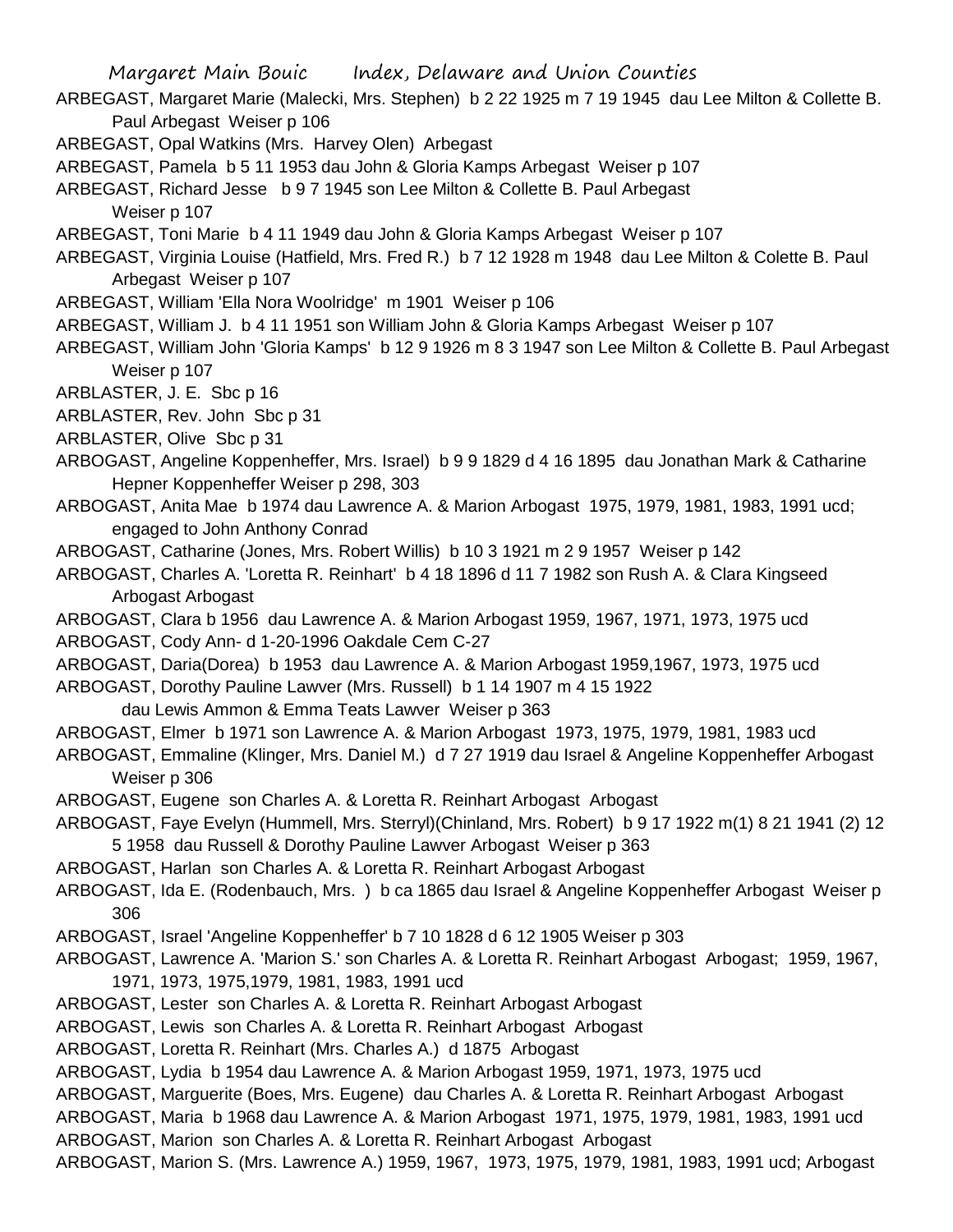Margaret Main Bouic Index, Delaware and Union Counties ARBOGAST, Mary Agnes (Wiest, Mrs. Henry) (Knorr, Mrs. Cornelius J.) b 8 3 1860 d 12 13 1915 dau Israel & Angeline Koppenheffer Arbogast Weiser p 304 ARBOGAST, Mina b 1969 dau Lawrence A. & Marion Arbogast 1973 ucd (Maria ?) ARBOGAST, Paul son Charles A. & Loretta R. Rinehart Arbogast Arbogast ARBOGAST, Paula Louise (Kaelin, Mrs. Martin) b 1958 m 12 22 1979 dau Lawrence A. & Marion Arbogast Arbogast; 1959, 1967, 1971, 1973, 1975 ucd ARBOGAST, Peter b 1966 son Lawrence A. & Marion Arbogast 1967, 1971, 1973, 1975,1979, 1981, 1983 ucd ARBOGAST, Randal Wayne b 11 21 1935 son Russell & Dorothy Pauline Lawver Arbogast Weiser p 363 ARBOGAST, Rita Mae (Kelble, Mrs. Robert) dau Charles A. & Loretta R. Reinhart Arbogast Arbogast ARBOGAST, Russell 'Dorothy Pauline Lawver' b 9 14 1903 m 4 15 1922 Weiser p 363 ARBOGAST, Urban son Charles A. & Loretta R. Reinhart Arbogast Arbogast ARBUCKLE & MOORE delge IV p 28, VII p 44 ARBUCKLE, Betsy (Kerr, Mrs. James) Powell p 302 ARBUCKLE, Betty (Mrs. William)- d 6-25-1879 Somerford Tp, Madison Co. Democrat- unec XII p 9 ARBUCKLE, Charles 'Elizabeth Ann Richmond' m 2 17 1846 Madison Co unec X p 18 ARBUCKLE, Charles F. J.P. unec IV p 6 ARBUCKLE, Cora 1959 ucd ARBUCKLE, Daisy V. b 8 8 1879 d 9 1 1970 dau George & Elizabeth Caine Arbuckle Arbuckle; 1967 ucd ARBUCKLE, Elizabeth Ann Richmond (Mrs. Charles) m 2 17 1846 Madison Co unec X p 18 ARBUCKLE, Frances E. Taylor (Mrs. William) m 2 10 1842 Madison Co unec IX p 55 ARBUCKLE, Harriet C. Eaton (Mrs. Mathew) m 10 30 1841 Madison Co unec IX p 55 ARBUCKLE, James H. 1961 dcd ARBUCKLE, J. C. unvmec p 40 ARBUCKLE, J. G. hmp p 153 ARBUCKLE, Mathew 'Harriet C. Eaton' m 10 30 1841 Madison Co unec IX p 55 ARBUCKLE, Mary (Debout, Mrs. Solomon) b 1815 Powell p 322 ARBUCKLE, Myrtle Iva b 3 8 1884 d 1 10 1972 bur. Cleveland dau George & Elizabeth Caine Arbuckle Arbuckle, 1967. 1971 ucd ARBUCKLE, C. Pearl b 4 10 1882 d 4 1 1970 bur Cleveland dau George & Elizabeth Ann Caine Arbuckle Arbuckle 1971 ucd ARBUCKLE, Ruby b 1881 d 1883 Oak Grove Cem Powell p 427 ARBUCKLE, Sarah (Kennedy, Mrs. Samuel) m 10 8 1829 unec V p 39 ARBUCKLE, William 'Betty'- unec XII p 9 ARBUCKLE, William 'Frances E. Taylor' m 2 10 1842 Madison Co unec IX p 55 ARBUCKLE, —(Mrs,. William)- unec XIV p 44 ARBURN, Abraham 'Margaret' 1860C York Tp 1198 1208 p 162 (45, Va) ARBURN, Margaret (Mrs. Abraham) 1860C York Tp 1198 1208 p 162 (38,O) ARCA delge III p 38 query ARCHA, Benjamin 1835 men 31 #72 p 53 Harlem Tp ARCHA, Elison 1835 men 30 #24 p 51 Harlem Tp ARCHABALD, Charles W. 'Wave' 1961 dcd ARCHABALD, Wave (Mrs. Charles W.) 1961 dcd ARCHART, David 1880C Liberty Tp Del Co p 305C ARCHBOLD, Josephine 1880C Concord Tp p 275C ARCHER, inf d 5 3 1925 Oakdale I p 17 (E) ARCHER, Aaron 'Sarah Ann Ackerman' m 7 21 1844 dcm ARCHER, Agnes (Jordan, Mrs. ) dau Arthur Lee & Hattie Williams Archer Archer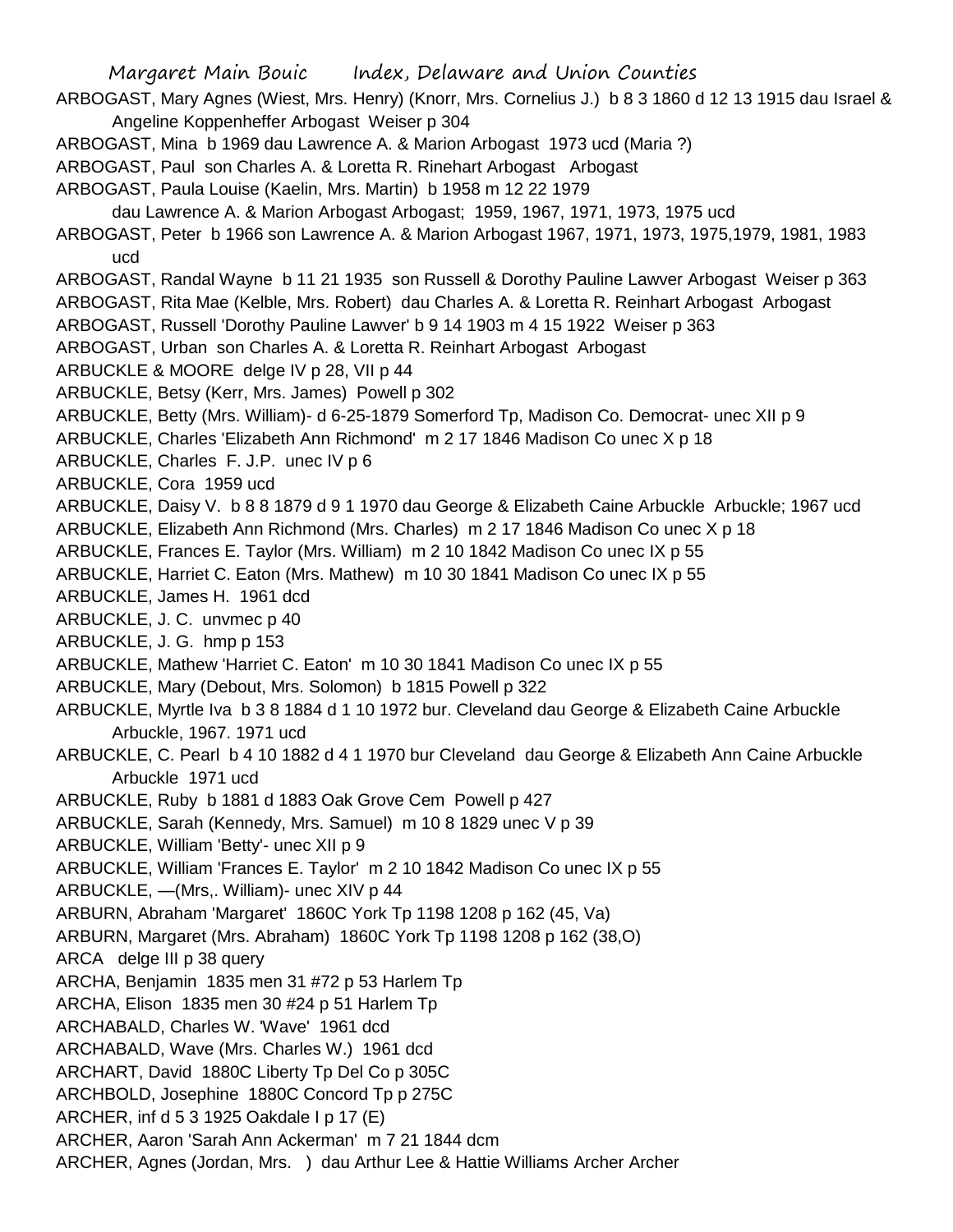- Margaret Main Bouic Index, Delaware and Union Counties
- ARCHER, Alberta B. (Mrs. Jon P.) 1980 dcd
- ARCHER, Alice (Lingrel, Mrs. La Moyne)- m 7-5-1941 Archer; Lingrel
- ARCHER, Anna Mae (Jordan, Mrs. Herman) dau Lee & Hattie Williams Archer Archer
- ARCHER, Arthur Lee 'Hattie Williams' b 3 20 1894 d 1 14 1974 bur London son William & Carrie Clark Archer Archer; 1971 ucd
- ARCHER, Benjamin E.- son Edward L. & Dorothy Elizabeth Herd Archer- Archer
- ARCHER, Bertha A. (Mrs. Rev. William M.) b 1883 d 1950 Byhalia Cem lptw p 129
- ARCHER, Beth- dau Leroy & Carmen Addington Archer- Archer
- ARCHER, Bonnie (Brehm, Mrs. Lennie) b 8-22-1914 d 5-12-1993(78) bur Milford Cem- dau William Sherman & Carrie Clark Archer Archer
- ARCHER, Carmen Addington (Mrs. Leroy) m 3-6-1944 -dau Roy M. & Lou Emma Barker Addington-Addington; Archer; 1967, 1971, 1973, 1975, 1979, 1981, 1983, 1991 ucd
- ARCHER, Effie Carrie Clark (Mrs. William Sherman) Archer
- ARCHER, Charity (Lewis, Mrs. Ezekiel) Asp(457)
- ARCHER, Connie Jo Parmer (Mrs. Ronald Eugene) m 10 23 1964 dau Roy Parmer Archer
- ARCHER, Cora Cromley dau Wesley & Frances Kehl Cromley Weiser p 537
- ARCHER, David T. 'Mary' Freshwater p 40
- ARCHER, Donald son Lee & Hattie Williams Archer Archer
- ARCHER, Dorothy Elizabeth Herd (Mrs. Edward L.)- b 2-23-1954 m 12-30-1987 d 5-9-2007 (61) dau William A. & Dorothy J. Ruble Herd- Archer
- ARCHER, Dorothy (Karrer, Mrs. ) dau Arthur Lee & Hattie Williams Archer Archer
- ARCHER, Ebenezer Freshwater p 31
- ARCHER, Edward Leroy'Yvonne Matachek''Joy Elaine Rausch''Dorothy Elizabeth Herd' b 1945 m(1) 7 5 1968 (2) 12 28 1974 m(3) 12-30-1987 son Leroy & Carmen Addington Archer Archer; Rausch (136132); St. Paul p 71; 1967 ucd
- ARCHER, Eleanor (Freshwater, Mrs. Philip) b 1804 m 9 21 1830 d 3 12 1864 dau David T. & Mary Archer Freshwater p 34, 37, 40, 42, 45
- ARCHER, Elizabeth b 1951 dau Leroy Archer 1967, 1971 ucd
- ARCHER, Elizabeth "Betsy" Pulsipher (Mrs. Lord Ellison) b 5-22-1778 d 9 16 1829 (43 yrs) Fancher Cem Powell p 123; delge IX p 20
- ARCHER, Elizabeth Street (Mrs. Lord Ellison)- delge IX p 20
- ARCHER, Ella 1880C Liberty Tp Delaware Co p 309C
- ARCHER, Ellison- b c 1830 son Lord Ellison & Elizaeth Street Archer- delge IX p 20
- ARCHER, Frank 1880C Delaware Town p 503C
- ARCHER, (Mrs. F. M.)- 1896; delge X p 36
- ARCHER, George Oren- son William Sherman & Effie Carrie Clark Archer- Archer
- ARCHER, Gladys (Bush, Mrs. )(Highland, Mrs. Ferd O.) m(2) 11-8-1941 dau William & Carrie Clark Archer Archer
- ARCHER, Glendon Roger d 4 5 1979 (43) son Mrs. P. E. McDaniel, nephew of Leroy Archer Archer
- ARCHER, Hannah (Blair, Mrs. James)- m 12-13-1848 Madison co unec XI p 9
- ARCHER, Hannah (Cratty, Mrs. Reuben) m 2 24 1865 dcm
- ARCHER, Hattie Williams (Mrs. Lee) b 1 24 1896 d 10 4 1975 dau Thomas & Mary Newland Williams Archer; 1971 ucd
- ARCHER, Hazel (King, Mrs. ) dau William & Carrie Clark Archer Archer
- ARCHER, Hazel (Mrs. Philo S.) 1915 dcd Ashley
- ARCHER, Helen (Piccolo, Mrs. ) dau Arthur Lee & Hattie Williams Archer Archer
- ARCHER, Helen Gladys (Ruebush, Mrs. Walter David) b 6 27 1893 m 3 2 1922 dau William & Mary Harris Archer Maugans Anc p 156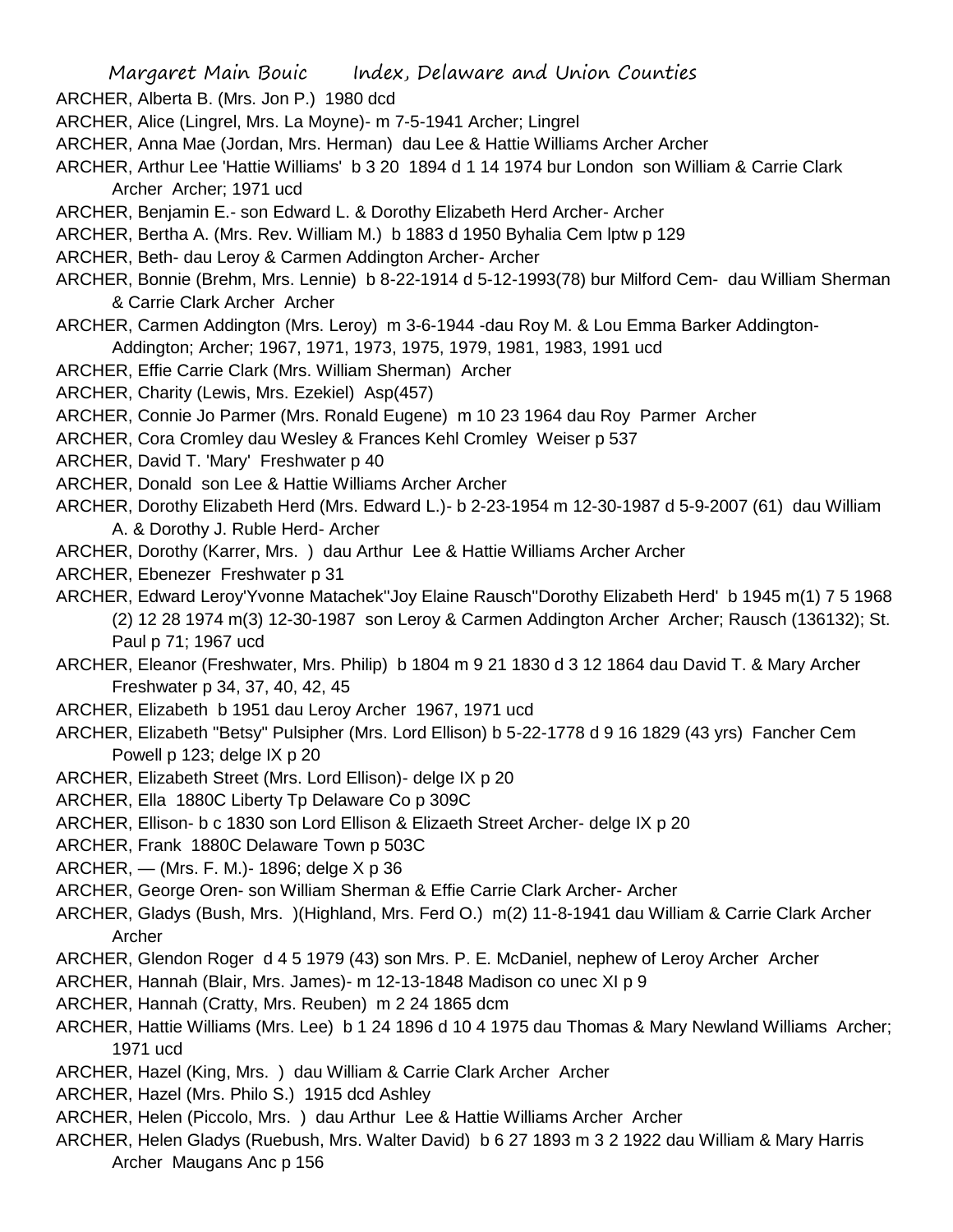Margaret Main Bouic Index, Delaware and Union Counties ARCHER, Herbert d 1 28 1928(78) brother McKenzie Archer Archer ARCHER, Imogene (Beecher, Mrs. ) dau Arthur Lee & Hattie Williams Archer Archer ARCHER, Jacob Brandon b 9 22 1979 son Edward Leroy & Joy Elaine Rausch Archer Archer; Rausch 1361322; St. Paul p 71 ARCHER, James 1870C Taylor Tp 65 64 p 8 (36, Canada) ARCHER, James Freshwater p 60 ARCHER, Jared Rausch b 7 6 1977 son Edward Leroy & Joy Elaine Rausch Archer Archer; Rausch 1361321; St. Paul p 71 ARCHER, Jesse 'Sarah Elizabath Johnson' m 9 10 1857 ucm 2598; unec IV p 28 ARCHER, John Genther p 16 ARCHER, John Poweers p 219 ARCHER, Jon P 'Alberta B.' 1980 dcd ARCHER, Joseph mt 2 28 1855 ARCHER, Joy Elaine Rausch (Mrs. Edward Leroy)(Ballard, Mrs. Larry) b 4-16-1952 m 12 28 1974 (2) 12-10- 1988 dau Wallace George & Mildred Lucille Lombard Rausch Rausch 136132; St. Paul p 71 ARCHER, Leroy 'Carmen A.Addington' m 3-6-1944 son Arthur Lee & Hattie Williams Archer Archer; 1967, 1971, 1973, 1975, 1979, 1981, 1983, 1991 ucd ARCHER, Lettie Louisa b 1 13 1882 Marlborough Tp dau George W. & Caroline Weiser Archer dcb; Pabst O ARCHER, Lillie (Juhnke, Mrs. ) dau William & Carrie Clark Archer Archer ARCHER, Lord Ellison 'Elizabeth/Betsy Pulsipher''Elizabeth Street' b 2-15-1783 m 11-21-1809 m(2) c 1830 d 9-27-1866- 1820C Harlem Tp; Pabst 7 p 2; Powell p 123; delge IV p 26, 29, VI p 8, 24, IX p 20 ARCHER, Margaret (McDaniels, Mrs. ) dau Arthur Lee & Hattie Williams Archer Archer ARCHER, McKenzie brother Herbert Archer Archer ARCHER, Mary b 6 6 1874 Delaware Town dau George & Caroline Archer dcb ARCHER, Mary Harris (Mrs. William) Maugans Anc p 156 ARCHER, Mary (Mrs. David T.) Freshwater p 40 ARCHER, Michael 1980 dcd ARCHER, Michelle (Clayton, Mrs. Les)- dau Ed & Dorothy Archer- Archer ARCHER, Mrs. M. M. 1949 ucd ARCHER, Oren son William & Carrie Clark Archer Archer ARCHER, Philo S. 'Hazel' 1915 dcd Ashley ARCHER, Rachel (Fout, Mrs. ) dau William & Carrie Clark Archer Archer ARCHER, Ronald Eugene 'Connie Jo Parmer' m 10 23 1964 son Leroy & Carmen Addington Archer Archer; 1975 ucd ARCHER, Russell Ellison,Jr.- query- delge IX p 20 ARCHER, Ruth (Abbott, Mrs. Lee)- Archer; Abbott ARCHER, Sarah E. Rutherford (Mrs. ) b 9 9 1917 d 3 4 1975 body for medical purposes dau Elting & Lavina Bogenrife Rutherford Archer ARCHER, Sarah Ann Ackerman (Mrs. Aaron) m 7 21 1844 dcm ARCHER, Sarah Ann (Sproul, Mrs. George) m 1 10 1849 ucm 1375 unec VII p 40, XIV p 63 ARCHER, Sarah Elizabeth Johnson (Mrs. Jesse) m 9 10 1857 ucm 2598; unec IV p 28, XII p 11 ARCHER, Scott Jay b 5 31 1965 son ronald Eugene & Connie Jo Parmer Archer Archer; 1975 ucd ARCHER, Sheila b 1963 dau Jon P. & Alberta B. Archer 1980 dcd ARCHER, Shelly b 1965 ch Jon P. & Alberta B. Archer 1980 dcd ARCHER, Sherry b 1967 ch Jon P. & Alberta B. Archer 1980 dcd

ARCHER, Sturley son William Sherman & Effie Carrie Clark Archer Archer

ARCHER, Susan Darlene (Holler, Mrs. Gary Steven) m 1 12 1974 dau Leroy & Carmen Addington Archer 1967 ucd; 1971 ucd; Archer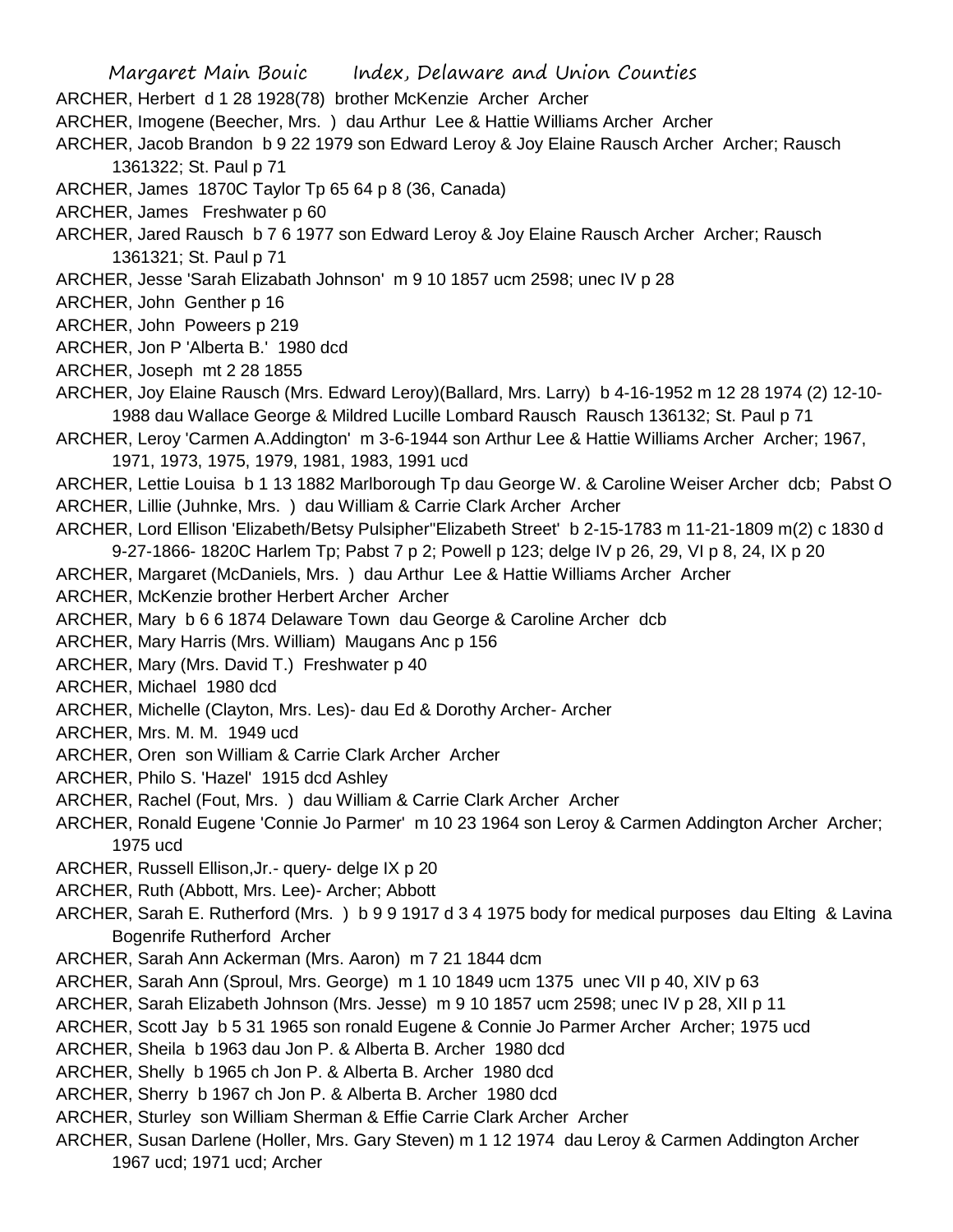Margaret Main Bouic Index, Delaware and Union Counties ARCHER, Vick 'Cora Cromley' Weiser p 537 ARCHER, William 'Mary Harris' Maugans Anc p 156 ARCHER, William Sherman 'Carrie Clark' Archer ARCHER, Rev. William M. 'Bertha H.' b 1865 d 1944 Byhalia Cem R11 lptw p 129 ARCHER, Yvonne Matachek (Mrs. Edward) Archer ARCHER, inf d 5 3 1929 (5 d) Oakdale Cem 4132 (ESG) ARCHEY, Debbie- dau Donald & Revel Moore Archey- Archey ARCHEY, Donald 'Revel Moore'- m 11-27-1952- Archey ARCHEY, Elisa (Writesel, Mrs, )- dau Donald & Revel Moore Archey- Archey ARCHEY, Elizabeth (Royer, Mrs. Glenn H.) Weiser p 209 ARCHEY, John- son Donald & Revel Moore Archey- Archey ARCHEY, Libby (Inkrot, Mrs. )- dau Donald & Revel Moore Archey- Archey ARCHEY, G. Lynn (Barsch, Mrs. Jeffrey)- m 9-14-1996- ch Donald & Revel Moore Archey- Archey; Barsch ARCHEY, Revel Moore (Mrs. Donald)- m 11-27-1952- Archey ARCHEY, Stan- son Donald & Revel Moore Archey- Archey ARCHEY, Tawnja- ch Donald & Revel Moore Archey- Archey ARCHY(AREBY?) Benjamin 'Martha' 1850C Harlem Tp 662 (39, Vt) ARCHY(AREBY?) Ellison ch Benjamin & Martha Archy 1850C Harlem Tp 662 (6,O) ARCHY(AREBY?), George son Benjamin & Martha Archy 1850C Harlem Tp 662 (13,O) ARCHY(AREBY?), John son Benjamin & Martha Archy 1850C Harlem Tp 662 (14,O) ARCHY(AREBY?), Joseph son Benjamin & Martha Archy 1850C Harlem Tp 662 (8,O) ARCHY(AREBY?), Levi son Benjamin & Martha Archy 1850C Harlem Tp 662 (5/12,O) ARCHY(AREBY?), Martha (Mrs. Benjamin) 1850C Harlem Tp 662 (39, NJ) ARCHY(AREBY?), Polly dau Benjamin & Martha Archy 1850C Harlem Tp 662 (11,O) ARCHY(AREBY?), Simon son Benjamin & Martha Archy 1850C Harlem Tp 662 (20,O) ARCHY(AREBY?), Urania dau Benjamin & Martha Archy 1850C Harlem Tp 662 (19,O) ARCHY(AREBY?), Waterson son Benjamin & Martha Archy 1850C Harlem Tp 662 (17,O) AREBY?), William son Benjamin & Martha Archy 1850C Harlem Tp 662(16.O) ARCHIBALD, Alma Jean (Shaver, Mrs. Richard Alvin) m 9 20 1958 McKitrick p 128 ARCHIBALD, Annie Matilda (McKittrick, Mrs. Kenneth James Freckelton) b 3 2 1878 m 1 12 1901 d 8 12 1947; McKitrick p 362, 363 ARCHIBALD, Gary son Robert Archibald Archibald ARCHIBALD, James M. d 12 27 1980 (21) bur Columbus son Robert Archibald Archibald ARCHIBALD, John son Robert Archibald Archibald ARCHIBALD, Kathleen (Casper, Mrs. Paul) dau Robert Archibald Archibald ARCHIBALD, Patrick son Robert Archibald Archibald ARCHIBALD, Robert Archibald ARCHIBALD, Terry son Robert Archibald Archibald ARCHVINE, Ann 1880C Liberty Tp Delaware Co p 315C ARCHVINE, William 1880C Liberty Tp Delaware Co p 315C ARCURI, Carol (Mrs. Jack) Arcuri ARCURI, Jack 'Carol' Arcuri ARCURI, Kirsten Elizabeth dau Jack & Carol Arcuri Arcurio Arcuri ARDEN, Anna Margaretta Ward (Mrs.Thomas B.) b 1836 m 2 18 1868 d 7 23 1886 dau Tomas & Margaretta Henrietta Lorillard Ward Weiser p 209 ARDEN, Elizabeth Vaughn Jones (Mrs. Thomas boyle) m 7 27 Weiserp 209 ARDEN, Helen dau Thomas & Margaretta Henrietta Lorillard Ward Weiser p 209 ARDEN,John b 5 16 1875 son Thomas & Margaretta Henrietta Lorillard Ward Weiser p 209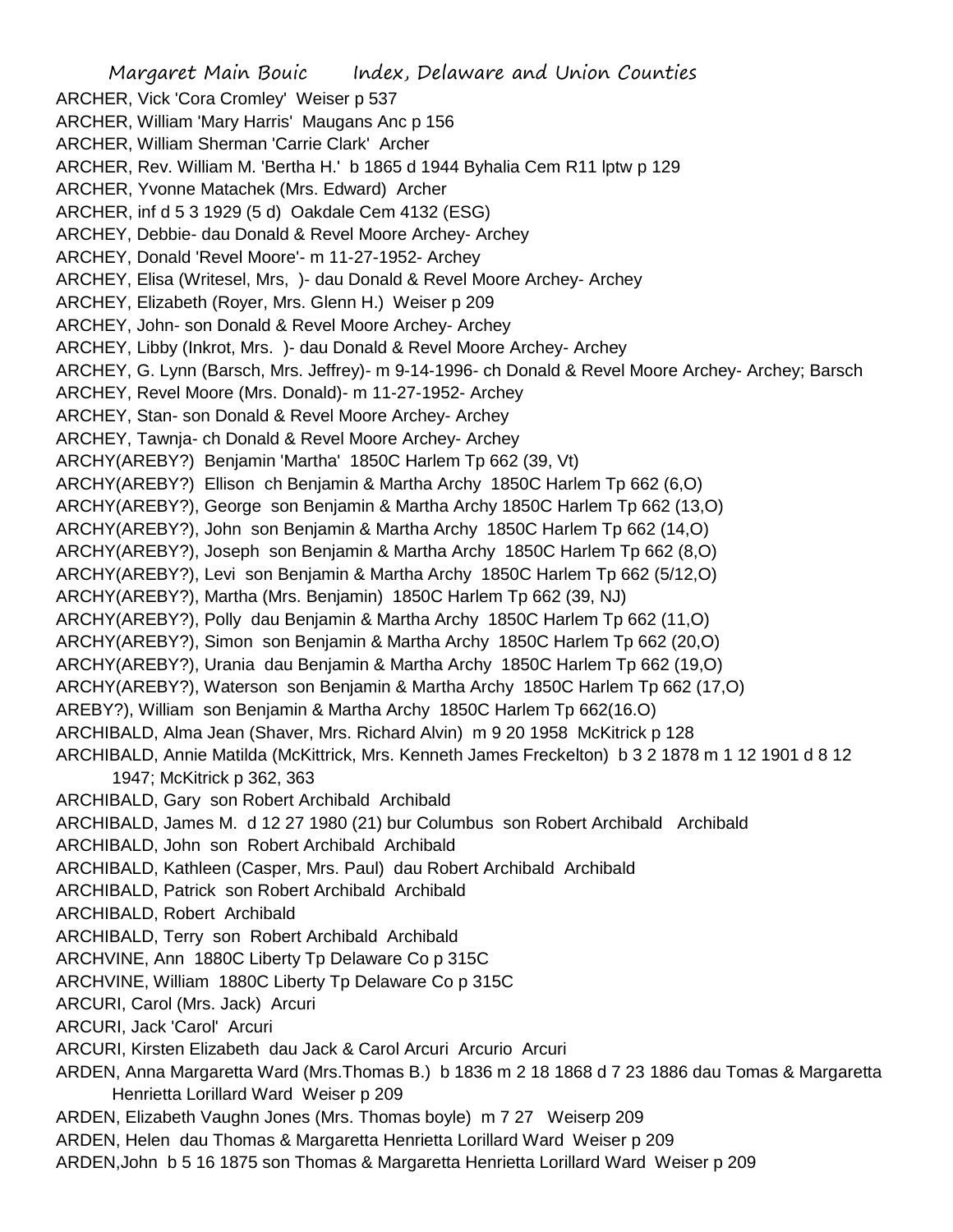- ARDEN, Thomas B. 'Anna Margaretta Ward' m 2 18 1868 Weiser p 209
- ARDEN, Thomas Boyle 'Elizabeth Vaughn Jones b 1 5 m 7 27 son Thomas & Margaretta Henrietta Lorillard Ward Weiser p 209
- ARDES, Anna Witter (Mrs. Hosea) m 1845 dau David & Sally Witter 1883 uch V p 12

ARDES, Hosea 'Anna Witter' 1883 uch V p 12

- ARDREY, Anna M. Campbell (Mrs. Randall C.)- Ardrey
- ARDREY, Beatrice M. Dillon (Mrs. Gerald/Jerry) dau Walter & Alice Ell Dillon Rausch 113351, III p 260; St. Paul p 80
- ARDREY, Carolyn R. (Mrs. Rolland C.) 1975, 1979, 1981, 1983, 1991 ucd
- ARDREY, Christopher Brian b 6 16 1976 son Gregg & Wallace Ardrey Ardrey
- ARDREY, Cinda Renee (Wolford, Mrs. Randy Lynn) b 1966 m 8 31 1985 dau Rolland C. & Carolyn R. Ardrey 1975, 1979, 1981, 1983 ucd; Ardrey
- ARDREY, R. Frank 'Patricia' son Rolland C. Ardrey- Ardrey; 1973 ucd
- ARDREY, Gerald 'Beatrice Dillon' b 2 2 1937 m 11 28 1958 Rausch (113351), III p 260; St. Paul p 80
- ARDREY, Gregg ' Wallace' son Neil Ardrey Ardrey
- ARDREY, Wallace (Mrs. Gregg) dau Paul Wallace Ardrey
- ARDREY, Lisa Rene Jones (Mrs. Renrick C.) m 6 20 1987 dau Billy A. Jones Ardrey; Jones
- ARDREY, Matthew b 1967 son R. Frank & Patricia Ardrey 1973 ucd
- ARDREY, May I. Jenkins (Mrs. Rolland C.)- m 7-3-1934 -Ardrey
- ARDREY, Patricia (Mrs. R. Frank) 1973 ucd
- ARDREY, Philip b 1969 son R. Frank & Patricia Ardrey 1973 ucd
- ARDREY, Randall C. 'Anna M. Campbell'- Ardrey
- ARDREY, Renrick C. 'Lisa Rene Jones' b 1963 m 6 20 1987 son Rolland C. & Carolyn R. Ardrey Ardrey; 1975, 1979, 1981, 1983 ucd
- ARDREY, Rolland C. 'Carolyn R.''May I. Jenkins' b 3-17-1915 m 7-3-1934 d 11-7-1993 (78) son Randall C. & Anna M. Campbell Ardrey- Ardrey1975, 1979, 1981, 1983 ucd
- ARDREY, Saundra (Miller, Mrs. )- dau Rolland C. Ardrey- Ardrey
- AREAH, Gleason- unec VIII p 22
- AREGKI, Vining L. b 3 29 1871 Delaware Town dau Angelo & Emma Vining Aregki dcb
- AREHART, A. J. 1908 dch p 117
- AREHART, Albert A. 'Kay Cunningham' son Eugene L. & Elizabeth Viola Jones Arehart Arehart
- AREHART, Albert J. 'Christine' 1915 dcd Delaware
- AREHART, Aly A. (Bradley, Mrs. Stephen) dau Eugene L. & Viola Arehart Arehart
- AREHART, Andrea (Mrs. Justin)- parents of Samantha N. Arehart- Arehart
- AREHART, Bessie Ann Robinson (Mrs. Leroy David) b 6 12 1894 d 12 23 1989 Oak Grove Cem dau Oliver & Fredericka Steitz Robinson dcq Dorence Arehart 3; Arehart; Pabst 8 p 29; 1961, 1969, 1971 dcd
- AREHART, Chantel Lynn b 8 22 1977 d 3 28 1978 bur Oakdale I p 61 (O 22) dau Albert & Kay Cunningham Arehart Arehart
- AREHART, Christine (Mrs. Albert J.) 1915 dcd Delaware
- AREHART, Clarence R. 'Marcia M. Burt' Arehart
- AREHART, David 1969,1971, 1980 dcd
- AREHART, David 'Elizabeth' 1915 dcd Delaware
- AREHART, H. David 'Lauretta Sue Runkle''Mary' m 12 31 1966 son Stanley & Marion Arehart Arehart AREHART, David Pabst O; hadc p 99, 107
- AREHART, Dorence William 'Frances Gardner' b 12 27 1913 m 2 26 1949 son Leroy David & Bessie Robinson Arehart dcq Dorence Arehart 1; Frances Gardner Arehart 1;1961, 1969, 1971, 1980 dcd
- AREHART, Effie Elizabeth Benton (Mrs. Truman Elmer) dau Lewis & Elizabeth Butts Benton dcq Dorence Arehart 5; 1880C Concord Tp 241; 1915 dcd Concord Tp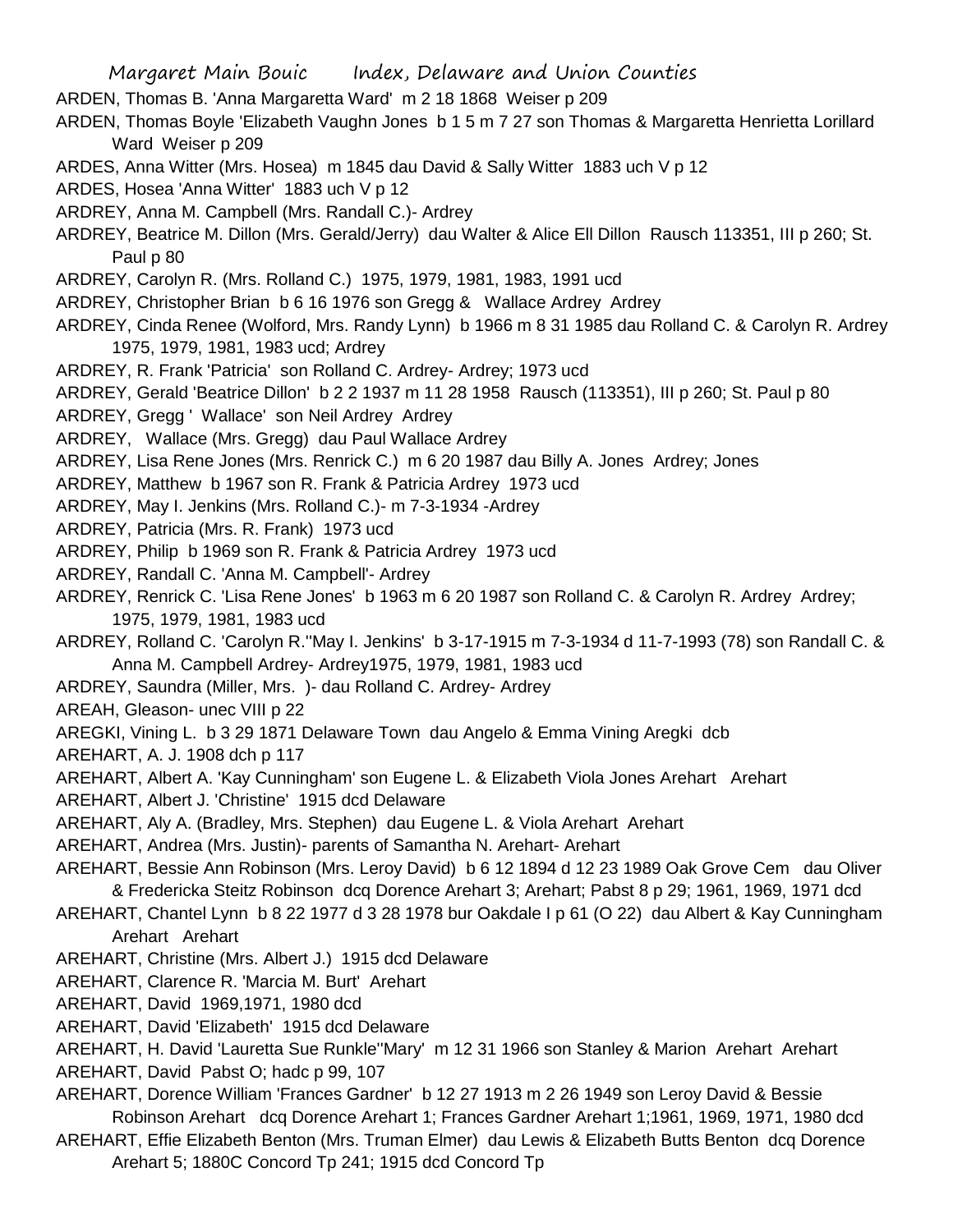AREHART, Elizabeth (Mrs. ) 1915 dcd Delaware

AREHART, Elizabeth (Mrs. David) 1915 dcd Delaware

- AREHART, Eugene L. 'Viola' d 3 10 1981 (60) bur. Oller Cem son Leroy David & Bessie Ann Robinson Arehart Arehart
- AREHART, Frances Gardner (Mrs. Dorence William) b 6 13 1918 m 2 26 1949 d 5-20-1992 (73) Oak Grove Cem dcq Frances Garnder Arehart 1; Dorence Arehart 1; 1961, 1969, 1971, 1980 dcd; Arehart; 1976 dch p 376
- AREHART, Irene (Gray, Mrs. ) dau Clarence R. & Marcia M. Burt Arehart Arehart
- AREHART, Jack Lee son Clarence R. & Marcia M. Burt Arehart Arehart
- AREHART, Janell dau Albert & Kay Cunningham Arehart Arehart
- AREHART, Justin 'Andrea'- son William & Suellen Blair Arehart- Arehart
- AREHART, Kay Cunningham (Mrs. Albert) b 1955 dau Benjamin T. & Lois Cunningham 1967 ucd; Arehart; Cunningham
- AREHART, Lauretta Sue Runkle (Mrs. H. David) m 12 31 1966 dau Rev. Lawrence & Dovie Runkle Arehart AREHART, Leighland- ch William & Suellen Blair Arehart- Arehart
- AREHART, Leroy David 'Bessie Robinson' b 10 12 1891 m 6 12 1913 d 2 8 1975 bur. Oak Grove son Truman Elmer & Effie Benton Arehart; dcb; 1961, 1969, 1971 dcd; dcq Dorence Arehart2; 1915 dcd Delaware R5
- AREHART, Marcia M. Burt (Mrs. Clarence R.) b 12 7 1919 d 11 4 1980 dau Oscar & Lula Howlet Burt Arehart bur Kirkwood Cem Arehart
- AREHART, Margaret (Shock, Mrs. ) dau Clarence R. & Marcia M. Burt Arehart Arehart
- AREHART, Mary E. b 12 26 1876 Brown Tp dau David & Elizabeth Myers Arehart dcb

AREHART, Mary Lou (Price, Mrs. ) dau Eugene L. & Viola Arehart Arehart

- AREHART, Melody Ann- dau Dave & Sue Arehart- Arehart- engaged to David Eugene Franklin
- AREHART, Michael Eugene son Clarence R. & Marcia M. Burt Arehart Arehart
- AREHART, Morie b 10 12 1901 Delaware Tp dau Albert & Ellen McCarty Arehart dcb
- AREHART, Natalie Ann d 3 18 1987 (14m) bur Oller Cem dau Albert & Kay Cunningham Arehart Arehart; Cunningham
- AREHART, Polly Ann (Perkins, Mrs. ) dau Clarence R. & Marcia M. Burt Arehart Arehart
- AREHART, Mrs. Robert Pabst 8 p 38
- AREHART, Robert son Leroy David & Bessie Ann Robinson Arehart Arehart
- AREHART, Roger son Stanley D. Arehart Arehart
- AREHART, Ruth (McMillian, Mrs. ) dau Clarence R. & Marcia M. Burt Arehart Arehart
- AREHART, Samantha N.- dau Dave & Sue Arehart- Arehart- engaged to David Eugene Franklin
- AREHART, Shirley (Olson, Mrs. Jack) dau Stanley D. Arehart Arehart
- AREHART, Stanley 'Thea Opel' d 9 25 1983 (67) son Leroy David & Bessie Robinson Arehart Arehart
- AREHART, Suellen Blair (Mrs. William)(Coffee, Mrs. William B) m(l) 2 3 1973 (2) 6 20 1981 dau Harold Blair Arehart
- AREHART, Susan (Rosen, Mrs. Ross) dau Stanley D. & Thea Opal Arehart Arehart
- AREHART, Thea Opal (Mrs. Stanley D.) Arehart
- AREHART, Theresa V. (Long, Mrs. ) dau Eugene L. & Elizabeth Viola Jones Arehart Arehart
- AREHART, Truman Elmer 'Effie Elizabeth Benton' dcq Dorence Arehart 4; 1915 dcd Delaware
- AREHART, Elizabeth Viola Jones (Mrs. Eugene L.) b 11-25-1926 d 11-4-1993 (66) Oller Cem- dau Harry & Bertha Fraker Jones- Arehart
- AREHART, William 'Suellen Blair' b 12 13 1953 m 2 3 1973 son Dorence William & Frances Gardner Arehart dcq Frances Gardner Arehart 1 Dorence Arehart 1 1961, 1969, 1971 dcd
- AREHART, William Burt son Clarence R. & Marcia M. Burt Arehart Arehart
- AREND, Elsie H. (Mrs. Ralph C.) 1961 dcd
- AREND, Ralph C. 'Elsie H.' 1961 dcd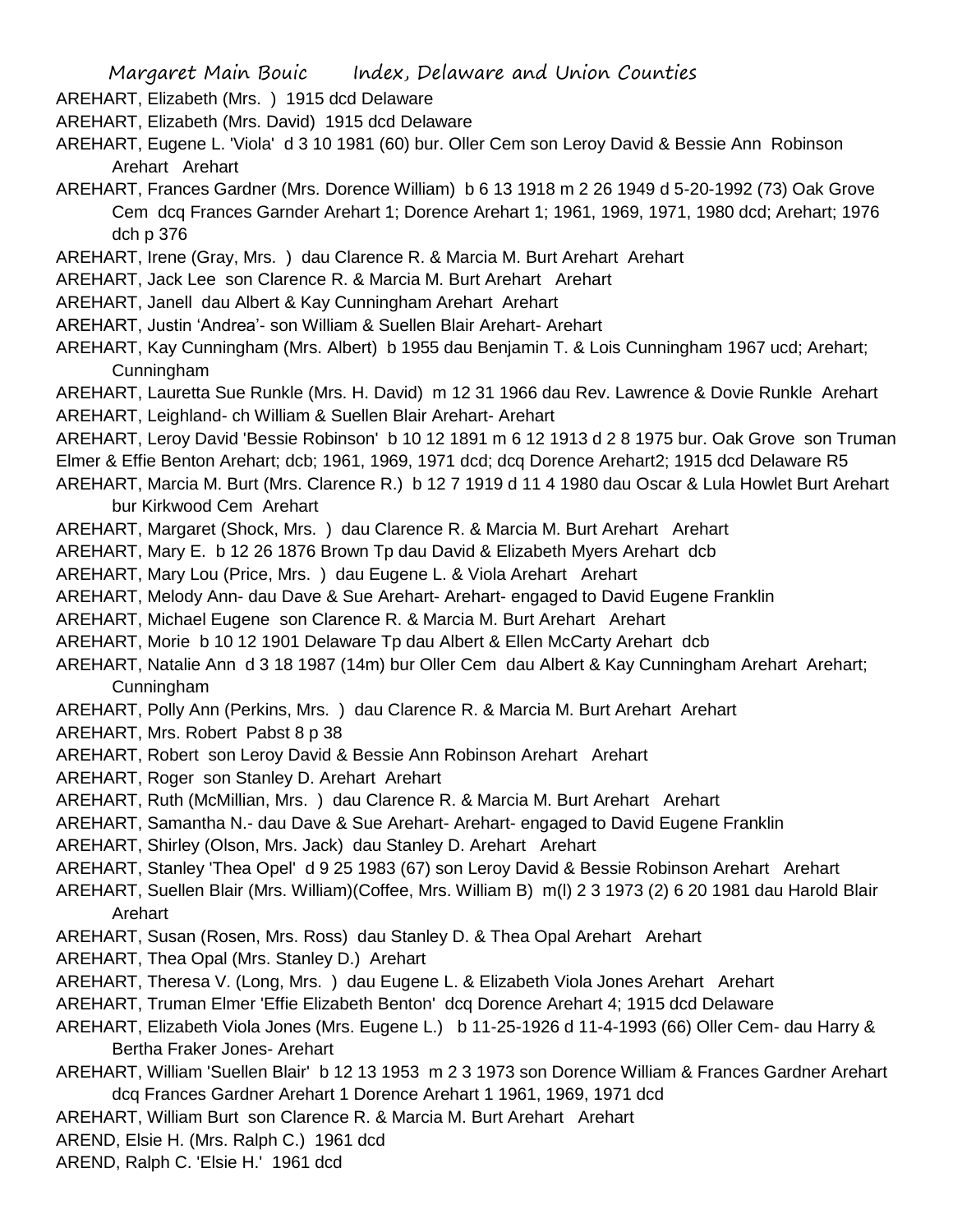Margaret Main Bouic Index, Delaware and Union Counties ARENSBERG, George- artist- delge X p 5 ARENTS, Dr. Jacob McKitrick p 188 AREWIN, Elizabeth Jane Rader (Mrs. William)- m 3-8-1867 delge X p 75 AREWIN, William 'Elizabeth Jane Rader'- m 3-8-1867 delge X p 75 AREWINE, inf b 7 10 1870 Liberty Tp dau William & Elizabeth Arewine dcb AREWINE, b 4 23 1868 Liberty Tp dau William & Elizabeth J. Arewine dcb AREWINE, b 7 10 1870 Liberty Tp dau William & Elizabeth Arewine dcb AREWINE, inf b 10 30 1871 Liberty Tp dau Calvin & Sarah Peters Arewine dcb AREWINE, Clint F.'Ella' 1915 dcd Powell; 1961 dcd AREWINE, Elizabeth Jane 1915 dcd Powell; Pabst O AREWINE, Ella (Mrs. C. F.) 1915 dcd Powell AREWINE, Melinda J. b 2 10 1877 Liberty Tp dau William & E. J. Rosdin Arewine dcb AREY, Hannah (Green, Mrs. Benjamin) m 11 8 1759 Powers Pat p 114 AREY, Laura- b 10-1894 1900C Paris Tp 22 p 2A (13,O,O,O) ARGABRITE, Roger b 1953 son Lorene A. Roward 1969 dcd ARGENBRIGHT, George Hutchisson p 30 ARGENBRIGHT, Harriet Locke (Mrs. Isaac) Maugans Anc p 155 ARGENBRIGHT, Hazel Fern (Ruebush, Mrs. Raymond Ray) b 4 6 1883 m 12 28 1915 d 2 6 1943 dau Isaac & Harriet Locke Argenbright Maugans Anc p 155 ARGIE, Rev. Robert D. McKitrick p xiii ARGIRO, Ann (Mrs. Vincent)(Palermo, Mrs. )- Argir9o ARGIRO, Beth Ann Thorne (Mrs. Vincent)- m 4-18-1992 dau Tom & Fay Thorne- Argiro ARGIRO, Vincent 'Ann'- Argiro ARGIRO, Vincent 'Beth Ann Thorne'- m 4-18-1992 son Vincent & Anna Argiro- Argiro ARGO, unec V p 2, VI p 14 Thelma Powell  $# 52$ ARGO, Mrs. d 1 14 1874 York Tp Cem p 28 ARGO, Rev. 1908 dch p 273 ARGO, Ada dau Jasper & Nancy Argo 1880C Lib. Tp Un Co 56 57 p 6 (6,O,O,O) ARGO, Alexander son John & Sarah Argo 1850C Liberty Tp Union Co 969 986 p 145 (15,O) ARGO, Amanda dau David S. & Sarah Henson Argo 1870C Liberty Tp Un Co 217 p 26 (10,O) ARGO, Ann Deloise b 1929 d 1940 Maskill Cem R19 lptw p 97; Un Co Journal 5-16-1940 p 5 ARGO, Andrew d 6 17 1865 1883 uch IV p 518 son William & Mariah Argo 1850C York Tp 411 418 p 63 (5,O); 1860C Liberty Tp Un Co 1171 1181 p 159 (14,O); uca p 96 ARGO, Angeline (Powell, Mrs. Thomas W.) ucc Thelma Powell 5 -dau William & Mariah Parker Argo unec IV p 69 ARGO, Caroline dau William & Mariah Argo 1850C York Tp 411 418 p 63 (1,O); 1860C Liberty Tp Un Co 1171 1181 p 159 (11,O) ARGO, Catharine (Dean, Mrs. Jackson) m 12 29/31 1840 ucm 687 unec V p 37 ARGO, Catharine 1850C Lib. Tp Un Co 992 1009 p 148 (64, Pa); 1860C Liberty Tp Un Co 1080 1090 p 147 (75, Pa) ARGO, Catharine dau John & Sarah Argo 1850C Lib. tp Un Co 969 986 p 145 (6,O) ARGO, Catharine (McAdams, Mrs. Archibald) 1883 uch V p 202 ARGO, Catharine (Mrs. Smith) d 1 15 1866 (84y8m) NM Cem Liberty Tp R14 lptw p 19 ARGO, Cecil- b 9-1889 son Charles & Sarah Brueard Argo- 1900C liberty Tp Un Co 109-110 p 5B (10,O,O,O)

- ARGO, Charles A. 'Sue C. Degood' m 9 10 1960 son Floyd & Eliene Blue Argo 1967, 1971 ucd; Argo
- ARGO, Charles son David S. & Sarah Hensen Argo 1870C Liberty Tp Un Co 217 p 26 (8,O)
- ARGO, Charles W. 'Ida Orahood' Argo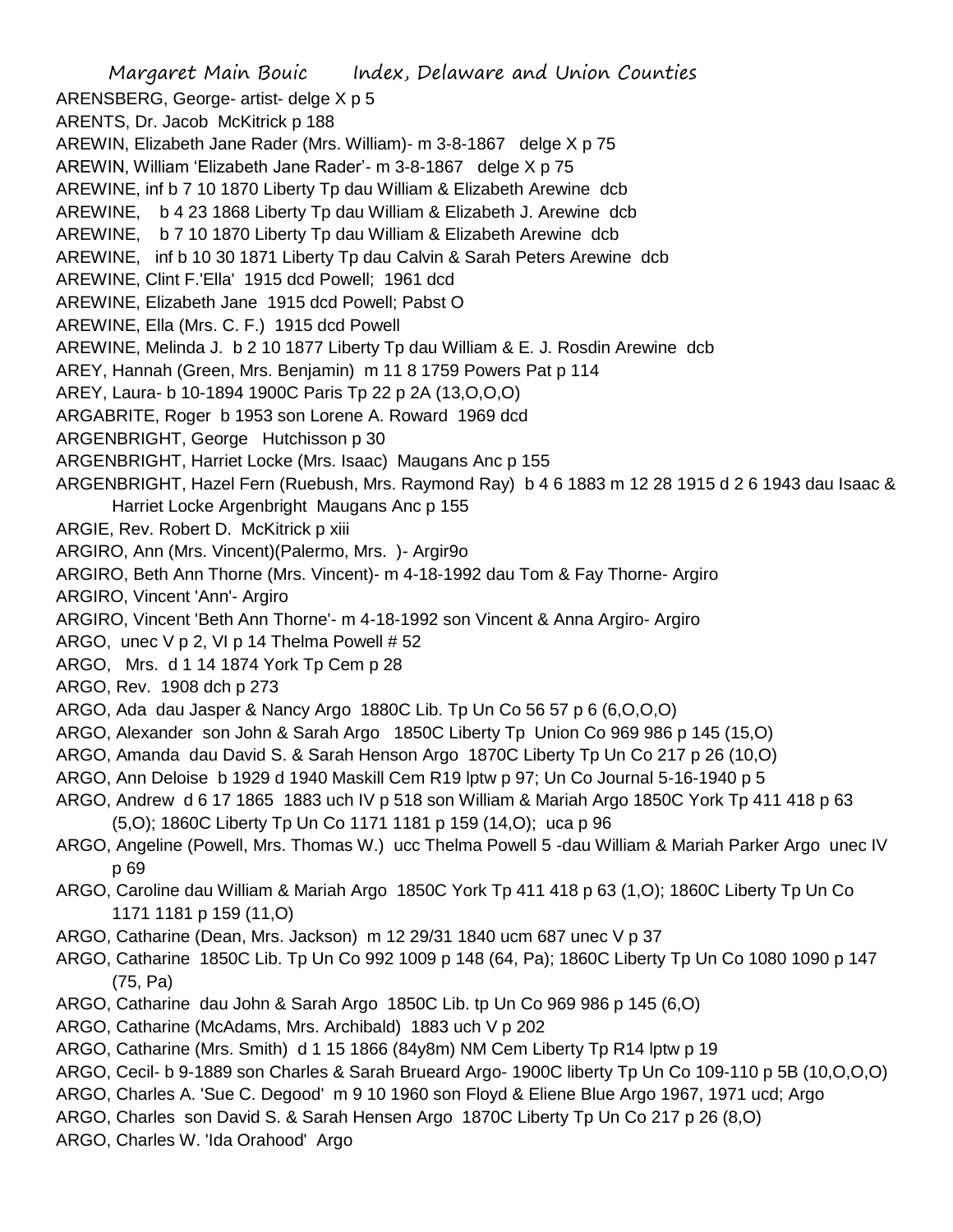- ARGO, Charles W. 'Sarah J. Brueard' b 9 16 1860 m 7 5 1880 ucm 6749 d 1 4 1935 Raymond Cem lptw p 38; 1900C Liberty Tp 109-110 p 5B (39,O,Pa,O) m 20y
- ARGO, Charlotte (Rowe, Mrs. Jackson) m 10 30 1866 ucm 4077 dau William & Mariah Argo 1850C York Tp 411 418 p 64 (3,O); 1860C Liberty Tp Un Co 1171 1181 p 158 (18,O)
- ARGO, Clara F. sister Alden O. Andrews 1880C Lib Tp Un Co 178 183 p 19 (21, O, Pa, NY)
- ARGO, Clarence L./S nephew Elensa W. Argo 1880C Lib. Tp Un Co 193 198 p 21 (15, O, Pa, NY) p 0044
- ARGO, Clarinda mother of Alden O. Andrews 1870C Liberty Tp Un Co 1 p 1 (41, NY); 1880C Lib Tp Un Co 178 183 p 19 (51,NY, RI, Conn) p 0043
- ARGO, C. M. Andras (Mrs.Oren Smith) m 12 21 1862; ucm 3385; lptw p 18, 30, 45
- ARGO, Daniel J. son David S. & Sarah Hensen Argo 1860C Liberty Tp Un Co 1089 1090 p 147 (8,O)
- ARGO, David Smith 'Sarah Hensen''Elizabeth Page' b 10 25 1824 m 6 8 1845 ucm 1054 m(2) 10 7 1871 ucm 4988 d 5 3 1914 New MillCreek Cem Liberty Tp lptw p 18, 19; dumch p 448; 1883 uch V p 397; 1883 uch IV p 535; 1877 uca p 83, 96; unec VI p 31; 1850C Liberty Tp Un Co 992 1009 p 148 (25, Pa); 1860C Liberty Tp Un Co 1080 1090 p 147 (36, Pa); 1870C Liberty Tp 217 (44, Pa); 1880C Lib. Tp Un Co 226 235 p 24 (55, Pa) ; 045A; 1900C liberty Tp 111-112 p 5B (75, Pa,Pa,Pa) m 10y
- ARGO, David 1883 uch IV p 512
- ARGO, Eileene Blue (Mrs. Floyd O.) b 1914 m 7 6 1933 Raymond Cem lptw p 28; Argo; 1967, 1971, 1973, 1975, 1979, 1981, 1983 ucd
- ARGO, Elenso(Elonzo) W. 'Martha J. Cranston b 1837 m 12 8 1870 ucm 4833 d 1906 Raymond Cem lptw p 27; 1880C Lib Tp Un Co 193 198 p 21 (43, Pa, O, Pa) p 0044
- ARGO, Eliza (Lloyd, Mrs. Abraham) m 4 19 1860 dcm
- ARGO, Elizabeth dau John & Sarah Argo 1850C Lib. Tp Un Co 969 986 p 145 (4,O)
- ARGO, Elizabeth (Hodges, Mrs. James) m 12 21 1845 ucm 1090; unec VI p 32
- ARGO, Elizabeth Page (Mrs. David) m 10 7 1871 ucm 4988 d 8 22 1889 (57 7 13) NM Cem Lib Tp lptw p 19;
- 1880C Liberty Tp Un Co 226 235 p 24 (48,O, RI, ); 1900C Lib Tp 111-112 p 5B (57,O,O,O) m 10y
- ARGO, Elizabeth Shirk (Mrs. Samuel) m 9 26(28) 1837 ucm 448
- ARGO, E. M. 1877 ucd p 23
- ARGO, E. N. 1877 uca p 57
- ARGO, Emanuel son William & Mariah Argo 1883 uch IV p 470, 535; 1850C York Tp 411 418 p 63 (6,O); 1860C Liberty Tp 1171 1181 p 159 (16,O)
- ARGO, Emmett 1880C Berlin Tp p 367C
- ARGO, E. U. 1883 uch V p 395
- ARGO, Floyd O. 'Eileene V. Blue' b 8 20 1908 m 7 6 1933 d 3 12 1989 Raymond Cem lptw p 28 son Charles W. & Ida Orahood Argo Argo; Blue; 1967, 1971, 1973, 1975, 1979, 1981, 1983 ucd
- ARGO, Franky son W. & M. d 10 20 1863 (2 1 4) Raymond Cem lptw p 30
- ARGO, George H. 'Hettie A.' Raymond Cem R8 lptw p 30
- ARGO, George son John & Sarah Argo 1850C Liberty Tp Un. Co 969 986 p 145 (7,O)
- ARGO, George 'Ida H. Blake' m 2 19 1880 ucm 6663
- ARGO, George son William & Maria Parker Argo 1860C Liberty Tp Un Co 1171 1181 p 159 (9,O)
- ARGO, Gerdo b 8 5 1872 d 11 25 1895 (23 3 20) Raymond Cem son Elenso & Martha J. Cranston Argo lptw p 27
- ARGO, Harriet L. Martin (Mrs. Jerry J.) b 1856 m 9 8 1878 ucm 6309 d 6 12 1913 (57y10m) Oakdale Cem 2555 (F119) I p 126 (F R7 14); 1880C Richwood 273 289 p 25 (Penn,Ger,Penn); 1900C Paris Tp 101- 104 p 7A (42.Pa.Ger.Pa) m 20y 2 ch 1 Living
- ARGO, Henry J. son David & Sarah Hensen Argo 1860C Liberty Tp Un Co 1080 1090 p 147 (10,O)
- ARGO, Hettie A. (Mrs. George H.) d 12 21 1880 (18y3m21d) R8 Raymond Cem lptw p 30
- ARGO, Ida H. Blake (Mrs. George) m 2 19 1880 ucm 6663
- ARGO, Ida Orahood (Mrs. Charles W.) Argo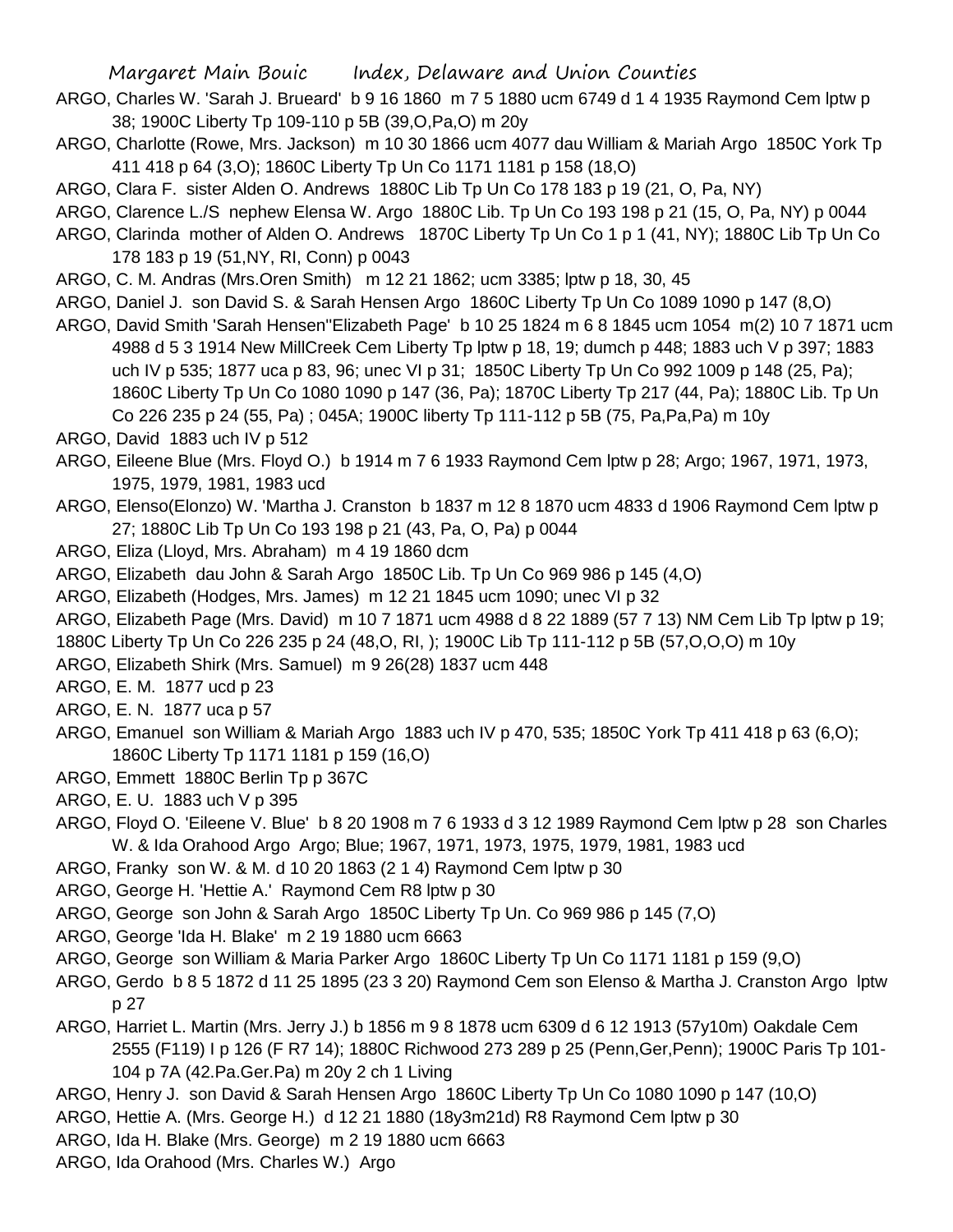- ARGO, Ira H. 'Sarah J. Reeder' m 2 5 1879 ucm 6425; son David & Sarah Hensen Argo 1860C Liberty Tp Un Co 1080 1090 p 147 (4,O); 1870C Liberty Tp 217 p 26 (12,O); 1880C Lib. Tp Un Co 231 241 p 25 (23, Pa, Pa,O) p 0046
- ARGO, Jackie (Bushong, Mrs. Ted) dau Floyd O. & Eliene Blue Argo Argo
- ARGO, Jasper 'Nancy' 1870C Liberty Tp 217 p 26 (17,O); 1880C Lib. Tp 56 57 p 6 (28,O,Pa,O) p 036A
- ARGO, Jennie d 6 14 1879 (29 2 1) N M Cem Liberty Tp R14 lptw p 19 dau David S. & Sarah Argo
- ARGO, Jennie May dau D. S. & C. M. d 1867 (19d) Raymond Cem lptw p 45
- ARGO, Jeremiah J. 'Harriet L. Martin' b 1851 Un Co m 9 8 1878 ucm 6309 d 4 6 1936 Oakdale I p 126 (F R7 14) son William & Maria Parker Argo 1860C Liberty Tp Un Co 1171 1181 p 159 (7,O); 1880C ClaibourneTp 273 289 (26,O,Penn,O) p 0203; 1900C Paris Tp 101-104 p 7A (47,O,WVa,O) m 20y; uninf p 23
- ARGO, Jesse M. dau Jasper & Nancy Argo 1880C Lib. Tp Un Co 56 57 p 6 (1/12,O)
- ARGO, Jessie McNabb (Mrs. Louis L.) b 6 4 1885 d 2 24 1986 (100) Maskill Cem lptw p 97 dau John & Julia Shirley McNabb Argo; 1967, 1971, 1979 ucd
- ARGO, Rev. J. K. hjt p 43; 1915 uch p 217
- ARGO, John 1860C Allen Tp 784 792 p 108 (20,O)
- ARGO, John A. son Samuel & Elizabeth Shirk Argo 1850C Lib. Tp Un Co. 941 958 p 141 (9,O)
- ARGO, John 'Sarah' 1850C Lib. Tp Un Co 969 986 p 145 (40, Pa)
- ARGO, Karol (Parks, Mrs. Colin) m 7-15-1995 dau Charles A. & Sue C. DeGood Argo Argo
- ARGO, Kelly Jo (Hall, Mrs. Kevin) b 1962 m 10 10 1987 dau Charles A. & Sue C. DeGood Argo Argo; Hall
- ARGO, Kim (Eberly, Mrs. Bruce) b 1956 ch Charles A. & Sue C. DeGood Argo Argo
- ARGO, Krista Lee (Terry, Mrs. Mark Richard) b 1965 m 7 6 1991 dau Charles A. & Sue C. DeGood Argo Argo
- ARGO, Lolia L. dau David S. Argo 1880C Lib. Tp Un Co 226 235 p 24 (15, O, Pa, Va)
- ARGO, Louis L. (Lerocious) 'Jessie McNabb' b 1879 d 1947/8 Maskill Cem R19 lptw p 97
- ARGO, Lula O. J. d 9 12 1871 (8m29d) dau O. S. & C. M. Raymond Cem lptw p 30
- ARGO, M. (Mrs. W.) lptw p 30
- ARGO, Mahala 1880C Union Tp 101 p 19 (0, Vt, Vt) p 0073
- ARGO, Mahala dau William & Mariah Parker Argo 1860C Liberty Tp Un Co 1171 1181 p 159 (4,O)
- ARGO, Malvina dau William & Mariah Parker Argo 1860C Liberty Tp Un Co 1171 1181 p 159 (7/12,O)
- ARGO, Maria (Dean, Mrs. Greenland) m 3 23 1845 ucm 1035; unec VI p 31
- ARGO, Maria E. dau Samuel & Elizabeth Shirk Argo 1850C Lib. Tp Un Co 941 958 p 141 (7,O)
- ARGO, Maria Parker (Mrs. William) b 1827 m 9 15 1842 ucm 815;dau Andrew & Charlotte Parker ucc Thelma Powell 11, unec IV p 69, V p 60 1850C York Tp 411 418 p 63 (23,O)
- ARGO, Martha E. (Phillips, Mrs. Howard) m 2 15 1876 ucm 5842 mt 3 p 22 dau David S. & Sarah Hensen Argo 1860C Liberty Tp 1080 1090 p 147 (6,O); 1870C Liberty Tp Un Co 217 p 26 (17,O)
- ARGO, Martha J.Cranston (Mrs. Elensa W.) m 12 8 1870 ucm 4833 1880C Lib Tp Un Co 193 198 p 21 (37, O, O, Ill); lptw p 27
- ARGO, Martin E. son John & Sarah Argo 1850C Lib Tp Un Co 969 986 p 145 (12,O)
- ARGO, Mary (Anderson, Mrs. William) m 10 13 1835 ucm 353
- ARGO, Mary C. dau Samuel & Elizabeth Shirk Argo 1850C Lib. Tp Un Co 941 958 p 141 (12,O)
- ARGO, Mary C. dau S. & E. d 3 7 1860 (31 8 1) NM Cem Liberty Tp R13 lptw p 18
- ARGO, Mary E. (Timmons, Mrs. Calvin) dau D. S. & Sarah Henson Argo dumch p 448; 1850C Lib. Tp Un Co 992 1009 p 148 (3,O); 1860C Liberty Tp Un Co 1080 1090 p 147 (13,O)
- ARGO, Mary M. dau John & Sarah Argo 1850C Lib Tp Un Co 969 986 p 145 (2,O)
- ARGO, Minerva G. dau David & Sarah Hensen Argo 1850C Lib Tp Un Co 992 1009 p 148 (4/12,O); 1870C Liberty Tp Un Co 217 p 26 (19,O)
- ARGO, Minnie dau David S. & Sarah Hensen Argo 1870C Liberty Tp Un Co 217 p 26 (4,O)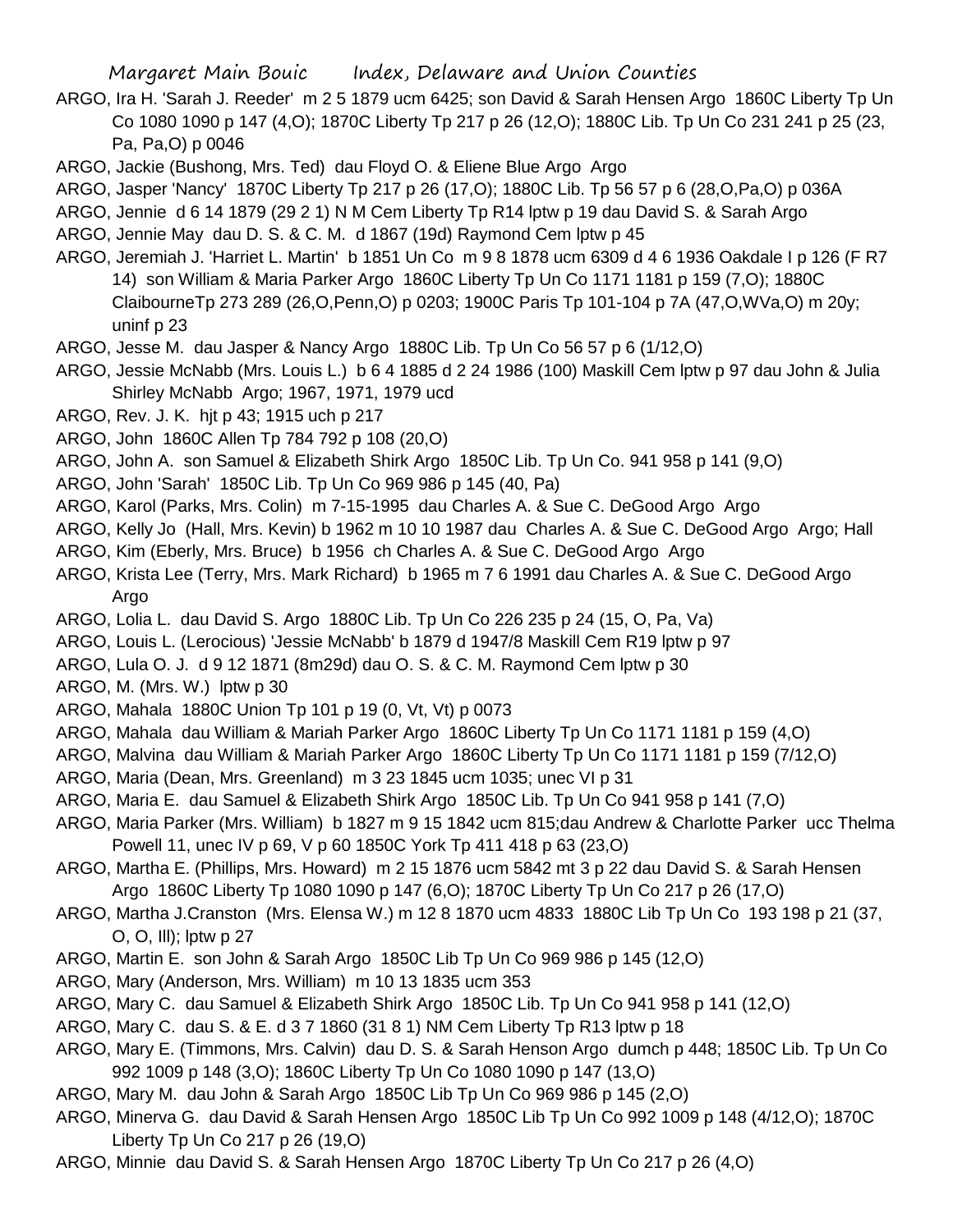- ARGO, Mollie E. (Timmons, Mrs. Calvin) m 4 24 1865 ucm 3755
- ARGO, Mulvina dau W. & M. d 6y9m9d Raymond Cem lptw p 30
- ARGO, Myrtie- b 5-1883 dau Charles & Sarah J. Brueard Argo- 1900C Liberty Tp Un Co 109-110 p 5B (17,O,O,O)
- ARGO, Nancy (Mrs. Jasper) 1880 c Lib. To 56 57 p 6 (28,O, O, O)
- ARGO, O. S. 1877 uca p 83 Oren S. 'Claranda' 1870C Liberty Tp Un Co 1 p 1 (38, Pa); lptw p 30
- ARGO, Pearl- b 9-1880 son Charles & Sarah J. Brueard Argp- 1900C liberty Tp 109-110 p 5B (19,O,O,O)
- ARGO, Phebe J. dau John & Sarah Argo 1850C Lib. Tp Un Co 969 986 p 145 (8,O)
- ARGO, Samuel 'Elizabeth Shirk' m 9 26 1837 ucm 448; 1850C Lib. Tp Un Co 94 958 p 141 (37, O)
- ARGO, Samuel 1840C Liberty Tp 405 (40 50)
- ARGO, Sarah A. dau David & Sarah Hensen Argo 1860C Liberty Tp 1080 1090 p 147 (1,O)
- ARGO, Sarah J. dau Samuel & Elizabeth Shirk Argo 1850C Lib. Tp Un Co 941 958 p 141 (10,O)
- ARGO, Sarah (Mrs. John) 1850C Lib. Tp Un Co 969 986 p 145 (38, Pa)
- ARGO, Sarah A. (Reeder, Mrs. George H.) m 2 6 1879 ucm 6426
- ARGO, Sarah Hensen (Mrs. David Smith) m 6 8 1845 ucm 1054 d 7 22 1870 Mt 7 27 1870(43 9 8) N M Cem Liberty Tp lptw p 19 dumch p 448; 1850C Liberty Tp Un Co 992 1009 p 148 (24, Pa); 1870C Liberty Tp 217 p 25 (43, Va); unec VI p 31
- ARGO, Sarah J. Reeder (Mrs. Ira H.) m 2 5 1879 1880C Lib Tp Un C0 231 241 p 25 (22,O,\_,O)
- ARGO, Sarah J. Brueard (Mrs. Charles W.) m 7 5 1880 ucm 6749 d 2 14 1901 (43 4 21) Raymond Cem lptw p 38; 1900C Liberty Tp Un Co 109-110 p 5B (42,O,Va,Va)- m 20y. 3 ch
- ARGO, S. U. 1883 uch V p 402
- ARGO, Smith 'C. M. Andras' m 12 21 1862 ucm 3385; 1877 uca p 57; lptw p 18; unec XII p 66, Liberty Tp
- ARGO, Sue C. DeGood (Mrs. Charles A.) m 9 10 1960 dau Paul Burson & Mary Elizabeth Fox Burson Argo; 1967 ucd; Burson
- ARGO, Walter G. son Elensa W. & Martha J. Argo 1880C Lib Tp Un Co 193 198 p 21 (6,O, Pa,O)
- ARGO, William 'Maria Parker' m 9 15 1842 ucm 815; 1850C York Tp 411 418 p 63 (40, Va); 1860C Liberty Tp Un Co 1171 1181 p 158 (54, Pa); ucc Thelma Powell 10 unec IV p 69; lptw p 30
- ARGYAL, Brenda Rose (Hensen, Mrs. Peter Wesley) b 1 20 1955 m 12 18 1971 McKitrick p 445
- ARHEART, Bertha- b 6-1881 dau Willard & Emma Arheart- 1900C Richwood 52-61 p 3A (18,Ind,ILL,O)
- ARHEART, Bessie- b 11-1878 dau Willard & Emma Arheart- 1900C Richwood 52-61 p 3A (21,ILL,ILL,O)
- ARHEART, Emma (Mrs. Willard)- b 3-1856- 1900C Richwood 57-61 p 3A (44,O,NJ,O); m 23y, 3 ch
- ARHEART, Lou b 3 22 1856 d 7 22 1906 Claibourne Cem p 13
- ARHEART, Victor W.- b 12-1888 son Willard & Emma Arheart- 1900C Richwood 52-61 p 3A (11,O,ILL,ILL) ARHEART, Willard b 2 19 1851 d 11 19 1912 ClaibourneCem p 13
- ARHOOD see Orahood
- ARHOOD, Ella Day (Cleveland, Mrs. Reuben Hillie) b 1870 d 1944 ucc Betty Cleveland Reams 5 unec IV p 32, 70; see Aarahood, Orahood, Arrowhood, etc
- ARIAS, Harry son Mamie Arias 1959 ucd (4)
- ARIAS, Mamie 1959 ucd
- ARIGDIN, Daniel 1835 men 8 #33 p 2 Berkshire Tp
- ARING, Timothy b 11 19 1946 son & Vivian Smart Aring Hutchisson p 62
- ARING, Vivian Smart (Mrs. ) b 8 11 1909 d 12 25 1966 dau Wiley Burr & Florence Estelle Hull Smart Hutchisson p 62
- ARING, William Nicholas b 11 8 1942 son Vivian Smart Aring Hutchisson p 62
- ARIS, Grace (Gardener, Mrs. William) d age 71 dumch p 217
- ARISON, Isabella delge I p 19
- ARISON, Jeptha delge I p 19
- ARISON, Millie (Rosenberger, Mrs. George) 1985 uch p 105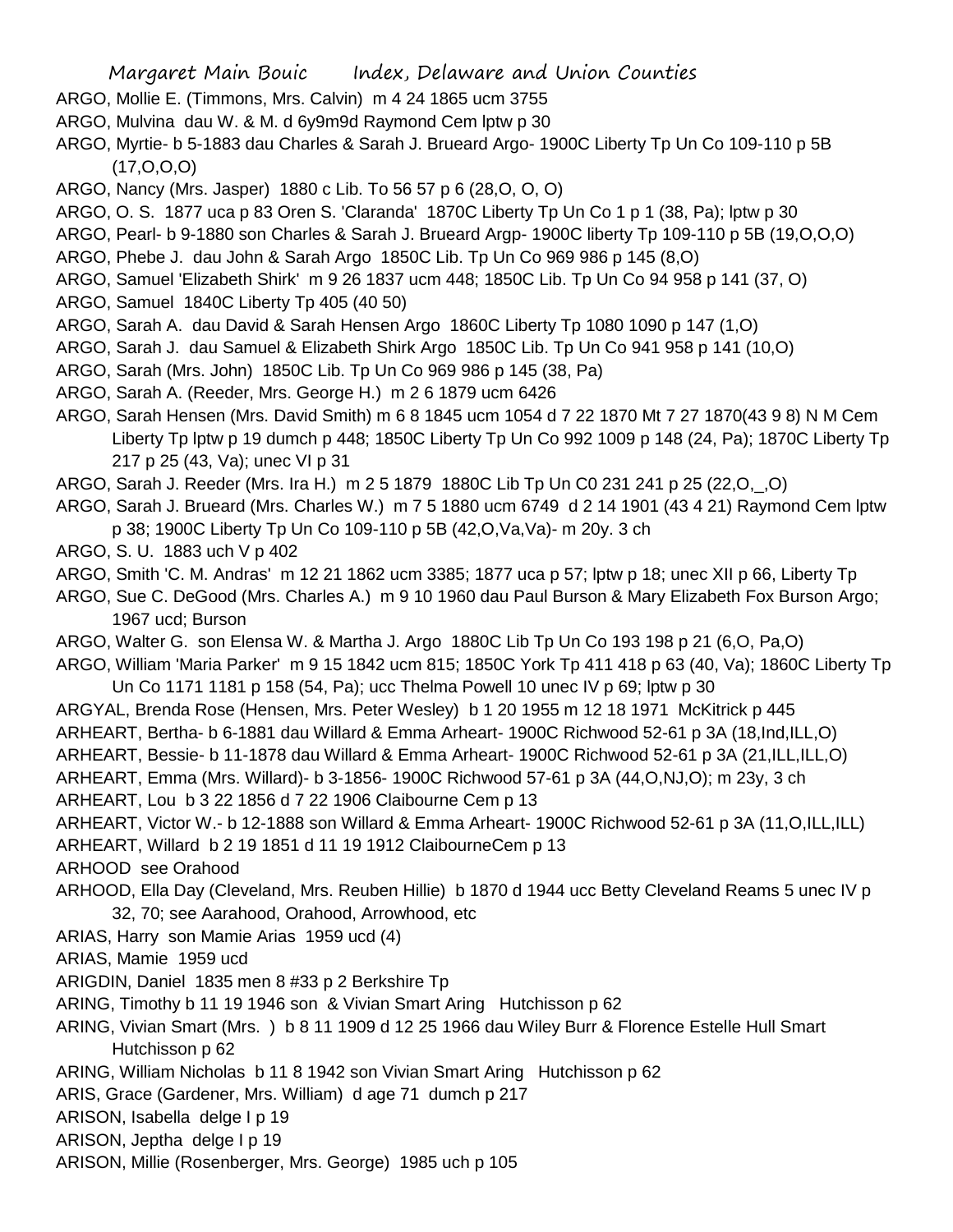Margaret Main Bouic Index, Delaware and Union Counties ARKMAN, S.S. 1908 dch p 269 ARLEDGE, Arthur 1980 dcd ARLEDGE, Betty (Smoke, Mrs. Chester) dau Carl & Mamie M. Alspach Arledge Arledge ARLEDGE, Carl son Carl & Mamie W. Alspach Arledge Arledge ARLEDGE, Donald E.'Donna Gragg' b 8 16 1938 d 10 2 1984 bur Springfield son Carl & Mamie W. Alspach Arledge Arledge ARLEDGE, Donna Gragg (Mrs. Donald E.) Arledge ARLEDGE, Harry Arledge ARLEDGE, James son Carl & Mamie W. Alspach Arledge Arledge ARLEDGE, Janet (Watkins, Mrs. ) ARLEDGE, Mamie M. Alspach (Mrs.Carl) b 1 6 1912 d 8 29 1984 bur W. Liberty dau Jesse & Verda Mae Jackson Alspach Arledge ARLEDGE, Margaret Jean (Rausch, Mrs. Carleton) b 7-27-1932 m 12-19-1958- dau Carl & Mamie M. Alspach Arledge Arledge; Rausch (13(12)22), III p 278; St Paul p 131; 1961, 1969 dcd, 1971, 1975, 1979 ucd ARLEDGE, Patti Ann dau Harry Arledge Arledge ARLINGTON, Amy (Manville, Mrs. Eli) m 7 5 1788 delge VI p 13 ARM, Fred 'Grace' Arm ARM, Fred son Fred & Grace Osborn Arm Arm ARM, George son Fred & Grace Osborn Arm Arm ARM, Grace Osborn (Mrs. Fred) Arm ARM, Harold son Fred & Grace Osborn Arm Arm ARM, Harold Jr. son Harold Arm, Sr. Arm ARM, Helen (Hensley, Mrs. ) dau Fred & Grace Osborn Arm Arm ARM, James Kyle b 8 28 1931 d 8 5 1979 bur Oakdale Cem son Fred & Grace Osborn Arm Arm ARM, Jennifer Nicole b 4 29 1983 dau Harold & Carter Arm, Jr. Arm ARM, Richard K. son James Kyle Arm Arm ARM, Robert Lee b 8 17 1985 son Harold Arm, Jr. Arm ARM, Steven A. son James Kyle Arm Arm ARM, Thomas son Fred & Grace Osborn Arm Arm ARMACOST, H. E. wsc Gr p 58; unvmec p 41 ARMACORT, Elizabeth Lee (Mrs. John) m 10 15 1835 Madison Co unec VII p 23 ARMACORT, John 'Elizabeth Lee' m 10 15 1835 Madison Co unec VII p 23 ARMBRUST, Alma Doris (Mrs. Edward J.) d 8 21 1962 (65) bur. Green Mound Armbrust ARMBRUST, Amy b 1968 dau Joseph W. & Kathleen Armbrust 1969 dcd ARMBRUST, Clarence son Edward J. Armbrust Armbrust ARMBRUST, Edward J.'Alma Doris' d 206 1977 (79) bur. Green Mound Cem; WWI ARMBRUST, Freda 1969, 1971 dcd ARMBRUST, Joseph W. 'Kathleen' 1969 dcd ARMBRUST, Juanita (Mrs. ) dau in law Edward J. Armbrust Armbrust ARMBRUST, Kathleen (Mrs. Joseph W.) 1969 dcd ARMBRUSTER, Cy Armbruster ARMBRUSTER, Daniel S. 'Stephanie W.'- 1991 ucd ARMBRUSTER, David son Warner & Susanne Hensley Armbruster Armbruster ARMBRUSTER, Margaret Ann (Price, Mrs. John Frederick)- m 12-15-1947 Armbruster ARMBRUSTER, Phydella d 12 21 1930 York Tp Cem p 51 ARMBRUSTER, Stephanie W. (Mrs. Daniel S.)- 1991 ucd ARMBRUSTER, Susanne Hensley (Mrs. Warner) dau Ray Hensley Armbruster ARMBRUSTER, Warner 'Susanne Hensley' son Cy Armbruster Armbruster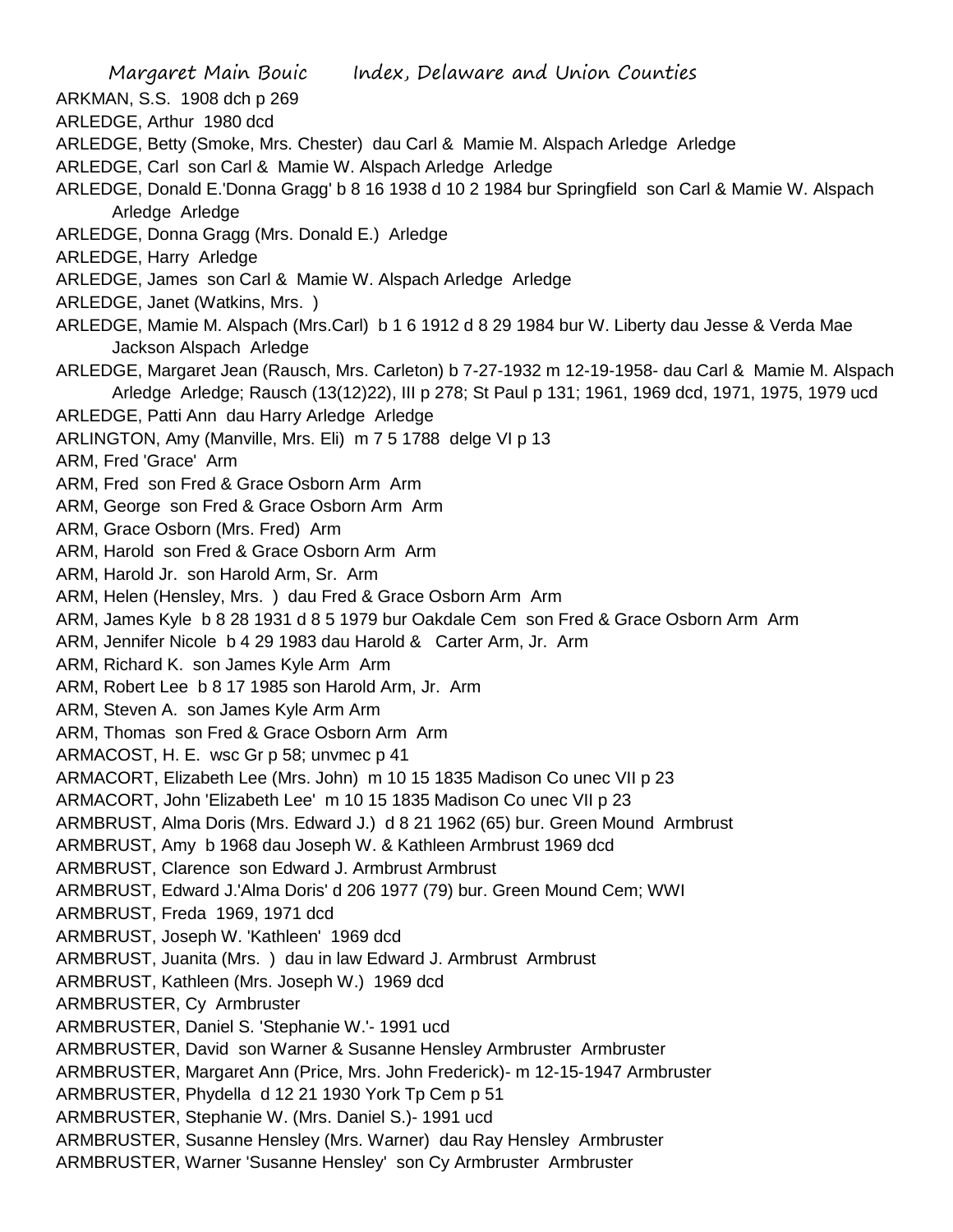ARMBRUSTER, Warner, Jr. son Warner & Susanne Hensley Armbruster Armbruster

ARMATROUT, Emma Painter (Mrs. Pearl) lic 3 1 1882 ucm 7139

ARMATROUT, Pearl 'Emma Painter' lic 3 1 1882 ucm 7139

ARMENSNETTER, Matthias- Ekelberry Ledger- delge X p 52

ARMENTROUT, Abraham delge IV p 10

- ARMENTROUT, Addie Fout (Mrs. Sherman) b 10 27 1891 m 8 3 1912 d 12 11 1983 Byhalia Cem lptw p 127 Armentrout; 1949 ucd
- ARMENTROUT, Addison O.'Sarah E.' son Ishmael & Licetna S. Warner Armentrout 1883 uch V p 666; 1870C Washington Tp 85 81 p 12 (16,O); 1880C Washington Tp 116 120 p 13 (26, O. Vir, NY) p 0011
- ARMENTROUT, Albert J.'Anise' b 3-1862 d 1935 Byhalia Cem lptw p 112 son Ishmael & Licetna S. Warner Armentrout 1883 uch V p 666; 1870C Washington Tp 85 81 p 12 (8,O); 1880C Washington Tp 115 119 p 12 (18, O, NY, Vir)' 1900C Washington Tp 91 p 4B (38,O,Va,NY) m 16y
- ARMENTROUT, Albert son J. S. & M. d 10 11 1872 (1 6 21) Byhalia Cem lptw p 112
- ARMENTROUT, Alex I. son Adison & Sarah E. Armentrout 1880C Washington Tp 116 120 p 13 (4,O,O,O)
- ARMENTROUT, Alice Mae (Ward, Mrs. W. P. II) m 12 12 1882 Howison (207)
- ARMENTROUT, Alva Guy 'Florence Price' b 1 20 1900 m 7 24 1919 d 8 8 1962 Claibourne Cem p 74 son Curtis & Margaret Armentrout Armentrout
- ARMENTROUT, (Charles, Mrs. Simon) 1908 dch p 599
- ARMENTROUT, Amber Lee b 12 30 1974 dau Roger & Steirhoff Armentrout Armentrout; 1979 ucd
- ARMENTROUT, Anise L. (Mrs. Albert L.) b 8-1866 d 1944 Byhalia Cem lptw p 112; 1900C Washington Tp 91 p 4B (33,O,O,O) m 16y, 7 ch, 6 living
- ARMENTROUT, Bertha- b 12-1889 dau William & Nell Armentrout- 1900C Washington Tp 260 p 12A  $(10, O, O, O)$
- ARMENTROUT, Betty (Truitt, Mrs. ) dau Clint & Lelah Hatcher Armentrout Armentrout
- ARMENTROUT, Blaine D.- b 11-1884 son Albert & Anise L. Armentrout- 1900C Washington Tp 91 p 4B  $(15,0,0,0)$
- ARMENTROUT, Bobbie Joe b 4 9 1984 son Roger D. Armentrout Armentrout
- ARMENTROUT, Brice son Geary L. & Jacqueline E. Combs Armentrout Armentrout
- ARMENTROUT, Byron (Barney)'Sarah Heilman' b 10 25 1913 m 3 21 1934 d 9 23 1982 bur Broadway Cem lptw p 83 son Henry & Daisy Shipp Armentrout Armentrout
- ARMENTROUT, Cally S. dau J. S. & M. d 9 25 1879 (7y5d) Byhalia Cem lptw p 112
- ARMENTROUT, Carl son Clint & Lelah Hatcher Armentrout Armentrout
- ARMENTROUT, Carolyn b 1962 dau Kenneth & Pearl Jordan Armentrout Armentrout; 1967, 1971,1973, 1975, 1979, 1981 ucd
- ARMENTROUT, Carolyn Sue b 11 5 1937 Jerome dau Milton & Velma Armentrout Armentrout; Genther p 199; Taylor 1271(12)645421
- ARMENTROUT, Carroll'Helen' brother Layton Armentrout Armentrout; 1949 ucd

ARMENTROUT, Cassee B son Jacob & Mary Armentrout 1880C Washington Tp 92 96 p 10 (2, O, Iowa,?)

- ARMENTROUT, Cecil son Alva Guy Armentrout Armentrout
- ARMENTROUT, Charles 'Ella Belle Beavers' m 5 4 1910 Freshwater p 109
- ARMENTROUT, Charles A. 'Lenora Jane' 1949 ucd
- ARMENTROUT, Cheryl b 1961 dau Kenneth & Pearl Jordan Armentrout Armentrout; 1967, 1971, 1973, 1975, 1979, 1981 ucd
- ARMENTROUT, Cheryl (Mrs. Thomas)- Armentrout
- ARMENTROUT, Christopher son Henry & Elizabeth Carr Armentrout Carr 1111; Maugans Anc p 84
- ARMENTROUT, Clara E. dau Ishmael & L. S. Warner Armentrout 1883 uch V p 666; 1880C Washington Tp 115 119 p 12 (8, O, NY, Vir)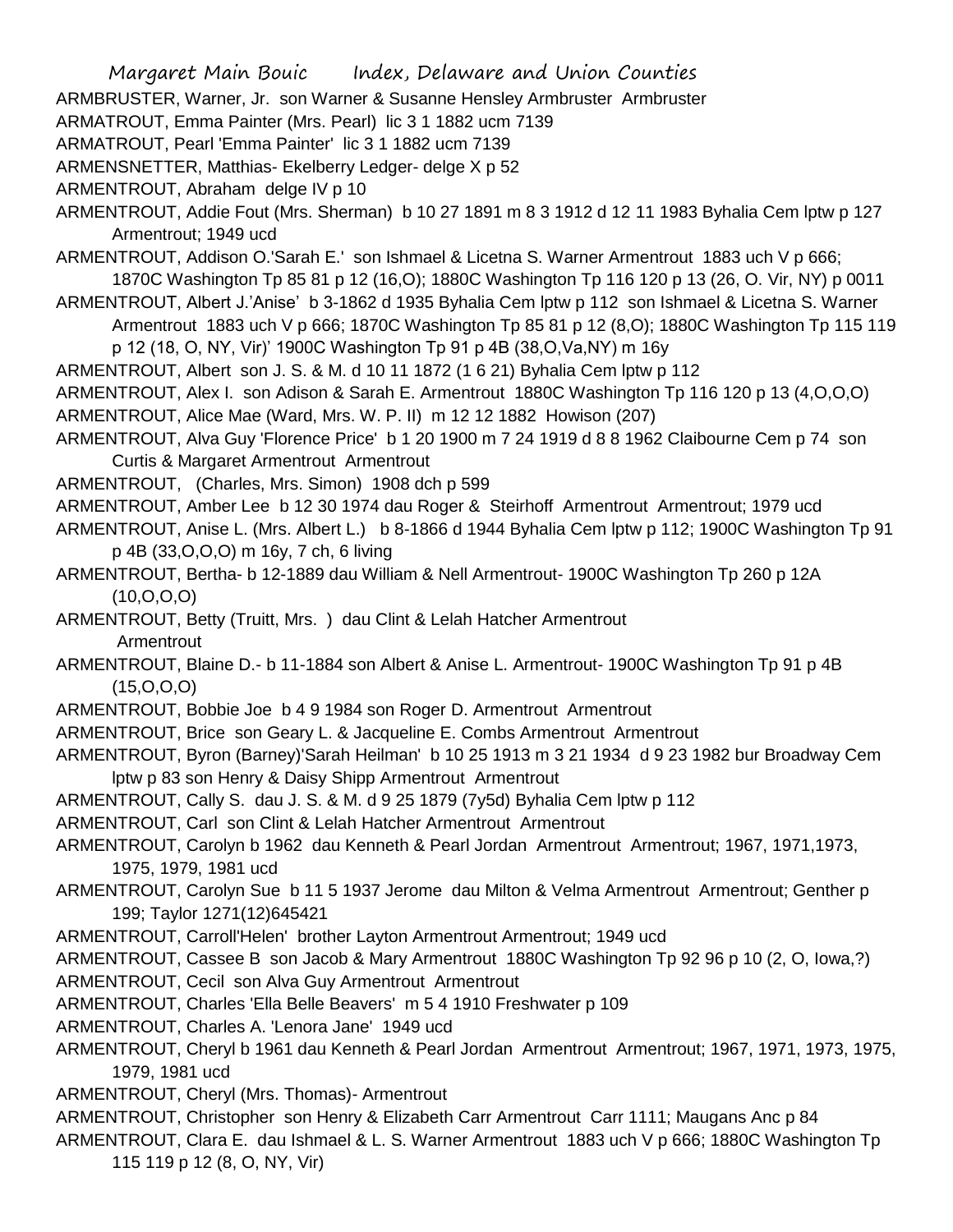- Margaret Main Bouic Index, Delaware and Union Counties ARMENTROUT, Clara dau Jacob & Fanny Armentrout 1883 uch V p 666 ARMENTROUT, Cleo (Wood, Mrs. ) dau Clint & Lelah Hatcher Armentrout Armentrout ARMENTROUT, Clinton- b 10-1880 son Zachariah & Elizabeth Armentrout- 1900C Jerome Tp 207-216 p 9B (19,O,O,O) ARMENTROUT, Curtis 'Margaret' Armentrout ARMENTROUT, Daisy Shipp (Mrs. Henry) b 7 18 1892 m 1913 d 6 14 1965 dau William & Sarah Robinson Shipp bur. Kenton Armentrout; 1959 ucd ARMENTROUT, Dale b 1963 son Kenneth & Pearl Jordan Armentrout Armentrout; 1967, 1971, 1973, 1975, 1979, 1981 ucd ARMENTROUT, Dale 'Gertrude' b 7 17 1909 son Douglas & Ida Ella Hanawalt Armentrout Freshwater p 206 ARMENTROUT, Daniel son Henry & Elizabeth Carr Armentrout Carr 1112; Maugans Anc p 84 ARMENTROUT, Daniel son John & Mary Carr Armentrout Carr 1121; Maugans Anc p 84 ARMENTROUT, Darlene (Hale, Mrs. ) dau Byron & Sarah Heilman Armentrout Armentrout ARMENTROUT, Darrell (Darryl) b 3-3-1958 son Kenneth & Pearl Jordan Armentrout Armentrout; 1967, 1971, 1973, 1975, 1979, 1981 ucd ARMENTROUT, David son Geary L. & Jacqueline Combs Armentrout Armentrout ARMENTROUT, Delilah J. dau Ishmael & L. S. Warner Armentrout 1883 uch V p 666 ARMENTROUT, Donna Lee (Kaltenbach, Mrs. Jay) dau Eugene L. & Ruby Collins Armentrout Armentrout ARMENTROUT, Dora dau Ishmael & Licetna S. Warren Armentrout 1870C Washington Tp 85 81 p 12 (1,O) ARMENTROUT, Dortha 1880C Union Tp 81 p 13 (17,O,O,O) p 0070 ARMENTROUT, Douglas 'Ida Ella Hanawalt' Freshwater p 206 ARMENTROUT, Ed 'Lynn'- son Carl Edward & Lois Watkins Armentrout- Armentrout ARMENTROUT, Edith (Snyder, Mrs. ) sister Alva Guy Armentrout Armentrout ARMENTROUT, Edna (Rathke, Mrs. ) sister Alva Guy Armentrout Armentrout ARMENTROUT, Edna Jane b 9 5 1932 dau Milton & Velma Armentrout 1949 ucd; Genther p 199; Taylor 1271(12)6454211 ARMENTROUT, Carl Edward 'Lois Watkins' b 2-9-1919 Kenton d 4-2-2005 Hyland Mem. Pk.- son John Sherman & Addie Fout Armentrout Armentrout ARMENTROUT, Edward O. b 11-1893 d 9 29 1920 Byhalia Cem lptw p 112- son Albert & Anise Armentrout; 1900C Washington Tp 91 p 4B (6,O,O,O) ARMENTROUT, Elaythea (LeBlue, Mrs. ) dau Sherman & Addie Fout Armentrout Armentrout ARMENTROUT, Eleanor Maxine (Courter, Mrs. Dana) b 1-18-1922 Kenton m 10-19-1944 d 3-10-2000 (78) Broadway Cemdau Henry & Daisy Shipp Armentrout Armentrout; Courter ARMENTROUT, Elizabeth Griffith (Mrs. William) dau John R. & Julia T. Taylor Griffith 1915 uch p 790 ARMENTROUT, Elizabeth Carr (Mrs. Henry) b 9 24 1772 d 9 6 1828 dau Conrad & Magdalene Shobe Carr Carr 111; Maugans Anc p 84 ARMENTROUT, Elizabeth (Mrs. Zachariah)- b 7-1856 1900C Jerome Tp 207-216 p 9B (43,O,O,O) 2 ch ARMENTROUT, Ella Belle Beavers (Freshwater, Mrs. Isaac Louis)(Mrs. Charles) m(1) 10 18 1895 (2) 5 4 1910 Freshwater p 109 ARMENTROUT, Ella M.- b 3-1899 dau Albert & Anise L. Armentrout- 1900C Washington Tp 91 p 4B (1,O,O,O) ARMENTROUT, Erma (Streets, Mrs. ) sister Alva Guy Armentrout Armentrout ARMENTROUT, Ernestine (Simpson, Mrs. ) dau Alva Guy Armentrout Armentrout ARMENTROUT, Erwin- d infancy- son Henry & Daisy Shipp Armentrout- Armentrout ARMENTROUT, Eugene L. 'Ruby Collins' b 3 25 1911 m 12 23 1932 d 4 22 1971 bur Greenlawn Cem son Clint & Lelah Hatcher Armentrout
- ARMENTROUT, Eugene b 1959 son Gail & Norma G. Armentrout 1967 ucd
- ARMENTROUT, Eva- b 9-1898 dau William & Nell Armentrout- 1900C Washington Tp 260 p 12A (1,O,O,O)
- ARMENTROUT, Fanny (Mrs. Jacob) 1883 uch V p 666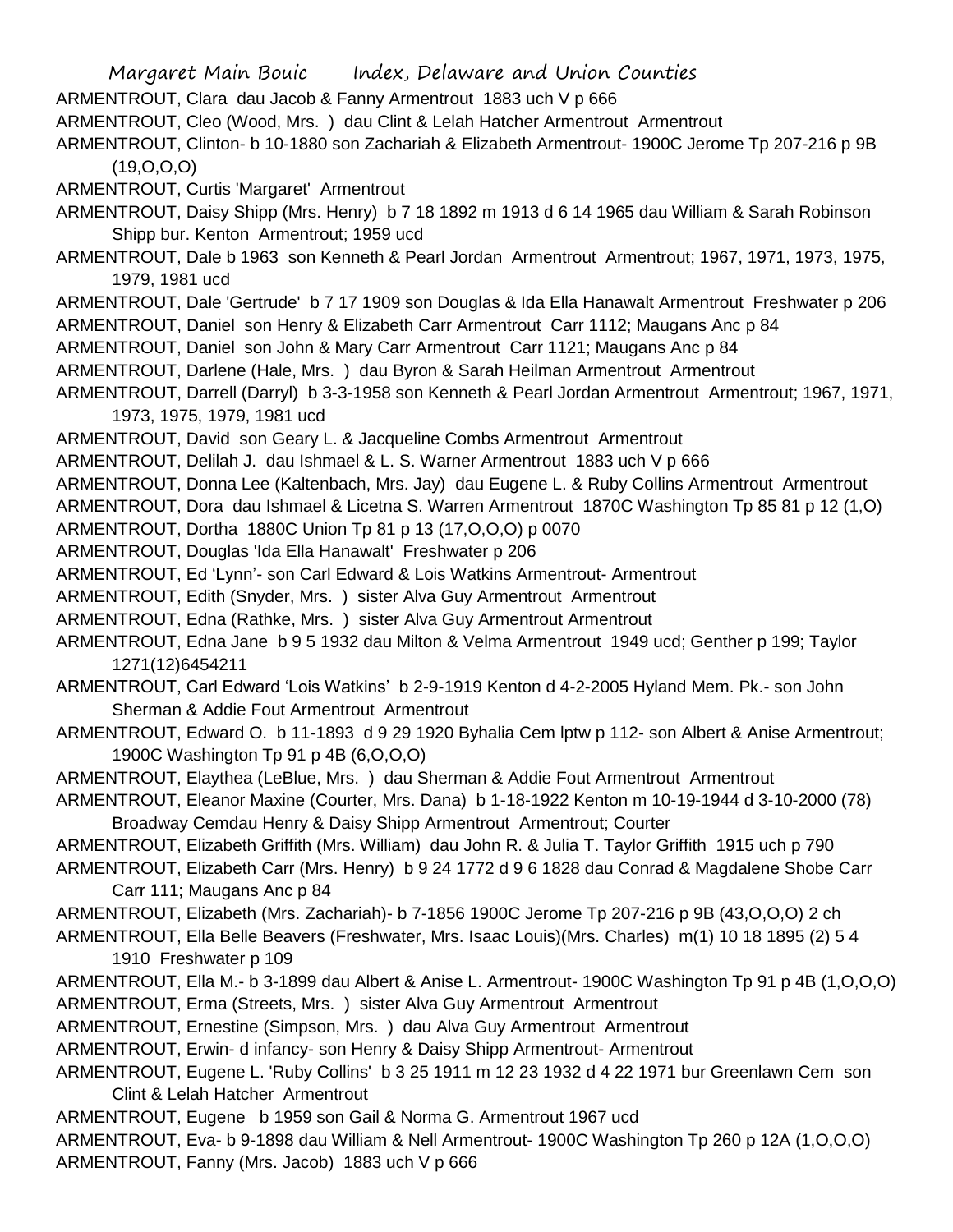- ARMENTROUT, Florence A. Price (Mrs. Alva Guy) b 1901 Claibourne Cem p 74 Armentrout; 1971, 1973, 1975, 1979, 1981, 1983, 1991 ucd
- ARMENTROUT, Frances (Haas, Mrs. ) dau Clint & Lelah Hatcher Armentrout Armentrout
- ARMENTROUT, Fred son Sherman Armentrout Armentrout
- ARMENTROUT, Gail S. 'Norma G.' b 1930 Byhalia Cem lptw p 121 son Sherman Armentrout Armentrout; 1949 ucd
- ARMENTROUT, Gail E. d 9 23 1959 Byhalia Cem lptw p 121
- ARMENTROUT, Geary L. 'Jacqueline E. Combs' Armentrout
- ARMENTROUT, Gertrude (Mrs. Dale)) Freshwater p 206
- ARMENTROUT, Gideon son Jacob & Fanny Armentrout 1883 uch V p 666
- ARMENTROUT, Harriet Comins (Mrs. Wade) dumch p 191
- ARMENTROUT, Hazel- b 7-1896 dau William & Nell Armentrout- 1900C Washington Tp 260 12A (3,O,O,O)
- ARMENTROUT, Helen 1961 dcd
- ARMENTROUT, Helen (Mrs. Carroll) 1949 ucd
- ARMENTROUT, Helen dau Mr. & Mrs. Homer Matlack Armentrout
- ARMENTROUT, Henry 'Elizabeth Carr' HCarr (111); Maugans Anc p 84
- ARMENTROUT, Henry'Daisy Shipp' d Dec. 1946 Armentrout
- ARMENTROUT, Henry G. b 1864 d 1906 Byhalia Cem lptw p 114 son Ishmael & Licetna S. Warner Armentrout 1883 uch IV p 666; 1870C Washington Tp 85 81 p 12 (6,O); 1880C Washington Tp 115 119 p 12 (16, O, NY, Vir)
- ARMENTROUT, Henry J.- son Albert & Anise Armentrout- 1900C Washington Tp 91 p 4B (9,O,O,O)
- ARMENTROUT, Henry Lee- d Infancy- son Henry & Daisy Ship Armentrout- Armentrout
- ARMENTROUT, Ida Ella Hanawalt (Mathews, Mrs. Hiram)(Mrs. Douglas) b 1 18 1866 d 1924 dau Allen & Sarah Jane Freshwater Hanawalt Freshwater p 206
- ARMENTROUT, Isaac son John & Mary Carr Armentrout Carr 3
- ARMENTROUT, Isadora dau Ishmael & L. S. Warner Armentrout 1883 uch V p 666' 1880C Washington T 115 119 p 12(11, O, NY, Vir)
- ARMENTROUT, Ishmael 'Licetna S. Warner' b 12 25 1823/1820 m 6 6 1846 d 6 12 1902 Byhalia Cem lptw p 114 son Jacob & Fanny Armentrout 1883 uch V p 666; 1877 uca p 101; 1870C Washington Tp 85 81 p 12 (46, Va); 1880C Washington Tp p 101A; 1900C Washington Tp 45 p 2B (79,Va,Va,Va) m 54y
- ARMENTROUT, Jacob 'Fanny 1883 uch V p 666
- ARMENTROUT, Jacob S. 'Mary' son Ishmael & Licetna S. Warner Armentrout 1883 uch V p 666; 1870C Washington Tp 85 81 p 12 (20, Iowa); 1880C Washington Tp 92 96 p 10 (32, Iowa, Vir, NY) p 009A; lptw p 112
- ARMENTROUT, Jacqueline E. Combs (Mrs. Geary L.) b 2 26 1954 d 6 29 1984 bur Oakdale Cem dau Geraldine Baker Combs Armentrout
- ARMENTROUT, James b 1974 son Roger & Lola Armentrout 1983 ucd
- ARMENTROUT, Janet (Heinen, Mrs. ) dau Byron & Sarah Heilman Armentrout Armentrout
- ARMENTROUT, Jemima dau Jacob & Fanny Armentrout 1883 uch V p 666
- ARMENTROUT, Jennie 1880C Thompson Tp p 299A
- ARMENTROUT, Jo Ann Thompson (Mrs. Robert C.) m 8-24-1947 Armentrout; 1967, 1971, 1973, 1975, 1979, 1981, 1983, 1991 ucd
- ARMENTROUT, Job(Joab) son John & Mary Carr Armentrout Carr 1122; Maugans Anc p 84 ARMENTROUT, Joe 1961 dcd
- ARMENTROUT, John son Byron & Sarah Heilman Armentrout Armentrout
- ARMENTROUT, John 'Chris'- son Carl Edward & Lois Watkins Armentrout- Armentrout
- ARMENTROUT, John 'Mary Carr' Carr (112); Maugans Anc p 84
- ARMENTROUT, John son John & Mary Carr Armentrout Carr 1124; Maugans Anc p 84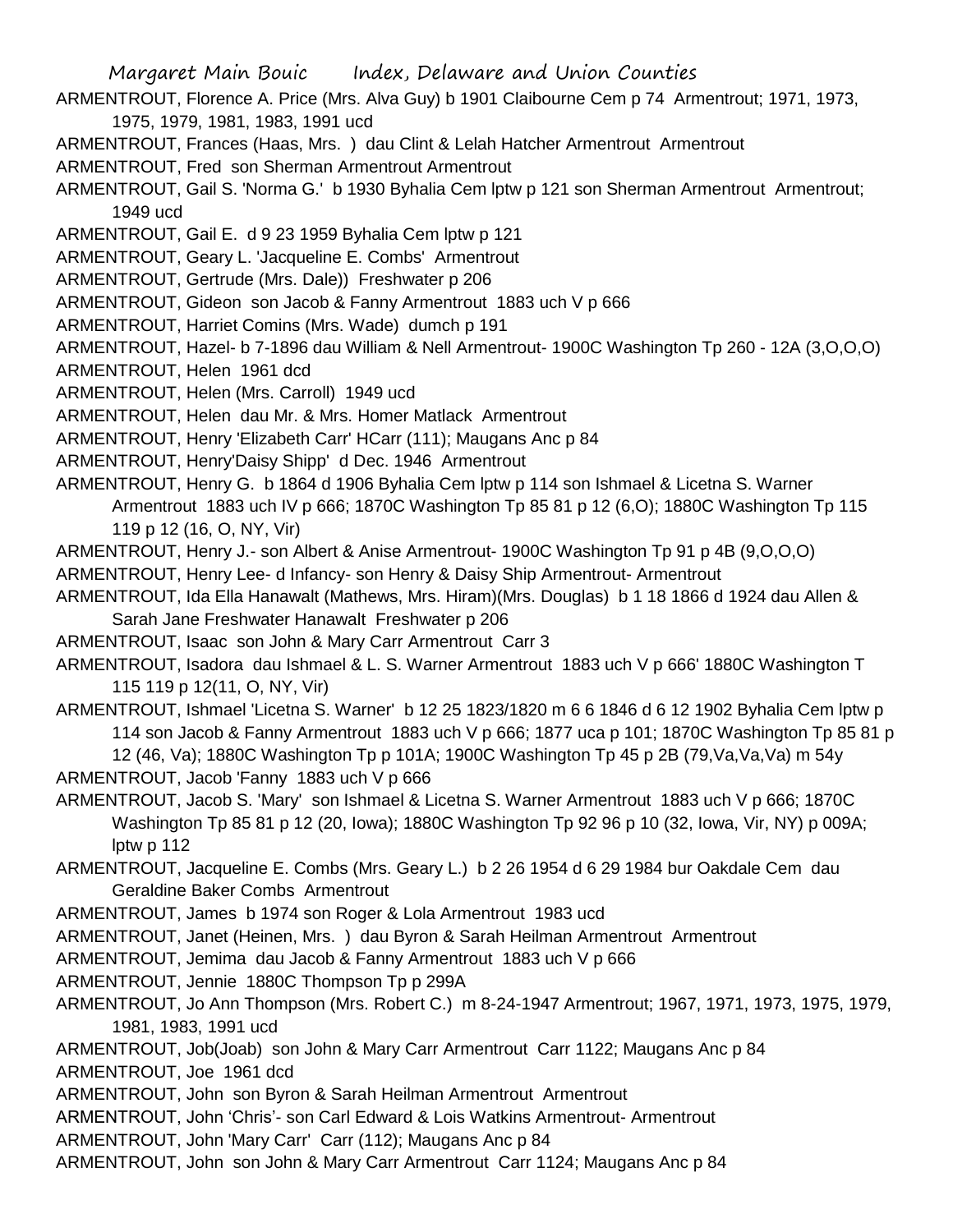ARMENTROUT, Rev. John W. Marysville p 17

ARMENTROUT, John son Milton & Velma Armentrout 1949 ucd

ARMENTROUT, Josh- son Darryl L. Armentrout- Armentrout

ARMENTROUT, Katherine (Crawford, Mrs. ) sister Alva Guy Armentrout Armentrout

ARMENTROUT, Kenneth 'Pearl' Armentrout; 1967, 1971, 1973, 1975, 1979, 1981, ucd

ARMENTROUT, Kenneth E. 'Elaine' b 5-1-1935 Madison Co d 2-25-2000 (64) Forest Grove Cem- son Eugene L. & Ruby Collins Armentrout Armentrout

ARMENTROUT, Laura dau A. & M. d 10 11 1871 (27 da) Shawtown Cem Powell p 360

ARMENTROUT, Layton d 1 19 1976 (66) bur. Forest Grove Armentrout; 1949 ucd

ARMENTROUT, Lee son Sherman Armentrout Armentrout

ARMENTROUT, Lena b 9 17 1832 d 2 15 1892 Byhalia Cem lptw p 112

ARMENTROUT, Lenora Jane (Mrs. Charles A.) 1949 ucd

ARMENTROUT, Licetna S. Warner (Mrs. Ishmael) b 5 21 1836/1826 d 11 24 1902 Byhalia Cem lptw p 114 dau Stephan & Hannah Warner 1883 uch V p 666; 1870C Washington Tp 85 81 p 12 (41, NY); 1880C Washington Tp 115 119 p 12 (53, NY, NY, NY). 1900C Wash Tp 45 p 2B (74,Ny,NY,NY) m 54y

ARMENTROUT, Lois Watkins (Mrs. Carl Edward)- m 59y- Armentrout

ARMENTROUT, Lola (Mrs. Roger) 1983 ucd

ARMENTROUT, Lola- b 8-1888 dau Zachariah & Elizabeth Armentrout- 1900C Jerome Tp 207-216 p 9B (11,O,O,O)

ARMENTROUT, Lorraine Mills (Gilbert, Mrs. Joseph)(Mrs. Ross) dau Ed & Eva Mills opc 712; Mills 3,4 b 10 20; 1961, 1969 dcd

ARMENTROUT, Louis A.- 1991 ucd

ARMENTROUT, Louise (Aitken, Mrs. ) dau Clint & Lelah Hatcher Armentrout Armentrout

ARMENTROUT, Lucy M. (Bolen, Mrs. William) m 2 19 1874 ucm 5439 dau Ishmael & Licetna S. Warner Armentrout 1883 uch V p 666; 1870C Washington Tp 85 81 p 12 (13,O)

ARMENTROUT, Marcia (Maria) (Rigsby, Mrs. Jim) b 1970 dau Kenneth E. & Pearl N. Jordan Armentrout Armentrout; 1971, 1973, 1975, 1979, 1981, 1983 ucd

ARMENTROUT, Margaret (Layton, Mrs ) (Mrs. Curtis) Armentrout

ARMENTROUT, Margie J. (Mrs. Roger) 1971 ucd

ARMENTROUT, Maria J.- dau Kenny & Pearl Armentrout- Armentrout; engaged to Jim Rigsby- 1991 ucd

ARMENTROUT, Marian Price (Mrs. Marion) b 1926 Broadway Cem lptw p 81; 1959, 1967, 1971 ucd; **Armentrout** 

ARMENTROUT, Marion V. 'Marian Price' b 9 16 1925 m 1946 d 1968 bur Broadway lptw p 81 son Henry & Daisy Shipp Armentrout 1959, 1967, 1971 ucd; Armentrout; Genther p 50

ARMENTROUT, Mark son Helen Armentrout 1961 dcd (4)

ARMENTROUT, Martha dau Jacob & Fanny Armentrout 1883 uch V p 666

ARMENTROUT, Martha dau Ishmael & Licetna S. Warner Armentrout 1883 uch V p 666; 1870C Washington Tp 85 81 p 12 (10,O)

ARMENTROUT, Martha Marie b 7 131934 dau Milton & Velma Armentrout 1949 ucd Genther p 199; Taylor 1271(12)645421

ARMENTROUT, Mary (Mrs. A.) d 9 29 1871 (36y 14 d) Shawtown Cem Powell p 360

ARMENTROUT, Mary E. dau Adison & Sarah E. Armentrout 1880C Washington Tp 116 120 p 13 (6,O,O,O)

ARMENTROUT, Mary (Huffman, Mrs. )(McFarland, Mrs. ) dau Henry & Daisy Shipp Armentrout Armentrout

ARMENTROUT, Mary dau Henry & Elizabeth Carr Armentrout Carr 1113; Maugans Anc p 84

- ARMENTROUT, Mary Carr (Mrs. John) b 8 12 1774 d 9 14 1826 dau Conrad & Magdalene Shobe Carr Carr 2,3; Maugans Anc p 84
- ARMENTROUT, Mary (Mrs. Jacob) lptw p 112; 1870C Washington Tp 85 81 p 12 (17, Penn); 1880C Washington Tp 92 96 p 10 (26, Pa, NY, NY)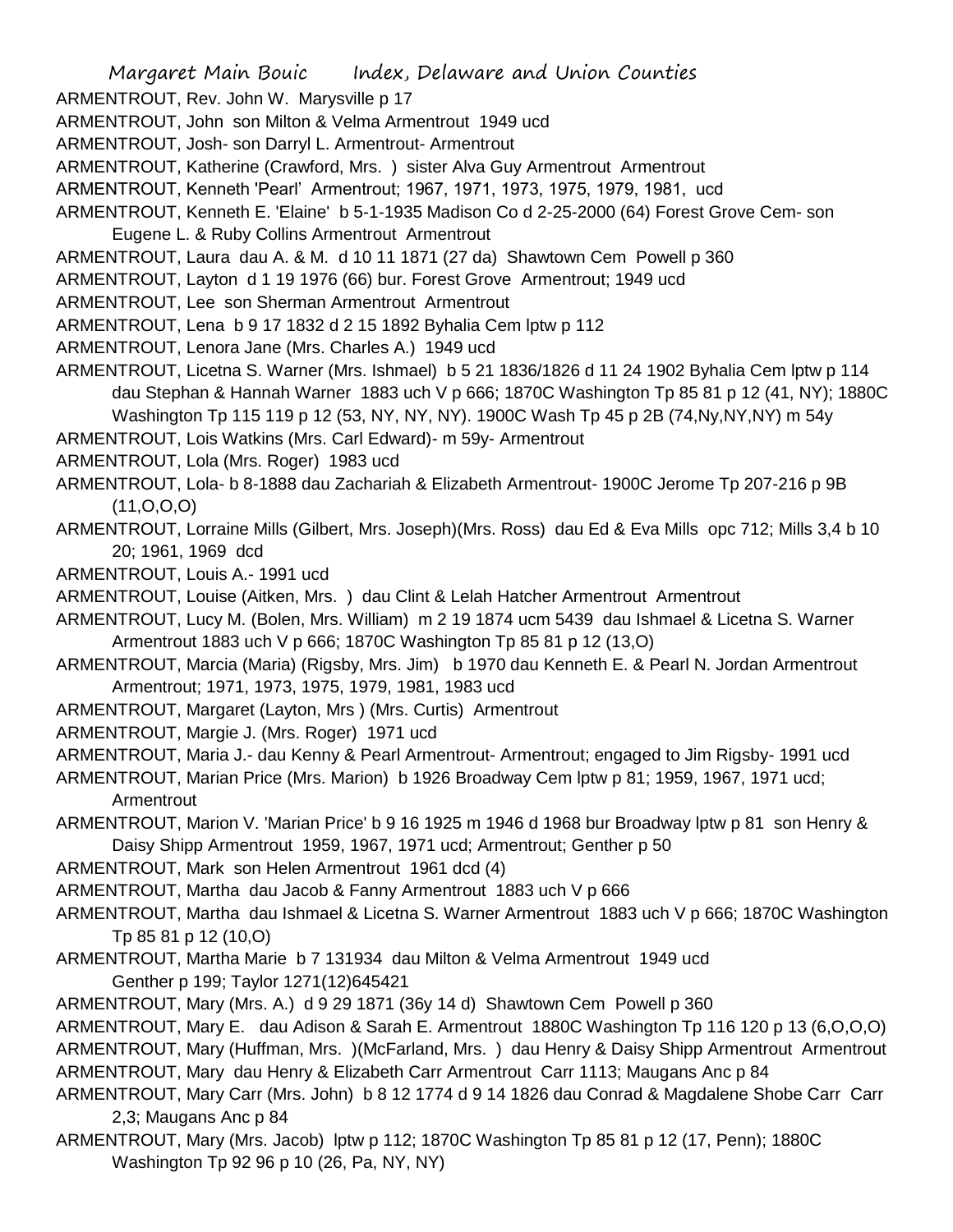Margaret Main Bouic Index, Delaware and Union Counties ARMENTROUT, Milton 'Velma King' m 8 15 1931; 1949 ucd; Genther p 199; Taylor (1271(12)64542) ARMENTROUT, Nancy dau Milton & Velma Armentrout 1949 ucd ARMENTROUT, Nell (Mrs. William)- b 3-1863 1900C Washington Tp 260 p 12A (32,O,O,O) m 12y, 6 ch ARMENTROUT, Norma G(J). (Mrs. Gail) Byhalia Cem lptw p 121; 1967 ucd ARMENTROUT, Ola Mae (Gnoza, Mrs. ) sister Layton Armentrout Armentrout; 1949 ucd ARMENTROUT, Orvil- b 1894 son William & Nell Armentrout- 1900C Washington Tp 260 p 12A (5,O,O,O) ARMENTROUT, Patricia J. (Sanderson, Mrs. ) b 5 19 1932 d 12 23 1985 Calif. dau Alva Guy & Florence Armentrout Armentrout ARMENTROUT, Pearl N. (Mrs. Kenneth E.) Armentrout; 1971, 1973 1975, 1979, 1981, 1991 ucd ARMENTROUT, Phyllis (Price, Mrs. John) dau Carl Edward & Lois Watkins Armentrout- Armentrout ARMENTROUT, Raymond son Sherman Armentrout Armentrout ARMENTROUT, Richard son Milton & Velma Armentrout 1949 ucd ARMENTROUT, Robby b 1968 son Roger & Stierhoff Armentrout 1971, 1979 ucd ARMENTROUT, Robert. 'Jo Ann Thompson ' m 8-24-1947 son Robert Armentrout Armentrout; 1971, 1979, 1981, 1983, 1991 ucd ARMENTROUT, Robert C. son Henry & Daisy Shipp Armentrout Armentrout ARMENTROUT, Robert Gerald son Roger D. Armentrout Armentrout ARMENTROUT, Robin ch Robert C. & Jo Ann Thompson Armentrout Armentrout; 1967, 1971, 1973, 1975, 1979 ucd ARMENTROUT, Roger D. 'Lola''Margie J.' son Robert C. & Jo Ann Thompson Armentrout Armentrout;1967, 1971,1979, 1983 ucd ARMENTROUT, Ross G. 'Lorraine Mills' Mills 3,4; 1961, 1969, 1971 dcd ARMENTROUT, Ruby Faye Collins (Mrs. Eugene L.) m 12 23 1932 d 6 18 1991 (74) Bur Forest Grove Cem dau Louis & Lyda Thompson Collins Armentrout ARMENTROUT, Ruth Margaret b 2 24 1936 dau Milton & Velma Armentrout 1949 ucd; Genther p 199; Taylor 1271(12)6454213 ARMENTROUT, Sally (Susan) dau John & Mary Carr Armentrout Carr 3; Maugans Anc p 84 ARMENTROUT, Sarah E. (Mrs. Addison) 1880C Washington Tp 116 120 p 13 (25,O,O,O) ARMENTROUT, Sarah J. Heilman (Mrs. Byron) b 3 21 1915 m 3 21 1934 d 5 7 1986 Broadway Cem lptw p 83 dau Lewis & Ople Elizabeth Keckler Heilman Armentrout ARMENTROUT, J. Sherman 'Addie Fout' b 5 7 1887 m 8 3 1912 d 7 19 1973 Byhalia Cem lptw p 127 Armentrout; 1949 ucd; 1900C Washington Tp 91 p 4B (13,O,O,O) ARMENTROUT, Susan dau Henry & Elizabeth Carr Armentrout Carr 1114; Maugans Anc p 84 ARMENTROUT, Thomas 'Cheryl'- son Carl Edward & Lois Watkins Armentrout- Armentrout ARMENTROUT, Thomas son Mary Charles 1880C Claibourne Tp 33 35 p 192A (22,O,O,O) ARMENTROUT, Velma King (Mrs. Milton) 1949 ucd; b 7 7 1914 m 8 15 1931 dau Rolley & Luella Jane Warner King Genther p 199; Taylor 1271(12)64542 ARMENTROUT, Wade 'Harriet Comins' dumch p 191 ARMENTROUT, William 1880C Union Tp 81 p 13 (20,O,O,O) ARMENTROUT, William H. son Jacob & Mary Armentrout 1880C Washington Tp 92 96 p 10 (5, O, Iowa,?) ARMENTROUT, William 'Nell- b 12-1859 1900C Washington Tp 260 - 12A (40,O,O,O) m 12y ARMENTROUT, William son Sherman Armentrout Armentrout ARMENTROUT, Wilmer W.- b 11-1896 son Albert & Anise Armentrout- 1900C Washington Tp 91 p 4B  $(3,0,0,0)$ ARMENTROUT, Zachariah 'Elizabeth'- b 1850 1900C Jerome Tp 207-216 p 9B (49,O,O,O) ARMEROID, Collie (Mrs. Floyd L.) 1979 ucd ARMEROID, Corwin- b 1988 son David L. & Sharon L. Armeroid- 1991 ucd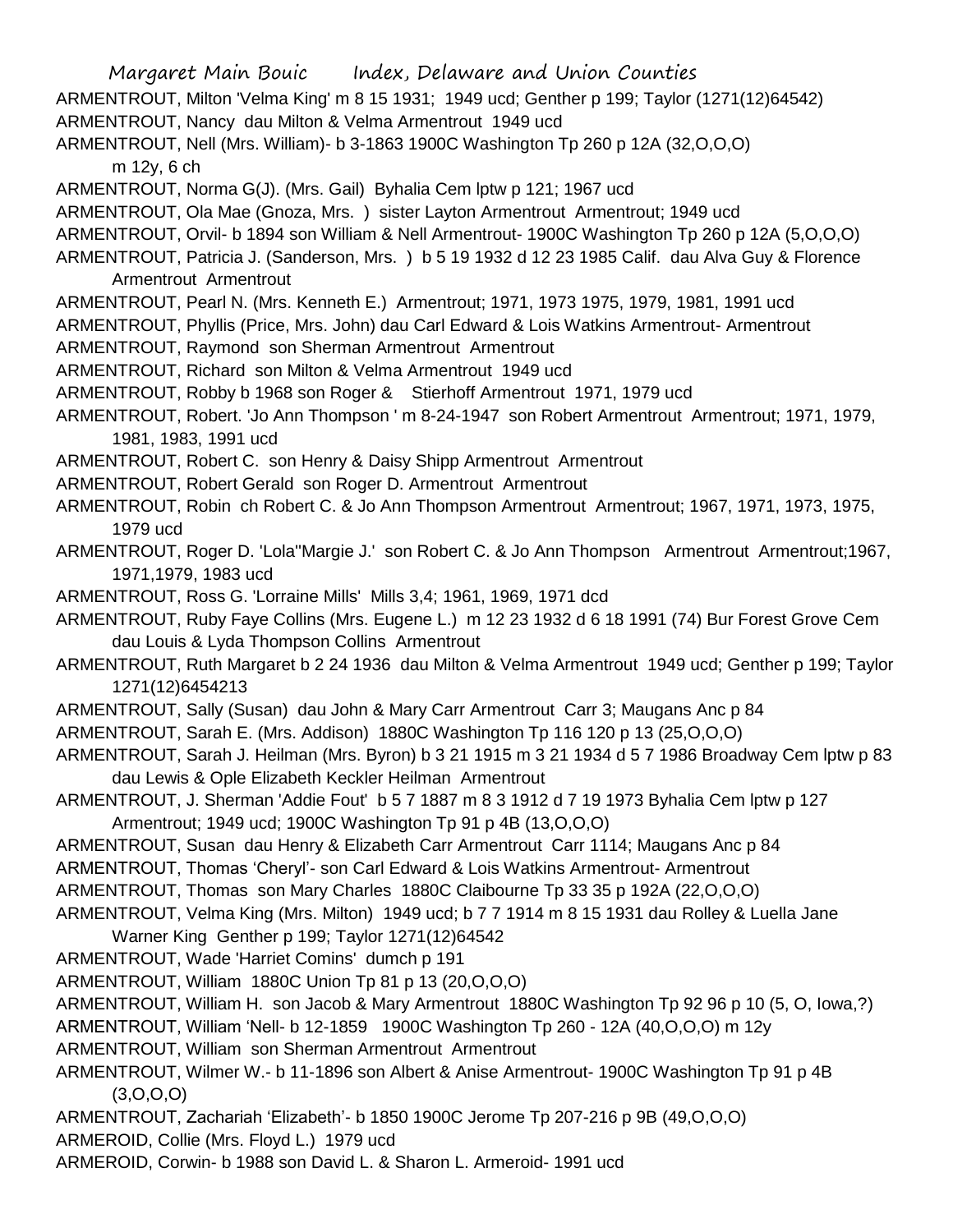Margaret Main Bouic Index, Delaware and Union Counties ARMEROID, David L. 'Sharon L.'- 1991 ucd ARMEROID, Floyd L 'Collie' 1979 ucd ARMEROID, Sharon L. (Mrs. David L.)- 1991 ucd ARMINTROUT, Alexander 'Anna Gibson' Armintrout ARMINTROUT, Anna Gibson (Mrs. Alexander) Armintrout ARMINTROUT, Bernice A. (Standley, Mrs. Leo) b 4 25 1905 d 3 19 1987 (81) bur Mutual dau Alexander & Anna Gibson Armintrout Armintrout; Standley ARMINTROUT, Bertha (McCurdy, Mrs. ) dau Alexander & Anna Gibson Armintrout Armintrout ARMISTEAD Lucy Wait (Mrs. William) m 8 10 1810 onwq I ARMISTEAD, William 'Lucy Wait' m 8 10 1810 onwq I ARMISTRANT, Leah (Fist, Mrs. Washington) m 10 2 1834 Madison Co unec VIII p 67 ARMITAGE, Amanda Marie dau Ralph William & Constance Armitage Armitage ARMITAGE, Billie Jo dau Ralph William & Constance Armitage Armitage ARMITAGE, Brenda Sue (Rousch, Mrs. ) b 1962 dau Ralph W. & Constance Armitage Armitage; 1969, 1971 dcd ARMITAGE, Clarissa Sharp (Mrs. D. R.) b 4 27 1840 dau Robert & Ann Davis Sharp 1883 uch V p 448 ARMITAGE, Constance (Mrs. Ralph W.) 1961, 1969, 1971 dcd ARMITAGE, D. R. 'Clarissa Sharp' 1883 uch V p 448 ARMITAGE, Elizabeth b 2 28 1903 Delaware Town dau Dave & Libbie Engles Armitage dcb ARMITAGE, Elizabeth (Roderick, Mrs. John) m 1 2 1845 Madison Co unec X p 8 ARMITAGE, Florence Lillian Brammar (Mrs. Ralph E.) d 12 2 1960 (54) bur Cheshire Armitage ARMITAGR, Jeremy David son Ralph William & Constance Armitage Armitage ARMITAGE, Kenneth R. 'Virginia' 1961, 1971 dcd ARMITAGE, Kenneth b 1956 son Kenneth R. & Virginia Armitage 1969, 1971 dcd ARMITAGE, Linda dau Ralph William & Constance Armitage Armitage ARMITAGE, Lydia Delaware Town b 3 23 1890 dau David & Lydia Ingle Armtage dcb ARMITAGE, Margureite b 8 25 1891 Delaware Town dau David & Letitia Engle Armitage dcb ARMITAGE, Mary (Pursell, Mrs. John) m 9 13 1846 Madison Co unec X p 18 ARMITAGE, Mylinda(Melinda) b 1959 dau Ralph W. & Constance Armitage 1961, 1969, 1971 dcd ARMITAGE, Ralph E.'Florence Lillian Brammar' d 1 31 1975(78) 1961, 1969 dcd ARMITAGE, Ralph William 'Constance' b 3 2 1939 d 11 21 1991 (52) Cheshire Cem son Ralph E. & Florence Lillian Brammer Armitage Armitage ; 1961, 1969, 1971, 1980 dcd ARMITAGE, Roberta b 1952 dau Kenneth R. & Virginia Armitage 1969 dcd ARMITAGE, Sarah dau Ralph E. & Florence Lillian Brammer Armitage Armitage ARMITAGE, Virginia (Mrs. Kenneth R.) 1969, 1971 dcd ARMITAGE, W. H. Pabst Pion II p 143 ARMITAGE, Powers Pat p 137 ARMONTROUT, Mary 1880C Thompson Tp p 300C ARMOUR, Hannah Morgan (Weiser, Mrs. Oliver Clinton) Weiser p 808 ARMPRIETER, Matthias- Ekelberry Ledger- delge X p 52 ARMS, Barbara J. Fitzpatrick (Mrs. )(dau James & Juanita Fitzpatrick engaged to Phillip G. Blanton Arms ARMS, Betty Welsh (Mrs. Larry Gene) 1985 uch p 41 ARMS, Billy (Mrs. James R.) 1973 ucd ARMS, Brian Eugene 'Elizabeth Blue' b 1965 son Larry G. & Sandra A. Arms 1985 uch p 41; Arms; 1971, 1973, 1975, 1991 ucd ARMS, Carrol Sue (Nichols, Mrs. Theodore) dau Virgil & Jeanette Jones Arms 1985 uch p 40 ARMS, Charlotte Renee b 1971 dau Larry G. & Sandra A. Arms 1985 uch p 41; 1973, 1975 ucd ARMS, Elizabeth Blue (Mrs. Brian Eugene) dau Fritz Blue Arms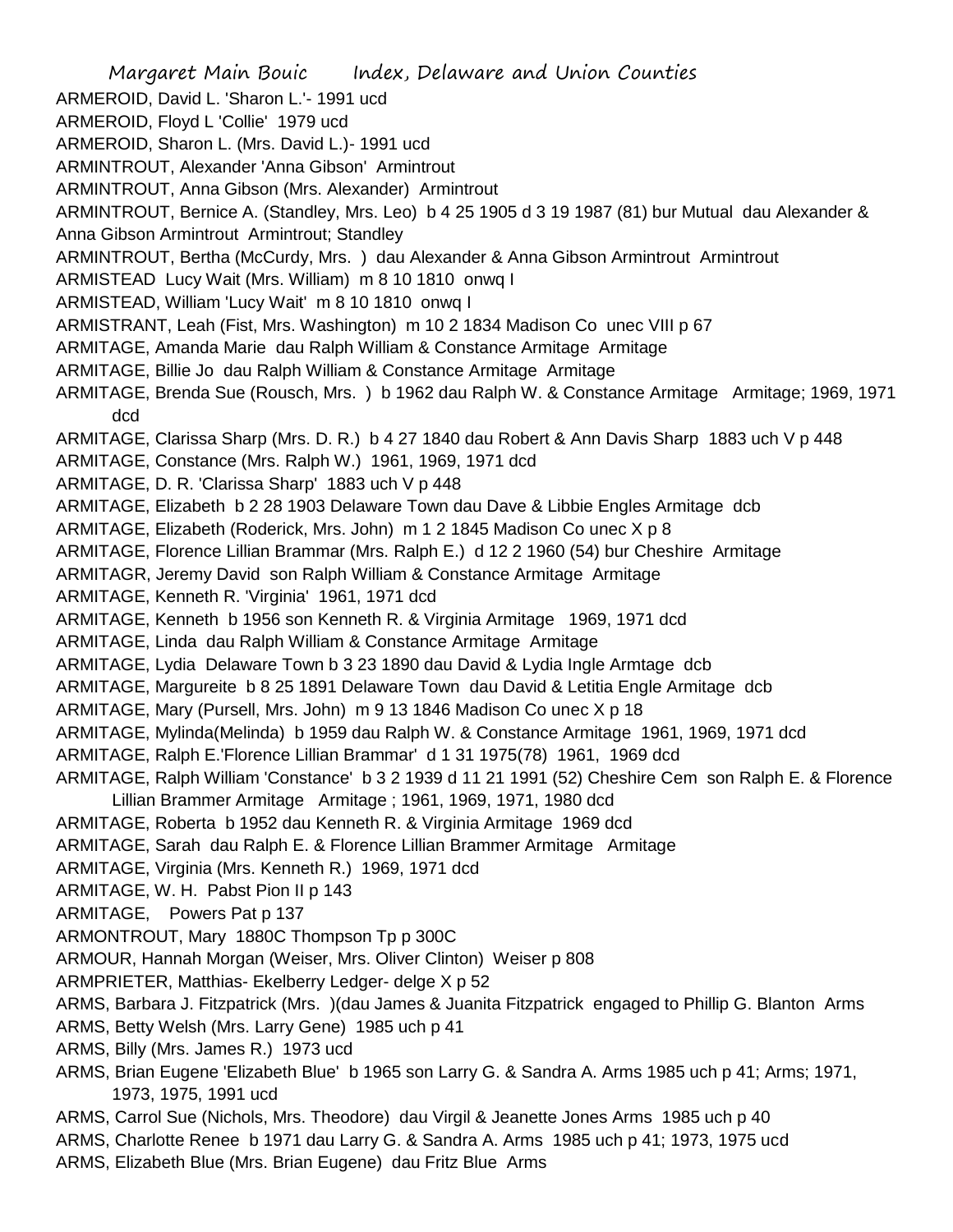ARMS, Gary Dean'Peggy Ruhl' son Virgil & Jeannette Arms Arms; 1985 uch p 40, 41

ARMS, Helen Grace (Milum, Mrs. Thomas) dau Virgil & Jeanette Jones Dennis 1985 uch p 41

ARMS, James A.- 1991ucd

ARMS, James R. 'Billy' 1973 ucd

- ARMS, James II b 1968 ch James & Sharon Kay Dennis Arms 1985 uch p 41; 1973, 1975, 1979, 1981, 1983, 1991 ucd; engaged to Kathy Smith
- ARMS, James Allen 'Sharon Kay Dennis' son Virgiel & Jeanette Jones Arms 1985 uch p 40,41; Dennis; 1973, 1975, 1979, 1971, 1983, 1991 ucd
- ARMS, Jeannette Jones (Mrs. Virgil)(Dennis, Mrs. Robert) dau Nathaniel G. & Luncinda Frazier Jones 1985 uch p 40, 41 Arms
- ARMS, Kathleen (Mrs. James)- 1991 ucd
- ARMS, Larry Gene 'Sandra A.' 'Penny L. Kuhn''Betty Welsh' son Virgil & Jeanette Jones Arms 1985 uch p 40, 41; 1971, 1973, 1975, 1979, 1981, 1983, 1991 ucd
- ARMS, Michael Anthony b 8 7 1971 son Gary Dean & Peggy Ruhl Arms Arms; 1985 uch p 41, 120- engaged to Julie Anne Litz
- ARMS, Michelle Annette (Fraley, Mrs. Charles) b 1968 dau Larry G. & Sandra A. Arms 1985 uch p 41 1971, 1973, 1975 ucd
- ARMS, Penny Lynn Kuhn (Mrs. Larry G.)(Ingram, Mrs. Roger Eugene) b 6-23-1948 m(2) 6-18-1986- 1985 uch p 41; St. Paul p 62; 1973, 1973 ucd
- ARMS, Peggy Ruhl (Mrs. Gary Dean) dau Gerald & Donna Staley Ruhl 1985 uch p 41, 120; Arms
- ARMS, Robert Levi Matthew stillborn twin 11 29 1989 son Brian Eugene & Elizabeth Blue Arms bur Claibourne Cem Arms
- ARMS, Sarah Nicole b 11 29 1989 dau Brian Eugne & Elizaeth Blue Arms Arms; 1991 ucd
- ARMS, Sharon Kay Dennis (Mrs. James Allen) 1985 uch p 41 dau James Robert Dennis Arms; Dennis; 1973, 1975, 1979, 1981, 1983, 1991 ucd
- ARMS, Shane (Sheri) Lee (Biggs,, Mrs. Frederick Allen)(Jackson, Mrs. Kevin) b 1969 m 7 3 1987 dau James & Sharon Arms 1985 uch p 41; Arms; Biggs; 1973, 1979, 1981, 1983 ucd
- ARMS, Terry Lynn b 1 30 1973 son Gary Dean & Peggy Ruhl Arms Arms; 1985 uch p 41, 120
- ARMS, Virgil 'Jeannette Jones' 1985 uch p 41 Arms
- ARMS, William Lee son Gary Dean & Peggy Ruhl Arms 1985 uch p 41, 120
- ARMSEY, Ephraim 'Sarah Hinson' b 9 27 1815 d 1 23 1893 dcc Owen Tagg 22
- ARMSEY, Mary Lucretia (Stockman, Mrs. William Robert) b 10 16 1845 m 1 1 1862 d 1913 dau Ephraim & Sarah Hinson Armsey dcc Owen Tagg 11
- ARMSEY, Sarah Hinson (Mrs. Ephraim) b 5 1 1815 d 5 22 1863 dcc Owen Tagg 23
- ARMSTEAD, Augusta- b 11-1884, black; 1900C Union Tp 170-176 p 9A (15,O,O,O)

ARMSTEAD, Robert (79 1943) d 7 6 1945 uninf p 27; ClaibourneTp

\*\*\*\*\*\*\*\*\*\*\*\*\*\*\*\*\*\*\*\*\*\*\*\*\*\*\*\*\*\*\*\*\*\*\*\*\*\*\*\*\*\*\*\*\*\*\*\*\*\*\*\*\*\*\*\*\*\*\*\*\*\*\*

Names followed by Armstrong (Seifert) are from an article in Columbus Dispatch by Myron T. Seifert

- ARMSTRON, Edson 'Henrietta E. Blanchard' m 2 3 1863 dcm
- ARMSTRON, Henrietta E. Blanchard (Mrs. Edson) 2 3 1863 dcm

ARMSTRONG, Abba M. dau William H. Armstrong 1880C Sc Tp 207 (16,O)

ARMSTRONG, Abbie (Mrs. George) 1915 dcd Galena

- ARMSTRONG, A. E. (Mrs. W.) 1971 ucd
- ARMSTRONG, Agnes unec VI p 27
- ARMSTRONG, Agnes Welch (Mrs. Thomas)- parents of Stanley Armstrong- Armstrong
- ARMSTRONG, A. J. 1915 dcd Delaware
- ARMSTRONG, Alice A. Reams (Mrs. James B.) b 9 26 1885 m 3 30 1908 d 1 13 1965 dau N. H. & Margaret
	- J. Yarrington Reams Armstrong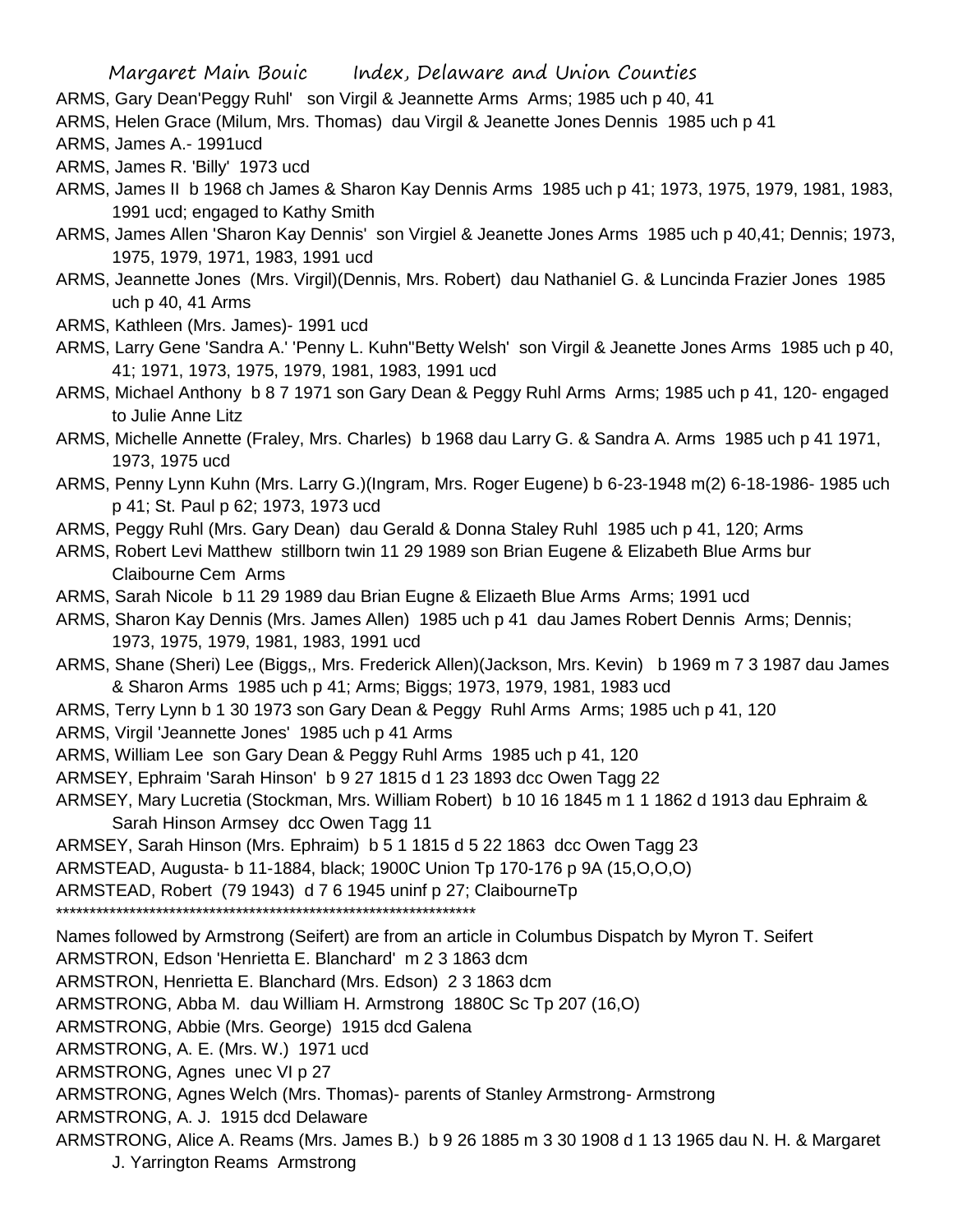Margaret Main Bouic Index, Delaware and Union Counties ARMSTRONG, Alice C. (Pollock, Mrs. E. I.) b 1855 Cunningham 14485 no ch; 1908 dch p 681 ARMSTRONG, Alice Stout (Mrs. Milton) m 1 2 1871 ucm 4850 ARMSTRONG, Alle 'Emgobetta Herrod' m 5 29 1842 Madison Co unec IX p 56 ARMSTRONG, Allice M. Wasson (Mrs. James W.) m 8 20 1859 dcm; Pabst 8 p 25 ARMSTRONG, Allice (Mrs. B. M.) 1880C Washington Tp 150 156 p 17 (31, O, Pa,O) ARMSTRONG, Ally Keirsten- b 1-7-2002 dau Jeffrey & Shelia McKee Armstrong- Armstrong ARMSTRONG, Amanda S. Harker (Mrs. Francis) 1915 uch p 551 ARMSTRONG, Amy b 1968 dau Wayne E. & Vickie Armstrong 1980 dcd ARMSTRONG, Andrew 'Jane' 1850C Jerome Tp 1806 1827 p 264 (67, Pa); D J Cem p 102; unec VI p 27 ARMSTRONG, Andrew McKitrick p 44 ARMSTRONG, Andrew son Andrew & Jane Armstrong 1850C Jerome Tp 1806 1827 p 264 (23, Pa); unec VI p 27 ARMSTRONG, Andrew 'Mary'- unec XII p 9 ARMSTRONG, Andrus T. son Robert T. Armstrong 1880C Sc Tp 207 (11,O) ARMSTRONG, Angela b 1983 dau Carl R. & Rebecca L. Armstrong 1983 ucd ARMSTRONG, Angela dau Robert Lawrence & Rosalee Newman Armstrong Armstrong ARMSTRONG, Angeline (Mrs. Robert T.) 1880C Sc Tp 207 (47,O); Pabst 3 p l0, 19 ARMSTRONG, Ann (Bright, Mrs. Worthy) dau Bernard B. & Lamont Lingrel Armstrong 1949 ucd; Armstrong ARMSTRONG, Ann Mariah 1850C Scioto Tp 2341 (28, Pa) ARMSTRONG, Ann (Mrs. Russel) Powers p 146 ARMSTRONG, Ann (Mrs. Thomas)- Armstrong ARMSTRONG, Anna (Mrs. Frank A.) 1915 dcd Powell R1 ARMSTRONG, Anna Jones (Mrs. John) Cunningham(14488) ARMSTRONG, Anna L. (Myers, Mrs. Thomas P.) m 1 3 1842 dcm ARMSTRONG, Anna Stecher (Mrs. Wilbur Price) m 11 2 1887; Pabst Pion I p 6 ARMSTRONG, Anna Stecher b 5 12 1894 dau Wilbur Price & Anna Stecher Armstrong Pabst Pion I p 6 ARMSTRONG, Ann (Volkmer, Mrs. ) dau Jesse & Sylvia Lewis Armstrong Pabst Pion II p 157 ARMSTRONG, April (Adams, Mrs. Larry) dau Earl & Josephine LeTan Armstrong Armstrong ARMSTRONG, Aquilla 'Sarah Lishalier' m 1847 Armstrong (Seifert , Columbus Dispatch) ARMSTRONG, Arthur W. b 6 19 1901 d 7 3 1902 Bookscreek Cem p 61 ARMSTRONG, Arthur Ticknor d 11 28 1868 (4 m)Sunbury Cem son George & Emily Kimball Armstrong; Powell p 33 ARMSTRONG, Arthur Galbraith Hutchisson p 30 ARMSTRONG, Barbara (Evans, Mrs. ) dau Stanley H. & Gladys M. Warehime Armstrong Armstrong (Seifert) ARMSTRONG, Barbara Lee dau John J. & Lorna V. Armstrong Armstrong ARMSTRONG, Bart 'Lulu' 1915 dcd Delaware ARMSTRONG, B. C.'Betsey E. Cronk' d 1902 Armstrong ARMSTRONG, Becky (Fisher, Mrs. )- dau Emerson E. & Marjorie Gilbert Armstrong- Armstrong ARMSTRONG, Belle 1869 dsc p 3; Pabst 8 p 14 ARMSTRONG, Benjamin D. d 5 18 1839 (1 11 11) Sunbury Cem Powell p 34 son Charles & Elizabeth Slocum Armstrong ARMSTRONG, Benjamin F. 'Margaret Jane Rea' son Russel & Ann Swann Armstrong Powers p 146 ARMSTRONG, Bernard W. 'Lamont Lingrel' b 8 11 1913 m 8 14 1933 d 2 13 1986 Byhalia Cem lptw p 125;

- son Leonard & decima Eve Warrick Armstrong Armstrong; 1949, 1959, 1967, 1973, 1975, 1979, 1981, 1983 ucd
- ARMSTRONG, Bertha Lee (Mrs. Paul) Armstrong
- ARMSTRONG, Betsey E. Cronk (Mrs. B. C.) b 1 4 1826 m 3 8 1849 d 1 2 1903 Armstrong
- ARMSTRONG, Betsey E. (Mrs. Billings) 1880C Sc Tp 69 (42, NY)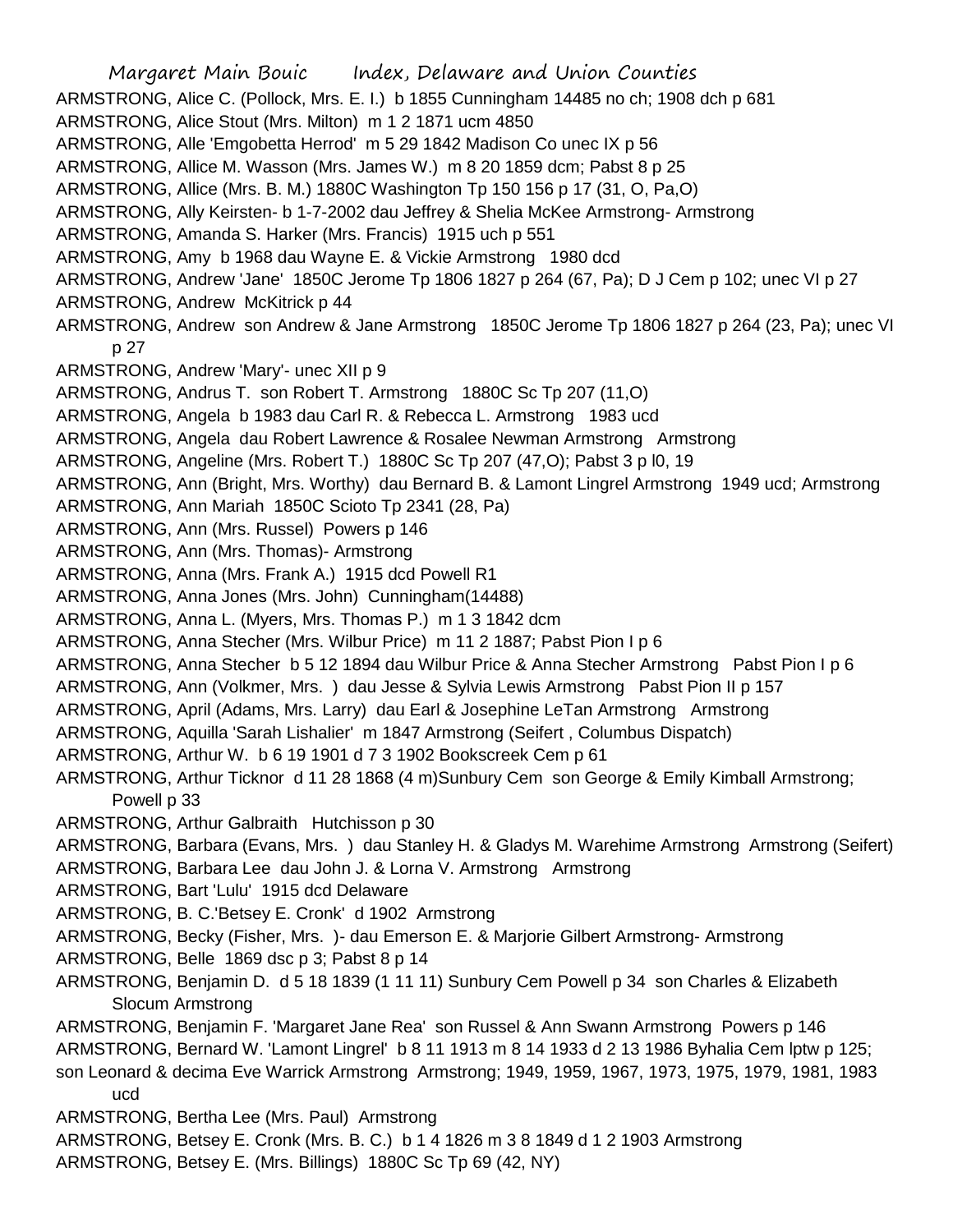Margaret Main Bouic Index, Delaware and Union Counties ARMSTRONG, (Jamison, Mrs. T. A.) dau B. C. & Betsey E. Cronk Armstrong Armstrong ARMSTRONG, Beulah M. (Mrs. Robert B.) Armstrong; 1961, 1969, 1971 dcd ARMSTRONG, Billie (Rayle, Mrs. Edward) dau John J. & Lorna V. Armstrong Armstrong ARMSTRONG, Billings C. 'Betsey E. ' 1880C Scioto Tp 69 (47, NY)p 281C ARMSTRONG, Blanche- b 3-16-1906- dau George ARMSTRONG, B. M. 'Alice' 1880C Washington Tp 150 156 p 17 (31,O, Pa,O) ARMSTRONG, Brandon b 1971 son Carl R. & Rebecca L. Armstong 1983 ucd ARMSTRONG, Brenda (Mrs. ronald C.) 1983 ucd ARMSTRONG, Burt(Birk) C.'Rebecca Cahill' m 5 20 1875 ucm 5696 1880 dch p 678; 1908 dch p 738; Pabst O; mt 3 p 13 ARMSTRONG, Calvin N. d 2 20 1864 (2y 20d) Bk p 58; son William H. & Ophelia S. Armstrong ARMSTRONG, Camden b 1863 Del Co son James & Elizabeth Mooney Armstrong Cunningham 14489 ARMSTRONG, Carl 'Margie' Armstrong ARMSTRONG, Carl R. 'Rebecca L.' 1983, 1991 ucd ARMSTRONG, Carol (White, Mrs. ) dau Margaret Mary Packard Armstrong gs ARMSTRONG, Caroline Van Dorn (Mrs. John) b 8 20 1825 m 2 5 1851 dcm d 9 19 1902 Sunbury Cem Powell p 33; dau Gilbert & Magdalena Voorhees Van Dorn 1880 dch p 828 ARMSTRONG, Carrie M. dau Thomas & Jane B. Chadwick Armstrong 1880 dch p 800 ARMSTRONG, Catharine dau David & Sarah Draper Armstrong 1880 dch p 827 ARMSTRONG, Catharine (M'Lean, Mrs. Allen) m Sunbury 11 14 1826 dcga p 36 Del Pat & Fr. Ch. ARMSTRONG, Catherine Morrison (Mrs. John) m 1850 Armstrong (Seifert) ARMSTRONG, Charles Carroll 'Mary Lee Cady' son Francis & Amanda S. Barker Armstrong 1915 uch p 537, 551, 552 ARMSTRONG, Charles brother Martin Armstrong 1915 uch p 639; Marysville p 51 ARMSTRONG, Charles hadc p 123; Sunbury p 143, 157 ARMSTRONG, Charley son B. M. & Allice Armstrong 1880C Washington Tp 150 156 p 17 (6,O,O,O) ARMSTRONG, Charles son David & Sarah Draper Armstrong 1880 dch p 678; Pabst O; Sunbury p 1,2,3; 1840C Berkshire Tp p 184 (30 40) ARMSTRONG, Charles Edward 'Josephine''Nettie E.' b 5 8 1875 Bk p 61; son William H. Armstrong 1880C Sc Tp 68 (5,O) ARMSTRONG, Charles 'Elizabeth Slocum' b 11 14 1809 m3 30 1836 dcm, d 10 25 1870 Sunbury Cem Powell p 34; 1908 dch p 738; 1880 dch p 678, Pabst O; 1835 men 8 #178 p 8 Berkshire Tp; 1850C Berkshire Tp 66 (40,O) ARMSTRONG, Charles Otis b 5 15 1877 Berkshire Tp son George & Irene Kimball Armstrong 1880 dch p 678; 1908 dch p 150, 424, 733, 738; dcb ARMSTRONG, Charles Van Dorn 'Mary Beatty' b 6 5 1852 son John & Caroline Van Dorn Armstrong 1880 dch p 828; Pabst Pion I p 6 ARMSTRONG, Charlotte Saunders (Mr. Martin) 1915 uch p 639 ARMSTRONG, Cheryl (Haidys, Mrs. ) dau Earl & Josephine Le Tang Armstrong Armstrong ARMSTRONG, Chester A. b 12 6 1891 d 3 6 1972 bur Claibourne Cem p 106 son John J. & Hester Vincent Armstrong Armstrong; 1967, 1971 ucd ARMSTRONG, Christina Michelle b 7 19 1971 dau Robert Lawrence & Rosalee Newman Armstrong Armstrong ARMSTRONG, Clarinda (Francis, Mrs. Philander K.) m 10 29 1837 dcm

ARMSTRONG, Clarissa Conklin (White, Mrs. E.)(Mrs. Forester) m 1 1 1839 dcm dau Jacob & Orra Payne Conklind dumch p 358; Pabst O

ARMSTRONG, Clarissa J. d 9 5 1854 (1 9 25) dau Joel & Nancy Taylor Smith Cem djlm p 100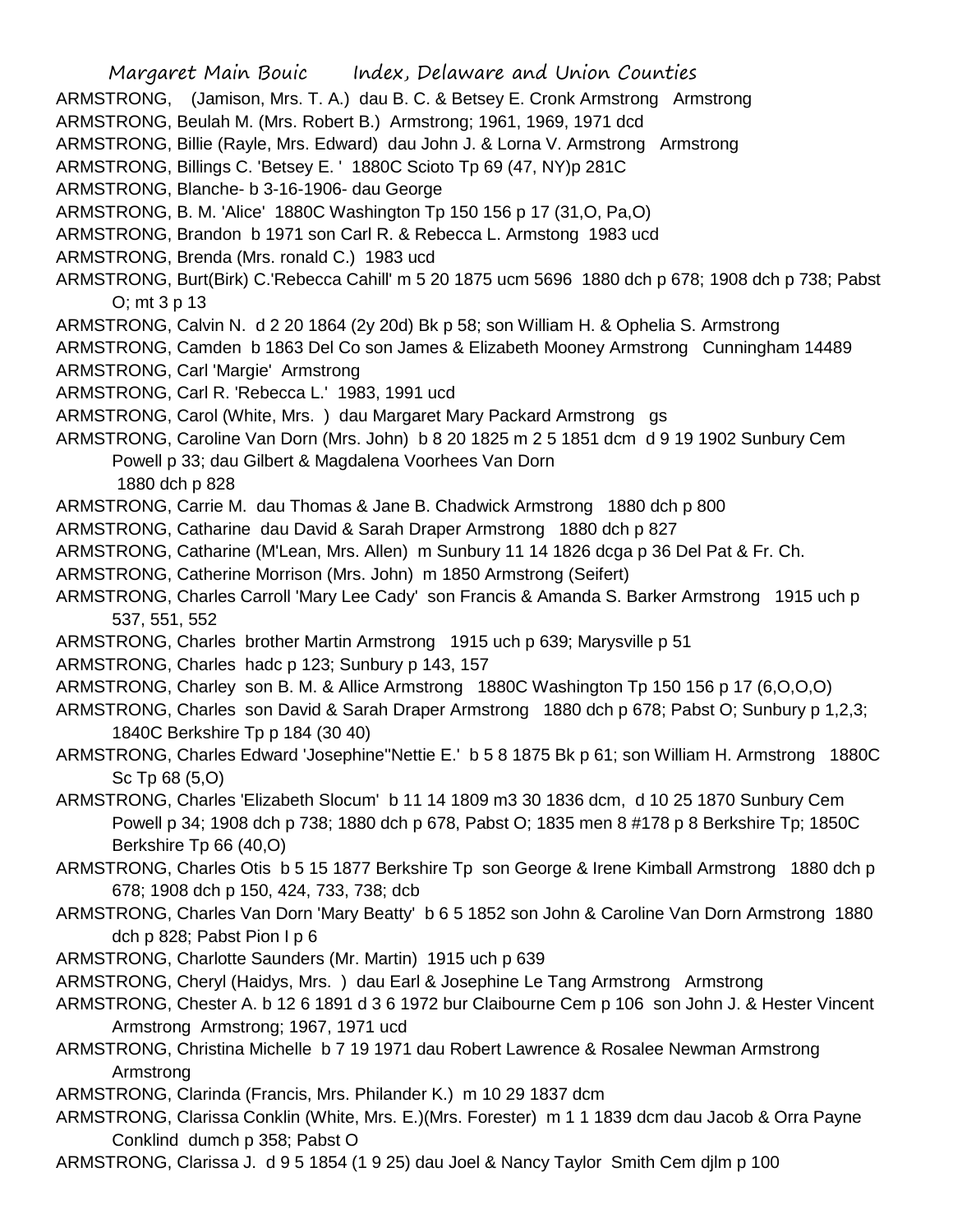Margaret Main Bouic Index, Delaware and Union Counties ARMSTRONG, Cleo b 1916 d 1918 Bookscreek p 60 ARMSTRONG, C.O 1915 dcd Sunbury ARMSTRONG, Cody Houston b 1 28 1992 son Ron & Pamela Shaffer Armstrong Armstrong ARMSTRONG, Cora (Mrs. George) Maugans Anc p 70 ARMSTRONG, Cora dau James H. & Emma Edson Armstrong 1880C Taylor Tp 161 162 p 16 (O,Pa,O) ARMSTRONG, Dale b 1951 son Robert B. & Beulah M. Armstrong 1961, 1969 dcd ARMSTRONG, David son David & Sarah Draper Armstrong 1880 dch p 827; 1850C Berkshire Tp 64 (21,O) ARMSTRONG, David brother Mary Armstrong Armstrong ARMSTRONG, David grandson Paul Armstrong Armstrong ARMSTRONG, David 'Sarah Draper' d 8 17 1861 (81y 3d) Sunbury Cem Powell p 34 or d 8 17 1864 (84 0 3)- War of 1812; Pabst Pion I p 6; 1820C Sunbury Tp;1835 men 8 #191 p 8 Berkshire Tp; 1840C Berkshire Tp p 184 (50 60);1850C Berkshire Tp 64 (70, NY); Pabst 5 p 3; 6 p 37; 1880 dch p 431, 432, 435, 438, 688, 827 CCC p 52; hadc p 18, 54; delge VII p 62, VIII p 54, 55 Sunbury Tp 1810 ARMSTRONG, David son Sanford & Mary Armstrong 1850C Leesburg Tp 323 328 p 50 (7,O) ARMSTRONG, D. B. 1915 dcd Delaware ARMSTRONG, Decima Eve Warrick (Mrs. Leonard) Armstrong; 1985 uch p 46 ARMSTRONG, Dora dau Thomas & Jane B. Chadwick Armstrong 1880 dch p 800 ARMSTRONG, Dora 1883 uch V p 601 ARMSTRONG, Doris (Harrison, Mrs. )- sister John J. Stanley Armstrong-; dau Thomas & Agnes Welch Armstrong- Armstrong ARMSTRONG, Dorothy Marinko (Scheiderer, Mrs. Herbert Carl) b 5 28 1919 m 6 2 1956 Rausch (11842), III p 265 ARMSTRONG, Earl M.'Josephine M. Le Tang' Armstrong; 1973, 1975, 1979, 1981, 1983 ucd ARMSTRONG, Earl- son Thomas & Agnes Welch Armstrong- Armstrong ARMSTRONG, Eddie- d 11-1879 (8) son Andrew & Mary Armstrong- Madison Co Dem. unec XII p 9 ARMSTRONG, Ed G. 1880C Delaware Town p 533C ARMSTRONG, Edson 1880 dch p 678 ARMSTRONG, Edson McClure d 7 27 1871 (2m,21d) Sunbury Cem Powell p 33;son George & Emily Kimball Armstrong 1880 dch p 678; Pabst 3 p 24 ARMSTRONG, Edson S. son Charles & Elizabeth Slocum Armstrong 1850C Berkshire 66 (9,O); 1908 dch p 387; delge X p 76 ARMSTRONG, Edward son Paul Armstrong Armstrong ARMSTRONG, Edward Pabst O ARMSTRONG, Edward son John & Ellen Armstrong 1870C Liberty Tp 259 p 31 (3,O); 1880C Liberty Tp Un Co 124 128 p 13 (12, O, Eng,Irel) ARMSTRONG, Edward M. 1980 dcd ARMSTRONG, infant b 11 5 1884 Thomson Tp dau E. F. & Carine Brittian Armstrong dcb ARMSTRONG, Effie Hunter (Mrs. Harry E.)- Armstrong ARMSTRONG, E. J. 1850C Liberty tp 1629 (20,O) female; 1915 dcd Delaware ARMSTRONG, Elaine dau Stanley & Gladys Armstrong Armstrong ; 1961 dcd (14) ARMSTRONG, Elaine (Bates, Mrs. ) dau Stanley H. & Gladys M. Warehime Armstrong Armstrong (Seifert) ARMSTRONG, Elbert 'Margaret Glavis' Weiser p 751 ARMSTRONG, Eleanor unec VI p 27; 1850C Jerome Tp 1806 1827 p 264 (32,Pa) ARMSTRONG, Eliza (Clason, Mrs. Luther) dau Jesse & Sylvia Lewis Armstrong Pabst l p 21; Pabst Pion II p 157 ARMSTRONG, Eliza (Jackson, Mrs. Andrew) m 9 12 1844 Madison Co unec X p 8 ARMSTRONG, Eliza heir of John Armstrong dcga p 17 Del Pat & Fr Chron. ARMSTRONG, Elizabeth Pabst O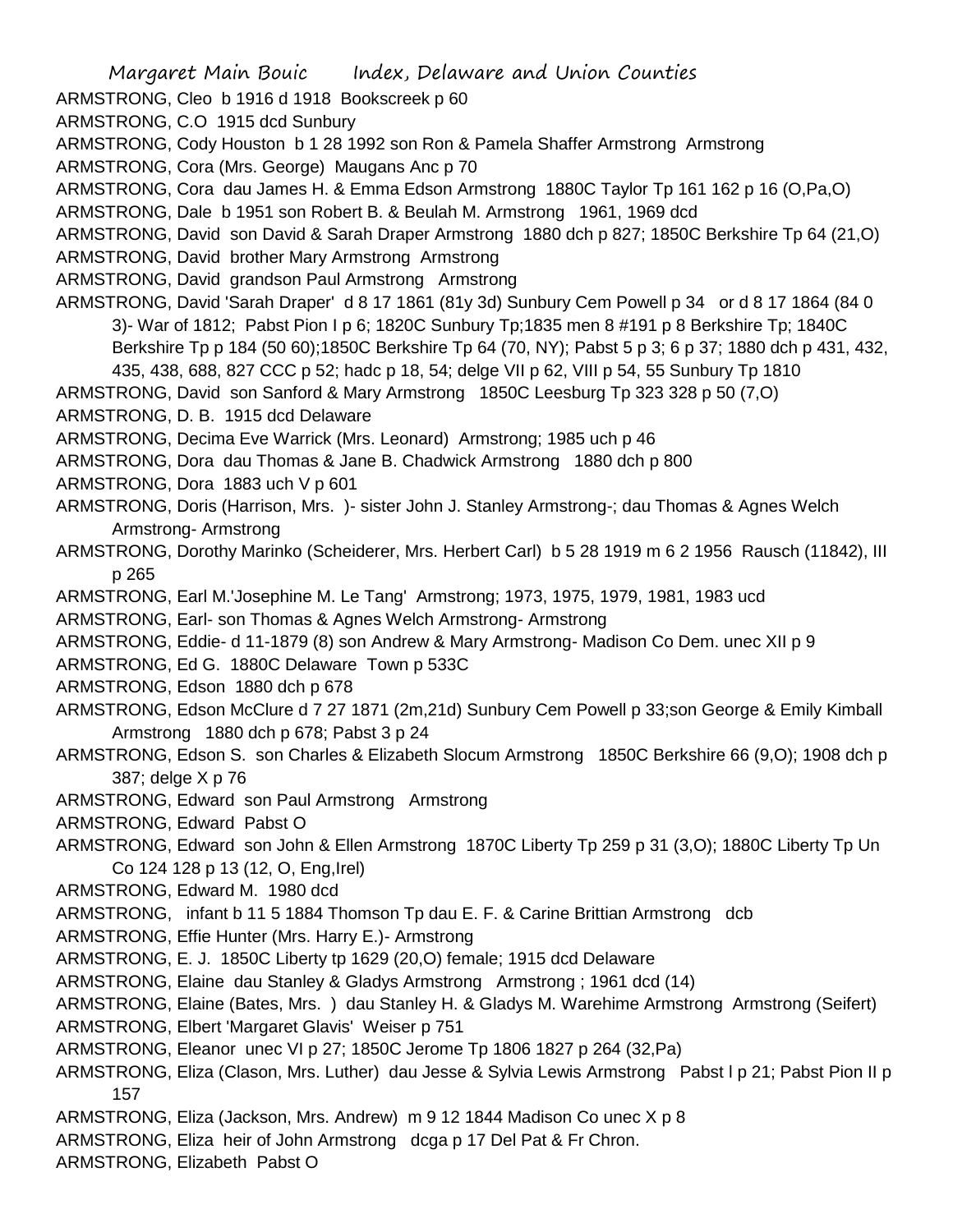Margaret Main Bouic Index, Delaware and Union Counties ARMSTRONG, Elizabeth dau Andrew & Jane Armstrong 1850C Jerome Tp 1806 1827 p 264 (16,O) ARMSTRONG, Elizabeth Flenniken (Mrs. ) dau James Darrah & Martha Curl Flenniken Powers 177 ARMSTRONG, Elizabeth J. Beetcher (Mrs. John W.) m 8 8 1850 dcm ARMSTRONG, Elizabeth (Low, Mrs. George) m 11 9 1818 Madison Co unec IV p 51 ARMSTRONG, Elizabeth (McMullan, Mrs. John)- m 7-30-1850 Madison Co unec XI p 45 ARMSTRONG, Elizabeth Mooney (Mrs. James) b 1826 d 1910 Oak Grove Cem dau John & Abigail Cunningham Mooney Cunningham 1448 ARMSTRONG, Elizabeth Morrison (Mrs. William) m 1848 Armstrong (Seifert) ARMSTRONG, Elizabeth (Noble, Mrs. James) d 5 7 1841 (61 yr) NM Powell p 254; dcq Ruth Noble Graham 17 ARMSTRONG, Elizabeth Slocum (Mrs. Charles) b 3 30 1814 m 3 30 1813 dcm; d 1 30 1897 Sunbury Cem Powell p 34; dau Lemuel Slocum 1880 dch p 678; 1908 dch p 738; 1880C Berkshire Tp p 421A ARMSTRONG, Elizabeth (Reed, Mrs. ) dau John J. & Hester Vincent Armstrong Armstrong ARMSTRONG, Elizabeth (Squier, Mrs. Lee) b 1859 dau James & Elizabeth Mooney Armstrong Cunningham 14487 ARMSTRONG, Elizabeth (Warren, Mrs. John F.) dau Thomas II & Margaret Milner Warren Warren ARMSTRONG, Ella dau Joel Armstrong 1880C Marysville 227 245 p 13 (23, O,O,Pa), see Nancy Eleanor ARMSTRONG, Ellen Carter (Mrs. James) dau Hugh & Nancy Cash Carter 1908 dch p 556; 1880 dch p 771 ARMSTRONG, Ellen (Mrs. John W.) b 1836 Baughan Cem lptw p 9; 1870C Liberty Tp 259 p 31(33,Irel); 1880C Liberty Tp Un Co 124 128 p 13 (40, Irel, Irel, Irel); 1900C Taylor Tp 92-95 p 5A (62,Irel, Irel, Irel) m 38y, 5 ch, 1 living ARMSTRONG, Ellen (Mrs. William)- mother of Timothy Armstrong- Armstrong ARMSTRONG, Ellen Z. Sheeks (Mrs. William) m 3 9 1851 dcm ARMSTRONG, Ellie dau J. W. & E. b 902301874 d 3 17 1879 Baughan Cem lptw p 9 ARMSTRONG, Elliott B. 'Eunice S. Croton' m 10 12 1848 dcm son Richard & Electa Tumsey Armstrong 1915 uch p 551 ARMSTRONG, Elliott G. son Sanford & Mary Armstrong 1850C Leesburg Tp 323 328 p 50 (1,O) ARMSTRONG, Elma (Crist, Mrs. Alexander) b 3 29 1839 m 12 6 1866 ucm 4095 dau John & Emily Henry Armstrong; 1883 uch V p 435 ARMSTRONG, Elvina E. dau William H. Armstrong 1880C Sc Tp 68 (13,O) ARMSTRONG, Emeline Pabst O ARMSTRONG, Emerson E. 'Marjorie M. Gilbert' b 8-24-1907 m 5 14 1936 d 8-1-1997 (89) son Harry E. & Effie Hunter Armstrong Armstrong; 1973, 1975, 1979, 1981, 1983, 1991 ucd ARMSTRONG, Amgobetta Herrod (Mrs. Alle) m 5 29 1842 Madison Co unec IX p 56 ARMSTRONG, Emily d 11 16 1888 (88 10 14) Oakdale Cem I p 99 (D R9 13) ARMSTRONG, Emily Henry (Mrs. John) d 11 16 1888 (88 10 14) Oakdale Cem I p 99 (D R9 13); 1883 uch V p 435; 1870C Taylor Tp 121 113 p 14 (69, Penn) ARMSTRONG, Emily I. b 6 6 1873 dcb dau William H. & Opheha Armstrong 1880C Sc Tp 68 (6,O) ARMSTRONG, Emily Kimball (Mrs. George) d 4 27 1875 (28 8 13) Sunbury Cem 33 dau Elias Kimball 1880 dch p 678; 1908 dch p 738 ARMSTRONG, Emma Edson (Mrs. James H.) m 3 13 1870 ucm 4698; mt 4 6 1870 d 8 13 1903 (59y 6m 3d) b Delaware Co O. Oakdale Cem 1804 (167D) I p 94; 1880C Taylor Tp 161 162 p 16 (35, O,Conn,Mass); 1900C aylor Tp 2 p 1 (56,O,Ct.,Mass)- m 30y 2 ch ARMSTRONG, Emma 1869 wsc p 13; Pabst 8 p 25 ARMSTRONG, Emma M. dau J. H. & J. Armstrong d 9 1 1876 (17 5 26) Powell p 292; Mlb p 153 ARMSTRONG, Eric Jo b 10 13 1987 son Larry Lee & Becky Armstrong Armstrong ARMSTRONG, Estaline Hite (Mrs. David) dau Israel Hite Cardington Powell p 368

ARMSTRONG, Eucigbas b 1849 ch James & Elizabeth Mooney Armstrong Cunningham 14482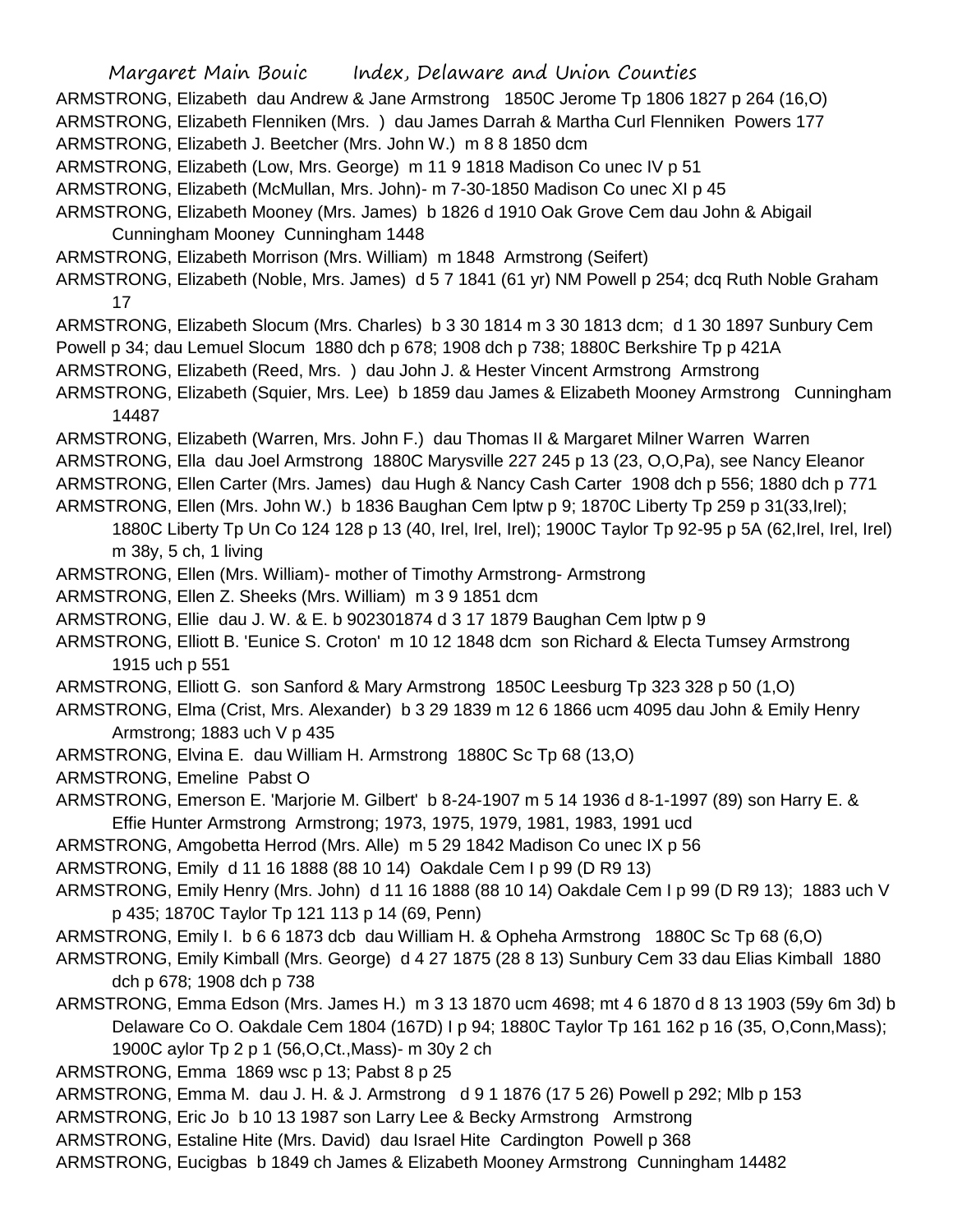- Margaret Main Bouic Index, Delaware and Union Counties
- ARMSTRONG, Eunice S. Groton (Mrs. Elliott B.) m 10 12 1848 dcm
- ARMSTRONG, Eva A. dau B. M. & Alice Armstrong 1880C Washington Tp 150 156 p 17 (8,O,O,O)
- ARMSTRONG, Eva M. Pabst 3 p 11, 19; 1880C Delaware Town p 540C
- ARMSTRONG, Evalina dau Richard & Electa Rumsey Armstrong 1915 uch p 551
- ARMSTRONG, Evaline Jackson (Mrs. James) m 6 18 1846 Madison Co unec X p 18
- ARMSTRONG, Evelyn (Davies, Mrs. ) dau James B. & Alice A. Reams Armstrong Armstrong
- ARMSTRONG, Evelyn (Maleport, Mrs. )- dau Thomas & Agnes Welch Armstrong; sister John J. Armstrong-Armstrong
- ARMSTRONG, Evelyn Pipes (Mrs.Thomas L.) d 5 20 1967 (17) bur Fairview Memorial dau Herschel & Rose Pipes Armstrong
- ARMSTRONG, Ezra dcc Helen Ford Neubert 14
- ARMSTRONG, F. son B. C. & Betsey E. Cronk Armstrong Armstrong
- ARMSTRONG, Fannie B. (Mrs. William)- b 1-1866 1900C Marysville 3rd ward 201-207 p 8A (29,O,NY,VT) m 1-y 1 ch
- ARMSTRONG, Fannie (Mrs. G.)- b 7-1876 1900C Marysville 1st ward 202-204 p 9A (23,O,O,O) m 2y 1 ch
- ARMSTRONG, Fidelia dau Richard & Electa Rumsey Armstrong 1915 uch p 551
- ARMSTRONG, b 8 14 1867 Troy Tp son Fletcher & Sarah Armstrong dcb
- ARMSTRONG, Flo B., Miss 1896; delge X p 36
- ARMSTRONG, Florence- grad Delaware HS 1882, delge VII p 6
- ARMSTRONG, Florence (Plowman, Mrs. Dr.) b 1865 Del Co d 1946 dau James & Elizabeth Mooney Armstrong Cunningham 1448(10)
- ARMSTRONG, Florence Spellman (Mrs. John) m 1856 Armstrong (Seifert)
- ARMSTRONG, Frances C. dau Thomas & Jane B. Chadwick Armstrong 1880 dch p 800
- ARMSTRONG, Francis 'Amanda S. Harker' son Richard & Electa Rumsey Armstrong 1915 uch p 551
- ARMSTRONG, Francis C. Dulin (Mrs. Thomas) m 1856 Armstrong (Seifert)
- ARMSTRONG, Frank b 1871 Troy. O. d 11 4 1929 Oakdale Cem II p 14 (B R7 5)
- ARMSTRONG, Frank A. 'Anna' 1915 dcd Powell R1
- ARMSTRONG, Frank H. son Francis & Amanda S. Harker Armstrong 1915 uch p 551
- ARMSTRONG, Frank b 11 19 1890 Orange Tp son J. W. & M. A. Slain Armstrong dcb
- ARMSTRONG, Frank brother Martin Armstrong 1915 uch p 639
- ARMSTRONG, Frank A. son John T. Armstrong 1880C Sc Tp 207 (17,O)
- ARMSTRONG, Frank d 11 4 1959 (58y) b Troy O. Oakdale Cem 4185 (B37)
- ARMSTRONG, Frank 'Mary A.' parents of Robert E. Armstrong- Armstrong
- ARMSTRONG, Frank Rea 'Pearl Marriner' b 2 26 1866 son Benjamin F. & Margaret Jane Rea Armstrong Powers p 146
- ARMSTRONG, Forester 'Clarissa Conklin' dumch p 358
- ARMSTRONG, Fulton 'Mary Rankin'- m 1-3-1850 Madison Co unec XI p 45
- ARMSTRONG, General Genther p 189;,Longbrake p 10A
- ARMSTRONG, Rev. George 1883 uch V p 576
- ARMSTRONG, George Licking Co delge V p 55
- ARMSTRONG, George 1880C Liberty Tp Delaware Co p 319C
- ARMSTRONG, George 1850C Scioto Tp 2341 (52, Irel)
- ARMSTRONG, George 1850C Scioto Tp 2341 (5,O)
- ARMSTRONG, Mrs. George- sister of Mrs. Edward Vought (1900) delge IX p 5, dg 4-23-1900
- ARMSTRONG, George 'Abbie' 1915 dcd Galena
- ARMSTRONG, George 'Cora' Maugans Anc p 70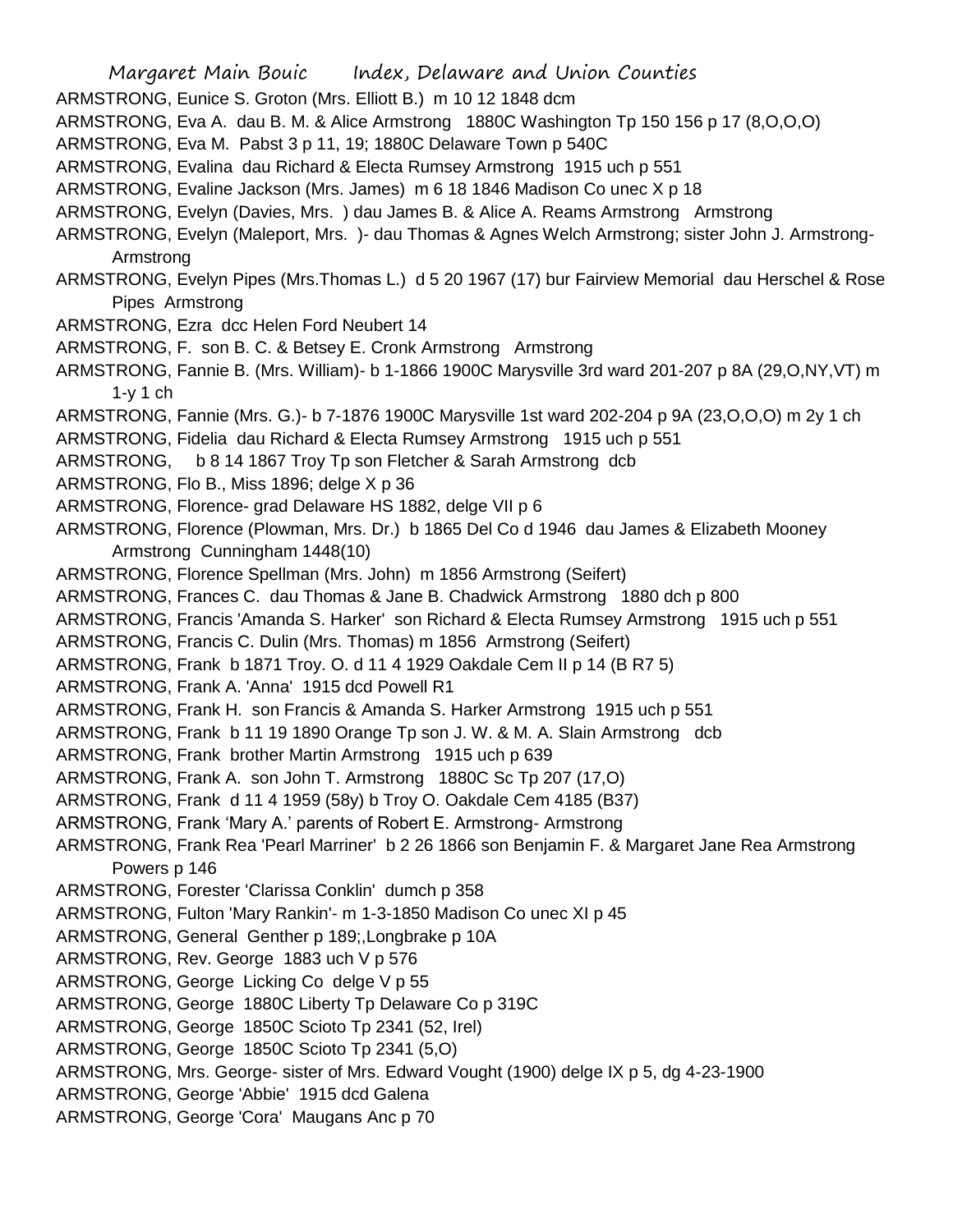Margaret Main Bouic Index, Delaware and Union Counties ARMSTRONG, George 'Emily Kimball''Irene Kimball' b 5 26 1843 m 1867 son Charles & Elizabeth Slocum Armstrong 1880 dch p 445, 678, 686;1908 dch p 159, 387, 738, 833; 1850C Berkshire Tp 66 (7,O); 1880C Berkshire Tp p 421A; Powell p 45; Sunbury p 157 ARMSTRONG, George 'Maria Van Wormer' m 4 11 1849 dcm ARMSTRONG, George N.' Fannie M. Burroughs'- b 10-1861 m 11-25/29-1897; 1870C Marysville 100 p 11 (9,O); son Joel & Nancy Saunders Armstrong unec XIII p 32; 1870C Marysville 100 p 11 (9,O); 1880C Marsyville 227 245 p 13 (18,O,O,Pa); 1900C Marysville 1st ward 202-204 p 9A (38,O,O,O) m 2y ARMSTRONG, George 'Susie'- son Robert L. & Mary McEvoy Armstrong- Armstrong ARMSTRONG, Gerald M. 'Lu Ann' b 6 23 1948 d 10 3 1988 (40) bur Mich son Earl & Josephine LeTang Armstrong Armstrong ARMSTRONG, Gerald M. 'Martha S.' 1975, 1981 ucd ARMSTRONG, Gladys M. Wareheime (Mrs. Stanley H.) d 10 7 1981 (63) bur Fairview Mem. Armstrong ; 1961 dcd ARMSTRONG, G. M. professor 1915 dcd Delaware ARMSTRONG, Goodale Pabst O ARMSTRONG, Gordon Nelson 1908 dch p 233 ARMSTRONG, Grace (Chalfant, Mrs. )- dau Thomas & Agnes Welch Armstrong- Armstrong ARMSTRONG, Grover- brother John J. Armstrong- Armstrong ARMSTRONG, G. W. Pabst 3 p 24; dg 1-7-1908, delge VIII p 12 ARMSTRONG, Hannah (Slack, Mrs. John) m 2 4 1836 dcm ARMSTRONG, Hannah b 1900 d 1901 Bokescreek Cem p 60 ARMSTRONG, Hannah dau David & Sarah Draper Armstrong 1880 dch p 827 ARMSTRONG, Harriet dau Billings Armstrong 1880C Sc Tp 69 (18, NY) ARMSTRONG, Harriet A. dau William H. Armstrong 1880C Sc Tp 68 (ll,O) ARMSTRONG, Harris F. son Billings Armstrong 1880C Sc Tp 69 (30, NY) ARMSTRONG, Harry E. b 1 2 1880 Liberty Tp son George & Susie Sietz Armstrong dcb ARMSTRONG, Harry E. 'Effie Hunter'- Armstrong ARMSTRONG, Hattie 1880C Dover tp 26 27 p 21 (18,NY,NY,NY) p 0165 ARMSTRONG, Hattie (Spurgeon, Mrs. ) dau B. C. & Betsey E. Cronk Armstrong Armstrong ARMSTRONG, Hattie Pabst 3 p 11, 19 ARMSTRONG, Helen L.- b 8-6-1903 dau George & Fannie M. Burroughs- from Beverly Sikstenas ARMSTRONG, Henry b 4 11 18171 Berlin Tp son R. F. & Angelina Sharp Armstrong dcb ARMSTRONG, Henry- delge IX p 62 (Joslin ledger) ARMSTRONG, Henry A. 'Sarah A. Tone' m 1848 Armstrong (Seifert) ARMSTRONG, Henry Clay son Richard & Electa Rumsey Armstrong 1915 uch p 551 ARMSTRONG, Henry C. son William M. & Ophelia S. Armstrong d 10 27 1886 (or l866)(4 2 2) Bk p 58 ARMSTRONG, Henry C. son Charles & Elizabeth Slocum Armstrong d 8 18 1849 (1 2 22) Sunbury Cem Powell p 34 ARMSTRONG, Henry J. son Sanford & Mary Armstrong 1850C Leesburg Tp 323 328 p 50 (4,O) ARMSTRONG, Hester Vincent (Mrs. John J.) Armstrong ARMSTRONG, Hiram 1880C Oxford Tp p 393A ARMSTRONG, Huston K. son Mary Armstrong 1870C Dover Tp 30 (3,O) ARMSTRONG, Ida B. dau Robert T. Armstrong 1880C Scioto Tp 207 222(14,O) ARMSTRONG, Ida D. d 11 18 1875 (17 yrs) dau Joel & Nancy Abrahams Armstrong 1860C Marysville 1520 1512 p 200 (1,O); 1870C Marysville 100 p 11 (11,O); mt 3 p 18, 29 ARMSTRONG, I. Pabst Pion II p 210 ARMSTRONG, Irene Kimball (Sedgwick, Mrs. William S.)(Mrs. George) m(2) 5 24 1876 dau Elias Kimball

1880 dch p 678; 1908 dch p 733, 738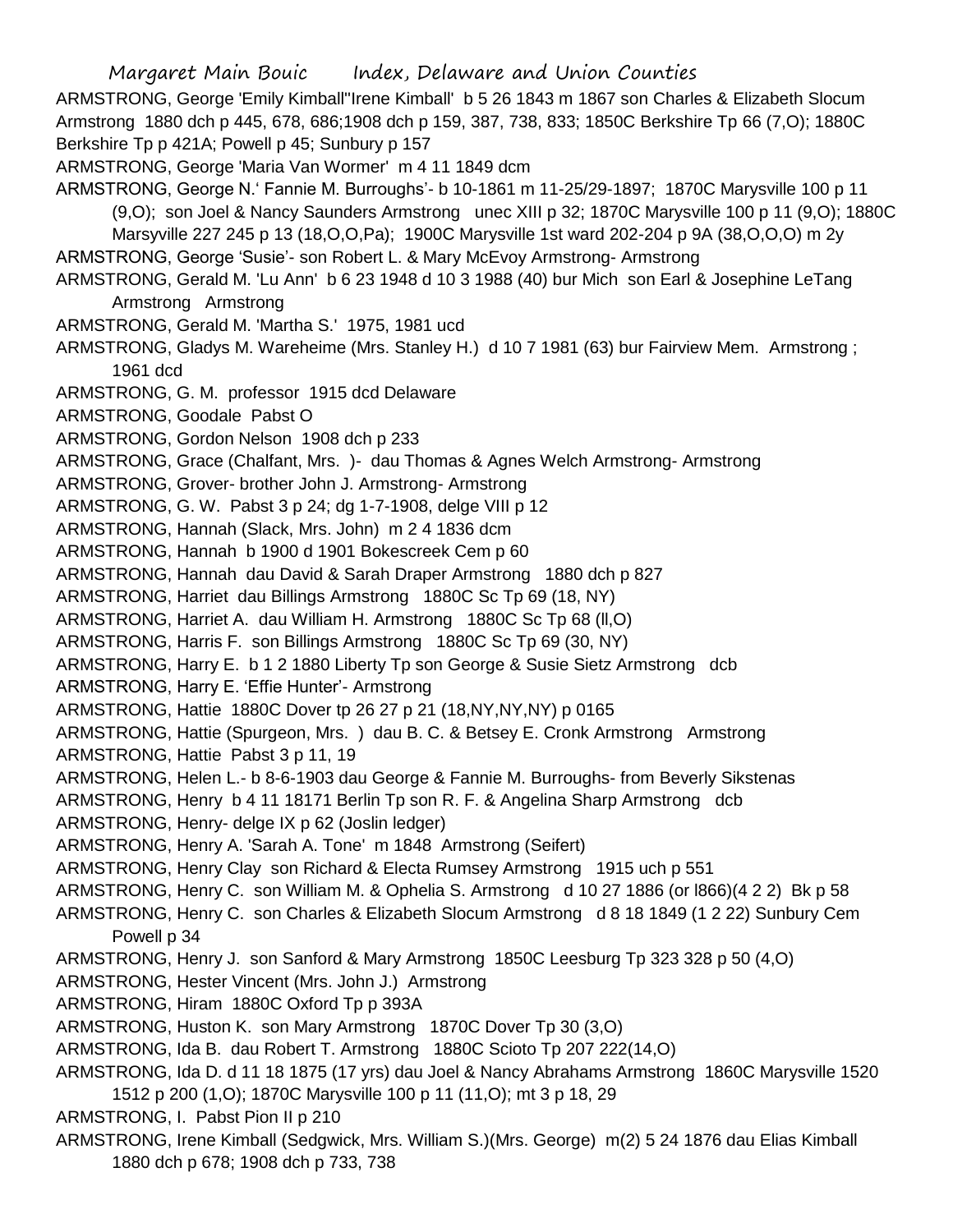ARMSTRONG, I. W. N. 1883 uch IV p 521

ARMSTRONG, J. Pabst 2 p 58; CCC Berlin Tp 1875; 1877 uca p 65, 71, 79; unec VII p 54

ARMSTRONG, J. A. 1880 dch p 216

ARMSTRONG, James b 10-1826 1870C Taylor Tp 162 154 p 20 (42, Penn); 1880C Taylor Tp p 132A; 1900C Taylor Tp 156-160 p 7B (73.Pa,Irel,Md)- m 30y

ARMSTRONG, James Madison Co to Henry Co Missouri unec VIII p 29

ARMSTRONG, James Powers p 144

ARMSTRONG, James Nash p 31

ARMSTRONG, James 1908 dch p 556;

ARMSTRONG, James B. 'Alice A. Reams' m 3 30 1908 d 1 23 1964 Armstrong

ARMSTRONG, James E. d 12 30 1847 Powell p 34;son Charles & Elizabeth Slocum Armstrong

ARMSTRONG, James son Eucigbas Armstrong Cunningham 144821

ARMSTRONG, James 'Elizabeth Mooney' b ca 1827 d 1881 Cunningham (1448)

ARMSTRONG, James 'Evaline Jackson' m 6 18 1846 Madison Co unec X p 18

ARMSTRONG, James H. son Robert T. Armstrong 1880C Sc Tp 207 (7,O)

ARMSTRONG, James H. 'Ema Edson' m 3 13 1870 mt 4 6 1870 d 5 17 1902 (77y 7 m) Oakdale Cem 1535 (214E); 1880C Taylor Tp 161 162 p 16 (53,Pa,Irel,Md)

ARMSTRONG, James Hugh 'Lucinda Hobert' b 1826 Huntington Co Pa m 8 25/24 1845 ucm 1065 mt 8 28 1852 d 5 17 1902 (77y 7m) Oakdale Cem I p 37 (E R35 7); 1850C Jerome Tp 1765 1785 p 259 (27, Pa); adm of Joseph Hobart unec IV p 8, VI p 27, 32

ARMSTRONG, James L. 'Minnie' b 1871 Bk p 60; son William H. Armstrong 1880C Scioto Tp 68 (9,O);Pabst 3 p 11, 19

ARMSTRONG, James 'Mary Ann Nelson' m 1843 Armstrong (Seifert)

ARMSTRONG, James R. 'Maria L. Scott' m 1845 Armstrong (Seifert)

ARMSTRONG, James 'Ruetta' d 11 13 1965 Armstrong

ARMSTRONG, James T. son John W. & Ellen Armstrong 1870C Liberty Tp 259 p 31 (1,O)

ARMSTRONG, James W. 'Allice M. Wasson' m 8 20 1859 dcm; Pabst O

ARMSTRONG, James W. b 1822 d 1881 Oak Grove Cem Powell p 427

ARMSTRONG, Jane (Pierson, Mrs. Elijah) dcq Wm. Cross 77

ARMSTRONG, Jane C. Pabst O

ARMSTRONG, Jane B. Chadwick (Mrs. Thomas) 1880 dch p 800

ARMSTRONG, Jane (Mrs. Andrew) d 9 6 1850 (51 6 1) unec VI p 27; 1850C Jerome Tp 1806 1827 p 264 (52, Pa); Jerome Tp D J p 102

ARMSTRONG, Jane A. (Wilmoth, Mrs. Charles A.) m 12 6 1872 ucm 5186

ARMSTRONG, Jane Delano (Mrs. William) m 11 7 1822 d 8 3 1862 bur Greenlawn Cols. Powers Pat p 196; Armstrong (Seifert)

ARMSTRONG, Jane (Harvey, Mrs. George B.) m Feb. 1814 1st couple m. Columubus; Armstrong

ARMSTRONG, Jane (McKitrick, Mrs. Robert) dau Thomas Armstrong McKitrick p 333, 334

ARMSTRONG, Janet Sue (Hinkle, Mrs. James) dau Bernard & Lamont Lingrel Armstrong 1959 ucd (16)

ARMSTRONG, Jared E. 1908 dch p 387

ARMSTRONG, J. B. inf d l875 Washington Tp mt 3 p 30

ARMSTRONG, Jean (McKittrick, Mrs. Kenneth Desmond) McKitrick p 46

ARMSTRONG, Jeffrey b 1972 son Wayne E. & Vickie Armstrong 1980 dcd

ARMSTRONG, Jeffrey Brickner

ARMSTRONG, Jeffrey 'Sheila McKee'- parents of Ally Keusten Armstrong- Armstrong

ARMSTRONG, Jennie b 1971 dau Wayne E. & Vickie Armstrong 1980 dcd

ARMSTRONG, Jennie M. dau Thomas & Jane B. Chadwick Armstrong 1880 dch p 800

ARMSTRONG, Jereme Lee b 9 3 1979 son Larry Lee Armstrong Armstrong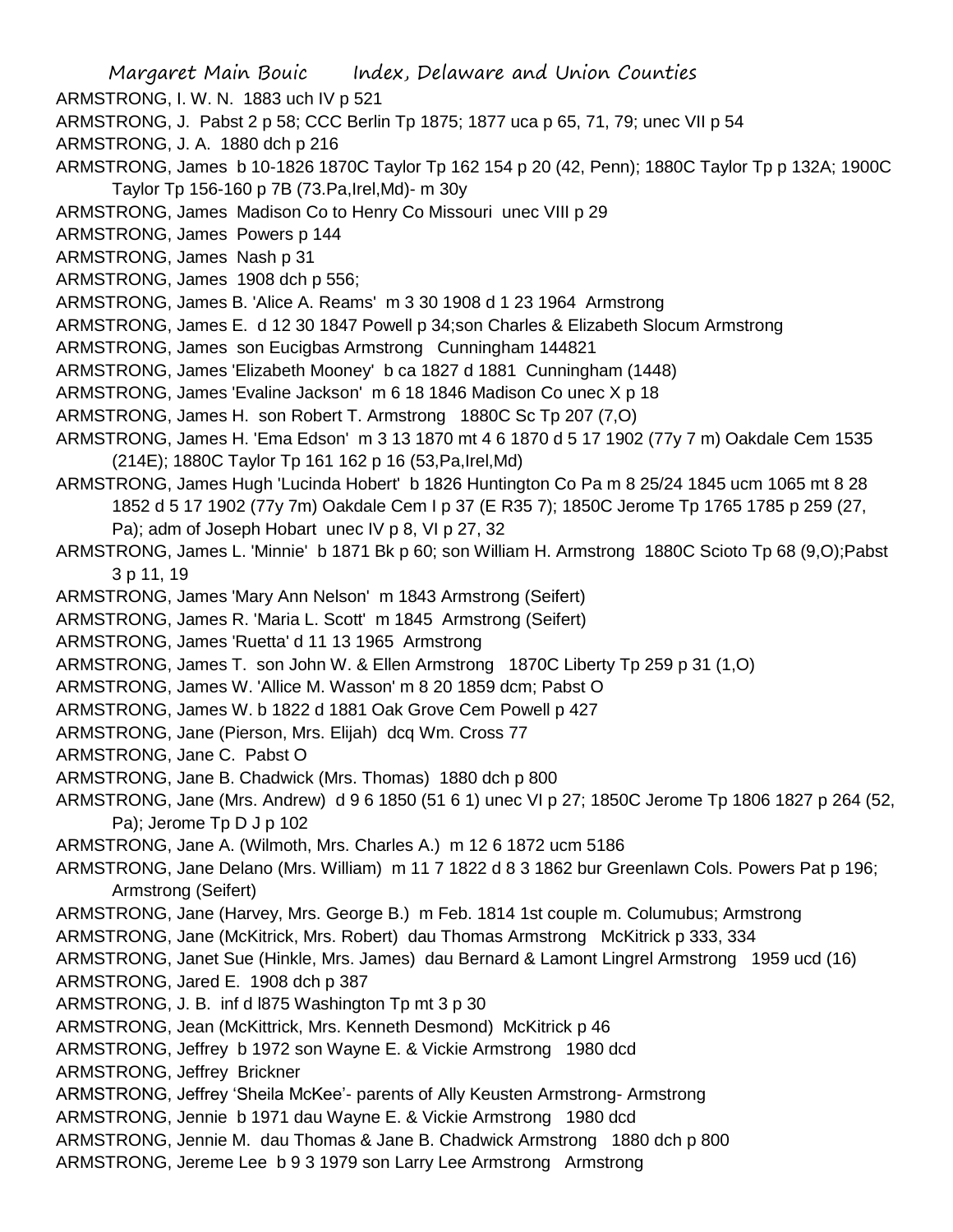ARMSTRONG, Jeremiah son James & Lucinda Hobart Armstrong 1850C Jerome Tp 1765 1785 p 259 (4,O) ARMSTRONG, Jeremiah 'Polly Minter' m 4 12 1807 onwq I; hadc p 28; Powers p 194, 318; delge II p 9 ARMSTRONG, Jeremiah 'Lucy Phelps' m 1823 Cols. Armstrong (Seifert)

ARMSTRONG, Jeremy b 1978 son Carl R. & Rebecca L. Armstrong 1983 ucd

ARMSTRONG, Jesse d 11-1875 older son Joel Armstrong mt 3 p 18 or William J.

ARMSTRONG, Jesse 1850C Leesburg Tp 323 328 p 50 (78, VA)

ARMSTRONG, Jesse d 12 13 1862 (76 3 1)Berlin Tp. House Cem Powell p 46; 1820C Berlin Tp; 1835 men 15 #112 p 21 Burlin Tp; Pabst 5 p 4; 1880 dch p 462, 463; Pabst 1 p 2,3, 21, 43, Pabst O; hadc p 18, 40; CCC p 5; delge IV p 8, V p 36

ARMSTRONG, Jessie 'Sylvia Lewis Pabst 6 p 4; 1850C Orange Tp 1736 (63, NY)

- ARMSTRONG, J. Hamilton 1908 dch p 387; 1883 uch IV p 485
- ARMSTRONG, J. M. 1908 dch p 152, 885

ARMSTRONG, Mrs. J. M.- delge X p 37

ARMSTRONG, Joel 'Nancy Abrahams Saunders' b 12-22-1817 m 8 1 1850 ucm 1557 mt 8 7 1850; d 11-31- 1900 (82) mt 3 p l8; 1850C Leesburg Tp 322 327 (32,O); 1860C Marysville 1520 1512 p 200 (42,O); 1870C Marysville 100 p 11 (52,O) djlm p 100; 1880C Marysville 227 245 p 13 (62, O, Va, Va) p 0092; 1900C Marysville 1st ward 359-375 p 15B (82,O,O,O) wid; unec VII p 60, XIII p 32. XIV p 18; mt 10-31- 1900 from Beverly Sikstenas

ARMSTRONG, Col. John Powers p 112, 169, 181, 260

ARMSTRONG, John 1883 uch III p 359

ARMSTRONG, John (Taylor Tp) 1877 uca p 79

ARMSTRONG, John Nash p 70

ARMSTRONG, John 1826 Genoa Tp delge V p 67

ARMSTRONG, John 1880C Trenton Tp p 464A

- ARMSTRONG, John 1826 Harmony Tp delge VI p 24
- ARMSTRONG, John 1826 Genoa Tp delge V p 67
- ARMSTRONG, John- Troy Tp 1826, delge VII p 61
- ARMSTRONG, John- unclaimed letter 1842 unec XI p 42
- ARMSTRONG, John dcga p l7 Del. Pat & Fr. Chron (Partition notice); delge II p 9
- ARMSTRONG, John heirs 1826 Marlborough Tp delge VI p 57, IX p 34, X p 73, 74
- ARMSTRONG, John Pabst l p 2,6,7; CCC 1875 Delaware Tp; delge III p 47

ARMSTRONG, John 'Anna Jones' b 1861 Del Co Cunningham 14488

- ARMSTRONG, John 'Caroline Van Dorn' b 8 17 1820 m 2 5 1851 dcm d 12 20 1900 Sunbury Cem Powell p 33; son David & Sarah Draper Armstrong 1880 dch p 589, 827; Sunbury p 2; 1850C Berkshire Tp 64  $(30, 0)$ ; Pabst Pion I p 6; delge V p 36
- ARMSTRONG, John 'Catherine Morrison' m 1850 Armstrong (Seifert)
- ARMSTRONG, John 2d son David & Sarah Draper Armstrong 1880 dch p 827
- ARMSTRONG, John son David & Sarah Armstrong d 6 26 1819 (4 8 19) Powell p 34
- ARMSTRONG, John 'Emily Henry' 1883 uch V p 435
- ARMSTRONG, John 'Florence Spellman' m 1856 Armstrong (Seifert)

ARMSTRONG, John H. Pabst Pion I p 104, 105; dcga p l7 Del Pat. & Fr. Chron (partition notice)

- ARMSTRONG, John H. Nash p 307, 308
- ARMSTRONG, John J. 'Hester Vincent' Armstrong
- ARMSTRONG, John J. 'Lorna V. LaFollette' d 10-29-1993 (84) Oak Grove Cem- Armstrong
- ARMSTRONG, b 10 23 1868 son J. L. & Sarah Armstrong Delaware Tp dcb
- ARMSTRONG, b 10 24 1889 Liberty Tp son John T. & Mary A. Case Armstrong dcb
- ARMSTRONG, John M. 1880C Delaware Town p 513A; delge VI p 72 grad Delaware HS 1880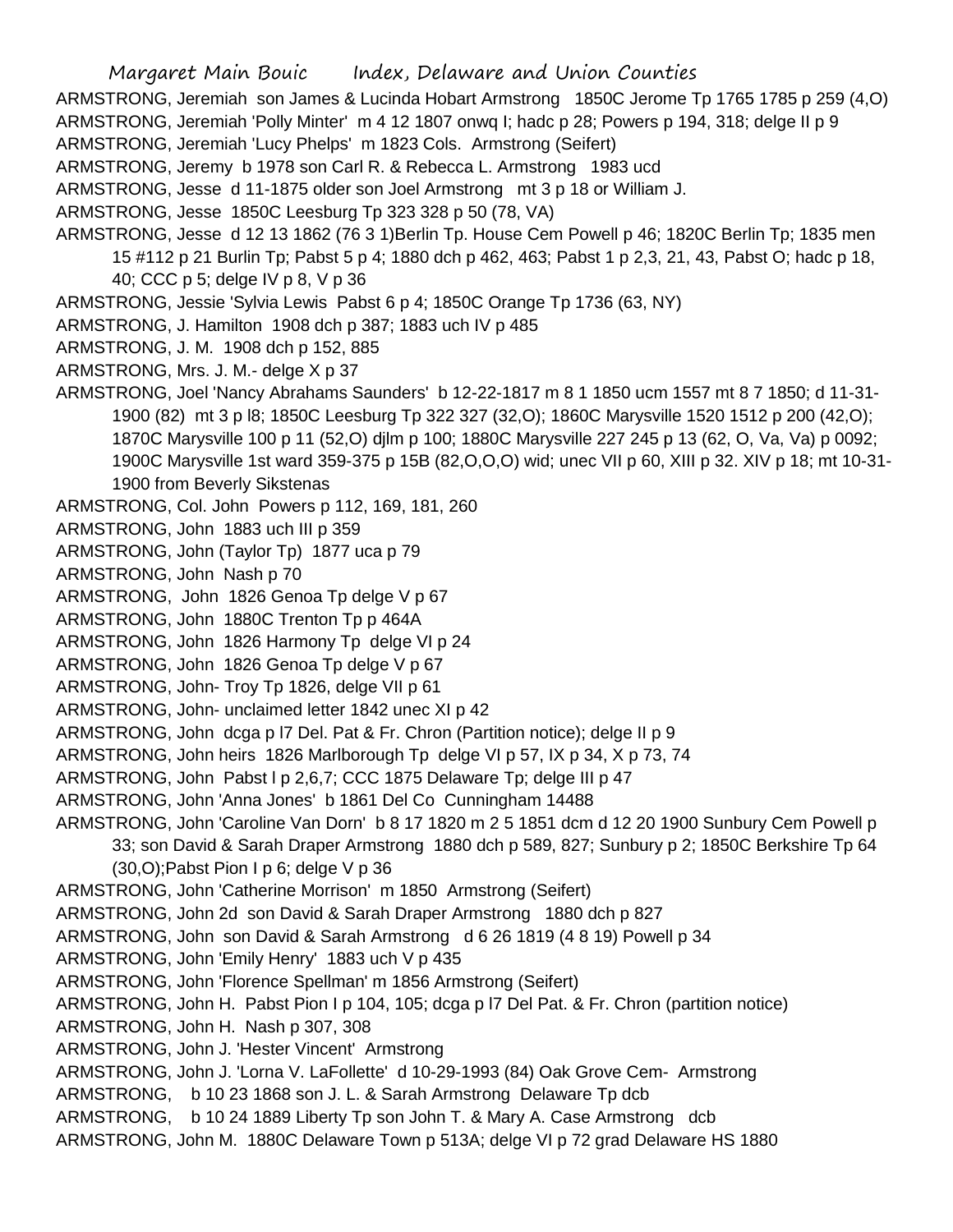Margaret Main Bouic Index, Delaware and Union Counties ARMSTRONG, John W. 'Ellen' b 12-1834 d 1909 Baughan Cem lptw p 9; 1870C Liberty Tp 259 p 31 (36, Eng); 1880C Liberty Tp Un Co 124 128 p 13 (42, Eng.,Eng,Eng) p 0040; 1900C Taylor Tp 92-95 p 4B (65,Eng.Eng,Eng) ARMSTRONG, John M. btp p 13 ARMSTRONG, John 'Ruthenna Thompson' m 1819 Cols. Armstrong (Seifert) ARMSTRONG, John T. son Robert T. Armstrong 1880C Sc Tp 207 (25,O); 1915 dcd Powell R1 ARMSTRONG, John W. 1850C Sc Tp 2341 (9,O) ARMSTRONG, John W. son Sanford & Mary Armstrong 1850C Leesburg Tp 323 328 p 50 (9,O) ARMSTRONG, John W. 'Elizabeth J. Batcher (Beetcher) m 8 8 1850 dcm ARMSTRONG, Mrs. John 1908 dch p 169, 179; delge III p 14 (Children's Home) ARMSTRONG, Johnson delge II p 9 ARMSTRONG, Jonathan Newman b 1 26 1983 son Robert Armstrong Armstrong ARMSTRONG, Col. Joseph Powers p 256 ARMSTRONG, Joseph- d Rock Springs, Wyo. Union County Journal 5-27-1940 ARMSTRONG, Joseph B. Jr. 'Lois' 1961, 1969 dcd ARMSTRONG, Joseph son Joseph B. Jr. & Lois Armstrong 1961 dcd ARMSTRONG, Joseph 'Louisa M. Herd' m 1855 Armstrong (Seifert) ARMSTRONG, Joseph W. son Robert T. Armstrong 1880C Scioto Tp 207 (20,O) ARMSTRONG, Josephine (Mrs. Charles Edward) b 11 5 1878 d 2 4 1922 Bokescreek p 60 ARMSTRONG, Josephine M. LeTang (Mrs. Earl M.) Armstrong; 1973, 1975, 1979, 1981, 1983 ucd ARMSTRONG, Joshua 1840C Marlborough Tp p 256 (40 50); delge IV p 11, 27, 68, VI p 55 ARMSTRONG, Joshua- 1826 Westfield Tp, delge VIII p 8 ARMSTRONG, Joy (Myers, Mrs. A. C.) dau Ruetta Armstrong Armstrong ARMSTRONG, Joyce (McNamara, Mrs. Philip) dau John J. & Lorna V. La Folette Armstrong Armstrong ARMSTRONG, J. S. 1908 dch p 387; wsc 1869 p 3; Pabst 8 p 14 ARMSTRONG, b 10 23 1868 Delaware Town son J. S. & Sarah Armstrong dcb ARMSTRONG, Mrs. J. S. 1869 wsc 3; Pabst 8 p 14 ARMSTRONG, J. W. 1880C Delaware Tp p 325C ARMSTRONG, Juanita Mae (Schatz, Mrs. George)- dau Harry E. & Effie Hunter Armstrong- Armstrong ARMSTRONG, Judith Roberts (Mrs. ) delge IV p 20 ARMSTRONG, Judy dau Robert B. & Beulah M. Armstrong 1961 dcd (12) ARMSTRONG, Katheryn Gwinner Ballinger (Mrs. Paul) m 10 5 1933 dau Cletus Ballinger Armstrong ARMSTRONG, Kelly dau Robert & Rosalee Newman Armstrong Armstrong ARMSTRONG, Kristina b 1974 dau Gerald M. & Martha S. Armstrong 1975, 1979, 1983 ucd ARMSTRONG, Lamont Lingrel (Mrs. Bernard W.) b 1914 m 8 14 1933 Byhalia Cem lptw p 125; Armstrong;1949, 1959, 1967, 1973, 1975, 1979, 1981, 1983 ucd ARMSTRONG, Larry Lee 'Becky' son Carl & Margie Armstrong Armstrong ARMSTRONG, Larry Lynn son Larry Lee & Becky Armstrong Armstrong ARMSTRONG, Lavina (Clark, Mrs. Araunch) m 1 26 1868 ucm 4327 ARMSTRONG, Lawrence L. b 1918 d 1944 Bokescreek Cem p 60 ARMSTRONG, Leanna dau Robert & Rosalee Newman Armstrong Armstrong ARMSTRONG, Leonard 'Decima Eve Warrick' Armstrong ; 1985 uch p 46 ARMSTRONG, Leonidas b 1847 Beallsville, O. Dr. in Atlantic City, NJ son James & Elizabeth Mooney Armstrong Cunningham 14481 ARMSTRONG, Leroy 'Mary''Linda' Armstrong ARMSTRONG, Lester 1880C Harlem Tp p 436A ARMSTRONG, Lilian (Bauereis, Mrs. Fred) b 1867 Del Co d 1953 DAR #237,042; Cunningham 1448(11)

ARMSTRONG, Lillian- dg 1-3-1902 delge VII p 23, X p 37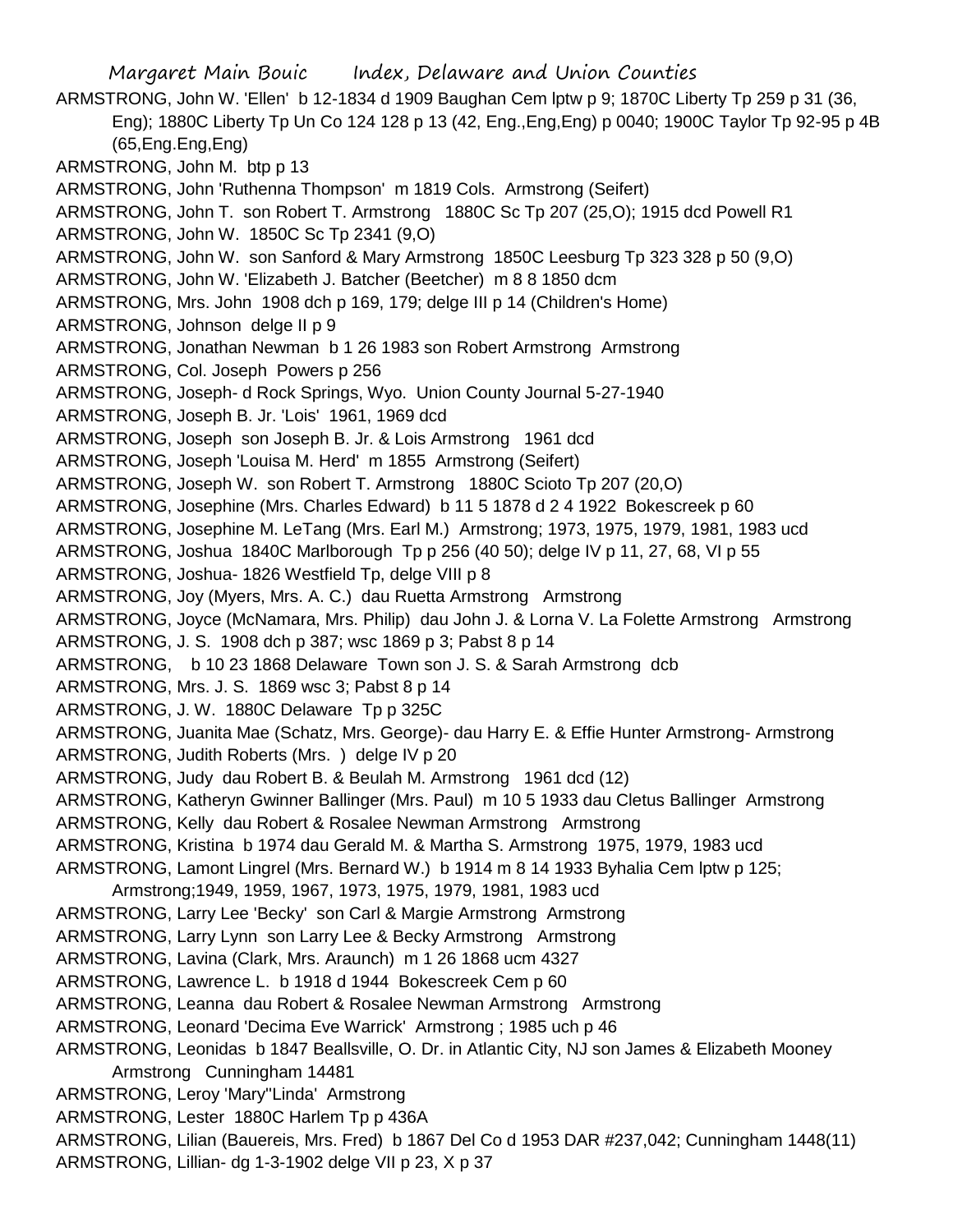- ARMSTRONG, Lillian- grad Delaware HS 1884, delge VII p 6, 20
- ARMSTRONG, Lizzie 1880C Delaware Town p 490C
- ARMSTRONG, Lizzie M. 1880C Delaware Tp p 325C
- ARMSTRONG, L. M.- d 4-25-1893 (23-11-20) Broadway- son John W. Armstrong- Armstrong
- ARMSTRONG, Lois (Mrs. Joseph B. Jr.) 1961, 1969 dcd
- ARMSTRONG, Lorna V. La Follette (Mrs. John J.) d 12 21 1986 (83) Oak Grove Cem Armstrong
- ARMSTRONG, Louisa (Sensabaugh, Mrs. Nicolas) b 1833 Hutchisson p 27
- ARMSTRONG, Louisa M. Herd (Mrs. Joseph) m 1855 Cols. Armstrong (Seifert)
- ARMSTRONG, Louise Smith (Mrs. )- dg 1-31-1908, delge VIII p 12
- ARMSTRONG, Lu Ann (Mrs. Gerald M.) Armstrong
- ARMSTRONG, Lucinda Hobert (Mrs. James) b 1827 m 8 25 1845 ucm 1065 Oakdale Cem I p 37 (E R35 7); 1850C Jerome Tp 1765 1785 p 259 (23,O)
- ARMSTRONG, Lucy (Laird, Mrs. Allen) m 12 19 1880 ucm 6860 1870C Taylor Tp 125 117 p 14 (6,O) lived with Margaret Gosnell; 1880C Taylor Tp 168 170 p 17 (16,O,Penn,O) p 0133
- ARMSTRONG, Lucy Phelps (Mrs. Jeremiah) m 1823 Cols. Armstrong (Seifert)
- ARMSTRONG, Lulu (Mrs. Bart) 1915 dcd Delaware
- ARMSTRONG, Lurley Dewitt b 8 10 1898 d 1900 Bk. p 60; Scioto Tp son J. L. & M. M. Hines Armstrong dcb
- ARMSTRONG, Mabel (Brevoort, Mrs. V. E.) dau George & Emily Kimball Armstrong 1880 dch p 678; 1908 dch p 738; Pabst O; Sunbury p 156
- ARMSTRONG, Maggie May b 4 1 1883 Delaware Town d 1885 (2 y)Newhouse Cem. p 1 dau Frank & Sarah Pattick Armstrong dcb
- ARMSTRONG, Margaret (Bozman, Mrs. ) dau James B. & Alice A. Reams Armstrong Armstrong
- ARMSTRONG, Margaret C. b 10 23 1889 dau Wilber Price & Anna Stecker Armstrong Pabst Pion I p 6
- ARMSTRONG, Margaret (Gosnell, Mrs. Abraham) 1883 uch V p 405; dumch p 208
- ARMSTRONG, Margaret Glavis (Yates, Mrs. Charles C.)(Mrs. Elbert) b 1906 dau Edward Sumner & Pauline Ryder Ewer Glavis Weiser p 751
- ARMSTRONG, Margaret Jane Rea (Mrs. Benjamin F.) b 5 11 1838 d 4 18 1916 dau James & Sarah Flenniken Rea Powers p 146
- ARMSTRONG, Margaret Mary Packard (Mrs. ) d 3 7 1988 (77) bur Union Cem sister of Robert Packard Armstrong
- ARMSTRONG, Margaret Nichols (Mrs. Robert Jr.) m 1850 Cols. Armstrong (Seifert)
- ARMSTRONG, Margaret dau Solomon & Sarah Armstrong 1850C Genoa Tp 334 (20,O)
- ARMSTRONG, Margie (Mrs. Carl) Armstrong
- ARMSTRONG, Margie (Deal, Mrs. Bill) dau James Armstrong Cunningham 1448211
- ARMSTRONG, Maria (Cowling, Mrs. Edward) m 9 15 1846 Madison Co unec X p 28
- ARMSTRONG, Maria Van Wormer (Mrs. George) m 4 11 1849 dcm
- ARMSTRONG, Maria L. Scott (Mrs. James R.) m 1845 Cols Armstrong (Seifert)
- ARMSTRONG, b 2 1 1878 Liberty Tp son Marie Armstrong dcb
- ARMSTRONG, Mariah Coover (Mrs. Robert) m 4 8 1845 Madison Co unec X p 17
- ARMSTRONG, Marie (Engard, Mrs. Peter) m 11-27-1913 dau Martin & Charlotte Saunders Armstrong Beckley 1915 uch p 639; Engard Bible; dege X p 30
- ARMSTRONG, Marilyn (Berlinger, Mrs. ) dau Margaret Mary Packard Armstrong Armstrong
- ARMSTRONG, Marilyn (Hinderer, Mrs. Doug)- dau Robert L. & Mary McEvoy Armstrong- Armstrong
- ARMSTRONG, Marjorie M. Gilbert (Mrs. Emerson E.) m 5 14 1936;Armstrong; 1973, 1975, 1979, 1981, 1983 ucd
- ARMSTRONG, Mark grandson Paul Armstrong Armstrong
- ARMSTRONG, Martha A. (Faulkner, Mrs. Samuel) m 3 6 1842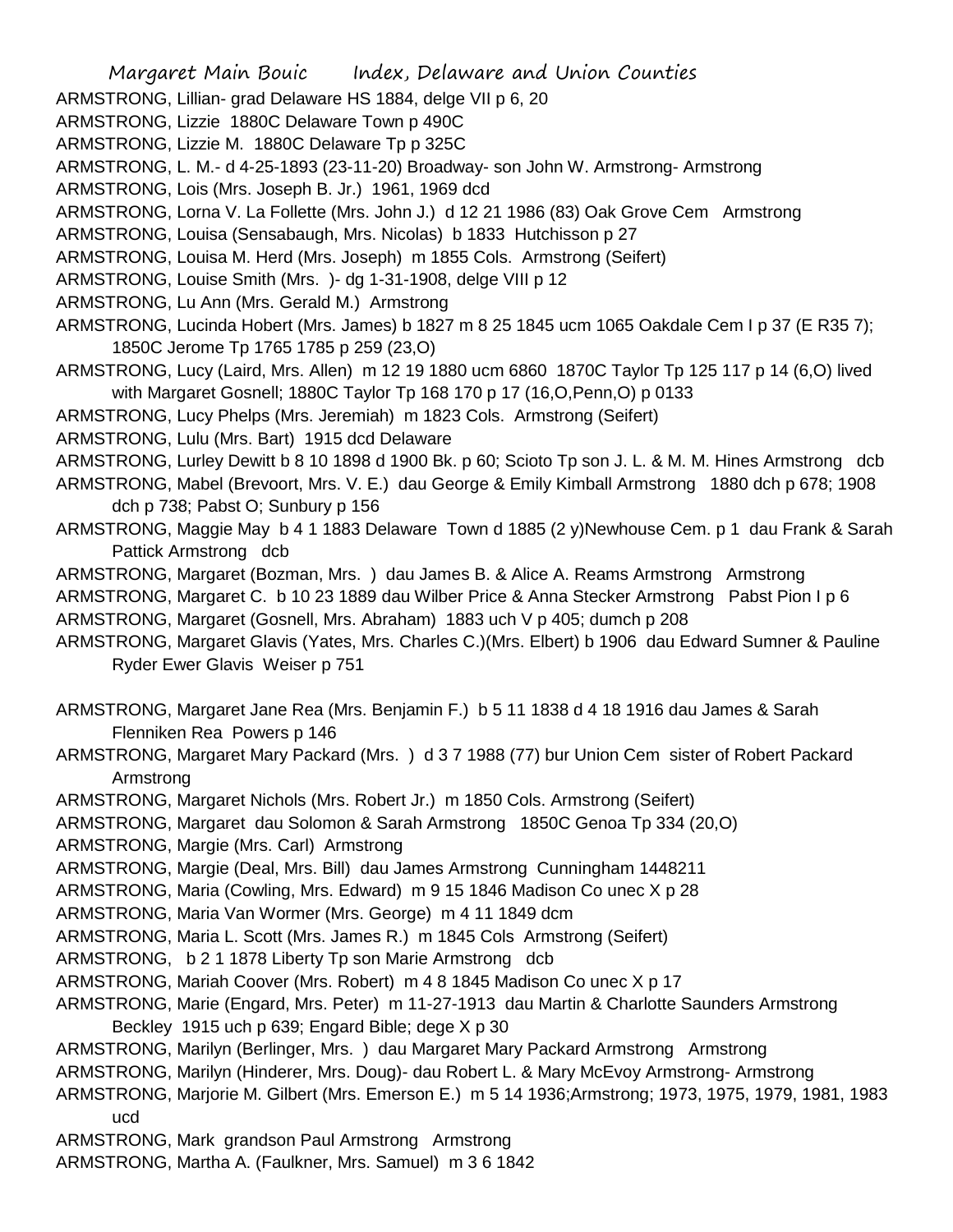- ARMSTRONG, Martha Ann (Bright, Mrs. W. E) m 3 1955 dau Bernard & Lamont Lingrel Armstrong Armstrong
- ARMSTRONG, Martha B. dau Francis & Amanda S. Harker Armstrong 1915 uch p 551
- ARMSTRONG, Martha (McCamey, Mrs. Lervy) 1915 uch p 565
- ARMSTRONG, Martha G. b 11-1899 dau George & Fannie Armstrong- b 11-18-1899 from Beverly Sikstenas-1900C Marysville 1st ward 202-204 p 9A (5/12,O,O,O)
- ARMSTRONG, Martha b 1853 dau James & Elizabeth Mooney Armstrong Cunningham 14484
- ARMSTRONG, Martha S. (Mrs. Gerald M.) 1975, 1981 ucd
- ARMSTRONG, Martin 'Charlotte Saunders' 1915 uch p 639
- ARMSTRONG, Mary d 12 19 1978 (26) bur. Leesburg, Pa. Armstrong
- ARMSTRONG, Mary 1870C Dover Tp 30 p 4 (25, Ireland)
- ARMSTRONG, Mary- grad Delaware HS- delge VII p 6
- ARMSTRONG, Mary A. (Mrs. Frank)- parents of Robert L. Armstrong- Armstrong
- ARMSTRONG, Mary (Mrs. Andrew)- Madison Co- unec XII p 9
- ARMSTRONG, Mary Ann 1850C Scioto Tp 2341 (7,O)
- ARMSTRONG, Mary Ann dau J. W. & Ellen Baughan Cem d 12 15 1866 (4 6 3) lptw p 9
- ARMSTRONG, Mary Ann (Moore, Mrs. Jack)- dau Emerson E. & Marjorie Gilbert Armstrong- Armstrong
- ARMSTRONG, Mary Ann Nelson (Mrs. James) m 1843 Cols. Armstrong (Seifert)
- ARMSTRONG, Mary Beatty (Mrs. Charles Van Dorn) Pabst Pion I p 6
- ARMSTRONG, Mary (Edens, Mrs. Corporal Francis) dau Lt. Armstrong McKitrick p 220
- ARMSTRONG, Mary Freeman (Mrs. Sanford) m 4-16-1830 Belmont Co, O.; 1850C Leesburg Tp 323 328 p 50 (33,O)
- ARMSTRONG, Mary (Gordon, Mrs. John) m 11 26 1879 ucm 6539
- ARMSTRONG, Mary J.(Franks, Mrs. Richard) dau Mr. & Mrs. Richard Plummer Armstrong
- ARMSTRONG, Mary Lee Cady (Mrs. Charles Carroll) dau Norman W. & Anna Mott Cady 1915 uch p 552
- ARMSTRONG, Mary (Mrs. Leroy)(Skipton, Mrs. Dean) Armstrong
- ARMSTRONG, Mary Lou (Main, Mrs. ) dau Stanley H. & Gladys M. Warehime Armstrong Armstrong
- ARMSTRONG, Mary Luella dau F. & S. Armstrong d 1891 (5 y) Newhouse Cem p l
- ARMSTRONG, Mary (McAllister, Mrs. Robert) dau David & Sarah Draper Armstrong 1880 dch p 688, 827;Pabst O; 1850C Berkshire Tp 64 (22,O)
- ARMSTRONG, Mary McEvpy (Mrs. Robert L.)- m 53y Armstrong
- ARMSTRONG, Mary Minter (Mrs. Jeremiah) dau John & Elizabeth Stephenson Minter dcw Bk 2 p 9; Powers p 194, 318
- ARMSTRONG, Mary Powers (Van Horn, Mrs. Henry)(Mrs. William) b 12 9 1806 m(1) 11 25 1830 (2) 5 19 1864 d 2 5 1891 bur Oak Grove Cem dau Avery Jr. & Prudence Benjamin Powers Powers Pat p 181, 195, 196, 242
- ARMSTRONG, Mary Rankin (Mrs. Fulton)- m 1-3-1850 Madison Co unec XI p 45
- ARMSTRONG, Mary (Mrs. Robert R.) Armstrong; 1973, 1975, 1981, 1983 ucd
- ARMSTRONG, Mary Van Horn (Mrs. William) m 5 19 1864 dcm
- ARMSTRONG, Mary (Wells, Mrs. Chester) m 10 21 1844 dcm
- ARMSTRONG, Marybeth (Mrs. Steven E.) 1980 dcd
- ARMSTRONG, Mathew son Forester & Clarissa Conklin Armstrong dumch p 358
- ARMSTRONG, Mattie E. (McCarry, Mrs. Leroy S.) m 2 12 1868 ucm 4340; Pabst 8 p 25
- ARMSTRONG, Merie b 5 19 1887 Delaware Town dau J. C. & Kitty Brown Armstrong dcb
- ARMSTRONG, Michelle dau Gerald M. Armstrong Armstrong
- ARMSTRONG, Mike 'Josephine'- brother J. J. Armstrong- Armstrong
- ARMSTRONG, Mildred b 5 13 1891 dau Wilber Price & Anna Stecker Armstrong Pabst Pion I p 6
- ARMSTRONG, Milton 'Alice Stout' m 1 2 1871 ucm 4850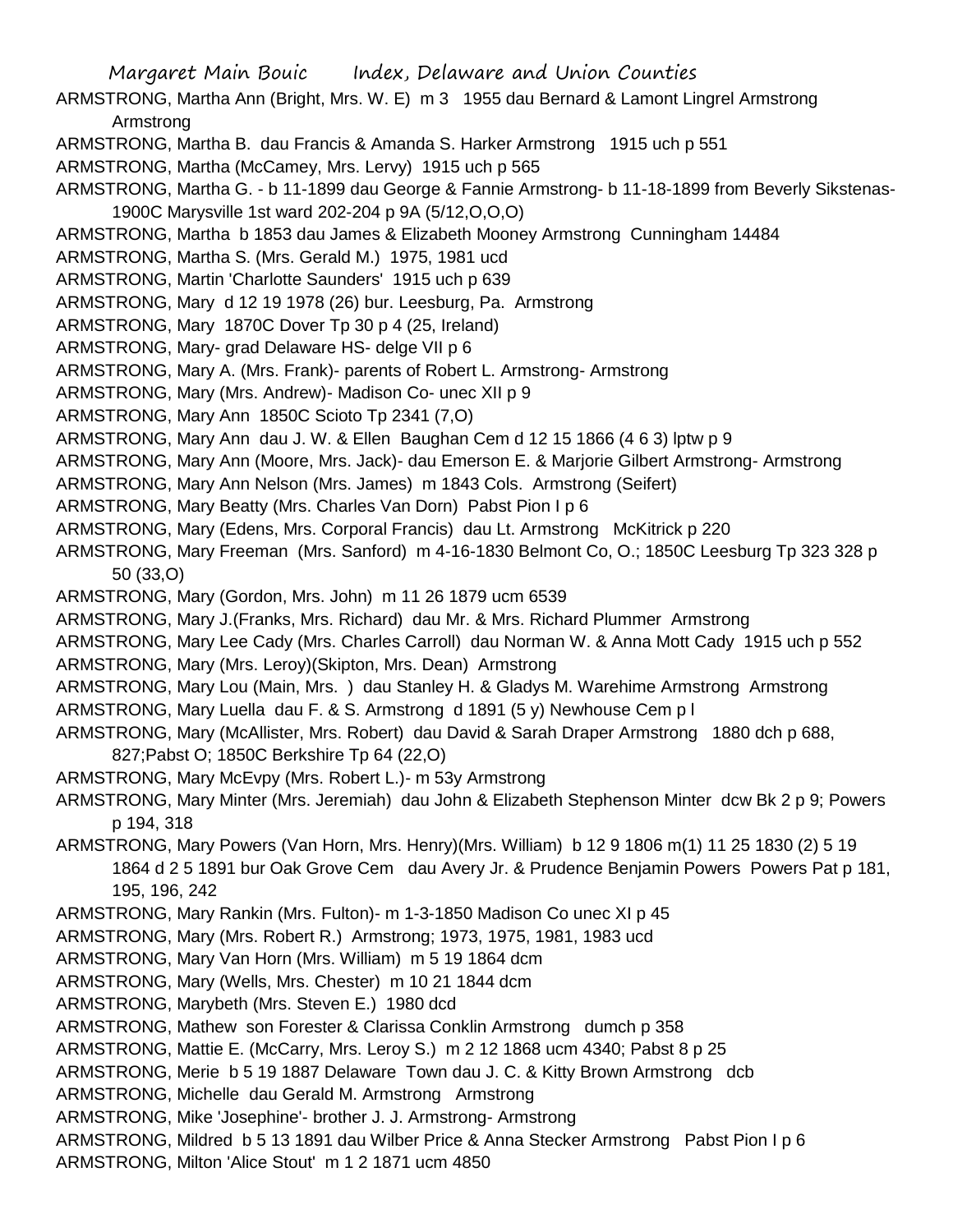ARMSTRONG, Minnie 1880C Liberty Tp Delaware Co p 312A

- ARMSTRONG, Minnie (Mrs. J. L.) b 1879 d 1946 Bk p 60; Pabst 3 p ll, 19
- ARMSTRONG, Minnie Leigh (Colflesh,Mrs. Winfield Harner) b 1 14 1856 m 3 5 1881 d 10 15 1929 dau Ezra Armstrong dcc Helen Ford Neubert 7
- ARMSTRONG, Miranda Brooke b 10 20 1978 dau Robert & Rosalee Newman Armstrong Armstrong
- ARMSTRONG, Miriam McAllister (Mrs. W. J.) dau John & Martha Langstaff McAllister Maugans Anc p 224
- ARMSTRONG, Mother- d age 88, mother-in-law of Alex Crist- mt 11-21-1888
- ARMSTRONG, Nancy T.Abrahams (Saunders, Mrs.John R.)(Mrs. Joel) m(2) 8 1 1850 ucm 1557 mt 8 7 1850; 1850C Leesburg Tp 322 327 (32,O); 1860C Marysville 1520 1512 p 200(42,O); unec VII p 60, XIV p 18 see Abraham
- ARMSTRONG, Nancy dau David & Sarah Draper Armstrong 1880 dch p 827
- ARMSTRONG, Nancy E. dau Joel & Nancy Abrahams Armstrong 1860C Marysville 1520 1512 p 200 (3,O); 1870C Marysville 100 p 11 (13,O)
- ARMSTRONG, Nancy (Haynes, Mrs. Willis) dau Stanley H. & Gladys M. Warehime Armstrong Armstrong
- ARMSTRONG, Nancy (Keneaster, Mrs. John) m 10 26 1841 Madison Co unec IX p 55
- ARMSTRONG, Nancy Maria dau Richard & Electa Rumsey Armstrong 1915 uch p 551
- ARMSTRONG, Nancy N. dau Solomon & Sarah Armstrong 1850C Genoa Tp 334 (18,O)
- ARMSTRONG, Nancy dau Paul Armstrong Armstrong
- ARMSTRONG, Nancy- dau Stanley & Gladys Warehime Armstrong- Armstrong
- ARMSTRONG, Nancy Taylor (Mrs. Joel) d 4 15 1865 (40 ? 6) Smith Cem djlm p 100
- ARMSTRONG, Naomi (Gilbert, Mrs. ) dau James B. & Alice A. Reams Armstrong Armstrong
- ARMSTRONG, Nathaniel 'Ruth Gosnell' dumch p 209; 1883 uch V p 405; 1860C Taylor Tp 1005 1022 p 133 (30,Penn)
- ARMSTRONG, Nett Sunbury p 22
- ARMSTRONG, Nettie 1869 wsc 13
- ARMSTRONG, Nettie E. (Mrs. Charles Edward) b 7 10 1897 Bk p 61
- ARMSTRONG, Norma (Melvin, Mrs. Robert) dau Earl & Josephine LeTang Armstrong Armstrong
- ARMSTRONG, Ophelia S. Johnson (Mrs. William H.) m 2 26 1860 dcm; 1880C Sc Tp 68 (35, York S.); 1908 dch p 431; Pabst 3 p 8, 18; Pabst O
- ARMSTRONG, Pamela (Mrs. Ronald) Armstrong
- ARMSTRONG, Patricia b 1971 dau Gerald M. & Martha S. Armstrong Armstrong; 1975, 1979, 1981 ucd
- ARMSTRONG, Patty (Palmer, Mrs. ) dau Stanley H. & Gladys M. Warehime Armstrong Armstrong
- ARMSTRONG, Patty Jean (Baldeser, Mrs. Kenneth A.)(Palmer, Mrs. ) dau Stanley & Gladys M. Armstrong Armstrong; 1961 dcd (15)
- ARMSTRONG, Paul 'Bertha Lee' d 9 1 1963 Armstrong
- ARMSTRONG, Paul 'Katheryn Gwinner Ballinger m 10 5 1933 Armstrong
- ARMSTRONG, W. Pauline (Elliott, Mrs. George) b 1 10 1916 m 6 19 1934 d 3-20-2000 (84) Union Cem, Milford -dau Leonard & Decima Eve Warrick Armstrong Armstrong; 1985 uch p 46; Elliott
- ARMSTRONG, Pearl Marriner (Mrs. Frank Rea) Powers p 146
- ARMSTRONG, Pela Pabst 3 p 10
- ARMSTRONG, Peter Pabst 3 p 19
- ARMSTRONG, Phebe (Norris, Mrs. Robert) m 3 9 1856 d 12 31 1859 1883 uch V p 323
- ARMSTRONG, Philemon son Forester & Clarissa Conklin Armstrong dumch p 358
- ARMSTRONG, R. Pabst 3 p 14
- ARMSTRONG, Rebecca 1850C Sc Tp 2341 (4,O)
- ARMSTRONG, Rebecca Cahill (Mrs. Birk) m 5 20 1875 ucm 5696 mt 3 p 13 cousin Oscar Cahill 1880C Washington Tp 135 136 p 14 (29,O,O,O) p 011A
- ARMSTRONG, Rebecca (Mrs. Carl R.) 1983, 1991 ucd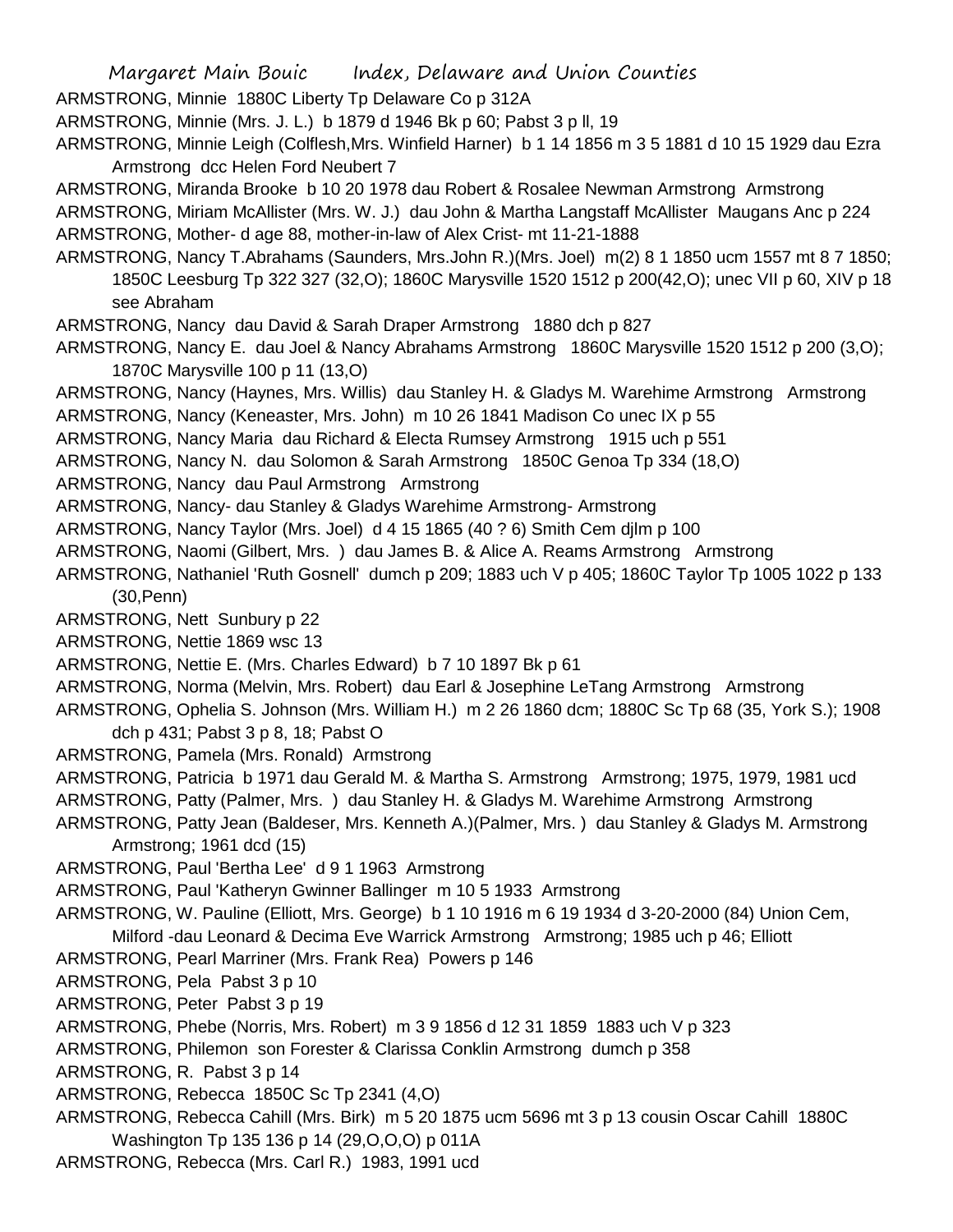Margaret Main Bouic Index, Delaware and Union Counties ARMSTRONG, Rev. dcga p 8 ARMSTRONG, R. F. Pabst 3 p 15 ARMSTRONG, Richard- 1843 unclaimed letter, unec XII p 55 ARMSTRONG, Richard D. son Francis & Amanda S. Harker Armstrong, 1915 uch p 551 ARMSTRONG, Richard brother Martin Armstrong 1915 uch p 639; Marysville p 51 ARMSTRONG, Richard Martin son Richard & Electa Rumsey Armstrong, 1915 uch p 551 ARMSTRONG, Richard son Paul Armstrong Armstrong ARMSTRONG, R. M.'Allice' 1880C Washington Tp 150-156 p 0013 (31,O,Pa,O) ARMSTRONG, Robert Powers p 225 ARMSTRONG, Robert Nash p 70 ARMSTRONG, Robert Powers Pat p 166 ARMSTRONG, Robert Pabst l p 8; hadc p 28 ARMSTRONG, Robert d 4 21 1825 (54) dcga p 23, 28, 29 Del. Pat. & Fr. Chron; delge II p 9, 38 ARMSTRONG, Robert T. 'Angeline' 1880C Sc Tp 207 (49,O) p 287C Pabst O ARMSTRONG, Robert B. 'Beulah M. son Thomas & Agnes Welch Armstrong- brother John J. Armstrong-Armstrong; 1961, 1969, 1971 dcd ARMSTRONG, Robert F. hmp p 63 ARMSTRONG, Robert J. 'Margaret Nichols' m 1850 Cols. Armstrong (Seifert) ARMSTRONG, Robert L. dcw Bk 4 p 27 (wit); delge IX p 39 ARMSTRONG, Robert L. "Bob" 'Mary McEvoy'- b 5-2-1921 Springfield d 12-11-2000 (79) son Frank & Mary A. Armstrong- Armstrong ARMSTRONG, Robert Lawrence 'Rosalee Newman' m 2 26 1965 son Bernard & Lamont Lingrel Armstrong Armstrong ; 1949, 1959 ucd (12) ARMSTRONG, Robert 'Mariah Coover' m 4 8 1845 Madison Co unec X p 17 ARMSTRONG, Robert R. 'Mary J.' son Harry E. & Effie Hunter Armstrong- Armstrong; 1973, 1975, 1979, 1981, 1983 ucd ARMSTRONG, Robert b 1955 son Robert B. & Beulah M. Armstrong 1969, 1971 dcd ARMSTRONG, Robert 'Sarah Thompson m 1818 Cols. Armstrong (Seifert) ARMSTRONG, Robert son Solomon & Sarah Armstrong 1850C Genoa Tp 334 (27, Va) ARMSTRONG, b 7 15 1868 Liberty Tp son Robert T. & Angeline Armstrong dcb ARMSTRONG, b 7 4 1869 Delaware Town son R. Armstrong dcb ARMSTRONG, Robert son Wilbur & Virginia J. Marker Armstrong Armstrong ARMSTRONG, Roberta (Roberts, Mrs. ) dau James B. & Alice A. Reams Armstrong Armstrong ARMSTRONG, Ronald C. 'Brenda''Pamela Shaffer' son Wilbur & Virginia J. Marker Armstrong; Armstrong; 1983 ucd ARMSTRONG, Rose (Stimmel, Mrs. ) dau Stanley H. & Gladys M. Warehime Armstrong Armstrong ARMSTRONG, Rosalee Newman (Mrs. Robert Lawrence) m 2 26 1965 dau Paul E. Newman Armstrong ARMSTRONG, Roger son John J. & Hester Vincent Armstrong Armstrong ARMSTRONG, Rose (Lee, Mrs. ) sister Paul Armstrong Armstrong ARMSTRONG, Ruetta d 6 4 1985 bur Oak Grove Cem Armstrong ARMSTRONG, Russel 'Ann Swann' Powers p 146 ARMSTRONG, Ruth Emma (Hudson, Mrs. Lycurgus Leonidas) b 7 30 1857 Beallsville, Monroe Co. O. d 4 1912 dau James & Elizabeth Mooney Armstrong Cunningham 14486 ARMSTRONG, Ruth Gosnell (Mrs. Nathaniel) dau Abraham & Margaret Armstrong Gosnell dumch p 208; 1883 uch V p 405; 1860C Taylor Tp 1005 1022 p 133 (30,O)

- ARMSTRONG, Ruth (Hursey, Mrs. Simon Sr.) b ca 1796 d 1878 ped Vivian Bishop Boerger 25; delge III p 6, V p 58
- ARMSTRONG, Ruth (Maugans, Mrs. John Roscoe) dau George & Cora Armstrong Maugans Anc p 70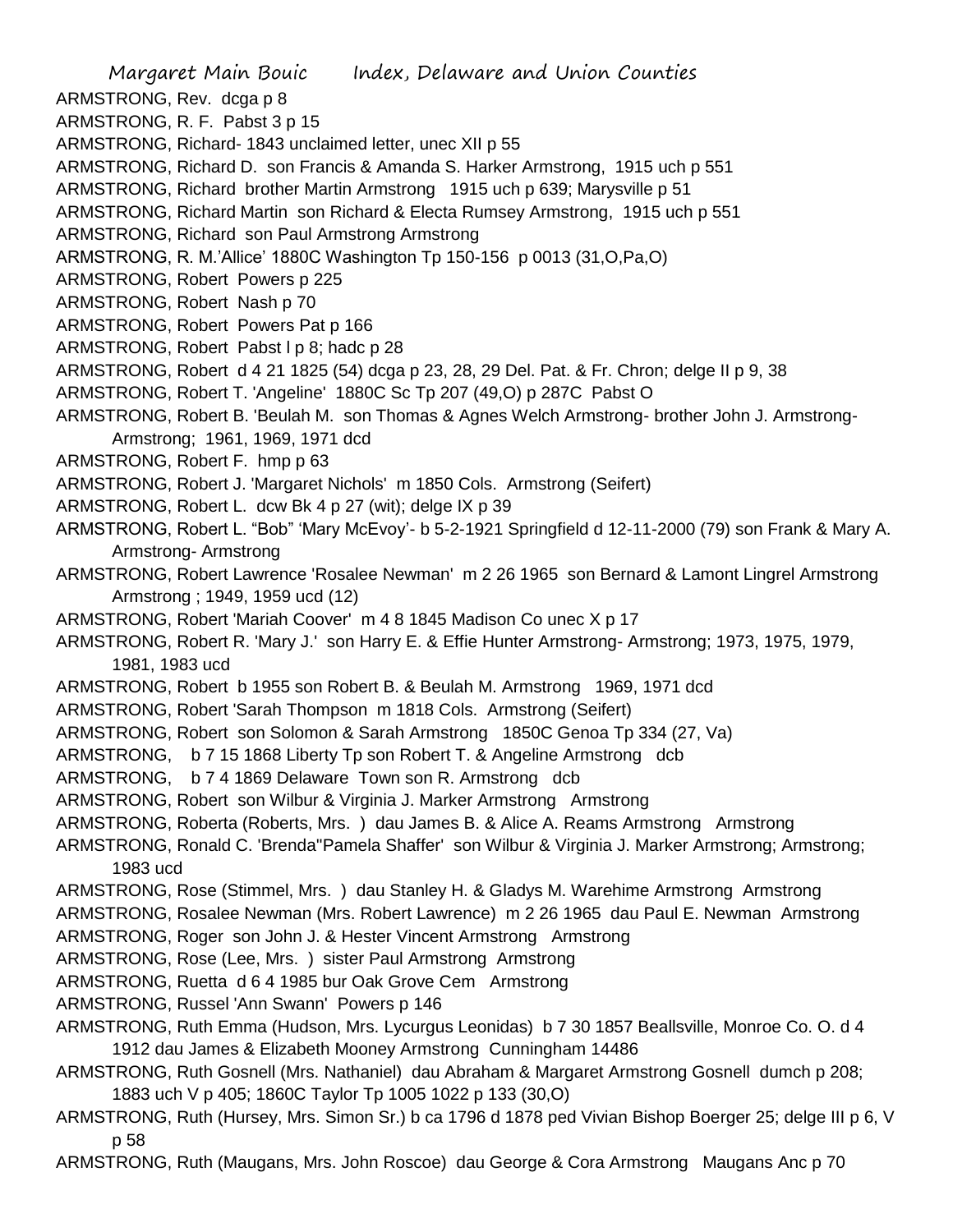Margaret Main Bouic Index, Delaware and Union Counties ARMSTRONG, Ruthenna Thompson (Mrs. John) m 1819 Cols. Armstrong (Seifert) ARMSTRONG, Sally Louise Griffith (Mrs. Timothy)- m 11-6-1993 dau Edward & Carol Griffith Armstrong-Armstrong ARMSTRONG, Samuel 1908 dch p 387; Pabst O ARMSTRONG, Samuel- murdered 8-20-1878 Madison Co Democrat- unec XII p 33 ARMSTRONG, Samuel M. son Solomon & Sarah Armstrong 1850C Genoa Tp 334 (13,O) ARMSTRONG, Sanford 'Mary Freeman' 1850C Leesburg Tp 323 328 p 50 (35,O) ARMSTRONG, Sara (Warrick, Mrs. Thomas) 1985 uch p 75 ARMSTRONG, Sarah d 12 8 1901 bur Greenlawn, Cols. Powers Pat p 196 ARMSTRONG, Sarah (Mrs. )- d 2-22-1843- unec XII p 57 ARMSTRONG, Sarah A. 1880C Delaware Town p 509A; 1915 dcd Delaware ARMSTRONG, Sarah Ann dau Solomon & Sarah Armstrong, 1850C Genoa Tp 334 (16,O) ARMSTRONG, Sarah Ann (Millikin, Mrs. Andrew) m 9 2 1846 Madison Co unec X p 27 ARMSTRONG, Sarah A. Tone (Mrs. Henry A.) m 1848 Cols. Armstrong (Seifert) ARMSTRONG, Sarah (Brown, Mrs. Watson H.) m 10 7 1863 dau Charles & Elizabeth Slocum Armstrong 1908 dch p 733;1850C Berkshire Tp 64 (10) ARMSTRONG, Sarah Crist (Mrs. Wellington) b 1847 Un Co m 5 24 1866 ucm 3970 d 12 3 1933 Oakdale Cem I p 99 (D R9 13); uninf p 21 (86 1933); 1880C Taylor Tp 38 339 p 4 (32,O,NY,NY); 1900C Marysville 4th ward 300-309 p 12B (52,O,Ny,NY) wid, 1ch o living ARMSTRONG, Sarah Draper (Mrs. David) d 1 12 1860(72 7 16) Sunbury Cem; 1850C Berkshire Tp 64 (63, Pa); Pabst O; Powell p 34 ARMSTRONG, Sarah (Herron, Mrs. Frederick) b 1846 d 1930 ped David Kandel #184 13 unec X p 9 ARMSTRONG, Sarah J. dau Sanford & Mary Armstrong 1850C Leesburg Tp 323 328 p 50 (13,O) ARMSTRONG, Sarah Lishalier (Mrs. Aquilla) m 1847 Cols. Armstrong (Seifert) ARMSTRONG, Sarah admstrx of Robert dcga p 29; Del Pat. & Fr. Chron ARMSTRONG, Sarah (Seslar, Mrs. Kermit Paul) b 12 8 1923 m 1969 d 11 1979 Genther p 193; Taylor 1271(12)63773 ARMSTRONG, Sarah (Mrs. Solomon) 1850C Genoa Tp 334 (52, Va) ARMSTRONG, Sarah Thompson (Mrs. Robert) m 1819 Cols Armstrong (Seifert) ARMSTRONG, Sarah (Werrick, Mrs. Thomas) 1883 uch V p 654 ARMSTRONG, Mrs. S. E.- delge X p 37 ARMSTRONG, Sharon Louise dau Leroy & Mary Armstrong Armstrong ; engaged to Stephen R. Wandling ARMSTRONG, Sheila McKee (Mrs. Jeffrey)- parents of Ally Keirston Armstrong- Armstrong ARMSTRONG Solomon 'Sarah' 1850C Genoa Tp 334 (53, Md) ARMSTRONG, Sophronia J. (Smith, Mrs. William) m 8 3 1865 dcm ARMSTRONG, Stan- brother John J. Armstrong- Armstrong ARMSTRONG, Stanley 'Gladys' 1961 dcd; Armstrong ARMSTRONG, Stanley H.'Gladys M. Warehime' b 5-23-1916 Mich d 4-18-2000 son Thomas & Agnes Welch Armstrong- Armstrong ARMSTRONG, Stella M.- b 5-1893 dau William & Fannie B. Armstrong- 1900C Marysville 3rd ward 201-207 p 8A (7,O,O,O) ARMSTRONG, Stephen inf son Bernard & Lamont Armstrong b 6 18 1951 d 6 21 1951 Byhalia Cem lptw p 125 ARMSTRONG, Stephen son Stanley H. & Gladys Armstrong, 1961 dcd (17); Armstrong ARMSTRONG, Steven E. 'Marybeth' 1980 dcd ARMSTRONG, Steven 1973, 1975 ucd ARMSTRONG, Sue (Hinkle, Mrs. Jim) dau Bernard & Lamont Lingrel Armstrong 1949 ucd; Armstrong

ARMSTRONG, Susan unec VI p 27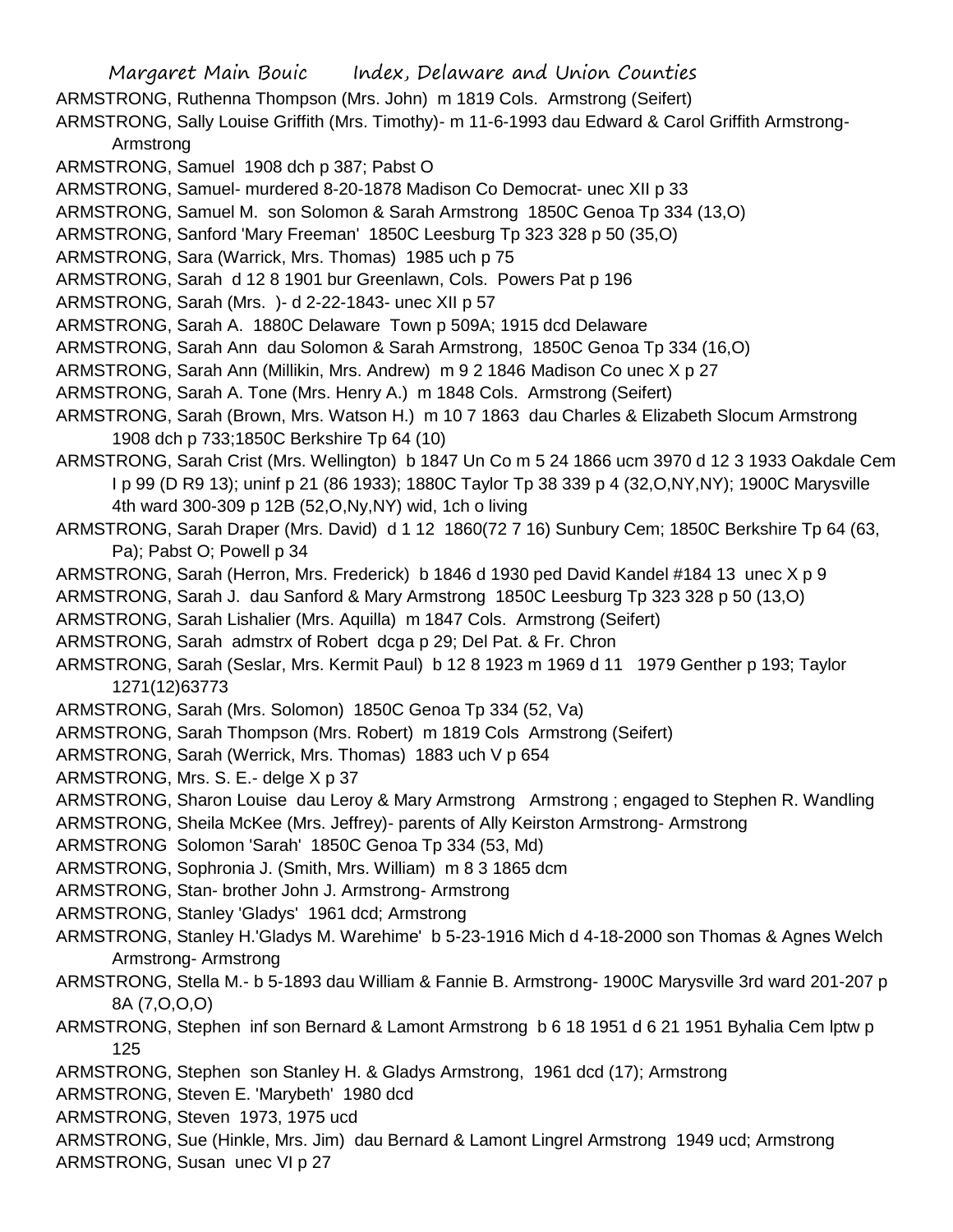- ARMSTRONG, Susan Lynne (Quack, Mrs. Dennis Randall) b 1958 m 8 28 1976 dau Robert B. & Beulah M. Armstrong 1961, 1969, 1971 dcd
- ARMSTRONG, Susan (Longbottom, Mrs. ) dau John J. & Hester Vincent Armstrong, Armstrong
- ARMSTRONG, Susie (Mrs. George)- Armstrong
- ARMSTRONG, Sylvia Lewis (Mrs. Jesse) dau David Lewis, Sr. 1850C Orange Tp 1736 (59, Ct) Pabst Pion II p 157; Pabst 1 p 21
- ARMSTRONG, Talbot son John J. & Hester Vincent Armstrong Armstrong
- ARMSTRONG, Theresa (Reid, Mrs. Robert)- dau Robert L. & Mary McEvoy Armstrong- Armstrong
- ARMSTRONG, Thomas d Aug. 1864 1883 uch IV p 525, 526
- ARMSTRONG, Thomas 1908 dch p 291
- ARMSTRONG, Thomas Pabst I p 8I
- ARMSTRONG, Thomas McKitrick p 333
- ARMSTRONG, Thomas 1880C Thompson Tp p 297A
- ARMSTRONG, Thomas son Andrew & Jane Armstrong 1850C Jerome Tp 1806 1827 p 264 (14,O); unec VI p 27
- ARMSTRONG, Thomas 'Ann'- son Robert L. & Mary McEvoy Armstrong- Armstrong
- ARMSTRONG, Thomas E. son Thomas & Jane E. Chadwick Armstrong, 1880 dch p 800
- ARMSTRONG, Thomas 'Francis C. Dulin' m 1856 Cols. Armstrong (Seifert)
- ARMSTRONG, Thomas 'Jane B. Chadwick' 1880 dch p 547, 800; Pabst O
- ARMSTRONG, Thomas b 1869 d 1893 Baughan Cem lptw p 9 son John & Ellen Armstrong 1880C Lib. Tp Un Co 124 128 p 13 (ll,O, Eng. Ire)
- ARMSTRONG, Thomas L. 'Evelyn Pipes' m 10 1966 d 9 24 1974 (26) son Stanley & Gladys M. Armstrong Armstrong; 1961 dcd (13)
- ARMSTRONG, Thomas brother Mary Armstrong Armstrong
- ARMSTRONG, Thomas P. dcga p l7 Del. Pat. & Fr. Chron (partition notice); delge II p 9
- ARMSTRONG, Thomas son Stanley H. & Gladys M. Warehime Armstrong Armstrong
- ARMSTRONG, Timothy 'Sally Louise Griffith'- m 11-6-1993 son William & Ellen Armstrong- Armstrong
- ARMSTRONG, Tonya dau Larry Lee & Becky Armstrong Armstrong
- ARMSTRONG, Traci Leigh dau Robert Lawrence & Rosalee Newman Armstrong b 1 3 1966 Armstrong
- ARMSTRONG, Truman B. son Richard & Electa Rumsey Armstrong, 1915 uch p 55
- ARMSTRONG, Vicki (Mrs. Wayne E.) 1980 dcd
- ARMSTRONG, Viola Jane dcga p 17 (partition)
- ARMSTRONG, Viola (Mrs. Stan)- Armstrong
- ARMSTRONG, Virginia J. Marker (Mrs. Wilbur) b 12 30 1926 d 2 5 1988 dau Clyde E. & Elsie Huey Marker Armstrong
- ARMSTRONG, W. 1869 wsc p 12; 1883 uch V p 467; Pabst 8 p 24; 1877 uca p 58
- ARMSTRONG, W. Hutchisson p 30
- ARMSTRONG, W. 'A. E.' 1971 ucd
- ARMSTRONG, W. A. 1915 uch p 464
- ARMSTRONG, Walter R. 1980 dcd
- ARMSTRONG, Wayne E.'Vicki' son Robert B. & Beulah M. Armstrong 1961 dcd (13); 1980 dcd
- ARMSTRONG, Wellington 'Sarah Crist' m 5 24 1866 ucm 3970 d 4 14 1882(41 2 29) Oakdale Cem I p 99 OVI; 1915 uch p 512; 1883 uch IV p 500, 541, V p 683; mt 5 24 1882; 1880C Taylor Tp 38 39 p 4 (39,O,Irel,Md) p 126A
- ARMSTRONG, W. I. son Joel & Nancy Abrahams Armstrong 1860C Marysville 1520 1512 p 200 (6,O)
- ARMSTRONG, Wilber Price 'Anna Stecker' b 7 30 1860 m 11 2 1887 son John & Caroline Van Dorn Armstrong 1880 dch p 828, Pabst Pion I p 6
- ARMSTRONG, Wilbur Price Jr. b 10 10 1898 son Wilber Price & Anna Stecker Armstrong Pabst Pion I p 6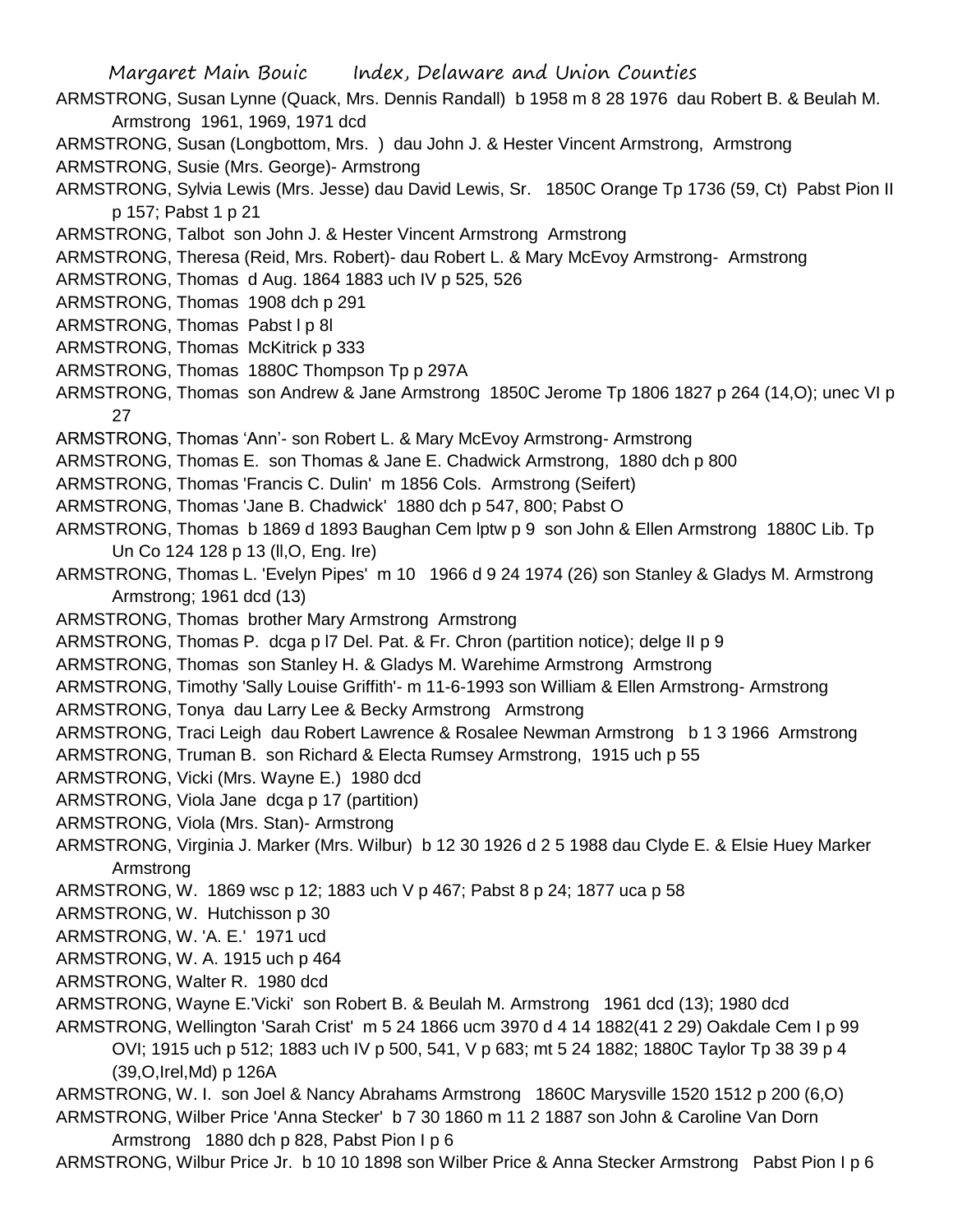Margaret Main Bouic Index, Delaware and Union Counties ARMSTRONG, Wilbur b 1851 son James & Elizabeth Mooney Armstrong Cunningham 14483; unec VI p 27 (query) ARMSTRONG, Wilbur "Webb" 'Virginia J. Marker' Armstrong ARMSTRONG, Will- grad Delaware HS 1885, delge VII p 6 ARMSTRONG, William Nash p 70 ARMSTRONG, William, Cpl. Civil War- delge X p 76 ARMSTRONG, William 1880 dch p 368; 1908 dch p 219, 387 ARMSTRONG, William 1850C Scioto Tp 2341 (7/12,O); Pabst O ARMSTRONG, William A. 1850C Sc Tp 2341 (6,O) ARMSTRONG, William 'Elizabeth Morrison' m 1848 Cols. Armstrong (Seifert) ARMSTRONG, William 'Ellen'- parents of Timothy Armstrong- Armstrong ARMSTRONG, William 'Ellen Z. Sheeks' m 3 9 1851 dcm ARMSTRONG, Willliam F. 1840C Marlborough Tp p 256 (20 30); delge IV p 68 ARMSTRONG, William 'Fannie B.'- b 10-1868 1900C Marysville 3rd ward 201-207 p 8A (31,O,O,O) m 10y ARMSTRONG, William G. dcga p l7 (partition) ARMSTRONG, William H. grandson Billings Armstrong 1880C Sc Tp 59 (5,O) ARMSTRONG, William H. 'Ophelia S.' m 2 26 1860 dcm d 3 23 1891 (55 5 1) Bokescreek Cem p 58; 1880C Sc Tp 68 (45, York S.) p 281C; 1908 dch p 431,434; Pabst O; Pabst 3 p 8, 18 ARMSTRONG, William H. b 7 1 1874 Radnor Tp son Frank & Sarah A. Dyer Armstrong dcb ARMSTRONG, William Howard son Richard & Electa Rumsey Armstrong 1915 uch p 55 ARMSTRONG, William Jesse d 1875 (21) Paris Tp mt p 29; son Joel & NancyTaylor Abrahams Armstrong 1870C Marysville 100 p 11 (15,O) ARMSTRONG, William Jr. Hutchisson p 31 ARMSTRONG, William 'Mary Powers''Jane Delano' b 1797 d 4 21 1891 bur. Greenlawn, Cols. Powers Pat p 196, 242; m 1823 Cols. Armstrong (Seifert) ARMSTRONG, William 'Mary Van Horn' m 5 19 1864 dcm ARMSTRONG, William R. Pabst O ARMSTRONG, William Ralph b 4 22 1888 Scioto Tp son William H. & Ophelia johnson dcb ARMSTRONG, William son Solomon & Sarah Armstrong 1850C Genoa Tp 334 (25,O) ARMSTRONG, William W. son Nathaniel & RUth Armstrong 1860C Taylor Tp 1005 1022 p 133 (2,O) ARMSTRONG, W. J. 'Miriam McAllister' Maugans Anc p 224 ARMSTRONG, Dr. W. P. Pabst Pion I p 6 ARMSTRONG, W. W.- State Officer 1864- delge IX p 55 ARMSTRONGS, John Nash p 30? ARN, Betty Schiller, Mrs. Carl) dau Edward & Clara Walters Arn Arn ARN, Christine Frances (Henry, Mrs. Larry Kenneth) m 5 22 1976 dau Edward R. & Dorothy Kimmel Arn Arn ARN, Clara Walters (Mrs, Edward) Arn ARN, Dorothy Kimmel (Mrs. Edward) m 8 13 1945 dau Clara Kimmel Arn ARN, Edward 'Clara Walters' Arn ARN, Edward R.'Dorothy Kimmel' b 12 16 1914 m 8 13 1945 d 4 26 1984 bur Oakdale Cem son Edward & Clara Walters Arn Arn ARN, James Kyle d 1979 Army Oakdale Cem II p 113 (K R2 30) ARNAL(?), Hiram 1850C Marysville 561 572 p 85 (18,O) ARNAL, Lucy (Riley, Mrs. William) ped Trella Hemmerly Romine 31 unec VI p 34 see Arnold ARNALD, Harry b 9 15 1891 Columbus son J. P. & Mary L. Morrison Arnald dcb ; Franklin Co. ARNDT, Amst- b Germany, naturalized 10-5-1857; delge VIII p 57 ARNDT, Barbara (Adams, Mrs. ) dau Thomas E. & Opal Arndt Arndt ARNDT, Barbara Ann Lee (Mrs. John Edward) m 2 16 1968 Arndt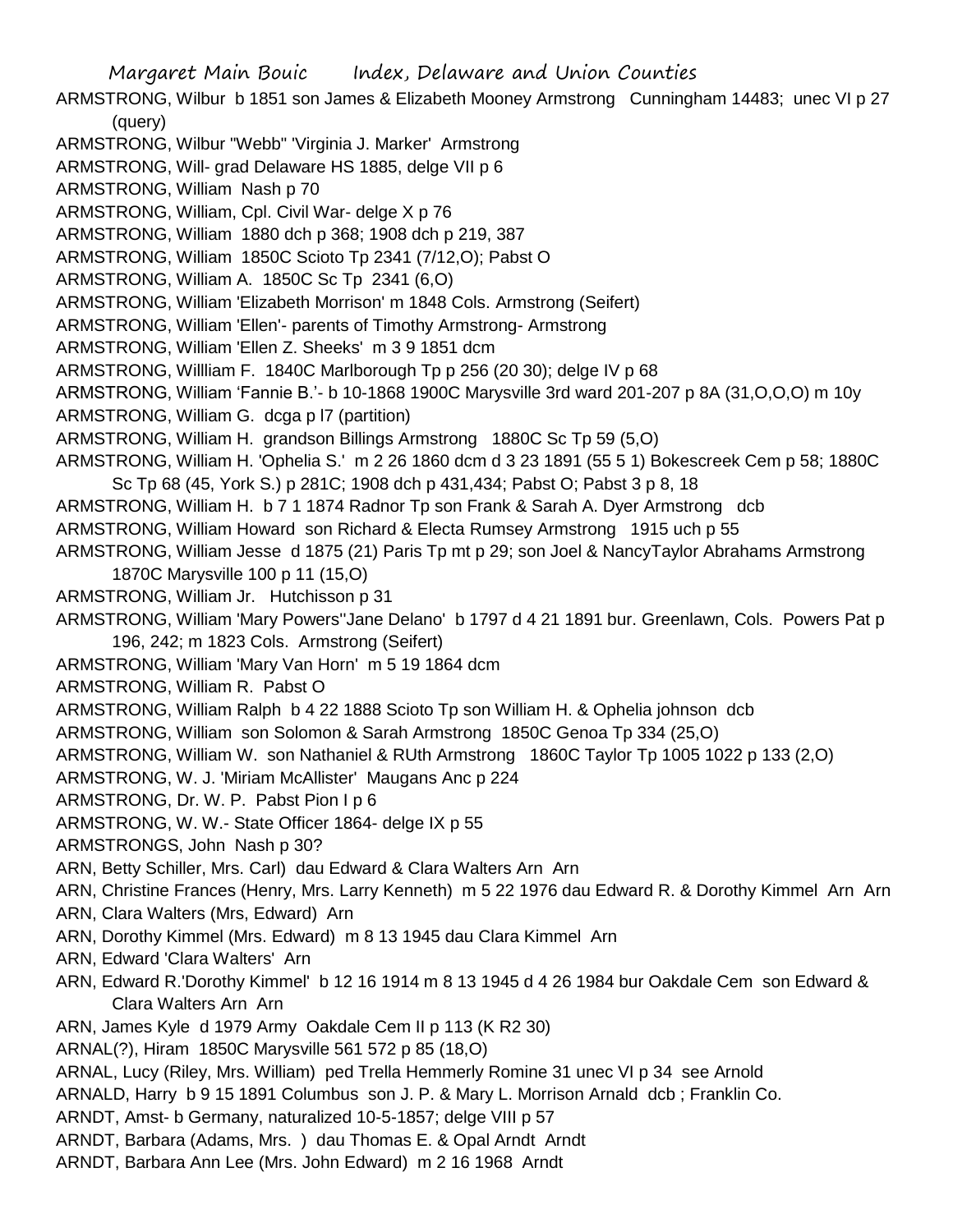- ARNDT, Bartley son Thomas E. & Opal Arndt Arndt
- ARNDT, Benjamin son Thomas E. & Opal Arndt Arndt
- ARNDT, Bernard son Thomas E. & Opal Arndt Arndt
- ARNDT, Bernard Pa 1731 delge V p 30
- ARNDT, Beulah (Werner, Mrs. John) dau Fritz F. Arndt Arndt
- ARNDT, Beverly (Teak, Mrs. ) dau Thomas E. & Opal Arndt Arndt
- ARNDT, Brenda dau Thomas E. & Opal Arndt Arndt
- ARNDT, Claire (Osborne, Mrs. Clarence, Jr.) dau Fritz F. Arndt Arndt
- ARNDT, Cris brother Fritz Arndt Arndt
- ARNDT, Dixie (Mrs. Jason)- Arndt
- ARNDT, Edna (Glaze, Mrs. Ralph) dau John M. & Vella Van Schoik Arndt Arndt
- ARNDT, Edward J. 'Barbara J. Lee'- b 3-5-1946 Mt. Vernon m 39y d 5-24-2007 (61) son Lester Earl & Margaret Grace Arndt- Arndt
- ARNDT, Eldon son John Arndt Arndt
- ARNDT, Emanuel W. delge V p 30; Pabst O
- ARNDT, Emerson brother Thomas E. Arndt Arndt
- ARNDT, Emory brother Fritz Arndt Arndt
- ARNDT, Esther (Lake, Mrs. Lewis) dau John M. & Vella Van Schoik Arndt Arndt
- ARNDT, Ethel (Mrs. John E.) 1961, 1969, 1971 dcd
- ARNDT, Frances (Geyer, Mrs. ) sister Thomas E. Arndt Arndt
- ARNDT, Fritz F. 'Olive' d 12 18 1968 bur. Oak Grove Arndt
- ARNDT, Garnet (Loop, Mrs. Ray) dau Fritz F. Arndt Arndt
- ARNDT, Herbert brother Fritz F. Arndt Arndt
- ARNDT, Holly Marie- b 12-23-1977 d 12-15-1996 (18) St. Mary Cem dau Edward & Barbara J. Lee Arndt-Arndt
- ARNDT, James 'Kim'- son Edward & Barbara Lee Arndt- Arndt
- ARNDT, Jason 'Dixie'- son Edward & Barbara Lee Arndt- Arndt
- ARNDT, Jeffrey Lee 'Susan Kathlene George'- son John Edward & Barbara Ann Lee Arndt- Arndt
- ARNDT, John E. 'Ethel L or V'- b 4-27-1925 Powell m 2-4-1944 d 8-21-2000 (75) Riverside- son John M. & Vella Van Schoik Arndt; 1961, 1969, 1971, 1980 dcd; Arndt
- ARNDT, John Edward 'Barbara Ann Lee' m 2 16 1968 son Lester E. & Margaret Arndt Arndt
- ARNDT, John son Emanuel Arndt delge V p 30
- ARNDT, John M. 'Vella Van Schoik' m Sept. 1911 d 2 15 1967 bur. Hilliards 1961 dcd; Arndt
- ARNDT, John Stover delge V p 30
- ARNDT, Jon- son Thomas E. Arndt- Arndt
- ARNDT, Kimberly D. Kowalski (Mrs. James)- dau Jim & Kathy Kowaleski- Arndt- engaged to Bob Sumerfield
- ARNDT, Leonard brother Thomas E. Arndt Arndt
- ARNDT, Lester Earl 'Margaret Grace' brother Thomas E. Arndt Arndt
- ARNDT, Lester Earl, Jr.- son Lester Earl & Margaret Grace Matthews Arndt- Arndt
- ARNDT, Lovina (Braunmiller, Mrs. Emanuel) b 12 24 1834 m 8 10 1854 d 7 7 1921 dcc Kay Evans Caudy 27
- ARNDT, Melvin son John M. & Vella Van Schoick Arndt Arndt
- ARNDT, Myrtle (Tagg, Mrs. Owen) dau John M. & Vella Van Schoick Arndt Arndt; delge V p 30
- ARNDT, Opal (Mrs. Thomas E.) Arndt
- ARNDT, Olive (Mrs. Fritz F.) Arndt
- ARNDT, Powell brother Fritz Arndt Arndt
- ARNDT, Ramona (Arnold, Mrs. Charles) dau John M. & vella Van Schoik Arndt Arndt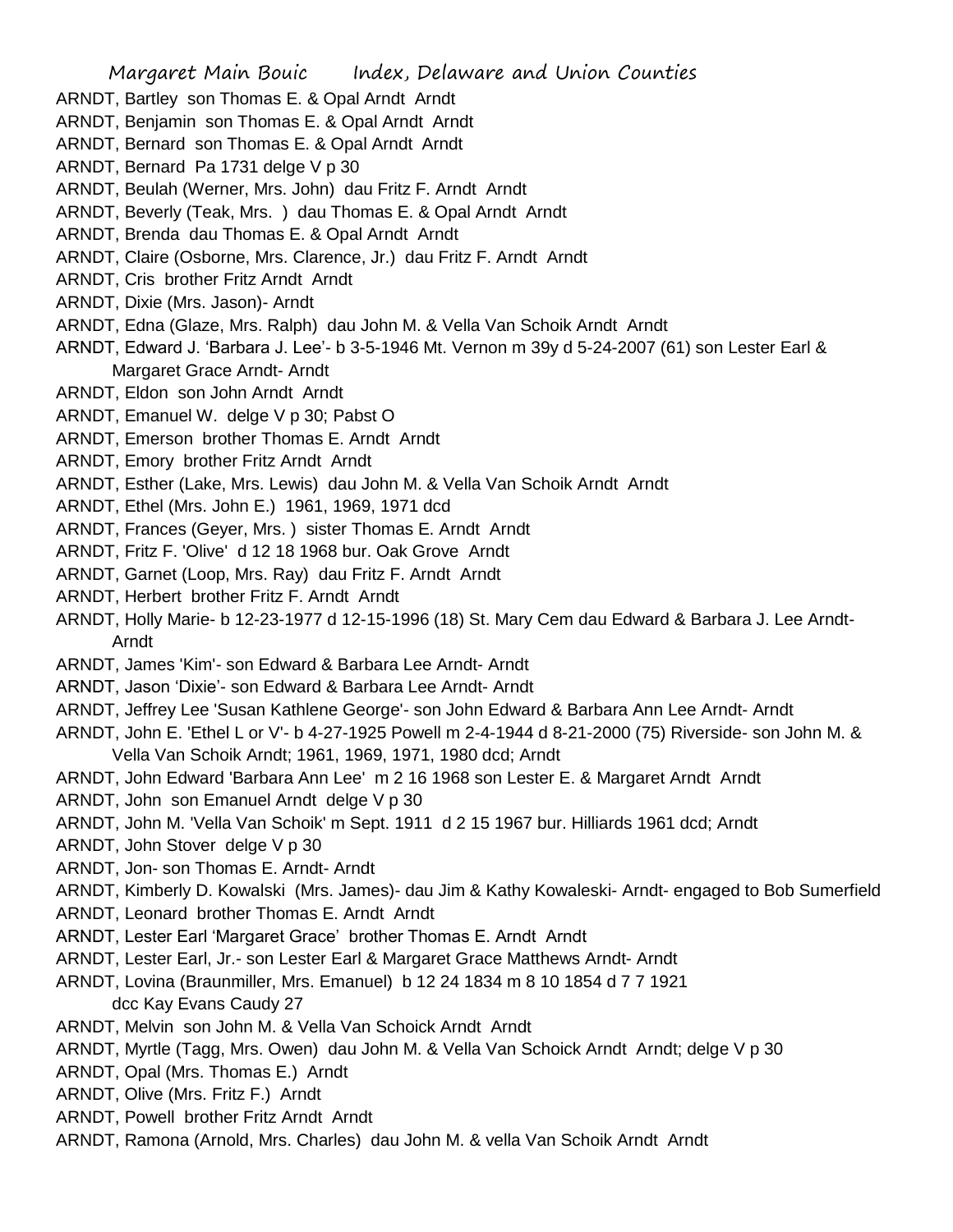- ARNDT, Sally Ann (Gross, Mrs. Maurice S.)(Norris, Mrs. ) m 12 26 1976 dau John E. & Ethel Arndt Arndt; 1961 dcd (13)
- ARNDT, Sharon (Mrs. Thomas E.) 1980 dcd
- ARNDT, Susan Kathlene George (Mrs. Jeffrey Lee)- Arndt
- ARNDT, Tarita (Monska, Mrs. Louis) dau John M. & Vella Van Schoick Arndt Arndt
- ARNDT, Thomas E. 'Sharon' son John E. & Ethel V. Arndt 1961 dcd (16); 1980 dcd
- ARNET, Leah (Lane, Mrs. Dennis) m 2 25 1813 unec IV p 21
- ARNDT, Thomas E. 'Opal' d 2 27 1977 (52) bur. Alum Creek Cem son John & Ethel Arndt Arndt
- ARNDT, Vella V.Van Schoik (Mrs. John M.) d 7 2 1972 (78) bur. Dublin Arndt; 1961, 1969, 1971 dcd
- ARNDT, Zella (Goodman, Mrs. ) sister Thomas E. Arndt Arndt
- ARNESON, Dr. B. A. d 1958 Pabst 2 p 97, l00; Arneson
- ARNESON, Elsie A. (Mrs. B. S.)(Ahlman, Mrs. Louis F..) d 11 26 1973 (85) bur. Oak Grove Pabst 2 p l00; Ahlman; Arneson; Pabst 8 p 28, 30, 36
- ARNESON, Esther Mildred (Shea, Mrs. Archie) dau Dr. b. a. & Elsie A. Arneson Arneson; Pabst O; Pabst 8 p 35; Pabst 2 p l0l
- ARNETT, Anne D. (Mrs. Gerald E.) 1969 dcd
- ARNETT, Archey Pabst O
- ARNETT, Barbara Ann Patton (Mrs. ) b 1852 dau Alexander Washington & Sarah T. Freshwater Patton Freshwater p 245
- ARNETT, Charles 'Sarah M. Hall ' Arnett; 1961, 1969, 1971 dcd
- ARNETT, Colleen Marie b 12 21 1987 dau Henry & Kathleen Arnett Arnett
- ARNETT, Donna Jean (Jones, Mrs. Kenneth) dau Charles & Sarah M. Hall Arnett Arnett; 1961 dcd (11); 1969 dcd
- ARNETT, Edna Fern Farmwald (Mrs. Robert) dau Andrew & Katy Farmwald 1985 uch p 47
- ARNETT, Edward E. b 1919 d 5 7 1953 York Tp. Cem p 89
- ARNETT, Edward son Wick & Florence Gullet Arnett
- ARNETT, Esther N. Fellows (Mrs. Johnathen) m 4 13 1848 Madison Co unec X p 64
- ARNETT, Florence Gullet (Mrs. Wick)(Cox, Mrs. Cletus) b 1 2 1902 d 11 8 1984 dau Frank Gullet Cox; Arnett
- ARNETT, Florence (Quigley, Mrs. Arnold) Nash p 263
- ARNETT, Gerald E. 'Anne D.' 1969 dcd
- ARNETT, Gladys M. b 1927 York Tp Cem p 89
- ARNETT, Gloria Jean (Ward, Mrs. )- dau Charles & Sarah M. Hall Arnett Arnett; 1961 dcd (11); 1969 dcd
- ARNETT, Henry son Barbara Ann Patton Arnett Freshwater p 245
- ARNETT, Henry 'Kathleen' Arnett
- ARNETT, James A. b 3 27 1924 Ky d 7 22 1989 son Wick & Florence Gullett Arnett Arnett; 1967, 1971,1973, 1979, 1981 ucd
- ARNETT, Jemima (Lane, Mrs. Mitchel) m 6 15 1839 Madison Co unec IX p 18
- ARNETT, Jerry b 1959 son Gerald E. & Anne D. Arnett 1969 dcd
- ARNETT, Johnathen 'Esther N. Fellows' m 4 13 1848 Madison Co unec X p 64
- ARNETT, Kathleen (Mrs. Henry) Arnett
- ARNETT, Leah (Lane, Mrs. Dennis) m 2 25 1813 unec IV p 21
- ARNETT, Margaret (Minner, Mrs. Samuel) Freshwater p 214
- ARNETT, Margaret (Zinn, Mrs. Alexander) m 5 22 1842 Madison Co unec IX p 56
- ARNETT, Orville son Wick & Florence Gullet Arnett Arnett
- ARNETT, Pamela Kay- dau Charles & Sarah M. Hall Arnett- Arnett
- ARNETT, Patrick Linker b 8 1 1980 son Henry & Kathleen Arnett Arnett
- ARNETT, Richard b 1957 son Gerald E. & Anne D. Arnett 1969 dcd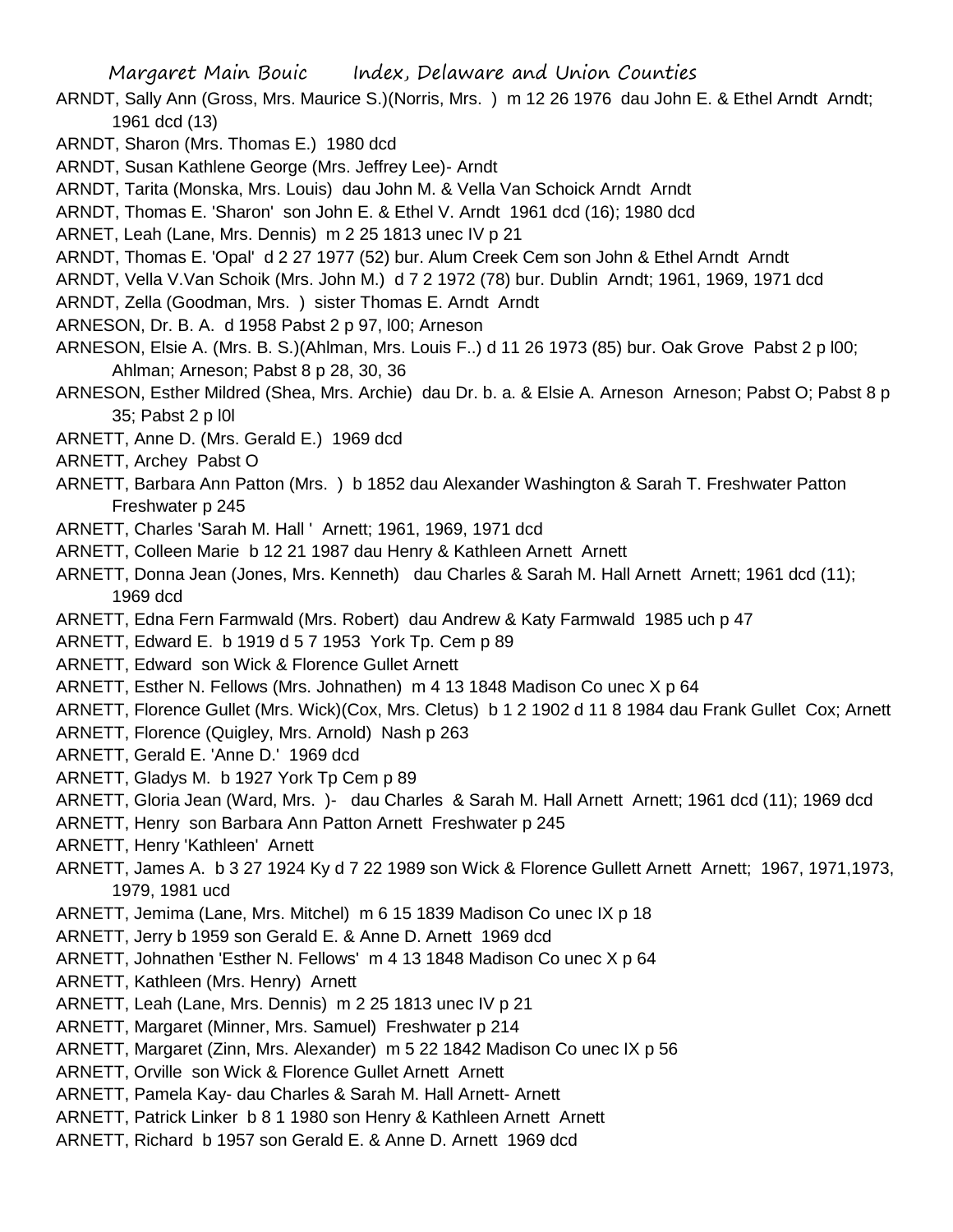Margaret Main Bouic Index, Delaware and Union Counties ARNETT, Sarah M. Hall (Mrs. Charles) b 5-4-1926 d 12-4-1997 (71) Fairview Mem. Pk. Dau William & Grace Howard Hall- Arnett; 1961, 1969, 1971 dcd ARNETT, Sarah G. R. (Hicks, Mrs. James M.) m 1 21 1837 unec VIII p 68 ARNETT, Tracy b 1961 ch Gerald E. & Anne D. Arnett 1969 dcd ARNETT, Virginia 1959 ucd ARNETT, Wick 'Florence Gullet' d 1939 Arnett ARNEY, Emma Fuller (Mrs. ) b 10 6 1876 dau Andrew J. & Irene Ford Fuller Genther p 114; Taylor 152415254 ARNEY, Fuller b 4 23 1914 son Emma Fuller Arney Taylor 1524152541; Genther p 114 ARNEY, George d y son Miles & Sydney May Gramley Arney Weiser p 588 ARNEY, Gilbert b 8 3 1918 son Emma Fuller Arney Genther p 114; Taylor 1524152542 ARNEY, Helen (Buck, Mrs. William) dau Miles & Sydney May Gramley Arney Weiser p 588 ARNEY, Laurine b 1 31 1923 dau Emma Fuller Arney Genther p 114; Taylor 1524152543 ARNEY, Mary (Brumstead, Mrs. Harold) dau Miles & Sydney May Gramley Arney Weiser p 588 ARNEY, Miles 'Sydney May Gramley' Weiser p 588 ARNEY, Ruth dau Miles & Sydney May Gramley Arney Weiser p 588 ARNEY, Sydney May Gramley (Mrs. Miles) b 5 17 1883 dau Ira & Susan Stober Gramley Weiser p 588 ARNHOLT, Andrew 1850C Radnor Tp 144 (15,O) lived with George Seymour ARNHALT, Robert 1880C Leesburg Tp p 0176 ARNISON, Samuael R. 1835 men 38 #119 p 67 Liberty Tp ARNOL.Jasper 1860C Paris Tp 1403 1393 p 168 (20,O) ARNOLD, --wagon train- delge X p 80 ARNOLD, hjt p l0; 1915 uch p 414 ARNOLD & CLEVELAND delge IV p 8, 26, 29, VI p 7 ARNOLD, Mrs. d 2 20 1882 Oakdale Cem 96 ARNOLD, d 11 5 1864 (5 9 1) Galena Ce, Powell p 18 ARNOLD, Aaron son Wilson & 1st wife Arnold 1915 uch p 1083 ARNOLD, Abigail (Carpenter, Mrs. William) b 1606 d 2 22 1677 dcc Maxson Greene 1697,1713,3201,3489 ARNOLD, Abner 'Mary Ellington' m 3 3 1828 Madison Co unec V p 28 ARNOLD, Albert Egerton son James M. & Elvira Allen Arnold Pabst 6 p 84, 90 ARNOLD, Ada (Mrs. Frank)- Arnold ARNOLD, Agnes A. Collins (Mrs. )- b 11-1869 dau Isaac N. & Susan Collins- 1900C Taylor Tp 20-21 p 1B (30,O,Va,O) widow, 4 ch, 3 living ARNOLD, Alexander J. 'Catherine Mavis' m 10 8 1851 dcm; 1850C Berkshire Tp 36 (22,O) lived with Victor & Ann Murrah Arnold ARNOLD, Allen son James Madison & Elvira Allen Arnold Pabst 6 p 84 ARNOLD, Allen 'Creta Vandal' son Marion & Clara Belle Schulz Arnold Shultz p 6 ARNOLD, Alfred 'Priscilla Pace' m 11 16 1852 dcm ARNOLD, Alice Rebecca dau George & Elvira Weiser Arnold b 7 28 184\_ d young Weiser p 746 ARNOLD, Alissa Nicole b 10 22 1978 dau Thomas William & Rachel Susan Simon Arnold Arnold ARNOLD, Allen 'Creta Vandal' Schultz p 6 ARNOLD, Allison Cameron (Mrs. Jeffrey Clay)- b 8-2-1960 m 4-23-1988- St. Paul p 11 ARNOLD, b 12 6 1897 son A. M. & Leafee Daniels Arnold Delaware Tp dcb ARNOLD, Amity Lynn Packard (Mrs. Nathan A.)- m 12-27-1996 dau Phillip & Sue Packard- Arnold ARNOLD, Ammi F. dau James Madison & Elvira Allen Arnold Pabst 6 p 89 ARNOLD, Angela b 1969 dau Larry E. & Patricia A. Arnold 1971 dcd ARNOLD, Angeline A. lived with Samuel & Jane A. Cheny 1850C Delaware Town 1004 (9,O) ARNOLD, Ann Pabst 5 p 9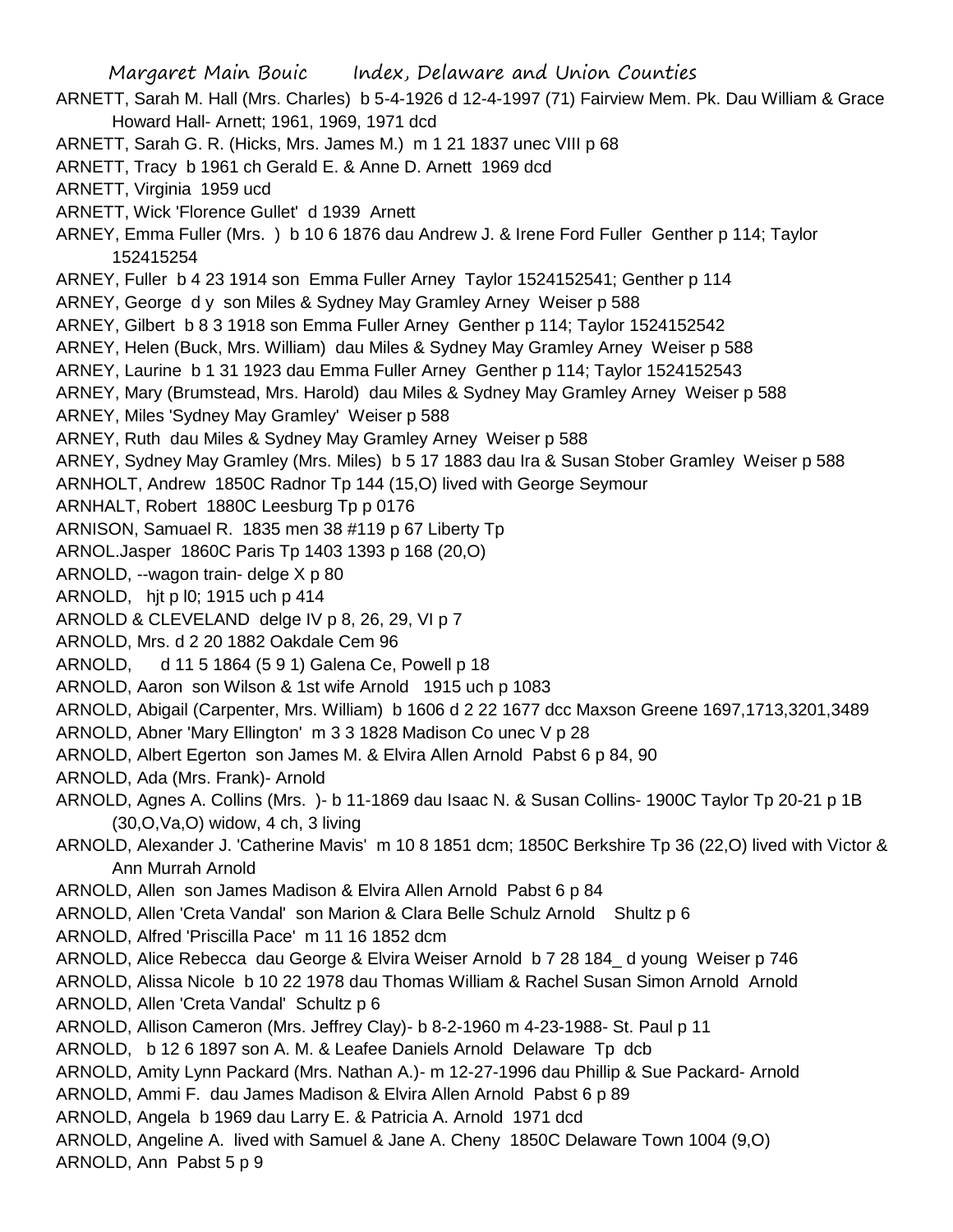- ARNOLD, Ann b 1963 dau L. Eugene & Billie Ann Arnold 1980 dcd
- ARNOLD, Ann Marie Roehrenbeck (Mrs. Mark Douglas) m 10 11 1986 dau Thomas Edward Roehrenbeck Arnold
- ARNOLD, Anna dau John & Mary Arnold 1880C Jerome Tp 149 161 p 18 (19,O,O,O)
- ARNOLD, Anna dau Randall Rice & Eunice Crary Arnold Pabst 6 p 81
- ARNOLD, Anna Arrison (Mrs. Reason) m 12 24 1821 dcga p 2 Del. Pat. & Fr Chron.
- ARNOLD, Anna dau William Augustus & Ellen Louise Rick Arnold Weiser p 838
- ARNOLD, Anna Murrah (Mrs. Victor) Pabst 5 p 8, 16, 17; 1850C Berkshire Tp 36 (29,O)
- ARNOLD, Anna P. Powers (Mrs. William) m 4 22 1846 dcm
- ARNOLD, Annette b 6 10 1949 dau Robert E. & Lois Bickmore Arnold Weiser p 746
- ARNOLD, April b 1970 dau H. D. & Donna Arnold 1971 dcd
- ARNOLD, Archie son Ellen Arnold Arnold
- ARNOLD, Arthur 'Helen Parker' b 4 11 1934 m 6-15-1955 son Robert & Helen Barbara Margaretha Nicol Arnold Arnold; Rausch 19342, II p 280, IV p 784; St. Paul p 57
- ARNOLD, Arthur James b 6 14 1956 son Arthur & Helen Parker Arnold Rausch 193421, III p 309, IV p 784; St. Paul p 57; 1959 ucd (3)
- ARNOLD, Asa C. 1850C Berkshire Tp 28 (22, Canada) lived with Charles & Elizabeth Arnold
- ARNOLD, Asell b 2 4 1884 Orange Tp son Gardner & Elizabeth Bailey Arnold dcb
- ARNOLD, Aubert ch Victor & Ann Murrah Arnold 1850C Berkshire Tp 36 (2,O)
- ARNOLD, Avilda Smith (Mrs. Orange) d 4 3 1833 (29y 2m) Old Kilb Cem p 8; Powell p 64
- ARNOLD, Avis (Gloeckner, Mrs. ) dau Marvin Lloyd & Mildred Cosgray Arnold Arnold
- ARNOLD, Barbara (Billman, Mrs. William) b 4 23 1885 dau George W. & Emma Clara Light Arnold Weiser p 748
- ARNOLD, Barbara B. (Mrs. H. Bartley) 1980 dcd
- ARNOLD, Barbara Dickbrader (Mrs. Hugh Robert) b 8 18 1928/9 m 16-16-1951 Rausch (14781), (113181) III p 288; St. Paul p 11
- ARNOLD, Barbara Elizabeth Weaver (Mrs. Rick Lynn) m 3-26-1994 dau David E. Weaver- Arnold
- ARNOLD, Barbara (Rhyan, Mrs. )- dau Delbert & Ruth I. Travis Arnold- Arnold
- ARNOLD, Barbara Ruth (Knippa, Mrs. Jerry) b 10 19 1938 m 9-3-1960/1959 dau Dean & Ruth Boerger Arnold Rausch 14783, 113183III p 288; St. Paul p 12
- ARNOLD,.H. Bartley 'Mary J.'Barbara B.' 1961, 1969, 1971, 1980 dcd
- ARNOLD, Belle (Cickard, Mrs. T. J.)(Mrs. George) b 6-17-1858/1859 Urbana d 1939 Sunday- Evening Tribune 4-17-1939 p 2; Claibourne Cem p 83
- ARNOLD, Belle (Dally, Mrs. ) b 12 22 1867 d 7 10 1938 Texas dau George Washington & Susan Catherine Brobeck Arnold Arnold Bible unec IV p 40; 1880C Taylor Tp 153 154 p 15 (13, O,O,Va)
- ARNOLD, Ben b 1962 son H. D. & Donna Arnold 1969, 1971, 1980 dcd
- ARNOLD, Benedict Powers Pat p 313
- ARNOLD, Benjamin F. 'Elmina Catherine Wheeler' b 4 8 1834 m 1 1 1834 Asp (1273)
- ARNOLD, Bertha b 1879 d 1960 Milford Cem Row 12 Un Al p 55
- ARNOLD, Bertha Ann DeWitt (Mrs. Jesse E.) b 11 16 1889 m 1916 d 7 9 1977 dau John S. & Clara M. Flood DeWitt ped Eddy Arnold #1125 unec VII p 14; Arnold
- ARNOLD, Bertha Smallwood (Mrs. William Henry) Weiser p 745
- ARNOLD, Bessie (Nininger, Mrs. )- dau Delbert & Ruth I. Travis Arnold- Arnold
- ARNOLD, Betsey (Mrs. Ebenezer) b 3 22 1796 d 9 29 1876 Hathaway Cem Un Al p 81; 1840 Union Tp 618 (40 50); 1850C Union Tp 1242 1260 (53, RI); 1860C Union Tp 5859 p 82 (64, R. I.); 1870C Union Tp 42 p 6 (74, RI)
- ARNOLD, Betty Hucker (Mrs. Russell Burnell) Weiser p 747
- ARNOLD, Billie M. (Mrs. L. Eugene) 1980 dcd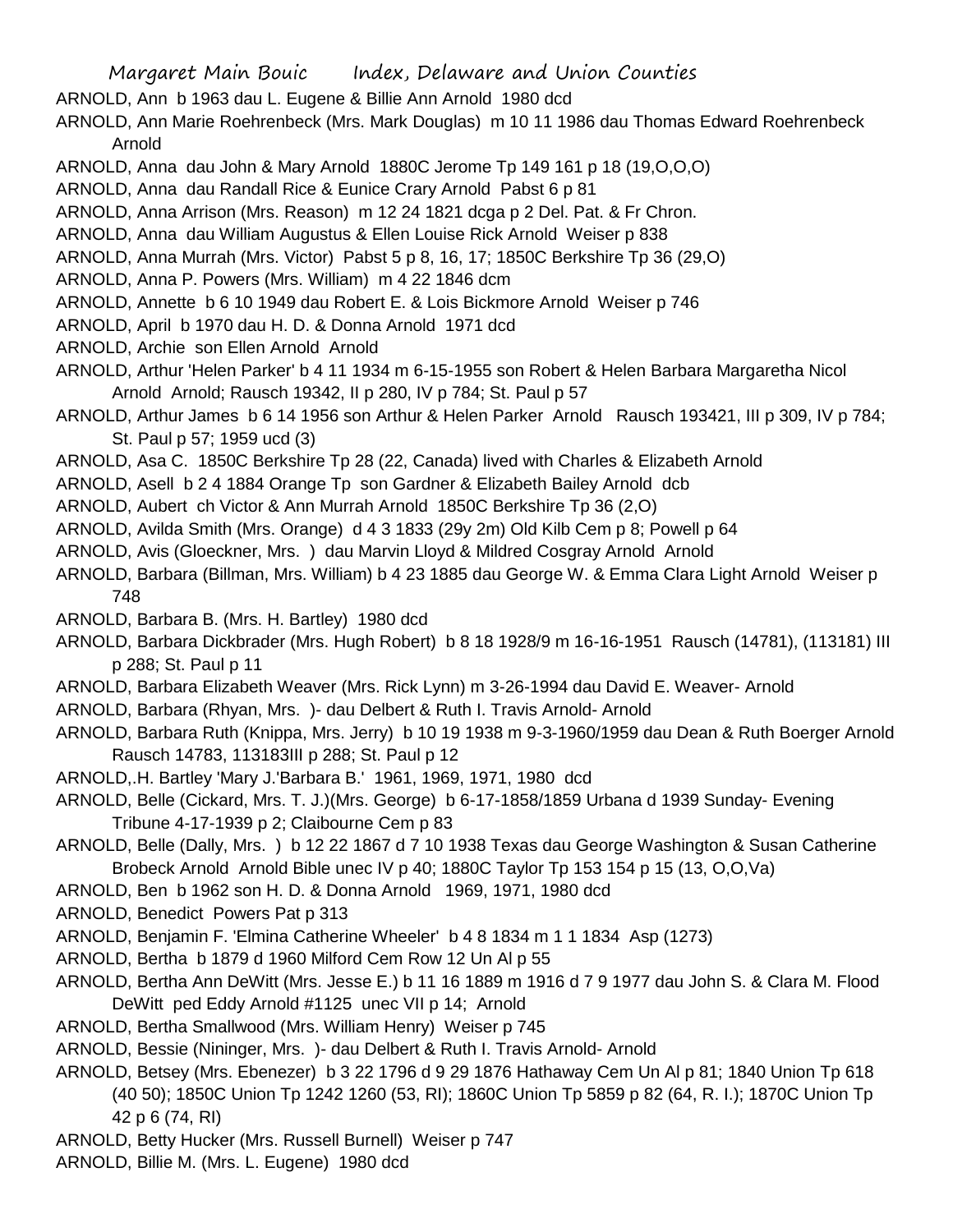- ARNOLD, Bonnie (Mrs. James F.) 1980 dcd
- ARNOLD, Bret Thomas b 11 7 1980 son Thomas William & Rachel Susan Simon Arnold Arnold
- ARNOLD, Breta Liggett (Mrs. Harry) b 10-4-1900 d 10-5-1993 (93) Green Lawn Cem- dau Elmer & Hattie Ella Rhoades Liggett Carr 1145121; Bean 11712; Maugans Anc p 95
- ARNOLD, Bryant son Isaac Bryant Arnold Arnold
- ARNOLD, Calvin son Randall Rice & Eunice Crary Arnold 1835 men 17 #56 p 25 Brown Tp; Pabst 6 p 81
- ARNOLD, Cambry Jade- b 3-23-1998 ch William & Tressa Arnold- Arnold
- ARNOLD, Carl N.- b 1-1898 son Agnes A. Collins Arnold- 1900C Taylor Tp 20-21 p B1 (2,O,O,O)
- ARNOLD, Carole Ann Bullock (Mrs. Eddy Lee) m 3 2 1968 dau Noel McCogie Bullock Arnold
- ARNOLD, Carol (Bowe, Mrs. George)- dau Thomas & Julia M. Crowe Arnold- Arnold
- ARNOLD, Carrie B. d 2 24 1893 (19y 10m) Oakdale Cem 781(C164) I p 174
- ARNOLD, Carrie E. Pabst O
- ARNOLD, Carrie Pancake (Mrs. Russell) dau John & Burchie Pancake Graham 183721
- ARNOLD, Catherine Mavis (Mrs. Alexander J.) m 10 8 1851 dcm
- ARNOLD, Cathy (Curtis, Mrs. Leonard)- dau Thomas & Julia M. Crowe Arnold- Arnold
- ARNOLD, Charles son John & Mary Arnold 1870C Jerome Tp 128 p 17 (8,O); 1880C Jerome Tp 149 161 p 18 (18, O,Va, )
- ARNOLD, Charles d 5 24 1851 (62 7 25) Galena Cem Powell p 18
- ARNOLD, Charles 1908 dch p 387
- ARNOLD, Charles d 7 17 1857 (61 2 7) Trenton Cem Powell p 276
- ARNOLD, Charles Clinton b 12 10 1875 Delaware Town son James & Lolla Sheyer Arnold dcb
- ARNOLD, Charles 'Elizabeth Wolf' b c 1788 d 1851 ped Lois Harp Bassett30#138 unec IX p 7; 1840C Berkshire Tp p 184 (50 60); 1850C Berkhsire Tp 28 (62, NJ)
- ARNOLD, Charles Ellsworth 'Grace Stewart' b 1862 d 1912 son John Jackson & Mary Brobeck Arnold ped Kirk Sillman #125 10 unec VIII p 43
- ARNOLD, Charles Jack 'Mary Sue'- son Dr. Emerson Victor & Esther Jack Arnold- Arnold
- ARNOLD, Charles 'Linda' Arnold
- ARNOLD, Charles Rollin 'Lurissa M. Shaw' b b 1-9-1839/8 d 1895 Galena Cem Powell p 13; son Ira & Senah Ingham Arnold delge X p 19; Pabst 6 p 43, 44, 45, 68, 70, 71, 72, 84, 85, 88; 1850C Berkshire Tp 44
- $(11,0)$
- ARNOLD, Christian J. 'Mary' dcg p 15
- ARNOLD, Christina b 12 14 1947 dau Robert E. & Lois Bickmore Arnold Weiser p 746
- ARNOLD, C. I.- delge VII p 64, VIII p 65
- ARNOLD, C. J. 'Sarah' 1850C Delaware Town 1020 (42, Germany); delge IV p 10
- ARNOLD, Clara 1880C Concord Tp p 275C
- ARNOLD, Clara Belle Schultz (Mrs. Marion)(Davis, Mrs. Noah)(Lehman, Mrs. James) Schultz p 6
- ARNOLD, Clarence Felix son John Peter & Frances Chelleu Arnold Weiser p 746
- ARNOLD, Clarence son Clarence Felix Arnold Weiser p 746
- ARNOLD, Clarice dau Clarence Felix Arnold Weiser p 746
- ARNOLD, Clarissa M. (Hoskins, Mrs. Jethro B.) m 2 27 1840 dcm
- ARNOLD, Clarissa dau Randall Rice & Eunice Crary Pabst 6 p 8l
- ARNOLD, Connie dau James Jr. & Kathryn M. Lusby Arnold Arnold
- ARNOLD, Creta Vandal (Mrs. Allen) Schultz p 6
- ARNOLD, Dan b 1957 son H. D. & Donna Arnold 1969, 1971, 1980 dcd
- ARNOLD, Dana son Allen & Creta Vandal Arnold Schultz p 6
- ARNOLD, Daniel Longbrake p 21, 108
- ARNOLD, Danny L. son James Jr. & Kathryn M. Lusby Arnold Arnold
- ARNOLD, David Allen 'Erica Robin Spradlin' Arnold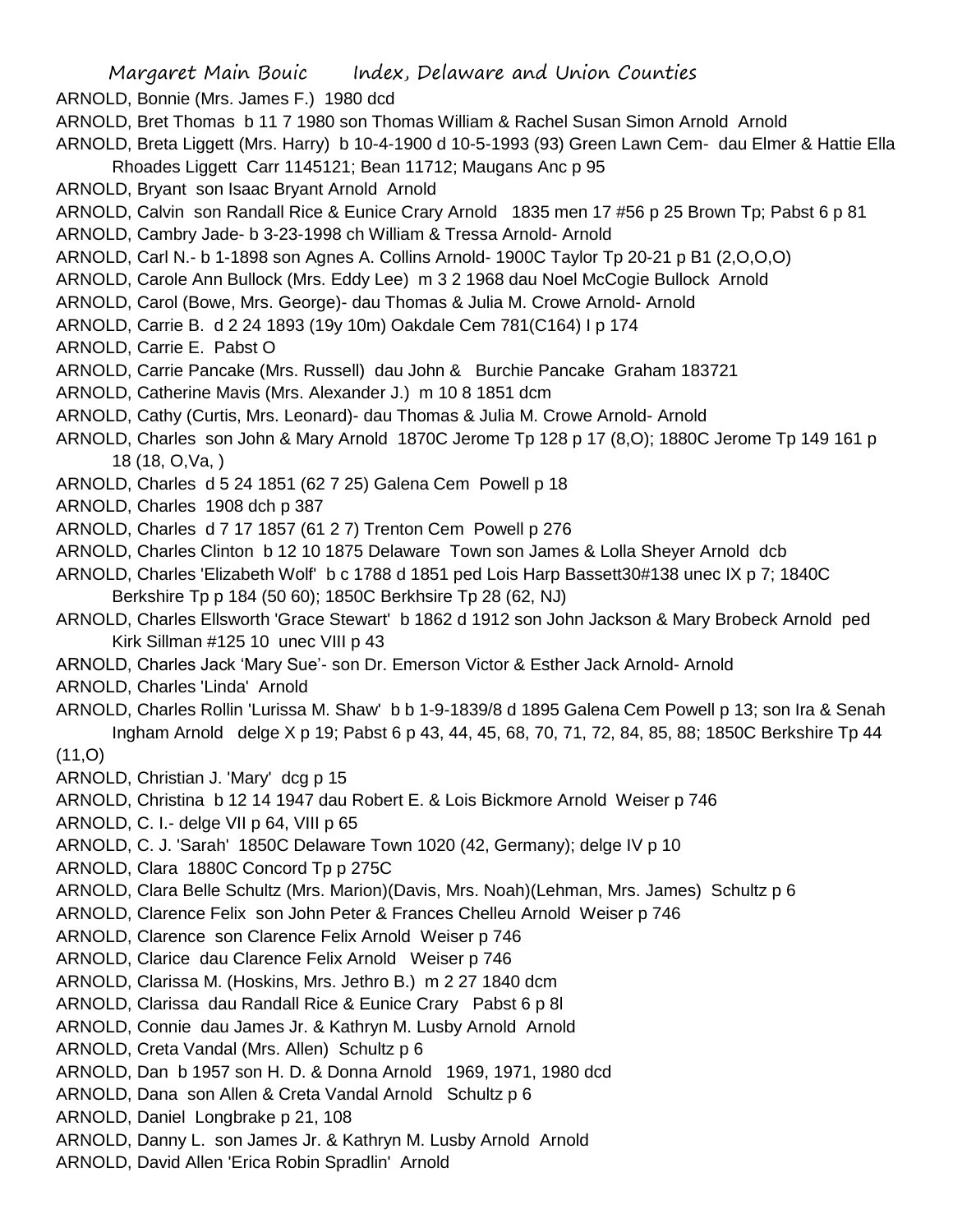- ARNOLD, David Hugh 'Margaret "Peggy" Brown'- b 7-18-1954 m 7-1-1982 son Hugh & Barbara Dickbrader Arnold- St. Paul p 11
- ARNOLD, David son John & Mary Arnold 1870C Jerome Tp 128 p 17 (14,O)
- ARNOLD, David son J. J. & M. d 4 1 1872 (16y, 21d) Jerome Cem D J p 103
- ARNOLD, David son C. J. & Sarah Arnold 1850C Delaware Town 1020 (2,O)
- ARNOLD, David R.- (Hos St'd-145 OVI)- delge IX p 55 (18-1864)
- ARNOLD, Dean- son Frank & Ada Arnold- Arnold
- ARNOLD, Dean 'Ruth Boerger' b 2 13 1908 m 2 13 1927 d 1-26-1973 Boerger 11318, Rausch (1478); St. Paul p 11
- ARNOLD, Dean E. son James Jr. & Kathryn M. Lusby Arnold Arnold
- ARNOLD, Deana dau James Jr. & Kathryn M. Lusby Arnold Arnold
- ARNOLD, Debbie b 1956 dau Robert & Joyce Benton Arnold Newhouse 131134111
- ARNOLD, Debbie/Debra (Berry, Mrs. Randy) dau Ronald Eugene & Earleen Arnold Arnold
- ARNOLD, Debra Lynne (Berry, Mrs. Randy Lee) m 12 5 1971 dau Ronald Eugene & Earleen Arnold Arnold; Berry
- ARNOLD, Delbert- son Frank & Ada Arnold- Arnold
- ARNOLD, Delbert 'Ruth I. Travis' Arnold; 1961 dcd
- ARNOLD, Denise b 1969 dau H. D. & Donna Arnold 1971, 1980 dcd
- ARNOLD, Dennis b 1958 son H. B. & Donna Arnold 1969, 1971, 1980 dcd
- ARNOLD, Dennis 'Kathleen Ann Clark' m 5 20 1972 son E. C. Arnold Arnold
- ARNOLD, Donald b 1968mson Harold W. & Nancy K. Arnold 1980 dcd
- ARNOLD, Donna Marie b 1949 dau Russell Burnell & Betty Hucker Arnold Weiser p 748
- ARNOLD, Donna (Mrs. H. D.) 1969, 1971 dcd
- ARNOLD, Donny b 1968 son Harold W. & Nancy K. Arnold 1971 dcd
- ARNOLD, Dorothea (Foesig, Mrs. William C.) m 10 9 1937 Weiser p 145
- ARNOLD, Dorothy (Fandel, Mrs. Val C.) b 6 29 1922 m 1 2 1940 dau Harry Franklin & Margaret Lemser Arnold Weiser p 746
- ARNOLD, Dorothy M. b 1915 Milford Cem Row 7 Un Al p 76
- ARNOLD, Dorothy Rupright (Mrs. ) dau John Gottlieb & Catherine Kritline Rupright 1915 uch p 1029
- ARNOLD, Dorothy (Wiese, Mrs. Frank) dau James & Sadie Thompson Arnold Arnold
- ARNOLD, Lawrence Duane 'Lenira Best' son Estelle Laurenz Arnold Arnold
- ARNOLD, E. A. (Mrs. H. H.) D J Cem p 103
- ARNOLD, Earl son George W. & Emma Clara Light Arnold Weiser p 748
- ARNOLD, Earline/Earleen Murphy (Mrs. Ronald Eugene) Arnold
- ARNOLD, Ebenezer 'Betsey(Elizabeth)' d 12 27 1878 (82 8 28) Hathaway Cem Row 2 Un Al p 8l; 1840C Union Tp 618 (40 50); 1850C Union Tp 1242 1260 p 186 (53, R.I.) 1860C Union Tp 587 591 p 82 (64 R.I.); 1870C Union Tp 42 p 6 (74,RI)
- ARNOLD, Ebenezer 'Mrs. Emma Arnold' m 9 27 1877 ucm 6125
- ARNOLD, Eddie b 1895 d 1900 Broadway lptw p 70
- ARNOLD, Eddy B. son Loyal Wendell & Mary Arnold Arnold
- ARNOLD, Eddy Lee 'Carole Ann Bullock' m 3 2 1968 son Marvin Loyd Sr. & Mildred Cosgray Arnold Arnold; unec IV p 1, VI p 25, VII p 1, 41, VIII p 1, X p 1, XI p 1, XII p 1, XIII p 2; Un Co Gen Soc #112
- ARNOLD, Edna G. dau Gardner & Elizabeth Bailey Arnold delge V p 74, VII p 53
- ARNOLD, Edna V. dau V. & A. M. d 7 14 1863 (1 11 2) Galena Cem Powell p 18
- ARNOLD, Edward son D. J. & Sarah Arnold 1850C Delaware Town 1020 (4,O)
- ARNOLD, Edward Victor b 10 4 1980 son Dr. Charles Jack Emerson & Mary Sue Ray Arnold Arnold
- ARNOLD, Edythe Detwiler (Mrs. Paul Henry) Weiser p 748
- ARNOLD, Effie Kueker (Mrs. John Franklin) b 12 22 1878 m 10 20 1897 Weiser p 745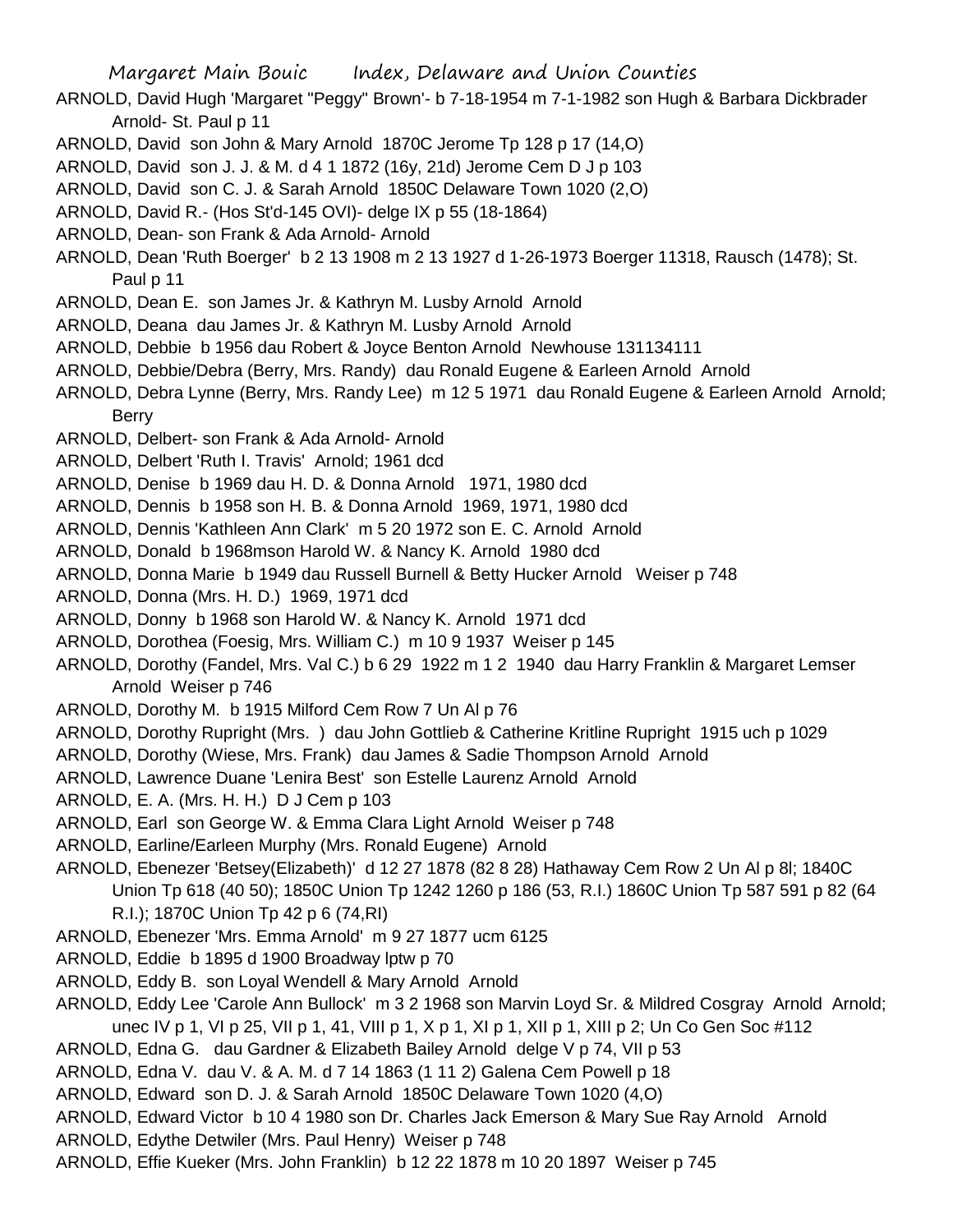- ARNOLD, Elaine (Mrs. Harry J.) Arnold
- ARNOLD, Elaine (Mrs. Harold J.) Arnold
- ARNOLD, Eliza dau Wilson & 1st wife Arnold 1915 uch p 1083
- ARNOLD, Eliza (Holly, Mrs. James) m 12 13 1849 dcm
- ARNOLD, Elizabeth Bailey (Mrs. Gardner) m 4 1 1875 dau Peter & Rachel Rush Bailey delge V p 74, VII p 53; 1915 dcd Westerville R3
- ARNOLD, Elizabeth (Mrs. Ebenezer) b 3 22 1796 d 9 29 1876 Hathaway Cem Un Al p 81; 1850C Union Tp 1242 1260 p 186 (53, R I)
- ARNOLD, Elizabeth Bushong (Mrs. Stephen) dau Isaac & Mary Clingerman Bushong 1915 uch p 1083
- ARNOLD, Elizabeth Wolf (Mrs. Charles) b 1788 d 1823 ped Lois Harp Bassett #138 31 unec IX p 7; 1850C Berkshire Tp 28 (62, NJ)
- ARNOLD, Elizabeth (Comstock, Mrs. Samuel) m 11 22 1678 d 10 20 1747 dau Thomas & Phebe Parkhurst Arnold dcc Helen Wornstaff Kern 655
- ARNOLD, Elizabeth (Ulery, Mrs. John) Powell p 323
- ARNOLD, Ella A. Ashbaugh (Mrs. Henry) m 11 11 1873 ucm 5376; 1880C Jerome Tp 182 197 p 21 (28,O,O,O)
- ARNOLD, Ella A. dau John & Mary Arnold 1870C Jerome Tp 128 p 17 (4,O)
- ARNOLD, Ella (Mrs ) Arnold
- ARNOLD, Ella Louise Maus (Mrs. Roscoe H.) b 3 13 1893 m 12 26 1912 Weiser p 747
- ARNOLD, Ellen (Mrs. ) mother of Harold J. Arnold Arnold
- ARNOLD, Ellen Rick (Mrs. William Augustus) b 1846 d 1903 dau Charles & Ellen Louise Ruth Rick Weiser p 838
- ARNOLD, Elmina Catherine Wheeler (Mrs. Benjamin F.) b 10 1 1846 m 1 1 1868 dau Ephraim & Catharine Thompson Maine Wheeler Asp 1273
- ARNOLD, Elsie V. Payne (Mrs. Robert Lincoln) Arnold; 1967, 1971 ucd
- ARNOLD, Elvina Weiser (Mrs. George) b 2 4 1820 m 10 17 1840 d 9 18 1893 dau Solomon & Maria Susan Zerbe Weiser Weiser p 745
- ARNOLD, Elvira Allen (Mrs. James Madison) m 11 25 1835 dcm; Pabst 6 p 84, 89; dcq Clarita Huddleston Pardo 11
- ARNOLD, Elvira Sophia (Huddleston, Mrs. Reuben Harrison) dau James Madison & Elvira Allen Arnold Pabst 6 p 9l; dcq Clarita Huddleston Pardo 5
- ARNOLD, Elvira )Welch, Mrs. Luther) m 7 5 1853 dcm; Pabst Pion I p 8l
- ARNOLD, Dr. Emerson Victor 'Esther' b Ironton, d 5 23 1966 (69) Arnold; 1976 dch p 293, 297
- ARNOLD, Emma A. Carpenter (Mrs. Josephus) b 8 12 1842 d 11 20 1936 Galena Cem Powell p 27; Pabst O; Pabst 6 p 86, 87, 95; dcq Mary Arnold Marriott 3
- ARNOLD, Emma Clara Light (Mrs. George W.) b 3 6 1847 d 2 7 1916 Weiser p 746
- ARNOLD, Emma (Mrs. )(Mrs. Ebenezer) m 9 27 1877 ucm 6125
- ARNOLD, Emma 1880C Irwin 7 p 17 (26,O,O,O) p 0072
- ARNOLD, Emma J. (Bassler, Mrs. William Letts) b 10 27 1874 m 10 3 1893 d May 1931 Weiser p 53
- ARNOLD, Emma Mahala (Baldwin, Mrs. Lemuel T) b 10 24 1856 m lic 3 18 1879 ucm 6454 d 7 13 1936 Marysville dau George Washington & Susan Catherine Brobeck Arnold Arnold Bible unec IV p 40; Arnold
- ARNOLD, Erica Robin Spradlin (Mrs. David Allen) Arnold
- ARNOLD, Helen Estelle Laurenz (Mrs. ) d 5 6 1987 (84) bur Radnor Arnold; 1971,1980 dcd
- ARNOLD, Esther Jack (Mrs. Dr. Emerson Victor) b 9 -2-1902 d 3-1-1998 (95) Oak Grove Cem dau Charles C. & Georgiana Richards Jack- Arnold
- ARNOLD, Esther Violet (Kinter, Mrs. Ed) b 11 5 1905 m 7 3 1928 dau Miles Grant & Fannie Dohner Arnold Weiser p 748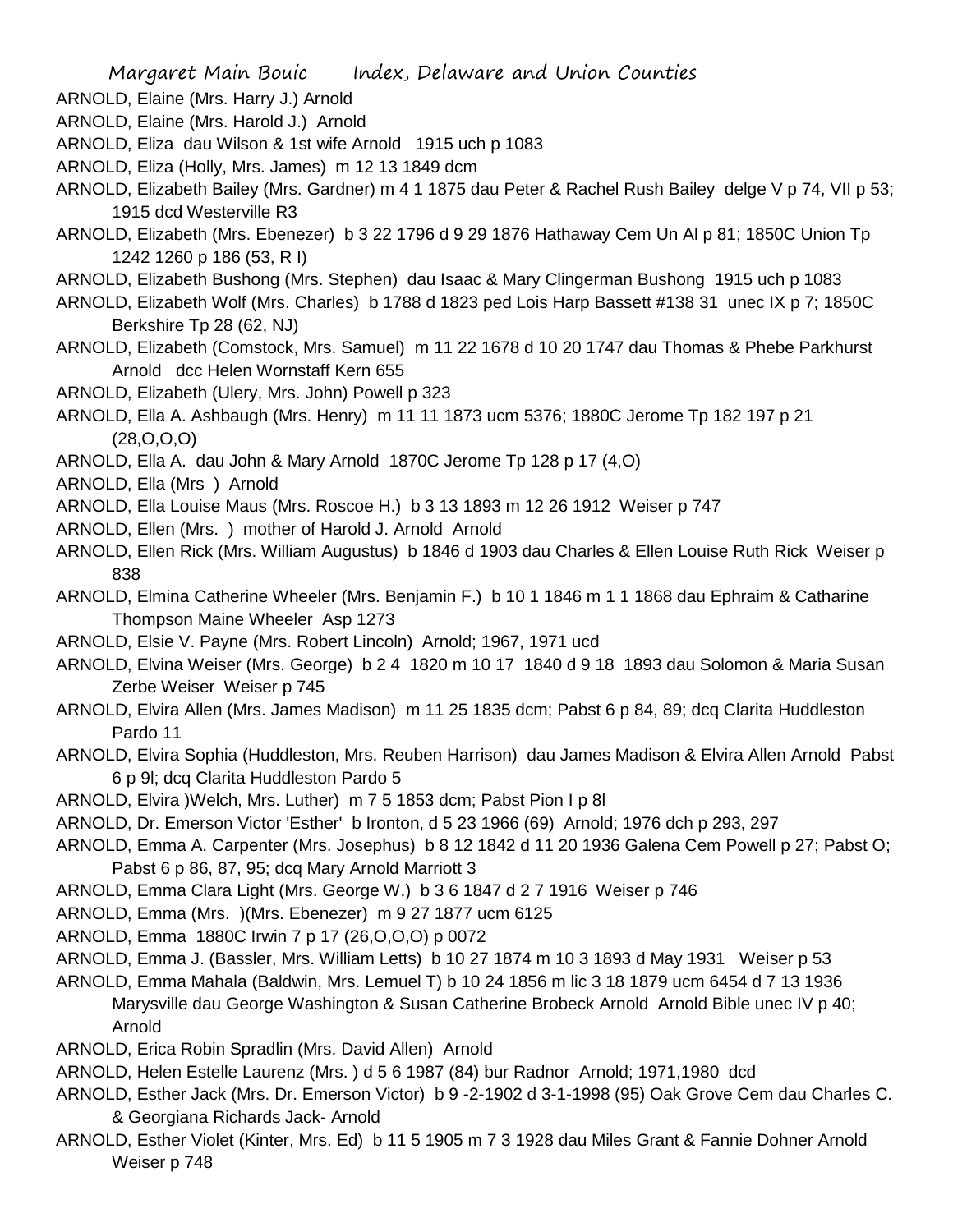- ARNOLD, Eugene- son Delbert & Ruth I. Travis Arnold- Arnold
- ARNOLD, Eunice dau Randall Rice & Eunice Crary Arnold Pabst 6 p 6l
- ARNOLD, Eunice Crary (Mrs. Randall Rice)(Stewart, Mrs. ) b 4 22 1774 d 7 12 1820 dcga p 12 Fr. Chron. Pabst 6 p 8l; dcq Mary Arnold Marriott 9
- ARNOLD, Eunice Desire b 7-5-1835 d 5-17-1836 (10m12d) dau Ira & Senah Ingham Arnold Pabst 6 p 83, 84; delge X p 19
- ARNOLD, Fairy (Kemper, Mrs. ) sister Loyal Wendell Arnold Arnold
- ARNOLD, Fannie M. Pabst Pion I p 68
- ARNOLD, Fannie Dohner (Mrs. Miles Grant) m 7 9 1892 Weiser p 747
- ARNOLD, Felixitus Volk (Mrs. William Franklin) b 6 21 1856 m 1877 d 10 20 1925 Weiser p 748
- ARNOLD, Fern (Alexander, Mrs. ) d 4 27 1987 (69) sister Loyal Wendell Arnold Alexander; Arnold
- ARNOLD, Floyd son Robert Lincoln & Elsie V. Payne Arnold Arnold
- ARNOLD, Floyd brother Loyal Wendell Arnold Arnold
- ARNOLD, Fran ch Wilson & 1st wife Arnold 1915 uch p 1083
- ARNOLD, Frances Chelleu (Mrs. John Peter) b 6 14 1848 m Apr.1865 d 12 24 1913 Weiser p 745
- ARNOLD, Frances- dau Frank & Ada Arnold- Arnold
- ARNOLD, Frances Joann dau James Madison & Elvira Allen Arnold Pabst 6 p 84
- ARNOLD, Frances Straubie (Mrs. George Benjamin) m 8 30 1927 Weiser p 745
- ARNOLD, Frances Virginia b 8 22 1904 dau John Franklin & Effie Kueker Arnold Weiser p 74699
- ARNOLD, Francis C. 'Margaret Ridenbach' m 5 16 1876 ucm 5881; mt 3 p 26
- ARNOLD, Frank 'Ada'- Arnold
- ARNOLD, Frank son Marion & Clara Belle Schultz Schultz p 6
- ARNOLD, Frankie son of H. H. & E. A. d 3 12 1877 (6m 28d) Jerome Cem D J Cem p 103
- ARNOLD, Franklin Ami son James Madison & Elvira Allen Arnold Pabst 6 p 84
- ARNOLD, Franklin Dundore b 5 24 1881 son William Augustus & Ellen Louise Rich Arnold Weiser p 838
- ARNOLD, Franklin Herbert b 4 23 1878 son Benjamin F. & Elmira Cahterine Wheeler Arnold Asp 2049
- ARNOLD, Rev. Fred G. d 1933 Sbc p 31
- ARNOLD, Frederick son William L. Arnold Weiser p 747
- ARNOLD, Gardner 'Harriet L. Bates''Elizabeth Bailey' 1908 dch p 387; hadc p 111; delge V p 74, VII p 53; 1880C Orange Tp p 352C
- ARNOLD, General dcga p 28 Del Pat. & Fr. Chronicle 5 5 1825
- ARNOLD, George son C. J. & Sarah Arnold 1850C Delaware Town 1020 (4,O)
- ARNOLD, George hjt p 57
- ARNOLD, George 1880C Berkshire Tp p 427A
- ARNOLD, Mrs. George 1915 uch p 425
- ARNOLD, George A. b 7 2 1878 Concord Tp son Irreal B. & Mary Blamer Arnold dcb
- ARNOLD, George son Ellen Arnold Arnold
- ARNOLD, George Albert 'Ola Limbie' b 6 10 1902 m 9 10 1935 son John Franklin & Effie Kueker Arnold Weiser p 745
- ARNOLD, George B. 1880 dch p 368; 1908 dch p 219; Pabst 2 p 95
- ARNOLD, George 'Belle– Cickard'- d about 1931; Evening Tribune 4-17-1939 p 2
- ARNOLD, George Benjamin 'Frances Straubie' b 1869 m 8 30 1927 d May 1928 son John Peter & Frances Chelleu Arnold Weiser p 745
- ARNOLD, George 'Elvina Weiser' m 10 17 1840 Weiser p 745
- ARNOLD, George son Gardner Arnold delge V p 74
- ARNOLD, George N.- son Gardner & ELizabeth Bailey Arnold- delge VII p 53
- ARNOLD, George 'Prudent' 1915 dcd Delaware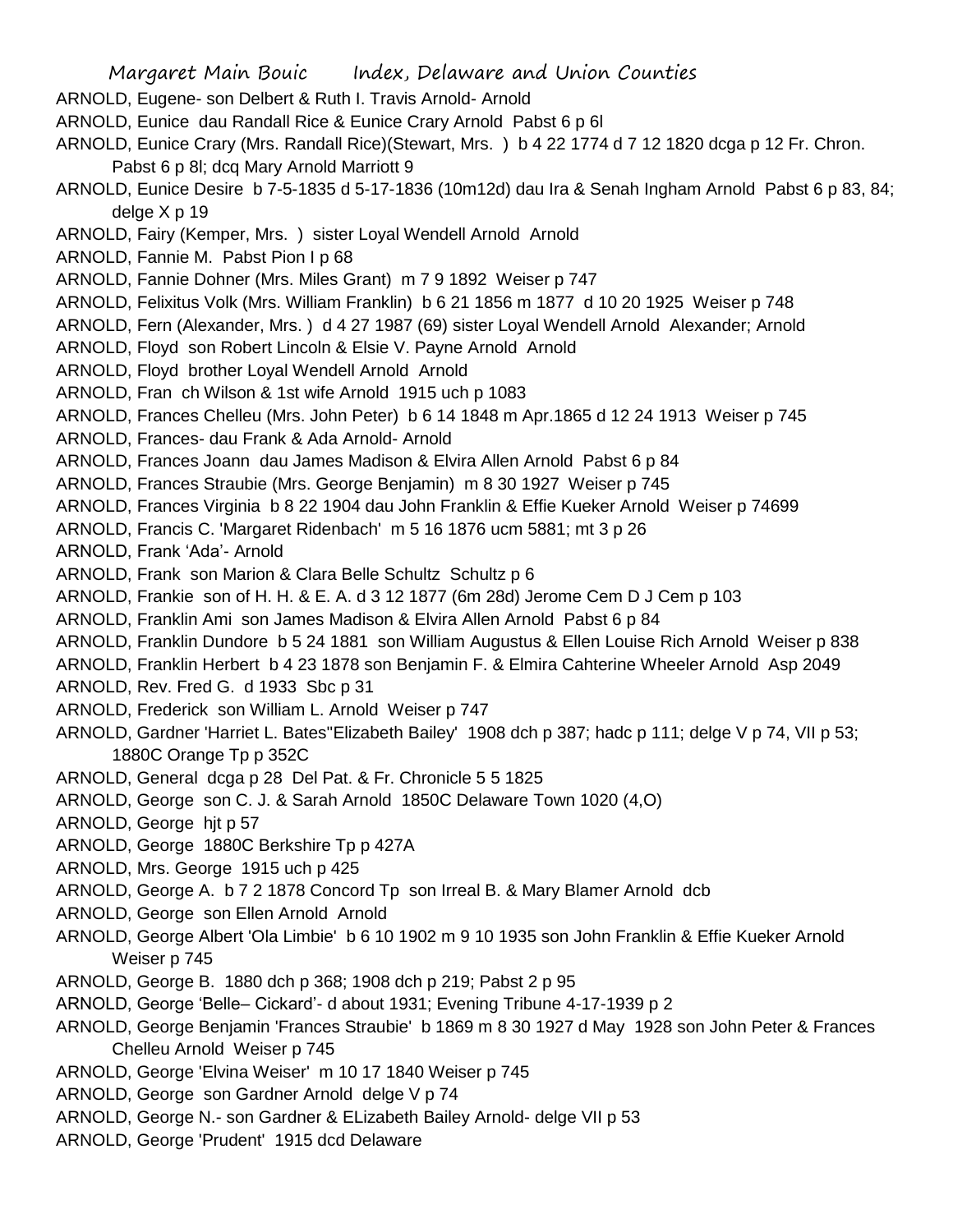- ARNOLD, George Thomas 'Nancy Nonnemaker' b 7 5 1854 m 9 2 1879 ucm 6522 d 12 25 1932 Marysville son George Washington & Susan C. Brobeck Arnold Arnold Bible unec IV p 40, VII p 41; ped Eddy Arnold #112 8;Arnold; 1880C Jerome Tp p 108 110 p 12 (27,O,O,O) p 144A; 1900C Jerome Tp 197- 206 p 9A (45,WVa,Va,Va) m 3y
- ARNOLD, George Washington 'Susan Catherine Brobeck' b 1 5 1829 m 7 31 1851 d 4 29 1906 (74 3 24) Broadway Cem lptw p 71 Arnold Bible unec IV p 40, VII p 41; 1883 uch V p 292; ped Eddy Arnold #112 16; 1877 uca p 24, 59, 79; 1880C Taylor Tp 153 154 p 15 (51,O,O,O) p 0132; 1900C Taylor Tp 161-165 p 7B (71,O,Pa,Pa)
- ARNOLD, George W. b 1911 Milford Cem Row 7 Un Al p 76
- ARNOLD, George W. 'Emma Clara Light' b 2 7 1849 d 8 12 1925 son George & Elvina Weiser Arnold Weiser p 746
- ARNOLD, Gertrude (Kleinfelter, Mrs. Cosmus) m 7 2 1895 dau George W. & Emma Clara Light Arnold Weiser p 748
- ARNOLD, Glenn b 7 23 1951 son Robert E. & Lois Bickmore Arnold Weiser p 746
- ARNOLD, Goldie Winifred d 3 24 1891/1881 (10y 1m) Galena Cem Powell p 27 dau Josephus & Emma A. Carpenter Arnold Pabst 6 p 86, 87, 105; dcb Berkshire Tp
- ARNOLD, Grace b 2 4 1888 Orange Tp dau Gardner & Elizabeth Bailey Arnold dcb
- ARNOLD, Grace Stewart (Mrs. Charles Ellsworth) b 1868 d 1929 dau Archebald Kennedy & Dicy Evans Stewart ped Kirk Sellman #125 11 unec VIII p 43
- ARNOLD, Grant son Victor & Ann Murrah Arnold 1850C Berkshire Tp 36 (4,O)
- ARNOLD, Gregory son Duane & Lenita Best Arnold (12 1976) Arnold
- ARNOLD, Harold son Isaac W. & Rosine Fischer Arnold 1915 uch p 1083
- ARNOLD, Harold C. son Harry C. Arnold Arnold
- ARNOLD, Harold J. 'Elaine' d 9 24 1965 bur Alliance City son Ella Arnold Arnold
- ARNOLD, Harold William Jr. 'Nancy Kay Maxwell' m 2 20 1966 son Harold & Estelle Arnold Arnold; 1971, 1980 dcd
- ARNOLD, Harriet Augusta dau James Madison & Elvira Allen Arnold Pabst 6 p 84, 85
- ARNOLD, Harriet L. Bates (Mrs. Gardner) m 1866 delge V p 74
- AR9NOLD, Harriet (Long, Mrs. James) m 5 10 1838 dcm
- ARNOLD, Harry C. 'Breta Liggett' d 12 1969 (93) Carr (1145121); Bean (11712), Maugans Anc p 95
- ARNOLD, Harry Franklin 'Margaret Lemser' b 10 10 1899 m 6 4 1921 son John Franklin & Effie Kueker Arnold Weiser p 746
- ARNOLD, Harry b 5 10 1879 Delaware Town son J. & Leba Shias Arnold dcb
- ARNOLD, Harry 'Lulu Blanche Miller' div Cowgill p 37
- ARNOLD, H. D. 'Donna' 1969, 1971, 1980 dcd
- ARNOLD, Heidi b 1966 dau Larry E. & Patricia Arnold 1971 dcd
- ARNOLD, Helen Sbc p 31
- ARNOLD, Helen b 1966 lived with William J. & Dorothy Fleming 1980 dcd
- ARNOLD, Helen Parker (Mrs. Arthur) b 6 8 1937 m 6-15-1955 Rausch 19342, III p 309; St. Paul p 57; Arnold; 1959 ucd
- ARNOLD, Helen Dessain (Mrs. Dr. Russell Miles) Weiser p 748
- ARNOLD, Helen (Thompson, Mrs. )- dau Robert H. & Linda Climer Arnold- Arnold
- ARNOLD, Hellen S. dau Jacob & Orrilla d 9 24 1846 (5y27d) Curtis Cem Powell p 111
- ARNOLD, Henory 1880C Jerome Tp p 0149
- ARNOLD, Henrietta Maria Smith (Irwin, Mrs. Willie R.)(Mrs. Isaac Allen) dau Hiram Pierce & Sophia Hollie Arnold Smith Pabst 6 p 88
- ARNOLD, Henry son John & Mary Arnold 1870C Jerome Tp 128 p 17 (17,O)
- ARNOLD, Henry b 1871 d 1945 Milford Cem Row 12 Un Al p 55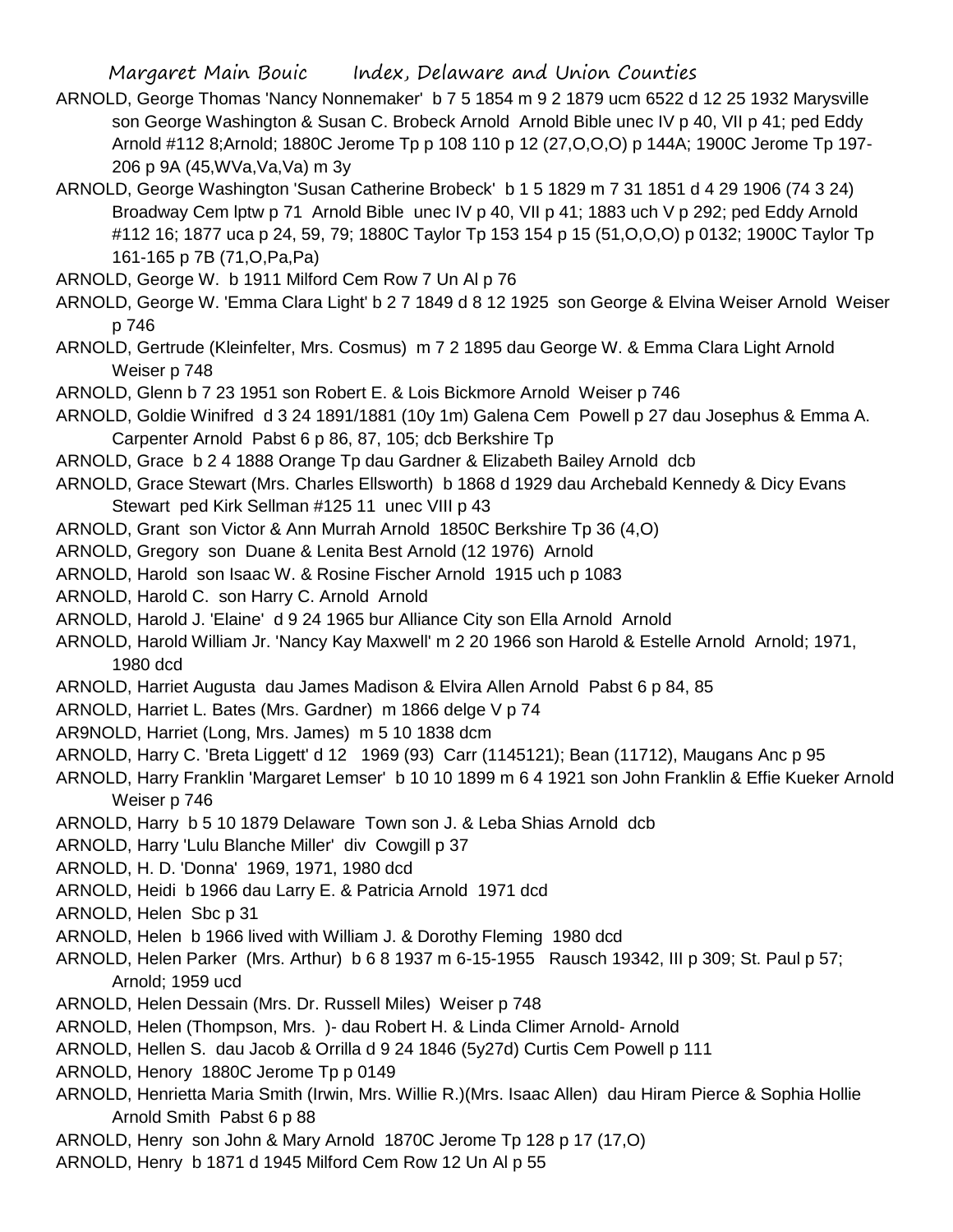- ARNOLD, Henry son C. J. & Sarah Arnold 1850C Delaware Town 1020 (3,O)
- ARNOLD, Henry 'Ella A. Ashbaugh' m 11 11 1873 ucm 5376
- ; 1880C Jerome Tp 182 197 p 21 (28,O,O,O)
- ARNOLD, Henry W. 1840C Marlborough Tp p 248 (20 30); delge IV p 11
- ARNOLD, Herbert Aubrey son William Henry & Bertha Smallwood Arnold Weiser p 745
- ARNOLD, Hersha dau Marvin Lloyd & Mildred Cosgray Arnold Arnold
- ARNOLD, Hettie M. (Mrs. William T.) b 11-1863/2 d 1925 Jerome IOOF Cem D J Cem p 111, 123; 1900C Jerome Tp 315-325 p 14A (36,O,Va,O) m 16y
- ARNOLD, H. H. 'E. A.' Darby Jerome Cem p 103; d Piqua Hotel, Union County Journal 4-15-1940 p 2
- ARNOLD, Hilda Barbara Margaretha Nicol (Mrs. Robert H.) b 1 22 1906 m 6 7 1926 St. Paul's Cem D J Cem
- p 27 dau Conrad & Anna Rausch Nicol Rausch 1934, III p 280, IV p 784; St. Paul p 56
- ARNOLD, inf of Robert H. & Hilda B. d 1930 St. Paul's Cem D J Cem p 27
- ARNOLD, Hubert Aubrey son William Henry & Bertha Smallwood Weiser Weiser p 745
- ARNOLD, Hugh Robert 'Barbara Dickbrader' b 8 20 1928/9 m 6-16-1951 son Dean & Ruth Boerger Arnold Boerger 113181; Rausch 14781, III p 288; St. Paul p 11
- ARNOLD, Ida Bell dau Charles R. & Lurissa M. Shaw Arnold Galena Cem Powell p 13; Pabst 6 p 85
- ARNOLD, Ida (Stiers, Mrs. Charles) b 2 23 1866 d 8 28 1911 dau John Peter & Frances Chelleu Arnold Weiser p 745
- ARNOLD, Ida May (Anne, Mrs. George) b 6 25 1893 dau William L. & Sally Rebecca Zeller Arnold Weiser p 747

ARNOLD, Ida Relma (Kredell, Mrs. Robert F.) b 4 9 1858 m 1882 d 10 20 1938 dau Geroge & Elvina Weiser Arnold Weiser p 748

- ARNOLD, Ira 'Senah Ingham''Mariah Ingham Berge' b 3 1 1795 Vt. m(1) 12 14 1814 (2) 11 2 1840 dcm d 11 17 1852 (57-8-16) Galena Cem Powell p 13; son Randall Rice & Eunice Crary Arnold 1820C Orange Tp; 1835 men 17 #57 p 25 Brown Tp; 1840C Berkshire Tp p 186 (40 50); 1850C Berkshire Tp 44 (55, Vt); Pabst O; Pabst 6 p 73, 81, 82, 83, 84, 88; dcq Mary Arnold Marriott 4, Clara Huddleston Pardo 20; Pabst 7 p 2; delge X p 18, 19
- ARNOLD, Irene (Crist, Mrs. Jacob D.) m 8 5 1842 dcm
- ARNOLD, Irwin B. son Victor & Ann Maurrah Arnold 1850C Berkshire Tp 36 (5,O); 1908 dch p 387
- ARNOLD, Isaac Allen 'Henrietta Smith' dau James Madison & Elvira Allen Arnold Pabst 6 p 88
- ARNOLD, Isaac Bryant Arnold
- ARNOLD, Isaac W. 'Rosine Fischer b 8 2 1882 son Stephen & Elizabeth Bushong Arnold 1915 uch p 446, 447, 1082, 1083, 1084
- ARNOLD, Israel son Jacob & Mary Weiser Arnold Weiser p 272; 1850C Delaware Town 1020 (15,O); 1880C Concord Tp p 264A; Pabst O
- ARNOLD, Iva Dell dau Charles R. & Lurissa M. Shaw Pabst 6 p 85
- ARNOLD, Dr. Charles Jack Emerson ' Mry Sue Ray' m 11 16 1973 son Dr. Emerson Victor & Esther Arnold Arnold
- ARNOLD, J.(Galena) 1976 dch p 115
- ARNOLD, J. 1975 ucd
- ARNOLD, Jacob 'Mary Weiser' Weiser p 272
- ARNOLD, Jacob 'Orilla Smith' m 9 8 1840 dcm
- ARNOLD, Jacob 'Mary Jane Smith' m 11 4 1850 dcm
- ARNOLD, Jacqueline b 1970 dau James F. & Bonnie Arnold 1980 dcd
- ARNOLD, James hjt p 57; 1915 uch p 425
- ARNOLD, James 1880C Delaware Town p 529C
- ARNOLD, James B. b 8 19 1864 d 4 29 1903 son George Washington & Susan Catherine Brobeck Arnold Arnold Bible; unec IV p 40; 1880C Taylor Tp 153 154 p 15 (15,O,O,Va)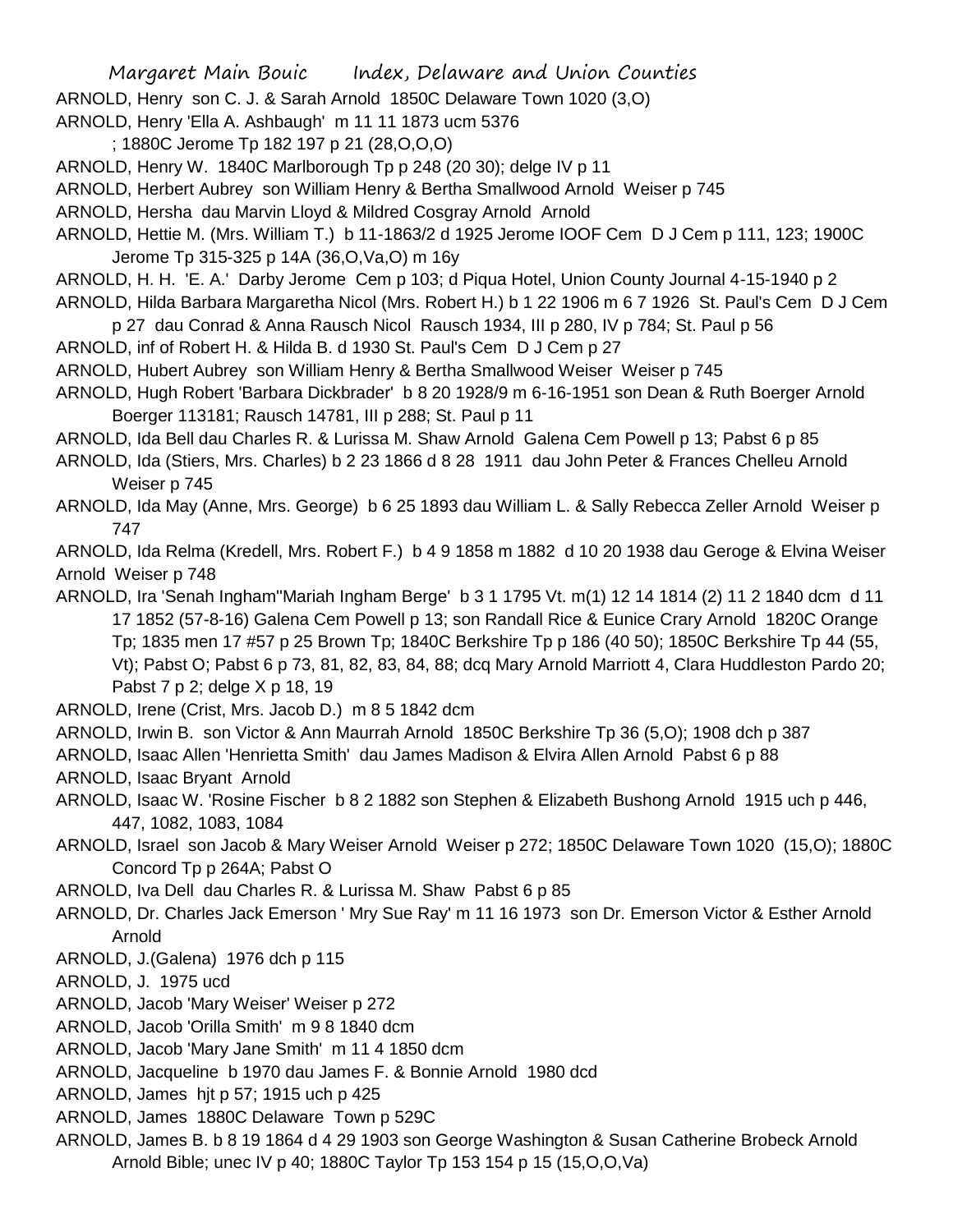- ARNOLD, James F. 'Bonnie' 1980 dcd
- ARNOLD, James b 3 17 1882 Orange Tp son Gardner & ELizabeth Bailey Arnold dcb
- ARNOLD, James Lewis b 11 30 1985 d 4 5 1986 York Cem son David Allen & Erica Robin Spradlin Arnold Arnold
- ARNOLD, James Madison 'Elvira Allen b 1-29-1816 m 11 25 1835 dcm son Ira & Senah Ingham Arnold
- 1840C Berkshire Tp p 183 (20 30); Pabst 6 p 62, 83, 84, 88, 89; dcq Clarita Huddleston Pardo 10; delge X p 19
- ARNOLD, James 1850C Genoa Tp 308 (15,O) lived with Alexander & Martha Smith
- ARNOLD, James 'Juanita'- Arnold
- ARNOLD, James Jr. 'Kathryn M. Lusby' Arnold
- ARNOLD, James S. b 8 19 1864 d 8 24 1897 lptw p 70 (same stone as James B.)
- ARNOLD, Jane E. Lewis (Mrs. John T) Lewis p 3; Pabst O
- ARNOLD, Jane (Mrs. Nathan) b 1 26 1810 d 3 22 1888 (78 1 24) Ashley Cem Powell p 188; 1880C Oxford Tp p 393A
- ARNOLD, Jason b 1974 son James F. & Bonnie Arnold 1980 dcd
- ARNOLD, Jasper 1883 uch IV p 485; 1877 uca p 96
- ARNOLD, Jeanette (Nichols, Mrs. Rolland) b 4 18 1927 or 4-8-1929 d 5 9 1974 dau Robert & Hilda Barbara Margaretha Nicol Arnold Rausch 19341 II p 280, IV p 784; St. Paul p 56
- ARNOLD, Jeanette (Clymer, Mrs. Jay P. Jr.)\_ b 11 21 192(3)5 Weiser p 747
- ARNOLD, Jeffery Clay 'Allison Cameron' b 11-5 1957 son Hugh Robert & Barbara Dickbrader Arnold Boerger 1131811; Rausch 147811, III p 288; St. Paul p 11
- ARNOLD, Jennifer Arlene b 1968 dau James F. & Bonnie R. Arnold 1980 dcd; engaged to Craig William Semon Arnold
- ARNOLD, Jeremiah son David Allen & Erica Robin Spradlin Arnold Arnold
- ARNOLD, Jesse- son Delbert & Ruth I. Travis Arnold- Arnold
- ARNOLD, Jesse Elton 'Bertha Ann DeWitt' b 2 28 1889 d 3 7 1964 son George & Nancy Nonnemaker Arnold ped Eddy Arnold #112 4 unec VII p 41; Arnold; 1900C Jerome Tp 197-206 p 9A (11,O,O,O)
- ARNOLD, J. J. 'M.' D J Cem p 103
- ARNOLD, Joanna Frances (Erwin, Mrs. J. Wesley) dau James Madison & Elvira Allen Arnold Pabst 6 p 89
- ARNOLD, Joanne (Warrick, Mrs. Verl) m 8 5 1980 Knoxville Arnold; Warrick
- ARNOLD, Joel C. 'Susan Willis' m 10 11 1854 dcm
- ARNOLD, John 1883 uch V p 241, 284; 1877 uca p 31, 35
- ARNOLD, John Powers Pat p 47
- ARNOLD, John- b Great Britain naturalized 9-20-1844, delge VIII p 57
- ARNOLD, John- 1820, delge X p 73
- ARNOLD, John hmp p 159
- ARNOLD, John original owner Darby Tp 1842 unec X p 65, XII p 40
- ARNOLD, John 1850C Genoa Tp 308 (8,O) lived with Alexander & Martha Smith
- ARNOLD, John 1850C Radnor Tp 12 (9,O) lived with Elisha Gallant
- ARNOLD, John Franklin 'Effie Kueker' b 6 26 1878 m 10 20 1897 d 8 19 1936 son John Peter & Frances Chelleu Arnold Weiser p 745
- ARNOLD, John son Gardner & Elizabeth Arnold delge V p 74, VII p 53
- ARNOLD, John George Powers p 41, 44
- ARNOLD, John H. b 10 2 1852 d 3 20 1930 Kansas son George Washington & Susan Catherine Brobeck Arnold Arnold Bible; unec IV p 40
- ARNOLD, John Jackson 'Mary Brobeck' b 1824 d 1906 ped Kirk Sellman #125 20 unec VIII p 43; 1883 uch V p 292; 1870C Jerome Tp 128 p 17 (44,O); 1880C Jerome Tp 149 161 p 18 (55, Va,Va, ) p 147A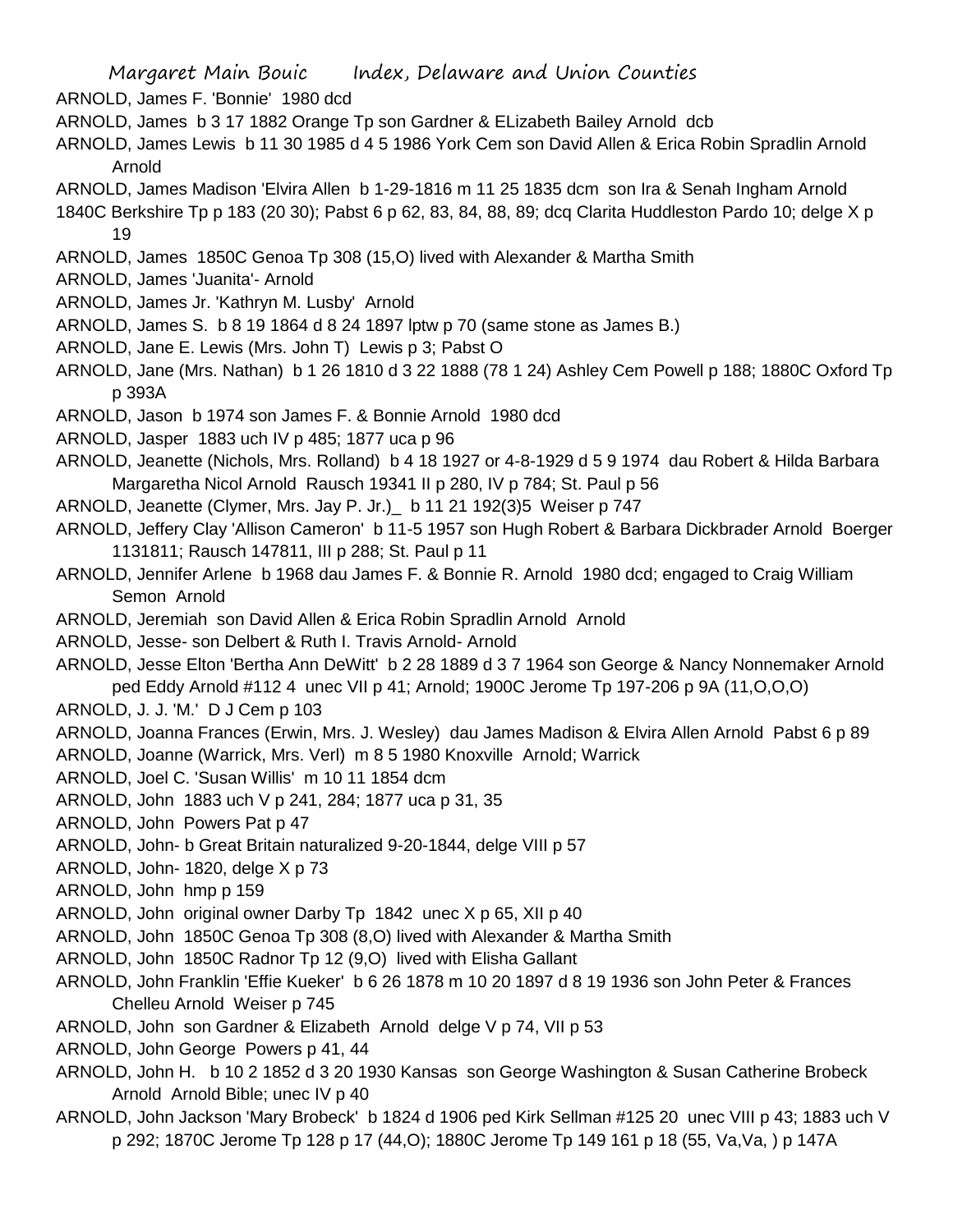- ARNOLD, John son John & Mary Arnold 1870C Jerome Tp 128 p 17 (2,O); 1880C Jerome Tp 149 161 p 18 (12,O,Va)
- ARNOLD, John Peter 'Frances Chelleu' b 10 12 1843 m 4 1865 d 4 17 1904 son George & Elvina Weiser Arnold Weiser p 745
- ARNOLD, John S. 1908 dch p 387
- ARNOLD, John T. 'Jane E. Lewis' Lewis p 3
- ARNOLD, John Talbot b 9 16 1976 son Dr. Charles Jack Emerson & Mary Sue Ray Arnold Arnold
- ARNOLD, John son William Augustus & Ellen Louise Rick Arnold Weiser p 838
- ARNOLD, Joseph B. son Gardner & Elizabeth Bailey Arnold delge V p 74. VII p 53
- ARNOLD, Joseph son John & Mary Arnold 1880C Jerome Tp 149 161 p 18 (6,O,Va)
- ARNOLD, Josephine (Mrs. Joseph) b 1853 Galena Cem Powell p 27; 1915 dcd Galena
- ARNOLD, Josephus 'Emma Carpenter'Josephine' b 8-17-1845 d 1916 Galena Cem Powell p 27 son Ira & Mariah Ingham Berge Arnold Pabst 6 p 82, 83, 84, 86, 88,104, 105; Pabst O; dcq Mary Arnold Marriott 2; 1880 dch p 678; 1850C Berkshire Tp 44 (5,O); 1880C Berkshire Tp p 420C; 1915 dcd Galena; delge X p 19
- ARNOLD, Joyce Benton (Mr. Robert) dau Robert G. & Gladys Jones Benton Newhouse 13113411
- ARNOLD, Juanita (Mrs. James)- Arnold
- ARNOLD, Judy- 1991 ucd, Dover Tp
- ARNOLD, Judy (Gibson, Mrs. William)(Russi, Mrs. David) b 10 5 1943 m 6-11-1966 m(2) 4-7-1991 dau Robert & Hilda Barbara Margaretha Nicol Arnold Arnold; Rausch 19343, III p 309, IV p 784; St. Paul p 57
- ARNOLD, Judy (Reed, Mrs. Noah, Jr.) b 1962 dau Thomas & Julia Crowe Arnold Arnold; 1969 dcd
- ARNOLD, Judy (Mrs Tom)- Arnold
- ARNOLD, Julia Crowe (Mrs. Thomas) b 11-29-1928 d 1-9-1998 (69) dau Clyde & Goldie Decker Crowe-Arnold; 1969, 1971 dcd
- ARNOLD, Julia Samson dau Victor & Ann Arnold Pabst 5 p l6
- ARNOLD, Karen Sue Livingston (Stout, Mrs. Steven)(Mrs. William) b 8 31 1962 Ind. m(1) 1978 (2) 6 28 1985 dau Lester Eugene & Maralaine Lucille Hancock Livingston Cowgill p 70
- ARNOLD, Kate b 5 27 1871 dau Benjamin F. & Elmina Catherine Wheeler Arnold; Asp 2047
- ARNOLD, Kate Irwin b 1 27 1876 Delaware Town dau James & Delila Shiar Arnold dcb
- ARNOLD, Katherine dau H. Bartley & Mary J. Arnold 1961 dcd (12)
- ARNOLD, Katharine L. Bowers (Mrs. William Augustus Jr.) b 8 5 1876 m 5 23 1901 Weiser p 147, 838
- ARNOLD, Kathleen Ann Clark (Mrs. Dennis) m 5 20 1972 dau Earl W. Clark Arnold
- ARNOLD, Kathryn M. Lusby (Mrs. James Jr.) d 5 2 1979 (41) bur. Sunbury Memorial Park dau James A. Lusby Arnold
- ARNOLD, Kathy (Katherine) 1969, 1971 dcd
- ARNOLD, Kathy b 1952 dau Thomas & Julia Arnold 1969 dcd
- ARNOLD, Kerri Michelle b 2 10 19 dau Merv & Robin Lynn Liles Arnold Cowgill p 71
- ARNOLD, Kevin Duane b 9 26 1960 son L. Duane & Lenita Best Arnold Arnold
- ARNOLD, Lanora dau Henry & Ella Ashbaugh Arnold 1880C Jerome Tp 182 197 p 21 (5,O,O,O)
- ARNOLD, Larry E. 'Patricia' 1971 dcd
- ARNOLD, Laura b 1833 Morgan Co d 9 30 1896 (63 11 29) Oakdale Cem I p 84 (D R4 1)
- ARNOLD, Laura dau Martha Arnold 1880C Marysville 464 511 p 35 (40,O,O,O) p 0103
- ARNOLD, Laurie b 1969 dau L. Eugene & Billie M. Arnold 1980 dcd
- ARNOLD, Lavinia dau Randall Rice & Eunice Crary Arnold Pabst 6 p 8l
- ARNOLD, Leah (Dilsaver, Mrs. ) b Jan, 1891 d 1939 Claibourne Cem p 62; 1900C Taylor Tp 161-165 p 7B (9,O,O,O) granddau George & Susan C. Arnold
- ARNOLD, Lee 1916 Dunlap & Cowles p 171
- ARNOLD, Lenita Best (Mrs. Duane) dau William & Florence Best Arnold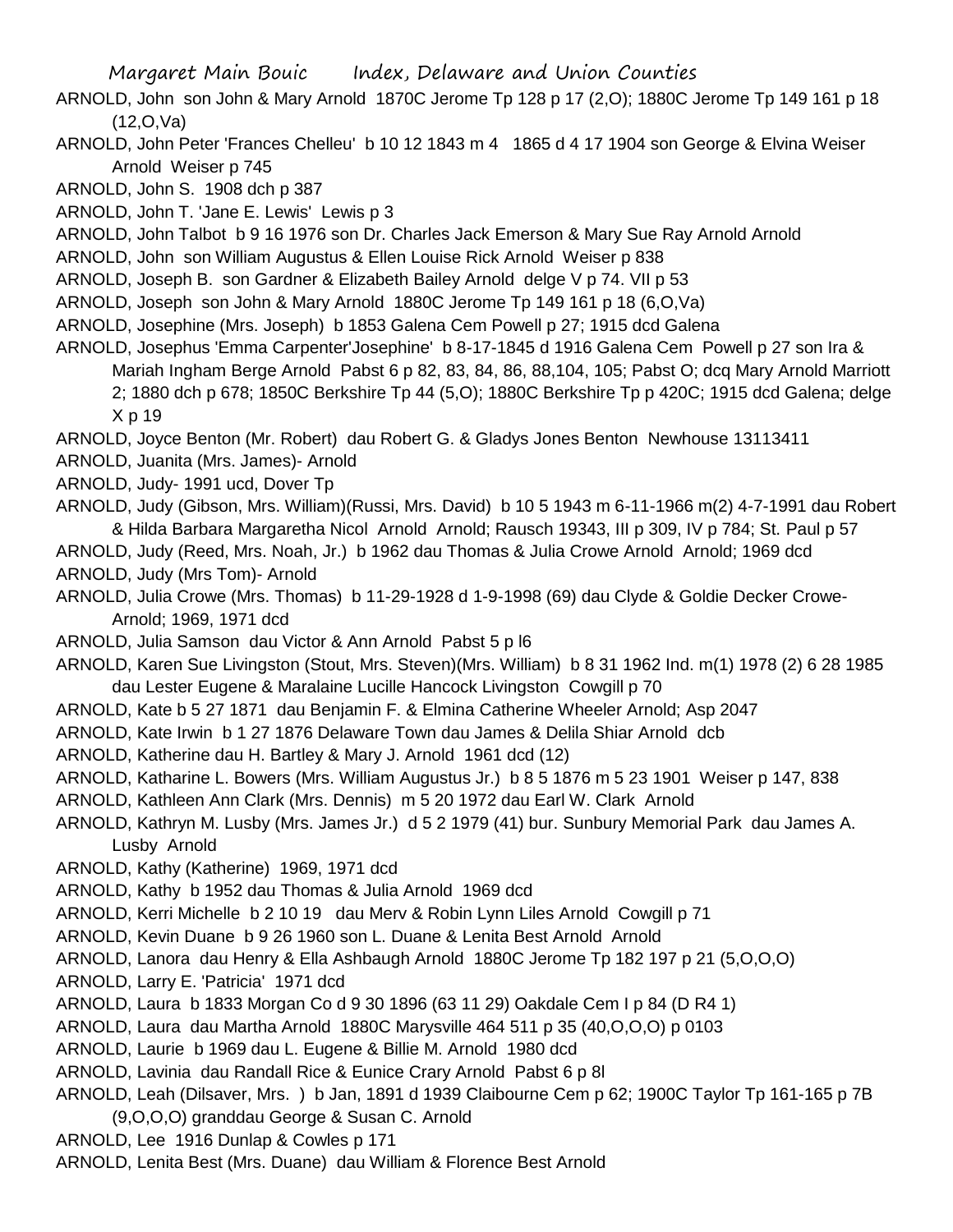Margaret Main Bouic Index, Delaware and Union Counties ARNOLD, Dr. L. Eugene 'Billie M.' 1980 dcd ARNOLD, Lillian A. Kimbler (Mrs. Ross L.) Arnold ARNOLD, Linda (Mrs. Charles) Arnold ARNOLD, Linda Climer (Mrs. Robert H.)- Arnold ARNOLD, Linda- dau Delbert & Ruth I. Travis Arnold- Arnold ARNOLD, Linda Joanne b 4 28 1952 dau Russell Burnell & Betty Hueker Arnold Weiser p 748 ARNOLD, Linda dau Loyall Wendell & Mary Arnold Arnold ARNOLD, Lloyd 'Pansy Scites' Scites ARNOLD, Lloyd 'Yasuko Nanjo' m 10 1975 Arnold ARNOLD, Lois Bicknor (Mrs. Robert E.) m 1 10 1947 Weiser p 746 ARNOLD, Lonnie Allen son Robert Allen Arnold Arnold; engaged to Tammy Jo Caldwell ARNOLD, Lonnie son Ellen Arnold Arnold ARNOLD, Loren son Isaac W. & Rosine Fischer Arnold 1915 uch p 1083 ARNOLD, Lori b 1970 dau Harold W. & Nancy K. Arnold Arnold; 1971, 1980 dcd; engaged to James Black ARNOLD, Louis Dessain b 3 21 1926 son Russell Miles & Helen Dessain Arnold Weiser p 748 ARNOLD, Loyal Wendell 'Mary' d 1 17 1977 (56) bur. Geneva Arnold ARNOLD, Lucretia Ingalls dau Thomas & Sarah Bigelow Ingalls dumch p 324 ARNOLD/ARNAL, Lucy/Elizabeth (Riley, Mrs. William) ped Trella Hemmerly Romine #75 31 unec VI p 34 ARNOLD, Luke b 1979 son Robert & Randi C. Dyhr Arnold 1979 ucd ARNOLD, Lulu Blanche Miller (Mrs. Harry) b 12 14 1883 d 3 20 1972 Kenton ClaibourneCem p 78 dau Thomas Burt & Hannah Mary Smart Miller Cowgill p 37 ARNOLD, McKenzie Charles Dyhr b 5 16 1977 son Robert & Randi C. Dyhr Arnold Arnold; 1979 ucd ARNOLD, M.(Mrs. J. J) D J Cem p 103 ARNOLD, Margaret "Peggy" Brown (Mrs. David Hugh)- b 7-2-1954 m 7-1-1982 St. Paul p 11 ARNOLD, Margaret Elizabeth (Meeker, Mrs. Lot) b 1811/13 d 1898 dau Charles & Elizabeth Wolf Arnold ped Lois Harp Bassett #138 15 unec IX p 7; dcq Marie Randall 13 ARNOLD, Margaret J. Miller (Mrs. Thomas) m 3 12 1843 dcn ARNOLD, Margaret b 10 29 1875 dau Benjamin F. & Elmina Catherine Wheeler Arnold Asp 2048 ARNOLD, Margaret E. Richardson (Mrs. Reuben) m 3 16 1851 dcm ARNOLD, Margaret J. (Darst, Mrs. Daniel) m 4 13 1845 dcm ARNOLD, Margaret (Ridenbach, Mrs. )(Mrs. Francis C.) m 5 16 1876 ucm 5881 ARNOLD, Margaret Lemser (Mrs. Harry Franklin) m 6 4 1921 Weiser p 746 ARNOLD, Maria Clarissa (Haskins, Mrs. Butler) b 11-6-1822 dau Ira & Senah Ingham Arnold Pabst 6 p 83, 84, 85; delge X p 19 ARNOLD, Maria(h) Janette (King, Mrs. Jonathan T.) dau James Madison & Elvira Allen Arnold Pabst 6 p 84,90 ARNOLD, Mariah 1850C Berkshire Tp 28 (14,O) lived with Charles & Elizabeth Arnold ARNOLD, Sarah Mariah Ingham (Berge, Mrs. David)(Mrs. Ira) m(2) 11 2 1840 dcm d 7 13 1885 dau Jordon &

- Mary H. Bristol Ingham Pabst 6 p 84; dcq Mary Arnold Marriott 5; delge X p 18, 19; 1850C Berkshire Tp 44 (50, Ct)
- ARNOLD, Marie Pabst 2 p 84
- ARNOLD, Marinanne (Higgins, Mrs. James Raymond) b 1 20 1934 dau Russell Miles & Helen Dessain Arnold Weiser p 748
- ARNOLD, Marion 'Clara Belle Schultz' Schultz p 6
- ARNOLD, Mark (17 1976) son Lt. Col. L. Duane & Lenita J. Best Arnold Arnold
- ARNOLD, Mark b 1967 son L. Eugene & Billie M. Arnold 1980 dcd
- ARNOLD, Mark Douglas 'Ann Marie Roehrenbeck' m 10 11 1986 son Doyle Lee Arnold Arnold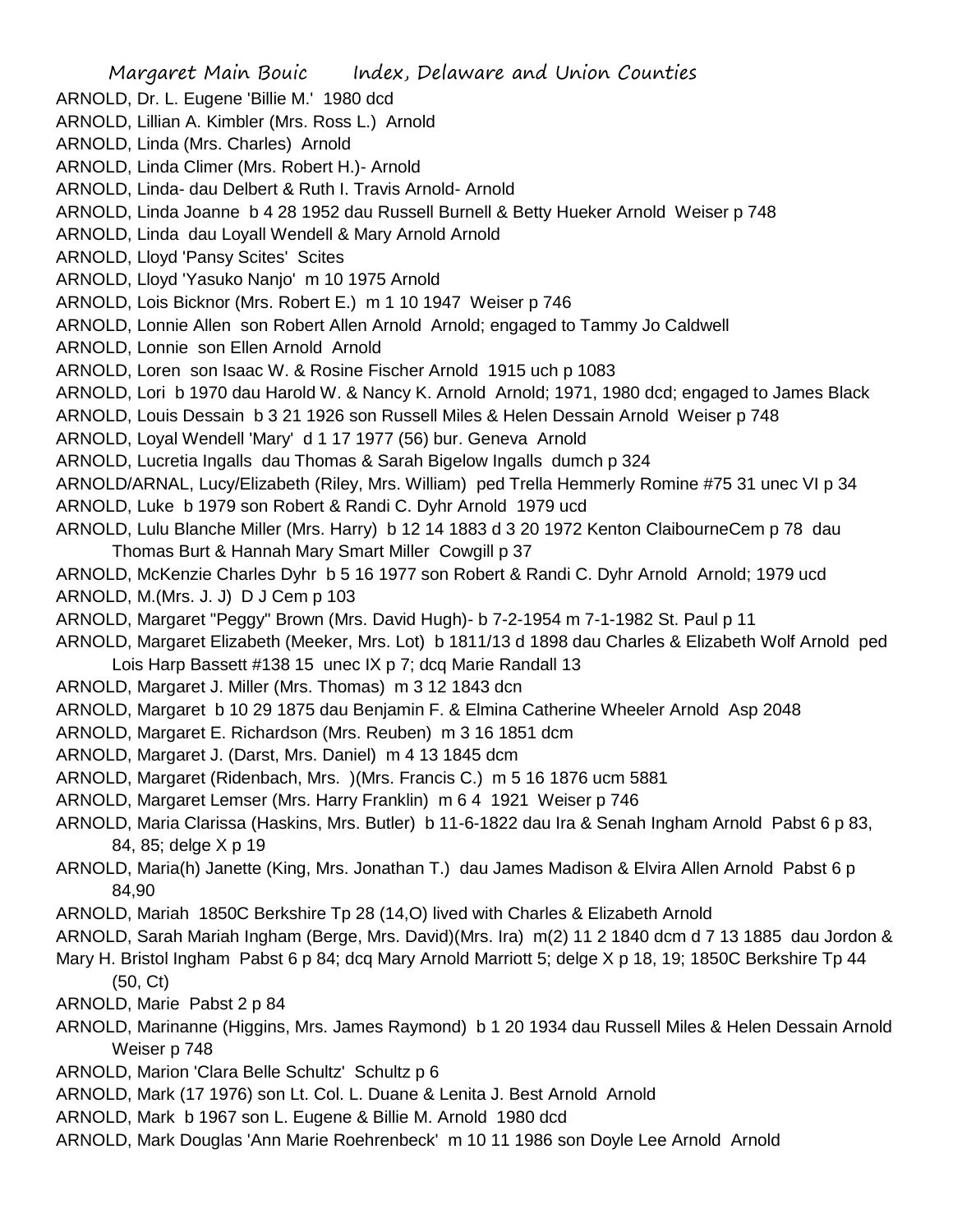- ARNOLD, Martha dau John & Mary Arnold 1870C Jerome Tp 128 p 17 (12,O); 1880C Jerome Tp 149 161 p 18 (22,O,Va )
- ARNOLD, Martha 1880C Marysville 464 511 p 35 (80,O,O,O)
- ARNOLD, Martin 1850C Delaware Tp 1360 (40,O)
- ARNOLD, Marvin Lloyd 'Mildred Cosgray' b 11 5 1919 d 5 8 1979 bur Forest Grove son Jesse Elpon & Bertha Ann DeWitt Arnold ped Eddy L. Arnold # 112 2 unec VII p 41; Arnold
- ARNOLD, Marvin Lloyd Jr. son Marvin Lloyd & Mildred Cosgray Arnold Arnold
- ARNOLD, Mary Sue Ray (Mrs. Dr. Charles Jack Emerson) m 11 16 1973 dau Dr. Edward Fallon Ray Arnold
- ARNOLD, Mary Pabst 2 p 80
- ARNOLD, Mary (Mrs. Loyal Wendell) Arnold
- ARNOLD, Mary Ann Elizabeth (Warren, Mrs. )(Schultz, Mrs. Damon D.) b 12 17 1840 d 8 6 1902 dau George & Elvina Weiser Arnold Weiser p 745
- ARNOLD, Mary Best (Mrs. Norbert)- m 6-5-1948- Arnold
- ARNOLD, Mary (Birkircher, Mrs. John) b 1939 dau Jacob & Mary Weiser Arnold Weiser p 272
- ARNOLD, Mary Brobeck (Mrs. John) b 1834 d 1908 ped Kirk Sellman #125 21 unec VIII p 43 dau Henry & Mahala Hottle Brobeck 1883 uch V p 292
- ARNOLD, Mary Catharine (Barkencher, Mrs. John) m 12 24 1855 dcm; delge IX p 43
- ARNOLD, Mary (Mrs. Christian J.) d 8 29 1840 (3 10 18) Powell p 96; dbg p 15
- ARNOLD, Mary (Cooper, Mrs. Calvin Crake) b 12 4 1860 d 6 29 1924 Weiser p 561
- ARNOLD, Mary Dundore (Babcock, Mrs. Edward Vost) dau William Augustus & Ellen Louise Rick Arnold Weiser p 838
- ARNOLD, Mary (Dunham, Mrs. ) sister Loyal Wendell Arnold Arnold
- ARNOLD, Mary Ellington (Mrs. Abner) m 3 3 1828 Madison Co unec V p 287
- ARNOLD, Mary E. (Gardner, Mrs. Edwin L.) m 2 4 1860 dcm
- ARNOLD, Mary E. Kandel (Mrs. Philip) d 4 17 1961(76) Arnold
- ARNOLD, Mary E. (Mrs. R. K.) 1915 dcd Powell R2
- ARNOLD, Mary E. (Smith, Mrs. Charles Myron) m 12 27 1941 dau Jesse Elpon & Bertha Ann DeWitt Arnold Arnold
- ARNOLD, Mary F. 1850C Berkshire Tp 28 (2,O) could be dau Asa C. Arnold
- ARNOLD, Mary Florence (Mamie)(Marriott, Mrs. Harry) b 5 25 1877 Berkshire Tp dcb dau Josephus & Emma Carpenter Arnold dcq Mary Arnold Marriott1; 1880 dch p 678; Pabst 6 p 86, 87, 95
- ARNOLD, Mary Heart b 5-6-1820 d 4-29-1837 dau Ira & Senah Ingham Arnold Pabst 6 p 83, 84; delge X p 19
- ARNOLD, Mary J. (Mrs. H. Bartley) 1961, 1969 dcd
- ARNOLD, Mary Jane Smith (Mrs. Jacob) m 11 4 1850 dcm
- ARNOLD, Mary (Mrs. John) 1870C Jerome Tp 128 p 17 (35, Va); 1880C Jerome Tp 149 161 p 18 (46, Va,Va,  $\lambda$
- ARNOLD, Mary dau John & Mary Arnold 1870C Jerome Tp 128 p 17 (6,O); 1880C Jerome Tp 149 161 p 18  $(16,0,Va)$
- ARNOLD, Mary Margaret (Sellman, Mrs. Troy Maurice) b 1905 dau charles Ellsworth & Grace Stewart Arnold ped Kirk Sellman #125 5 unec VIII p 43
- ARNOLD, Mary (Schneider, Mrs. Wilhelm) dcq Mary Arnold Marriott 7
- ARNOLD, Mary Sue (Mrs. Jack Emerson)- Arnold
- ARNOLD, Mary Weiser (Mrs. Jacob) b 10 10 1809 d 8 1840 dau Frederick & Catharine Heim Weiser Weiser p 272
- ARNOLD, Mary Emma A. (Wilson, Mrs. William) d 1986 dau James & Sadie Thompson Arnold Arnold; Wilson
- ARNOLD, Mathew b 1965 son L. Eugene & Billie M. Arnold 1980 dcd
- ARNOLD, Matilda Rebecca (Weir, Mrs. William) b Aug. 1848 d 1913 Weiser p 746
- ARNOLD, Merv 'Robin Lynn Liles' Cowgill p 71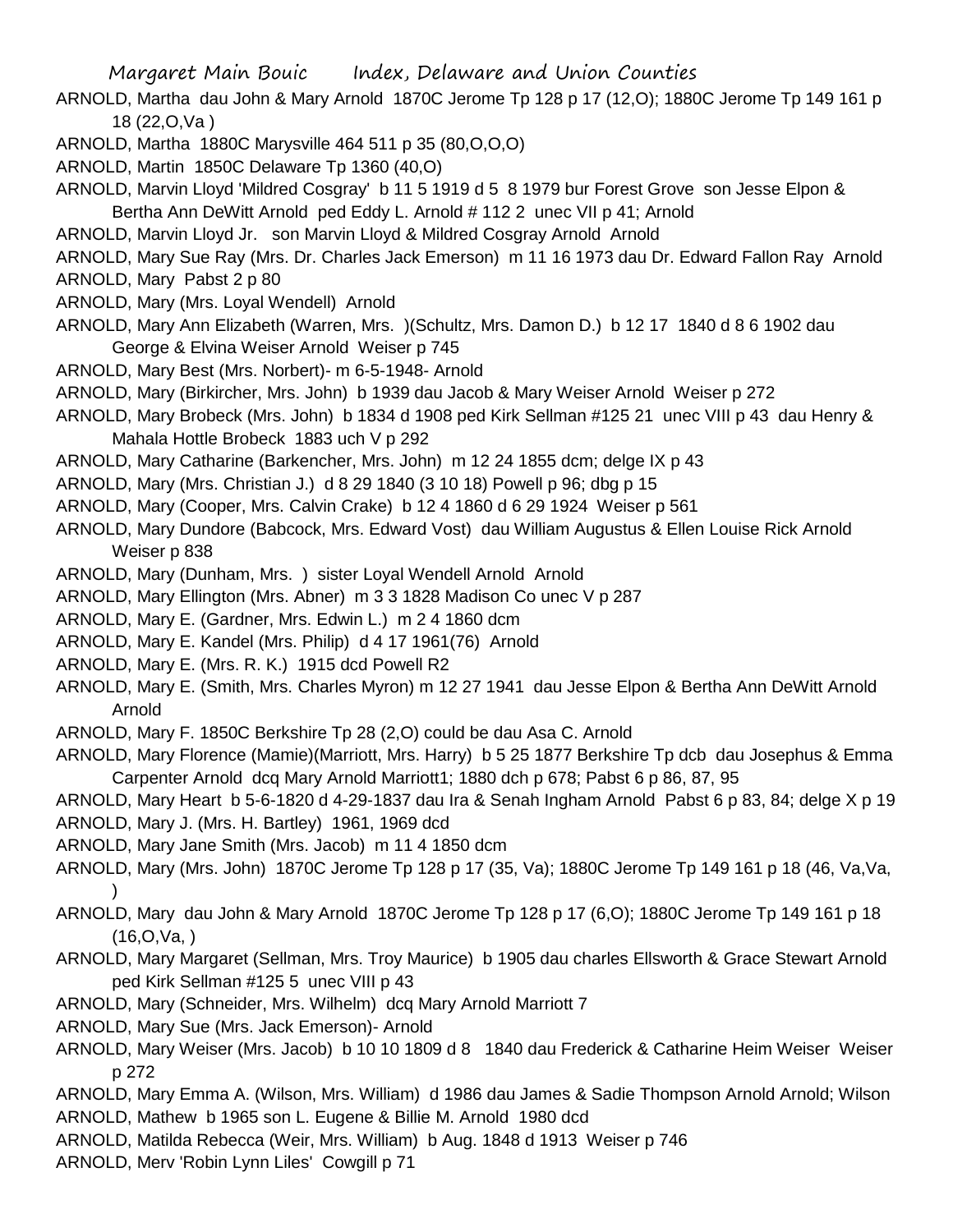- ARNOLD, Mildred b 1896 d 1976 dau Belle Arnold Claibourne Cem p 83
- ARNOLD, Mildred (Mrs. William L. Jr.) Weiser p 747
- ARNOLD, Mildred Elizabeth Cosgray (Mrs. Marvin Lloyd) b 1921 ped Eddy Arnold #112 3 unec VII p 41; Arnold
- ARNOLD, Miles Grant 'Fannie Dohner b 10 23 1871 m 7 9 1892 d 12 1 1954 son George W. & Emma Clara Light Arnold
- ARNOLD, Millie dau Wilson & 1st wife Arnold 1915 uch p 1083
- ARNOLD, Minnie (Cunningham, Mrs. John Waldo) dau George & Nancy Nonnemaker Arnold Arnold; 1900C Jerome Tp 197-206 p 9A (16,O,O,O)
- ARNOLD, Mrs. M. J. 1915 dcd Galena
- ARNOLD, Mollie dau Wilson & 1st wife Arnold 1915 uch p 1083
- ARNOLD, Morris son Isaac W. & Rosine Fischer Arnold 1915 uch p 1083
- ARNOLD, Myrtle (Boerger, Mrs. John Herman)(Mrs. John Frederick)
	- b 2 17 1897 Boerger
- ARNOLD, Myrtle dau Gardner & Elizabeth Bailey Arnold delge V p 74, VII p 53
- ARNOLD, Nancianne dau H. Bartley & Mary J. Arnold 1961 dcd (16)
- ARNOLD, Nancy (Babcock, Mrs. Ira Leonard) b 2 2 1811 m 10 1 1829 d 1 5 1883 Asp (492)
- ARNOLD, Nancy Nonnemaker (Mrs. George Thomas) b 1849 m 9 2 1879 ucm 6522 d 1929 ped Eddy Arnold #112 9; unec VII p 41; Arnold; 1880C Jerome Tp 108 110 p 12 (26,O,O,O); 1900C Jerome tp 197-206 p 9A (49,O,Ger,Ger)
- ARNOLD, Nancy Kay Maxwell (Mrs. Harold William) m 2 20 1966 dau Warren L. Maxwell Arnold; 1971, 1980 dcd
- ARNOLD, Nancy b 1970 dau H. D. & Nancy Arnold 1980 dcd
- ARNOLD, Naomi (Clymer, Mrs. Jay P.) b 4 6 1898 m 1 8 1919 dau William L. & Sally Rebecca Zeller Weiser p 747
- ARNOLD, Nathan Alan 'Amity Lynn Packard'- m 12-27-1996 son Edward & Mary Arnold- Arnold
- ARNOLD, Nathan (Nathaniel) b 3 20 1797 d 5 13 1875 (78 1 23) Ashley Cem Powell p 188; son Randall Rice & Eunice Crary Arnold; Pabst 6 p 8l 7 p 2; 1820C Orange Tp; 1835 men 48 #55 p 88 Peru Tp; Pabst O;hadc p 44; 1880 dch p 558
- ARNOLD, N. E. hmp p 105
- ARNOLD, Newton F. son Gardner & Elizabeth Bailey Arnold delge V p 74, VII p 53
- ARNOLD, Nicki Lynn b 11 11 19 dau Merv & Robin Lynn Liles Arnold Cowgill p 71
- ARNOLD, Nina Luh/Lou (Bruns, Mrs. Kenneth Alvin) b 10 6 1933 m 8-6-1955 dau Dean & Ruth Berger Arnold Boerger 113182; Rausch 14782 III p 288; St. Paul p 12
- ARNOLD, Norbert 'Mary Best' m 6-5-1948 brother Loyal Wendell Arnold Arnold
- ARNOLD, Ola Lembie (Mrs. George Albert) Weiser p 746
- ARNOLD, Olive dau John & Mary Arnold 1880C Jerome Tp 149 161 p 18 (9,O,Va)
- ARNOLD, Orange son Randall Rice & Eunice Crary Arnold Pabst 6 p 8l; 1835 men 13 #15 p 17 Burlin Tp
- ARNOLD, Orange 'Avilda Smith' Kilb Cem p 8; Powell p 64
- ARNOLD, Orilla Smith (Mrs. Jacob) m 9 8 1840 dcm
- ARNOLD, Pamela Jean b 12 19 1954,dau Russell Burnell & Betty Hucker Anrold Weiser p 745
- ARNOLD, Pamela Sue (Conley, Mrs. Donald) b 9 23 1958 m 6-13-1981 dau Hugh Robert & Barbara Dickbrader Arnold Boerger 1131812; Rausch 147812, III p 288; St. Paul p 11
- ARNOLD, Pansy Scites (Thornton, Mrs. )(Mrs. Lloyd) d 7 16 1984 (79) bur. Shelby dau Wilbur E. Scites Arnold
- ARNOLD, grandch Catherine Weiser dcw Bk 4 p 9
- ARNOLD, Patricia A. (Mrs. Larry E.) 1971 dcd
- ARNOLD, Paul b 1967 son L. Eugene & Billie M. Arnold 1980 dcd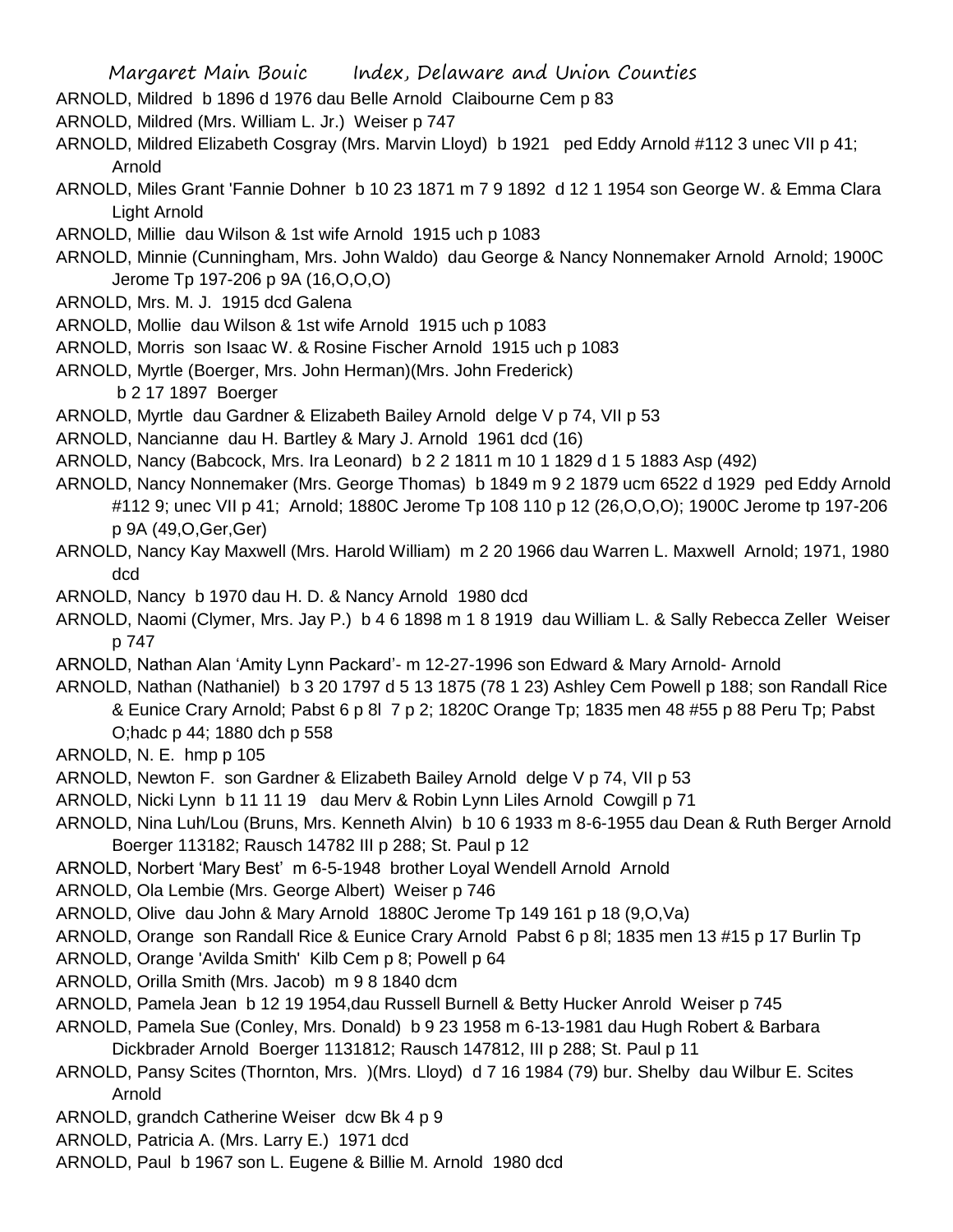- ARNOLD, Paul Henry 'Edythe Detwiler' b 7 24 1900 m June 1924 son Miles Grant & Fannie Dohner Arnold Weiser p 747
- ARTHUR, Phebe Parkhurst (Mrs. Thomas) d 1688 dau George Parkhurst dcc Helen Wornstaff Kern 1331
- ARNOLD, Philip 'Mary E. Kandel' Arnold
- ARNOLD, Philip son Philip & Mary E. Kandel Arnold Arnold
- ARNOLD, Phillipp b 12 31 1952 son Robert E. & Lois Bickmore Arnold Weiser p 746
- ARNOLD, Phoebe Rice (Mrs. Stephen) dcq Mary Arnold Marriott 17
- ARNOLD, Phyllis Aleen dau Harold J. & Elaine Arnold Arnold
- ARNOLD, Polly Minter (Mrs. Jeremiah) m 4 12 1807 dau John & Elizabeth Crawford Minter onwq I
- ARNOLD, Priscilla Pace (Mrs. Alfred) m 11 16 1852 dcm
- ARNOLD, Pricilla 1880C Berkshire Tp p 423A
- ARNOLD, Prudence (Boyer, Mrs. ) sister Loyal Wendell Arnold Arnold
- ARNOLD, Prudent (Mrs. George) 1915 dcd Delaware
- ARNOLD, Rachel dau Wilson & 1st wife Arnold 1915 uch p 1083
- ARNOLD, Rachel Susan Simon (Mrs. Thomas William) m 7 20 1974 dau Reginald Simon Arnold
- ARNOLD, Ramonda Arndt (Mrs.Charles) dau John M. & Vella Van Schoik Arndt Arndt Arndt
- ARNOLD, Randall Rice 'Eunice Crary' b 9 22 1770 son Stephen & Phoebe Rice Arnold 1820C Orange Tp; 1835 men 6 #57 p 3 Berkshire Tp; Pabst 7 p 2; 1880 dch p 195; Pabst 6 p 47, 50, 53, 55, 59, 61, 81; dcga p 12 Fr. Chron.; dcq Mary Arnold Marriott 8
- ARNOLD, Randall Rice Jr. b 8 22 1836 son Randall Rice & Eunice Crary Arnold Pabst 6 p 8l
- ARNOLD, Randi C. Dyhr (Mrs. Robert) dau Russell Dyhr Arnold
- ARNOLD, Reason 'Anna Arrison' m 12 24 1821 dcga p 2 Del P. & Fr. Chron;,1979 ucd
- ARNOLD, Rebecca b 5 4 1842 dau George & Elvina Weiser Arnold Weiser p 745
- ARNOLD, Rebecca b 1842 dau George & Elvina Weiser Arnold Weiser p 745
- ARNOLD, Rebecca (Jones, Mrs. Ralph) dau Stephen & Elizabeth Bushong Arnold 1915 uch p 1082
- ARNOLD, Rebecca dau wilson & 1st wife Arnold 1915 uch p 1083
- ARNOLD, Reuben 'Margaret E. Richardson' m 3 16 1851 dcm
- ARNOLD, Rezin Delaware Tp delge V p 66
- ARNOLD, Rhea (Smith, Mrs. Clarence Norton) div. Nash p 338
- ARNOLD, Rhonda Kay b 12 16 1955 dau Russell Burnell & Betty Heuker Arnold Weiser p 748
- ARNOLD, Richard son Philip & Mary E. Kandel Arnold Arnold
- ARNOLD, Richard A. 1980 dcd
- ARNOLD, Rick Lynn 'Barbara Elizabeth Weaver'- m 3-26-1994 dau James & Juanita Arnold- Arnold
- ARNOLD, Robert C. 1980 dcd
- ARNOLD, Robert m 6 1926 Arnold
- ARNOLD, Robert- son Delbert & Ruth I. Travis Arnold- Arnold
- ARNOLD, Robert Ermil Jr. b 7 11 1959 son Robert & Helen Arnold 1959 ucd
- ARNOLD, Robert Ermil Arnold
- ARNOLD, Robert E. 'Lois Bickmore' b 9 4 1924 m 1 10 1947 son Henry Franklin & Margaret Lemser Arnold Weiser p 746
- ARNOLD, Robert Francis b 5 21 1958 son Arthur & Helen Parker Arnold Rausch 193422 III p 309, IV p 784; St. Paul p 57
- ARNOLD, Robert H. 'Linda Climer'- b 11-1-1921 d 11-11-1996 (75) Fairview Mem. Cem- son Frank & Ada Arnold- Arnold
- ARNOLD, Robert M. son Gardner & Elizabeth Bailey Arnold delge p V p 74; VII p 53
- ARNOLD, Robert H. 'Hilda Barbara Margaretha Nicol b 8 28 1902 m 6 7 1926 d 5 29 1979 son James & Sadie Thompson Arnold Rausch (1934) IV p 784, St. Paul's Cem D J Cem p 27; Arnold; St. Paul p 56
- ARNOLD, Robert 'Joyce Benton' Newhouse (13113411)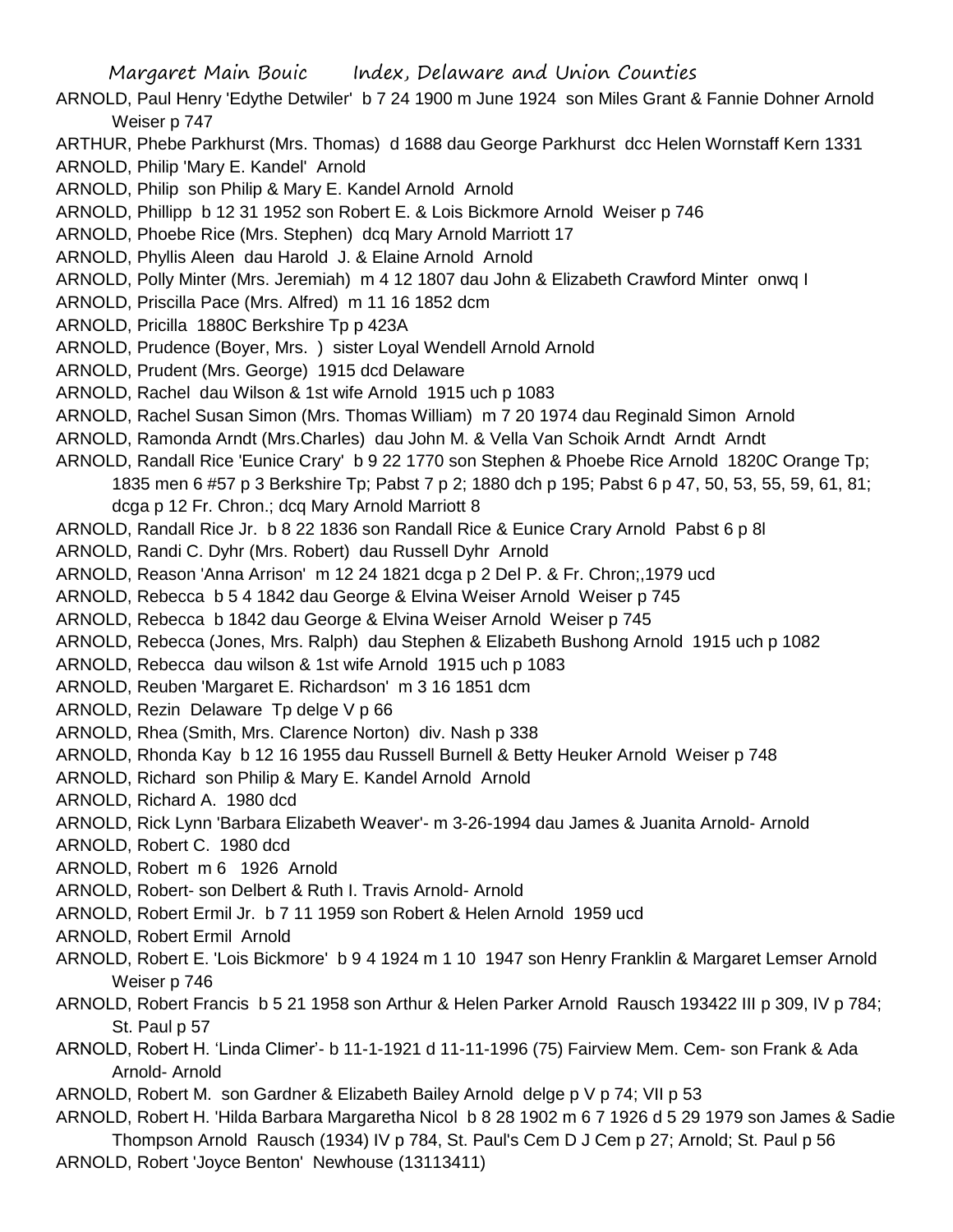- ARNOLD, Robert Lincoln 'Elsie V. Payne' b 2 8 1900 d 12 3 1971 bur Forest Grove son William & Virginia Stapleton Arnold Arnold; 1967, 1971 ucd
- ARNOLD, Robert 'Randi C. Dyhr' son David Arnold Arnold
- ARNOLD, Robert b 1965 son Robert & Joyce Benton Arnold Newhouse 13113413
- ARNOLD, Robin Lynn Liles (Mrs. Merv) dau Donna Jean Smith Liles Cowgill p 71
- ARNOLD, Ronald Eugene (Gene) 'Earleen Murphy' b 9-20-1930 d 3-22-1993 (62) bur Chesterfield,Va.- son Otis & Lillian Privett Arnold- Arnold
- ARNOLD, Roscoe H. 'Ella Louise Maus' b 2 29 1892 m 12 26 1912 son William L. & Sally Rebecca Zeller Arnold Weiser p 747
- ARNOLD, Rose (Greenawalts, Mrs. )- dau Delbert & Ruth I. Travis Arnold- Arnold
- ARNOLD, Rose dau John & Mary Arnold 1880C Jerome Tp 149 161 p 18 (2,O,Va)
- ARNOLD, Ross L.'Lillian A. Kimbler' d 6 8 1988 (64) bur Sunset Cem, Cols. son Jesse Elton & Bertha DeWitt Arnold Arnold
- ARNOLD, Russell Burnell 'Betty Hucker b 10 18 1926 m 12 3 1946sn Paul Henry & Edythe Detwiler Arnold Weiser p 747
- ARNOLD, Russell Grant b 1936 son Dr. Russell Miles & Helen Dessain Arnold Weiser p 748
- ARNOLD, Russell 'Carrie Pancake' Graham (183721)
- ARNOLD, Russell Lee b 3 14/9 1961 son Arthur & Helen Parker Arnold Rausch 193423, III p 309, IV p 784; St. Paul p 57
- ARNOLD, Dr. Russell Miles 'Helen Dessain' b 1 31 1903 m 1924 son Miles Grant & Fannie Dohner Arnold Weiser p 748
- ARNOLD, Ruth Boerger (Mrs. Dean) b 3 10 1907 m 2 13 1927 d 6 15 1986 bur Ft. Wayne dau John Leonard & Caroline Rauscy Boerger- Arnold; Boerger 11318, Rausch 1478; St. Paul p 11
- ARNOLD, Ruth I. Travis (Mrs. Delbert) b 1-30-1915 d 10-9-1995 (80) Fairview Mem, Pk.- dau Noah & Bessie Shaw Travis- Arnold; 1961 dcd
- ARNOLD, S. 1877 uca p 65 (Marysville)
- ARNOLD, Sadie (Mrs. James) d 4 1 1972 (91) bur. Plain City Arnold
- ARNOLD, Sally Rebecca Zeller (Mrs. William L.) b Aug. 1871 d 1932 Weiser p 747
- ARNOLD, Samuel son John & Mary Arnold 1870C Jerome Tp 128 p 17 (16,O)
- ARNOLD, Samuel Powers p 79, 80, 83 exec estate of Henry Rautenbush
- ARNOLD, Sandra Lydia (Hawk, Mrs. David Keith) b 5 9 1948 m 8-30-1969 dau Dean & Ruth Boerger Arnold Boerger 113184, Rausch 14784,III p 288; St. Paul p 12
- ARNOLD, Sarah Eliza (Adams, Mrs. John Quincey) b 11-2-1832 m 8 18 1849 dcm dau Ira & Senah Ingham Arnold Pabst 6 p 83, 84, 85, 86; delge X p 19
- ARNOLD, Sarah (Hindman, Mrs. D. H.) 1880 dch p 792
- ARNOLD, Sarah M. 1880C Berkshire Tp p 420C; dg 7-22-1880 (80), delge VIII p 52
- ARNOLD, Sarah (Price, Mrs. John J.)- b 1840 d 1910 ped Cheryl Hemingway #313 19, unec XI p 19
- ARNOLD, Sarah Richards dau Victor & Ann Arnold Pabst 5 p l6
- ARNOLD, Senah Ingham (Mrs. Ira) b 3 2 1794 m 12 14 1814 d 8 16 1840 dau Jordan & Mary H. Bristol Ingham Pabst 6 p 82, 83, 84, 88' dcq Clarita Huddleston Pardo 21; 1880 dch p 678; delge X p 19
- ARNOLD, Sarah (Mrs. C. J.) 1850C Delaware Town 1020 (29, France)
- ARNOLD, Shirley dau Allen & Creta Vandal Anrold Schultz p 6
- ARNOLD, Simon son Stephen & Elizabeth Bushong Arnold 1915 uch p 1082
- ARNOLD, Sophia Hollie Crary (Smith, Mrs. Hiram Pierce) b 1-10-1813 m 1 5 1840 dcm dau Ira & Senah Ingham Arnold Pabst 6  $p$  83, 85, 88; delge  $X$   $p$  19
- ARNOLD, Sophia dau James Madison & Elvira Allen Arnold Pabst 6 p 84,85
- ARNOLD, Sophia (Mrs. ) d 2 20 1882 (81 2 11) Oakdale Cem I p 84 (D R4 11)
- ARNOLD, Stanley son Robert Lincoln & Elsie Payne Arnold Arnold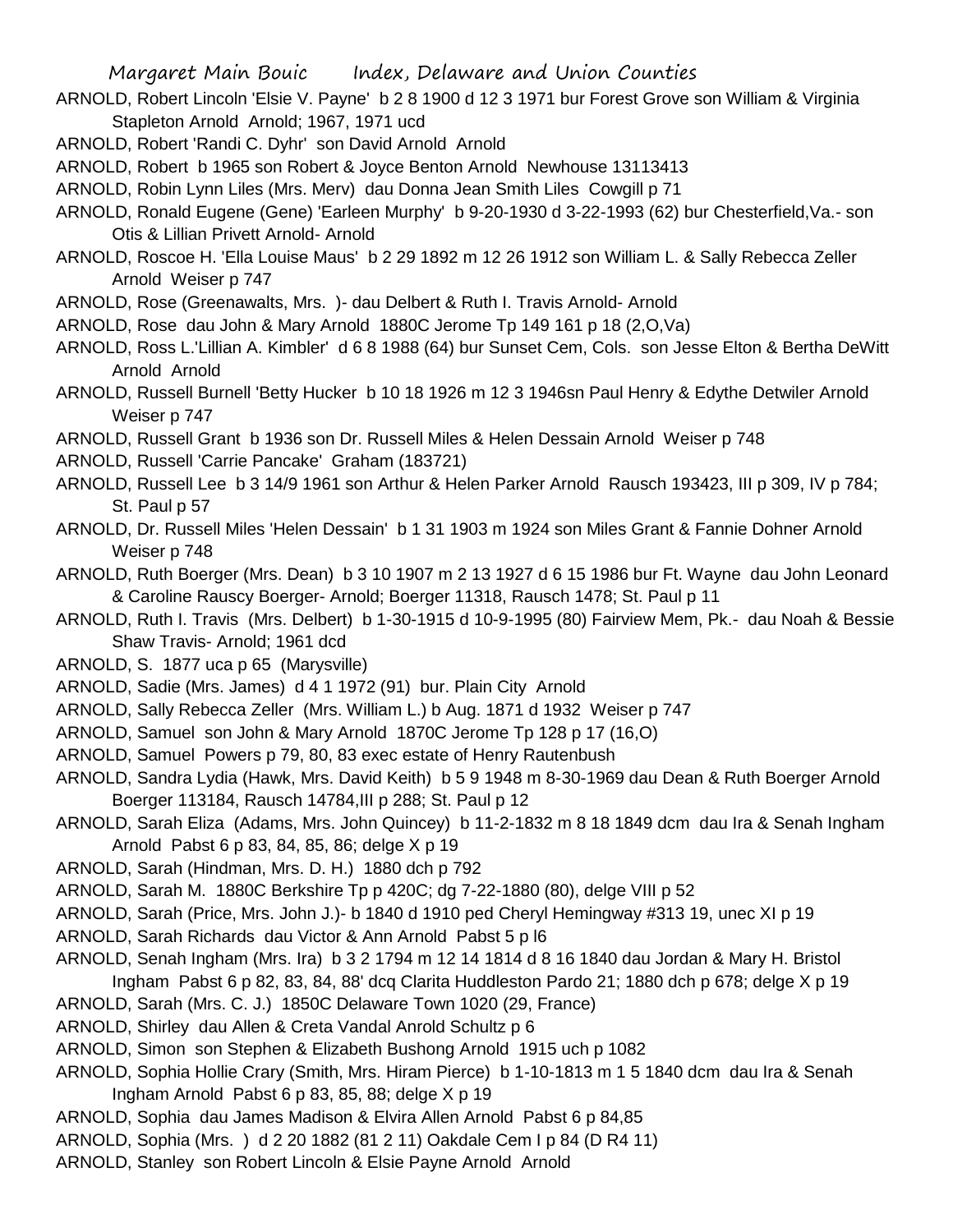- ARNOLD, Stephen 1826 Berlin Tp delge V p 36
- ARNOLD, Stephen 'Elizabeth Bushong' son Wilson & Rachel Arnold 1915 uch p 1083
- ARNOLD, Stephen 'Phoebe Rice' dcq Mary Arnold Marriott 6; 1835 ,rm 18 #102 p 27 Brown Tp; 1840C Berkshire Tp p 184 (20 30)
- ARNOLD, Stephen son Randall Rice & Eunice Crary Arnold Pabst 6 p 63, 64, 81
- ARNOLD, Stephen 1850C Radnor Tp 12 (16,O) lived with Elisha Gallant
- ARNOLD, Stephen C. 1983 ucd
- ARNOLD, Steve b 1960 son H. D. & Donna Arnold 1969, 1971 dcd
- ARNOLD, Steven son Charles & Linda Arnold (18 1992) Arnold
- ARNOLD, Sue (Wood, Mrs. ) dau Robert Lincoln & Elsie V. Payne Arnold Arnold
- ARNOLD, Susan lived with Edmond & Susan Kiser 1870C Taylor Tp 289 297 p 33 (69,,NY)
- ARNOLD, Susan (Effron, Mrs. Harold Jack Jr) m 9 23 1978 dau Dr. Emerson Victor & Esther Arnold Arnold
- ARNOLD, Susan Catherine Brobeck (Mrs. George) b 8 25 1832 m 7 31 1851 d 1 9 1917(84 4 14) Broadway Cem R6 lptw p 71; Arnold Bible; unec IV p 40, VII p 41 dau Henry & Mahala Hottle Brobeck ped Eddy Arnold 17; 1883 uch V p 292; 1880C Taylor Tp 153 154 p 15 (48, Va,Va,Va); 1900C Taylor Tp 161-165 p 7B (67,Va,Va,Va) m 47y, 5 ch, 4 living
- ARNOLD, Susan Esther- dau Dr. Emerson Victor & Esther Jack Arnold- Arnold
- ARNOLD, Susan Willis (Mrs. Joel C.) b 10 11 1854 dcm
- ARNOLD, Tammy (Smith, Mrs. Daniel)- dau Robert H. & Linda Climer Arnold- Arnold
- ARNOLD, T. B. 'Tella McCampbell' m 3 2 1871 ucm 4881; 1877 uca p 31, 96
- ARNOLD, (S) Tella McCampbell (Mrs. T. B.) m 3 2 1871 ucm 4880 dau Andrew H. & Maria Mitchell
- McCampbell 1883 uch V p 317; 1900C Jerome Tp 318-329 p 14A (52,O,Va,O) m 29y, 1 ch, none living
- ARNOLD, Teri (Bevan, Mrs. David)- dau Norbert & Mary Best Arnold- Arnold
- ARNOLD, Thomas B. 'Tella McCampbell' m 3 2 1871 ucm 4881; 1883 uch IV p 504, V p 283, 317; 1900C Jerome Tp 318-329 p 14A (58,O,Pa,Pa) m 29y
- ARNOLD, Thomas 1870C Jerome Tp 128 p 17 (25,O)
- ARNOLD, Thomas 1915 uch p 639
- ARNOLD, Thomas 'Julia' 1969, 1971 dcd
- ARNOLD, Thomas 'Margaret J. Miller' m 3 12 1843 dcm
- ARNOLD, Thomas 'Phebe Parkhurst' b 1605 d 9 1674 son William Arnold dcc Helen Wornstaff Kern1330
- ARNOLD, Thomas 1835 men 18 #101 p 27 Brown Tp; 1840C Brown Tp p 208 (40 50); naturalized 10-6-1846, delge VIII p 57
- ARNOLD, Thomas Genther p 231
- ARNOLD, Thomas William 'Rachel Susan Simon' m 7 20 1974 son Norbert Arnold Arnold
- ARNOLD, Tom- son Frank & Ada Arnold- Arnold
- ARNOLD, Tom 'Judy'- son Norbert & Mary Best Arnold- Arnold
- ARNOLD, Tressa (Mrs. William)- Arnold
- ARNOLD, Val (Johnson, Mrs. Randolph Lee)- b 6-4-1949 m 12-7-1972 St. Paul p 35, 109
- ARNOLD, Valerie dau Loyal Wendell & Mary Arnold Arnold
- ARNOLD, Vernon son Emma Arnold 1880C Irwin 7 p 17 (12,O,O,O)
- ARNOLD, Vicki b 1961 dau Robert & Joyce Benton Arnold Newhouse 131134112
- ARNOLD, Victor 'Ann M.' 1908 dch p 742; Pabst 3 p 31; 5 p 6, 8, 9, 16, 17; Pabst 6 p ll, 68, 71, 73, 76; hmp p ll9; dcw Bk 41 p 18(3) (wit), 362(38); l850C Berkshire Tp 36 (29,O)
- ARNOLD, Vieton delge III p 17 Berkshire Tp
- ARNOLD, W. ' Ann P. P. Owens' m 4 22 1846 dcm
- ARNOLD, Wade C. son V. & A. M. d 3 24 1859 (24d) Galena Cem Powell p 18
- ARNOLD, Wade L. son Stephen & Darcus d 9 13 1831 (4 3 3) Berlin Tp House Cem Powell p 47
- ARNOLD, William- b Great Britain, naturalized 9-20-1844, delge VIII p 57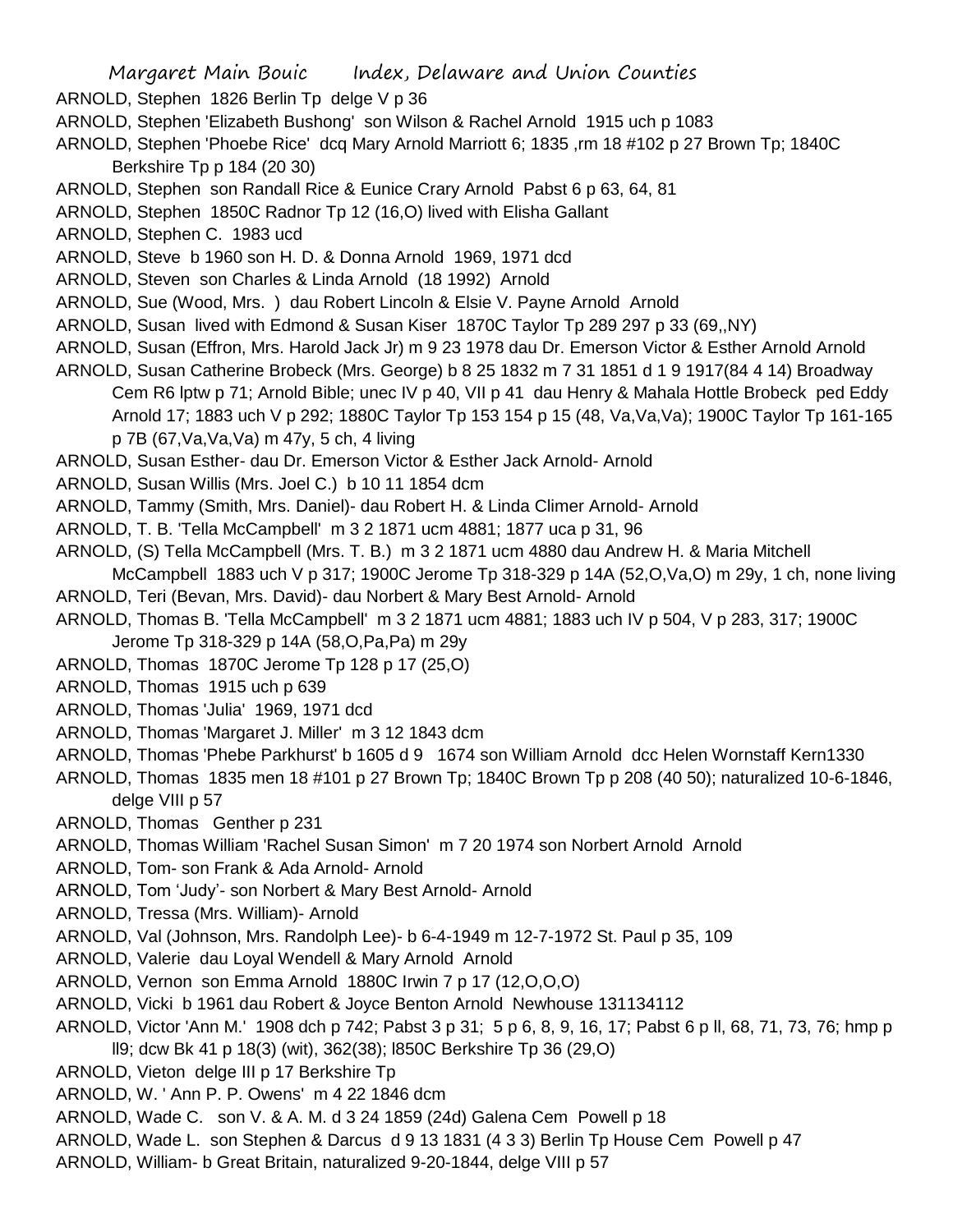ARNOLD, William Harrison son Randall Rice & Eunice Crary Arnold Pabst 6 p 8l

ARNOLD, William son Wilson & 2nd wife Arnold 1915 uch p 1083

ARNOLD, William Augustus 'Ellen Louise Rick' b 1836 d 1906 Weiser p 838

- ARNOLD, William Augustus, Jr. 'Katharine L. Bowers' b 2 5 1873 m 5 23 1901 d 1 13 1953 Pa. son William Augustus & Ellen Louise Rick Arnold Weiser p 147, 838
- ARNOLD, William dcc Helen Wornstaff Kern 2660
- ARNOLD, William Franklin 'Felixitus Volk b 9 26 1950 m 5 24 1877 d 11 25 1935 son George & Elvina Weiser Anold Weiser p 748
- ARNOLD, William Henry 'Bertha Smallwood' b 4 2 1868 son John Peter & Frances Chelleu Arnold Weiser p 745
- ARNOLD, William Jack b 11 2 1983 son Dr. Charles Jack Emerson & Mary Sue Ray Arnold Arnold
- ARNOLD, William 'Karen Sue Livingston' b 1952 m 1978 div Cowgill p 70
- ARNOLD, William L. 'Sally Rebecca Zeller b 7 8 1869 d 7 21 1950 son George W. & Emma Clara Light Arnold Weiser p 747

ARNOLD, William L. Jr. 'Mildred'' 'b 3 30 1896 d 1945 son William L. & Sally Rebecca Zeller Arnold Weiser p 747

- ARNOLD, William L son William L. Jr. Arnold Weiser p 747
- ARNOLD, William T. (F) 'Hettie M.' b 1-1861 d 1924 Jerome IOOF D J Cem p 111, 123; son John & Mary Arnold 1870C Jerome Tp 128 p 17 (10,O); 1880C Jerome Tp 149 161 p 18 (20,O,Va, ); 1900C Jerome Tp 315-325 p 14A (39,O,O,O) m 16y
- ARNOLD, William 'Tressa'- Arnold
- ARNOLD, Wilson son Wilson & 1st wife Arnold 1915 uch p 1083
- ARNOLD, Wilson '2 wives' 1915 uch p 1083
- ARNOLD, Winnifred Pabst 6 p 86, 95
- ARNOLD, 1908 dch p 474
- ARNOLD, Yasuko Nanjo (Mrs. Lloyd) m 10 1975 Arnold
- ARNOLD, Zelma b 4 1880 dau John & Mary Arnold 1880C Jerome Tp 149 161 p 18 (2/12,O,Va)
- ARNOT, Ethyl (Giese, Mrs. Raymond) m 2 8 1918 Howison (612)
- ARNOTT, Johnna Smith (Mrs. Wesley F.) m 3 14 1987 dau John C. Smith Arnott; Smith
- ARNOTT, Kyle Wesley- b 9-20-1995 son Wesley F. & Johanna C. Smith Arnott- Arnott
- ARNOTT, Wesley F. 'Johanna C. Smith' m 3 14 1987 son Marion Arnott Arnott; Smith' 1991 ucd
- ARNSPIGER, Betty (Mrs. Warn) 1980 dcd
- ARNSPIGER, Warn 'Betty' 1980 dcd
- ARNSTRONE, Frank 'Sarah' 1915 dcd Delaware
- ARNSTRONE, Sarah (Mrs. Frank) 1915 dcd Delaware
- ARNWAY, Nicholas 1908 dch p 387
- ARON. Bonnie Lou b Oct. 1948 dau Wilbert Frederick & Thelma Cover Aron Weiser p 26
- ARON, Carolyn Sue b 2 7 1947 dau Wilbert Frederick & Thelma Cover Aron Weiser p 26
- ARON, Charles 'Helen Willey' m 7 16 1914 Weiser p 26
- ARON, Helen Willey (Mrs. Charles) b 1 1 1888 m 7 16 1914 d 12 3 1936 dau Frederick Herman & Mary C. Hardin Willey Weiser p 26
- ARON, Lloyd Delbert b 6 2 1917 son Charles & Helen Willey Aron Weiser p 26
- ARON, Sharon Ann dau Wilbert Frederick & Thelma Cover Aron Weiser p 26
- ARON, Thelma Cover (Mrs. Wilbert Frederick) m 6 9 1943 Weiser p 26
- ARON, Wilbert Frederick 'Thelma Cover' b 3 6 1915 m 6 9 1943 son Charles & Helen Willey Aron Weiser p 26
- ARONHALT, Alek Matthew- b 9-29-2000 son Keith A. & Rebecca L. Aronhalt- Aronhalt
- ARONHALT, Harry 'Pauline B.' 1961, 1969, 1971 dcd Aronhalt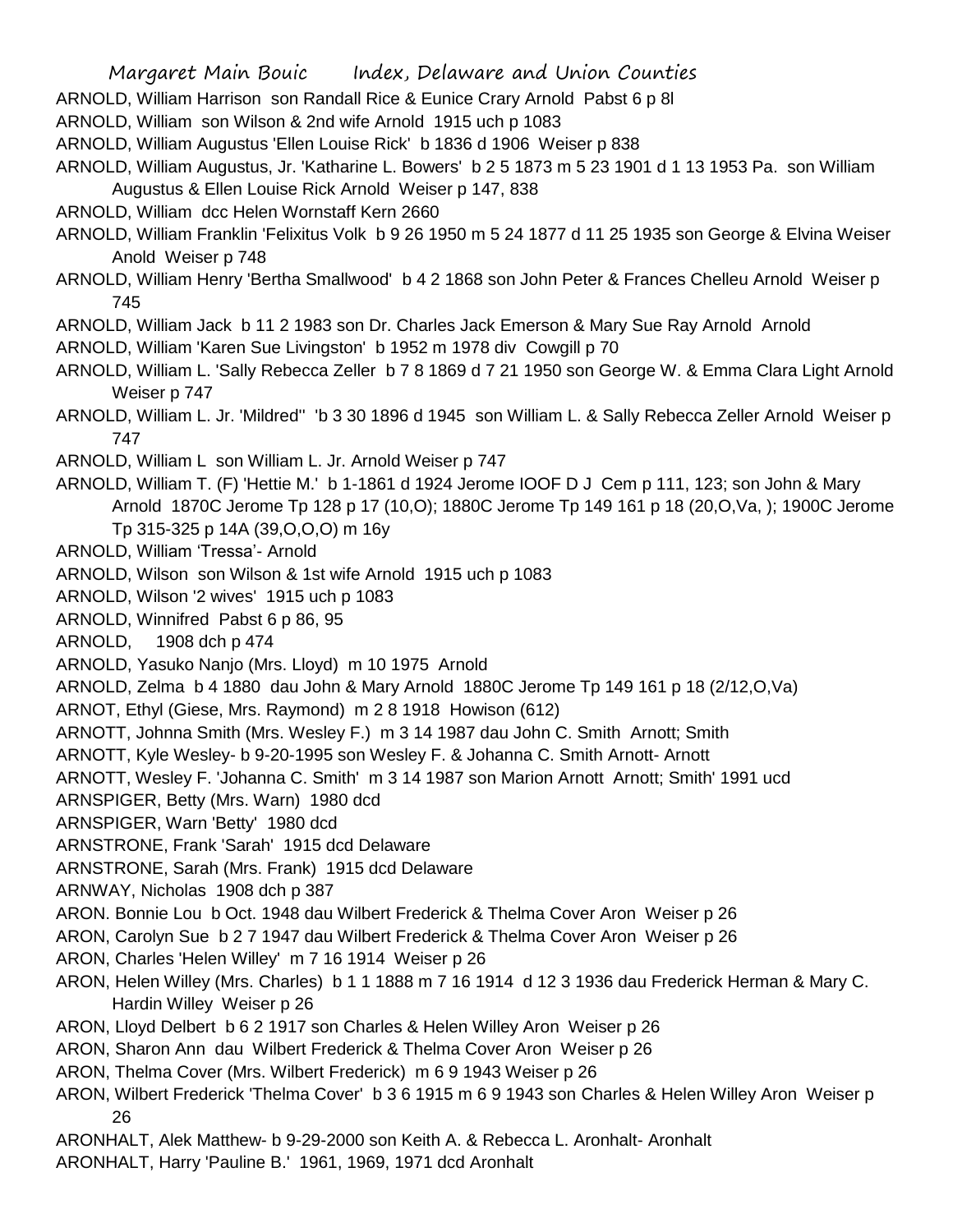ARONHALT, Harry L.'Rachel L.' son Harry & Pauline Aronhalt 1961(11), 1969, 1971 dcd;1979, 1981 ucd ARONHALT, Josie b 1973 ch Harry L. & Rachel L. Aronhalt 1979, 1981 ucd

- ARONHALT, Karen Ann Blackburn (Mrs. Wyatt K.) m 8 9 1975 dau Harry Blackburn Jr. Aronhalt
- ARONHALT, Keith A. 'Rebecca L.'- parents of Alek Matthew Aronhalt- Aronhalt
- ARONHALT, Keith Alan- son Wyatt K. & Karen Ann Blackburn Aronhalt- Aronhalt; engaged to Betsy Lower, dau John & Patricia Lower, Jr.
- ARONHALT. Pauline B. (Mrs. Harry) 1961, 1969, 1971 dcd
- ARONHALT. Rachel L.(Mrs. Harry L.) 1979, 1981 ucd
- ARONHALT, Rebecca L. (Mrs. Keith A.)- Aronhalt
- ARONHALT, Traci b 1975 ch Harry L. & Rachel L. Aronhalt 1979, 1981 ucd
- ARONHALT, Wyatt K. 'Karen Ann Blackburn' b 1956 m 8 9 1975 son Harry & Pauline B. Aronhalt Aronhalt 1961, 1969, 1980 dcd
- ARONHOLT, Alma (Mrs. Robert) 1880C Leesburg Tp 31 p 3 (19,O,O,O)
- ARONHOLT, Emma (Mrs. William) 1880C Leesburg Tp 37 p 4 (27, O,Pa,Pa)
- ARONHOLT, George C. son William & Emma Aronholt 1880C Leesburt Tp 37 p 4 (4,O,O,O)
- ARONHOLT, Robert 1880C Leesburg Tp 31 p 2 (24,O,O,O) p 0176
- ARONHOLT, William 'Emma' 1880C Leesburg Tp 37 p 4 (26,O,O,O) p 176A
- ARQUETTE, Clarence- b 1898 d 1934 Claibourne Cem p 47
- AROUETTE, Lawrence b 1863 d 1944 Claibourne Cem p 46
- AROUETTE, Minnie b 1875 d 1938 Claibourne Cem p 46
- ARPEE, Rev. Leon son Stephen & Regina Tschorigian Arpee 1915 uch p 207, 208; hmp p 130, 163, picture p 305; dg 1-7-1908, delge VIII p 12
- ARPEE. Regina Tschorigian (Mrs. Stephen) 1915 uch p 208
- ARPEE, Stephen 'Regina Tschorigian' 1915 uch p 208
- ARQUETTE, Clarence b 1898 d 1934 Claibourne cem p 47
- ARQUILLA, Albert brother Yolanda Arquilla Arquilla
- ARQUILLA, Jean (Ballinger, Mrs. Donald ) m 5-19-1947 d 12-25-1987 sister Yolanda Arquilla Arquilla
- ARQUILLA, Joe brother Yolanda Arquilla Arquilla
- ARQUILLA, Lee brother Yolanda Arquilla Arquilla
- ARQUILLA, Mary (Berger, Mrs. ) sister Yolanda Arquilla Arquilla
- ARQUILLA, Mike brother Yolanda Arquilla Arquilla
- ARQUILLA, Victoria (Mitka, Mrs. ) sister Yolanda Arquilla Arquilla
- ARQUILLA, Yolanda Arquilla d 10 1 1983 (57) bur Mt. Vernon Arquilla
- ARR, Evaline Pabst O
- ARHOOD (Orahood). Ella Day (Cleveland, Mrs. Reuben Hillie) b 1870 d 1944 ucc Betty Cleveland Reams 5, unec IV p 32, 70 dau Amos J. & Olive West Arrahood
- ARRAHOOD, Alexander H. son Eli & Sarah J. Arrahood 1870C Taylor Tp 175 166 p 21 (1,O)
- ARRAHOOD, Amos J. 'Olive West' b 1837 d 1901 son Amos & Susannah Bonner Arrowhood ucc Betty
- Cleveland Reams 10; unec IV p 32, 70, XIII p 34 (66-1858), mt 10-8-1859- see Arrohood
- ARRAHOOD, Eli 'Sarah J.' 1870C Taylor Tp 175 166 p 21 (31,O)
- ARRAHOOD, Samuel (70-1860) unec XIII p 34 mt 8-22-1860
- ARRAHOOD, Sarah J. (Mrs. Eli) 1870C Taylor Tp 175 166 p 21 (27,O)
- ARROHOOD (Orahood) Jemima (Carter, Mrs. Samuel) m 4 14 1831 ucm 228
- ARRAND, Jeanine (Purtle, Mrs. ) dau Walter & Starling F.Wurtsbaugh Arrand Arrand
- ARRAND, Ronald son Walter & Starling F.Wurtsbaugh Arrand Arrand
- ARRAND, Starling F. Wurtsbaugh (Mrs. Walter) d 8 5 1959 (53) bur. Claibourne Cem dau Francis & Jenny Mulvaine Wurtsbaugh Wurtsbaugh; Arrand
- ARRAND, Walter 'Starling F. Wurtsbaugh' Arrand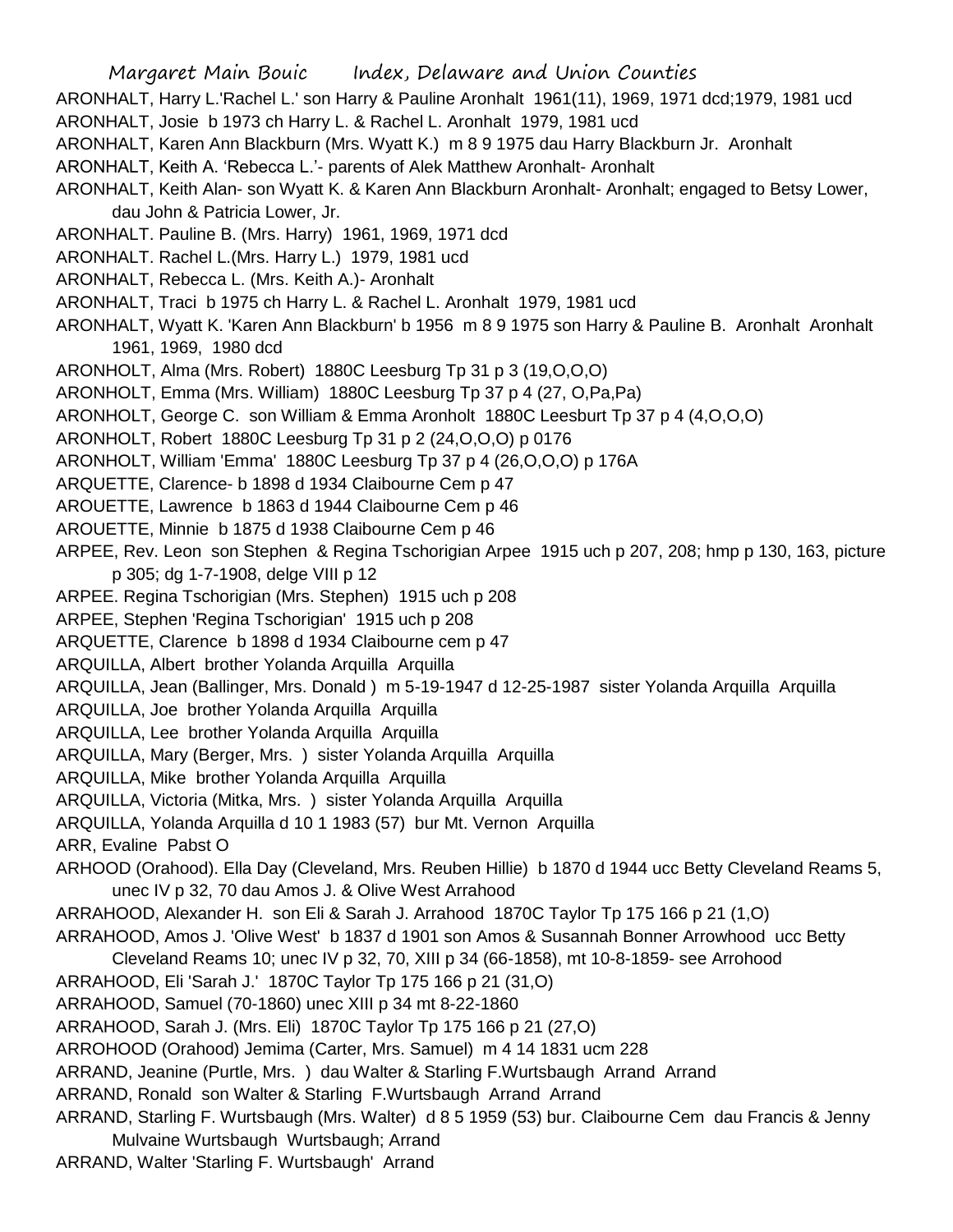- Margaret Main Bouic Index, Delaware and Union Counties
- ARRAS, Anna Eva (Traucht, Mrs. ) dau John Peter Arras Arras letter

ARRAS, John Peter Arras letter

- ARRAS, Margaretha (Heldman, Mrs. ) dau John Peter Arras Arras letter
- ARRAS, Rosina (Bosse, Mrs. ) dau John Peter Arras Arras letter information from Maryland Genealogical Society Bulletin. Fall l981 Vol 22 No 4
- ARRASMITH. Anna McKitrick (Mrs. Ned) dau Nathan John & Martha Jane Speedy McKitrick McKitrick p 75 ARRASMITH, Ned 'Anna McKitrick' McKitrick p 75
- ARREGHA b 9 17 1867 dau Delaware Town dcb
- ARREGHO, infant b 9 17 1868 dau Delaware Tp dcb
- ARRIGHI, Antonius A. 'Emmalette Vining' Pabst Pion II p 252
- ARRIGHI, Emmalette Vining (Mrs. Antonius A.) dau Elam C. & Sarah Vining Pabst Pion II p 251, 252, 254 ARRIHOOD, Arthur- b 3-6-1879 son Hiram & Clara Palmer Arrihood; ucb, unec XIV p 6
- ARRIHOOD, Clara Palmer (Mrs. Hiram)- unec XIV p 6
- ARRIHOOD, Hiram 'Clara Palmer'- unec XIV p 6
- ARRINGTON, Adam b 1970 son Troy D. & Patricia Harmon Arrington 1971, 1980 dc
- ARRINGTON, Alan b 1953 son Troy & Patricia Harmon Arrington Arrington; 1961, 169, 1971 dcd
- ARRINGTON, Amy b 1952 dau Troy & Patricia Harmon Arrington Arrington; 1961, 1969 dcd
- ARRINGTON, Arizona Sanders (Mrs. John) m 10 22 1927 Arrington
- ARRINGTON, Arthur brother Marilou Arrington Ball Ball
- ARRINGTON, Audrey (Yost, Mrs. ) sister Marilou Ball Ball
- ARRINGTON, Betty (Frye, Mrs. ) sister Marilou Arrington Ball Ball
- ARRINGTON, Bradley Ray 'Tina Marie Bradley''Karen Motschman' b 1956 m(1) 3 15 1975 son Troy & Patricia Harmon Arrington Arrington; 1961, 1969, 1971 dcd;
- ARRINGTON, Donna (Chadwick, Mrs. ) dau Edwin B. & Frances Arrington Arrington
- ARRINGTON, Drew Jesse d 10 27 1984 (16 mon) accidental poisoning bur Urbana son Bradley & Karen Motschman Arrington Arrington
- ARRINGTON, Edwin B. 'Frances M.' b 4 20 1915 d 11 3 1989 bur W. Liberty son Mattie Arrington Arrington; 1961, 1969, 1971, 1980 dcd
- ARRINGTON, Eric b 1963 son Troy & Patricia Harmon Arrington Arrington; 1969, 1971, 1980 dcd
- ARRINGTON, Francis M. (Mrs. Edwin B.) Arrington; 1961, 1969, 1971 dcd
- ARRINGTON, Fred C. b 12 29 1871 son William & ELlen M. Wigington Arrington dcb
- ARRINGTON, Gordon son Mattie Arrington Arrington
- ARRINGTON, Holly b 1964 dau Troy & Patricia Harmon Arrington Arrington; 1969, 1971, 1980 dcd
- ARRINGTON, Jay b 1961 ch Troy D. & Patricia Harmon Arrington Arrington;1969, 1971 dcd
- ARRINGTON, Jean (Northcraft, Mrs. ) sister Marilou Ball Ball
- ARRINGTON, Jed (Jodi) b 1966 son Troy D. & Patricia Harmon Arrington Arrington 1969, 1971, 1980 dcd ARRINGTON, Jerry son John & Arizona Arrington Arrington
- ARRINGTON, Jessie brother Marilou Arrington Ball Ball
- ARRINGTON, John 'Arizona Sanders' m 10 22 1927 Arrington
- ARRINGTON, (Honeycutt, Mrs. C. R.) dau John & Arizona Sanders Arrington Arrington
- ARRINGTON, (Tarleton, Mrs. George) dau John & Arizona Sanders Arrington Arrington
- ARRINGTON, Jordan D. d 10 26 1984 (16 mos)(twin) bur Urbana son Bradley & Karen Motschman Arrington accidental poisoning
- ARRINGTON, Karen Motschman (Mrs. Bradley) dau Thomas Motschman Arrington
- ARRINGTON, Marilou (Ball, Mrs. Eugene W.) d 11 21 1985 (57) bur Sunbury Mem. Park sister Arthur Arrington Ball
- ARRINGTON, Mary (Ferko, Mrs. Kenneth) m 12 7 1960 dau Edwin B. & Frances Arrington Arrington ARRINGTON, Mattie (Mrs. ) d 12 21 1976 (85) bur. Akron Arrington; 1969 dcd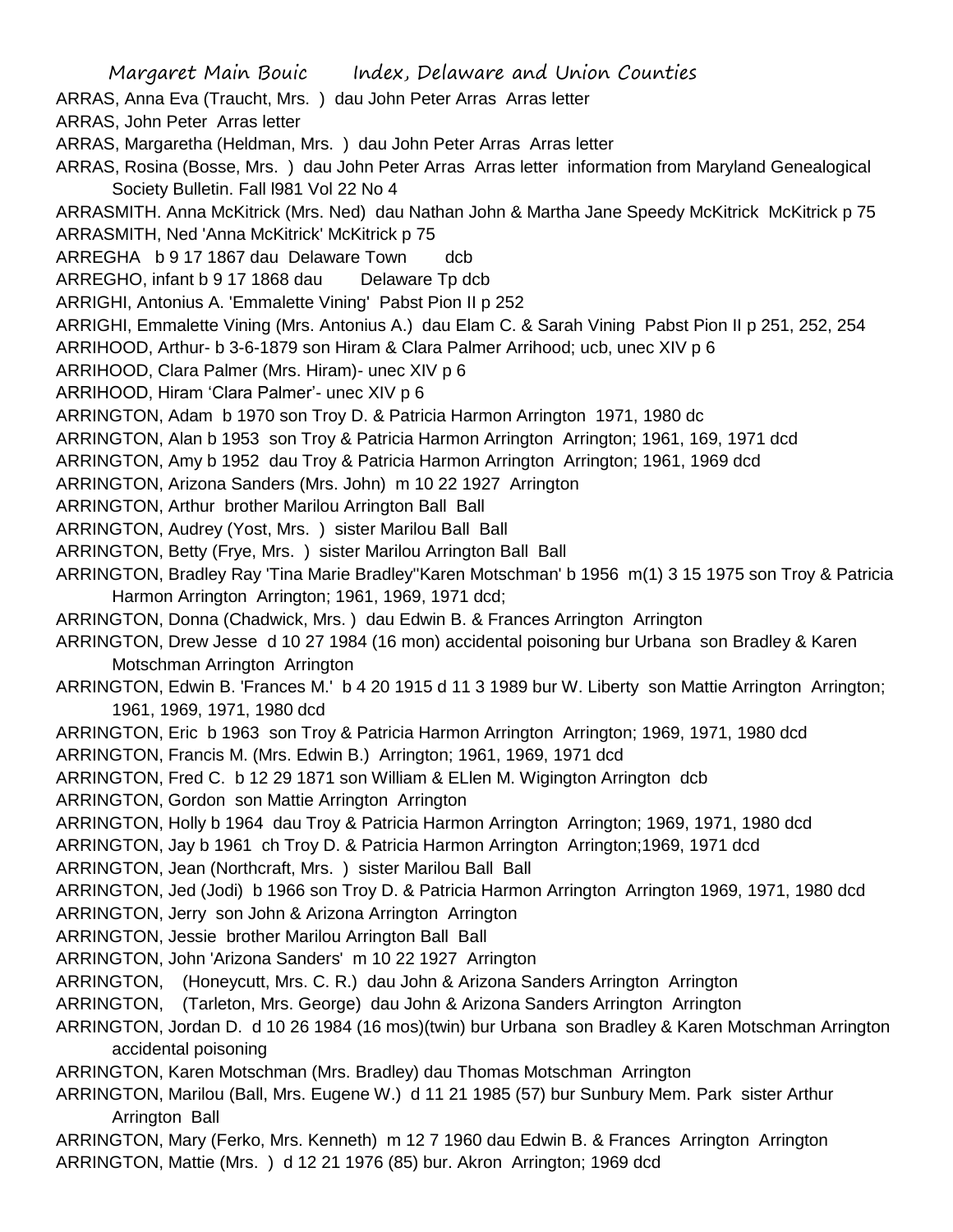Margaret Main Bouic Index, Delaware and Union Counties ARRINGTON, Nina (Lewellyn, Mrs. ) sister Marilou Ball Ball ARRINGTON, Patricia A.Harmon (Mrs. Troy D.) 1961, 1969, 1971, 1980 dcd; Arrington ARRINGTON, Ruth (Stouffer, Mrs. ) sister Marilou Arrington Ball Ball ARRINGTON, Ted son Troy & Harmon Arrington Arrington ARRINGTON, Tina Marie Bradley (Mrs. Bradley Ray) m 3 15 1975 dau James L. Bradley Arrington ARRINGTON, Todd d 3 4 1967(10) son Troy & Patricia Harmon Arrington Arrington; 1961 dcd (4) ARRINGTON, Troy D 'Patricia A. Harmon' Arrington; 1961, 1969, 1971, 1980 dcd ARRISON, Anna (Arnold, Mrs. Reason) m 12 24 1821; dcga p 2; Del Pat & Fr Chron ARRISON, Fannie Dodge (Mrs. Samuel) m Oct. 1827 dcga p 39 Del Pat & Fr. Chron. Pabst 8 p 6 ARRISON, Inf of Samuel R. & Fanny d 7 1828 Old Liberty Chyd Powell p 154 ARRISON, Hellen dau Samuel R. & Fanny d 8 28 1842 (1 yr) Old Liberty Chyd Powell p 154 ARRISON, Isabella (Mrs. Jeptha) d 9 25 1841 Old Liberty Churchyard Powell p 154' rs p 6; Pabst 8 p 6 ARRISON, Jeptha 'Isabella' d 8 11 1827 (67 1 6) Old Liberty Churchyard rs p 6; Pabst 8 p 6; dcga p 38 Del Pat & Fr. Chron.; Powers p 262; delge II p 9, V p 66, VI p 56 ARRISON, John 1820C Troy Tp; Pabst 7 p 3; delge V p 66, VI p 56 ARRISON, Mary (Shotwell, Mrs. Joseph) m 11 29 1821 dcga p 2 Del Pat & Fr Chron ARRISON, Samuel R.'Fannie Dodge' m Oct. 1827 dcga p 39 Del Pat & Fr Chron. Pabst 8 p 6; delge IV p 26, V p 66 ARRISON, Sarah (Bickerton, Mrs. Richard) m Liberty Tp dcgq p 3 Del Pat & Fr. Chron 1 21 1822 ARRISON, Vilura J.( Elliott, Mrs. James A.) m 9 21 1880 ucm 6795 ARROHOOD, Amos J. 'Olive West. b 1837 son Amos & Susannah Bonner Arrowhood 1915 uch p 272; 1883 uch IV p 433; mt 10 8 1859 (66) ucc Betty Cleveland Reams 10; unec IV p 32, 70 see Orahood ARROHOOD, Amos 'Susannah Bonner' b 1794 ucc Betty Cleveland Reams 20; unec IV p 32,70 ARHOOD(Orahood) Ella Day (Cleveland, Mrs. Reuben Hillie) b 1870 d 1944 ucc Betty Cleveland Reams 5 dau Amos J. & Olive West Arrohood unec IV p 12, 70 ARROHOOD, Olive West (Mrs. Amos J.) b 1838 d 1901 dau John & Caroline Patch West ucc Betty Cleveland Reams 11; unec IV p 32, 70 ARROHOOD, Susannah Bonner (Mrs. Amos) b 1794 ucc Betty Cleveland Reams 21 unec IV p 32, 70 see Orahood ARRON, Casto (or Casto, Arron) 1835 men 32 # 1 p 55 Harmony Tp ARROWHEAD, Forest 1971 dcd ARROWHEAD, H. 1883 uch V p 471 ARROWHOOD, Samuel mt 8 15 1860 (70) see Orahood ARROWHOOD, uccp p 24 ARROWOOD, Alice June d 11 11 1973 (41) bur. Gallipolis Arrowood. ARROWOOD, Thos. unclaimned letter 1845, unec XI p 27 ARROWSMITH, Barbara 1969 dcd ARROWSMITH, David A.- dg 1-10-1908, delge VIII p 12 ARROWSMITH, Elsie B. (Mrs. Rovert H.) 1969, 1971, 1980 dcd ARROWSMITH, James R. 1969, 1971 dcd ARROWSMITH, Robert H. 'Elsie B.' 1969, 1971, 1980 dcd ARSENEA, James E. 'Lucy' 1975 ucd ARSENEA, Lucy (Mrs. James E.) 1975 ucd ARTER, Ethelreda L. (Mrs. Clarence) d 10 26 1977 (67) bur. Lancaster mother of Father Ronald Arter Arter ARTER, David son Clarence & Ethelreda Arter Arter ARTER, Gerald son Clarence & Ethelreda Arter Arter ARTER, Lelia Poister (Mrs. Roy)- Arter; Amos ARTER, Lois dau Clarence & Ethelreda Arter Arter